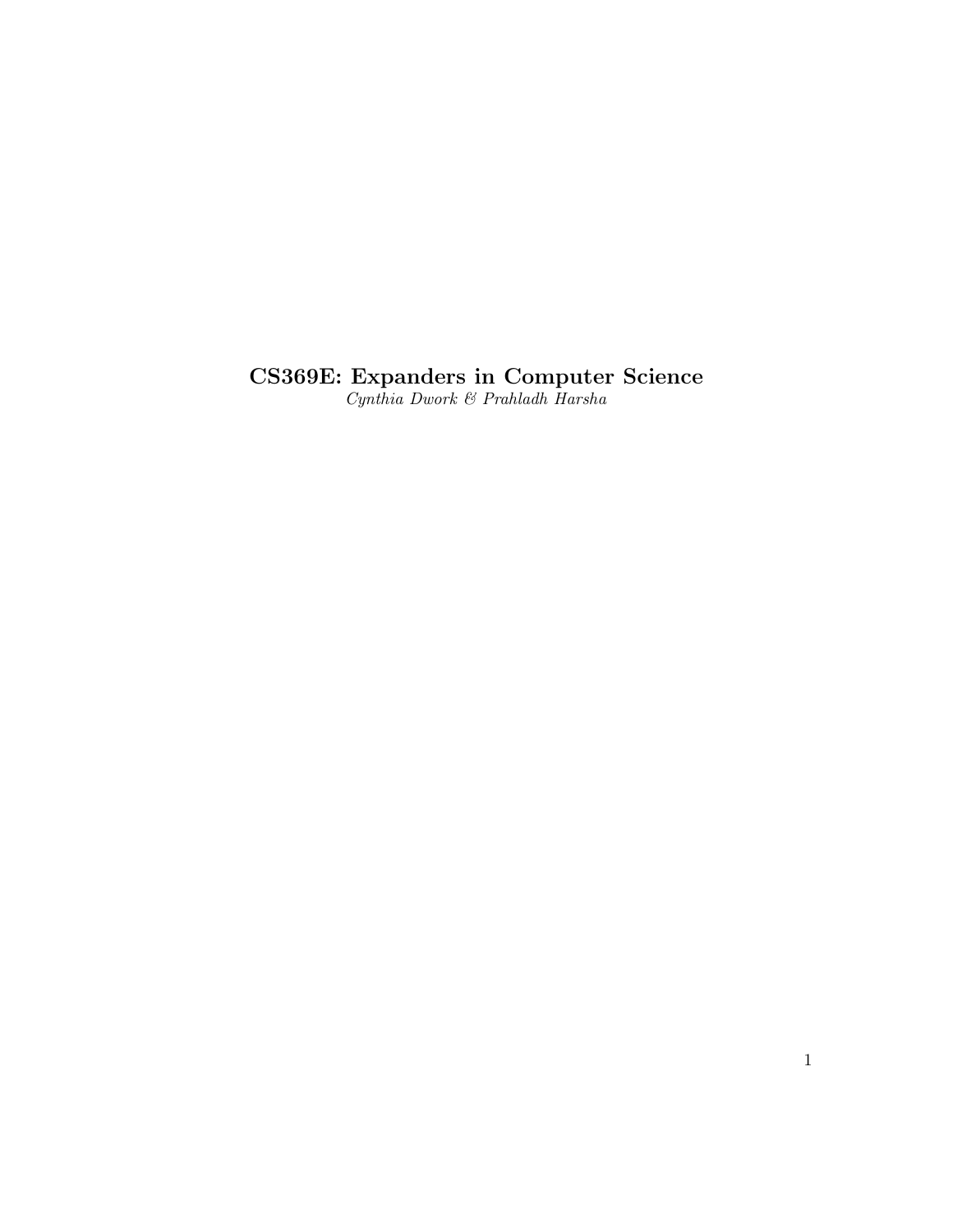# **Credits**

These are the lecture notes for the course CS369E: Expanders in Computer Science taught at the Computer Science Department at Stanford University in the Spring quarter of 2005. We thank the scribes – David Arthur, Adam Barth, Arpita Ghosh, Geir Helleloid, Krishnaram Kenthapadi, and Hovav Shacham for their meticulous note-taking. We also thank Microsoft Research and the Computer Science Department at Stanford.

We had indeed advertised that we will be covering recent results in the course announcement. We had planned to cover Reingold's new result "SL=L", which we presented in lecture as scheduled. Little did we expect that Irit Dinur would come up with a simple proof of the PCP Theorem using expanders and that we would actually present the new proof in the course, when it was hardly a few weeks old.

These notes are by no means polished. Nevertheless, comments are always appreciated.

Cynthia Dwork Prahladh Harsha

31 Aug, 2005.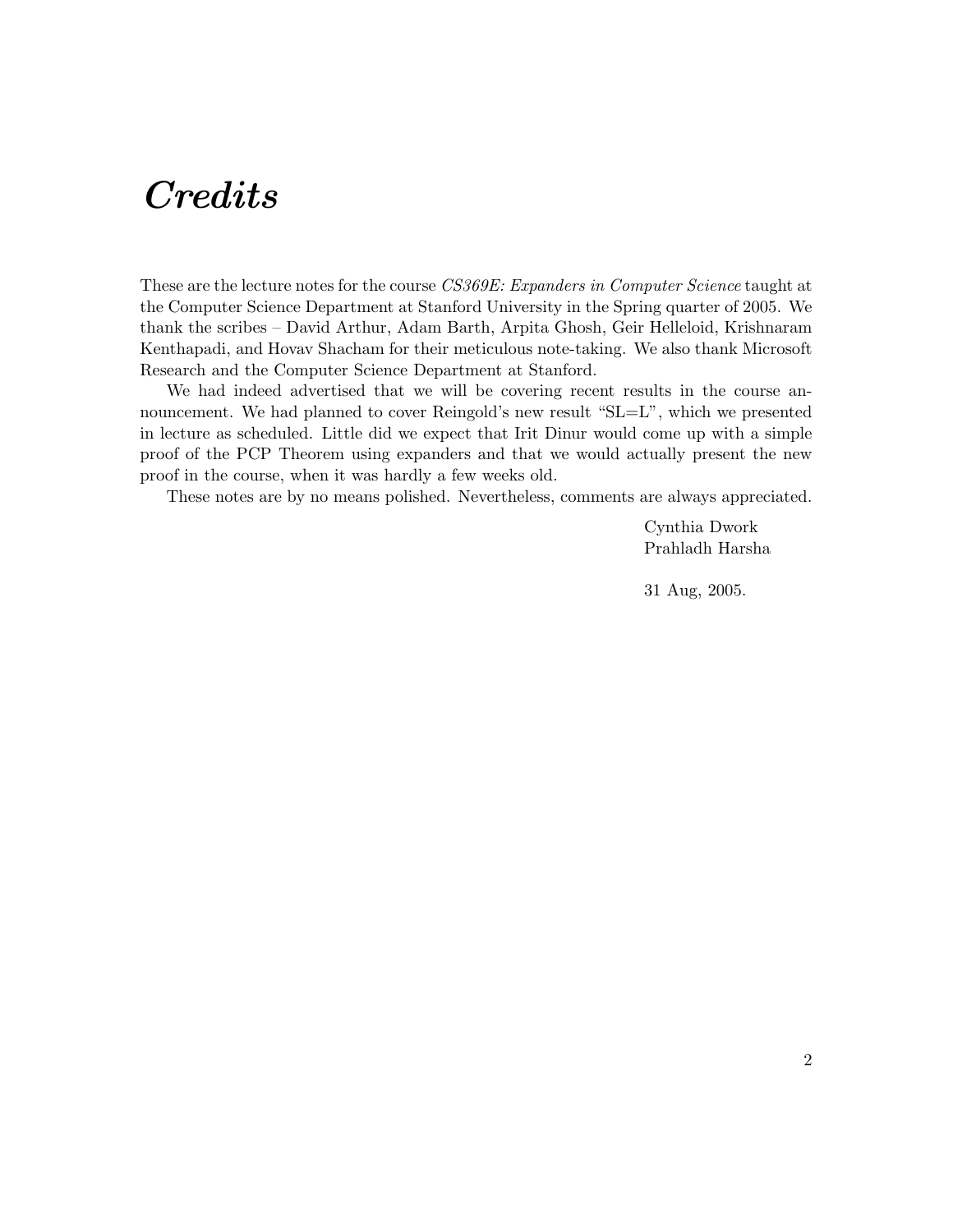## Course Announcement

#### CS369E: Expanders in Computer Science (Stanford) Expanders, constructions and their applications

Time: Mon 2:15-4:05pm Location: Gates 159 (Stanford) Instructors : Cynthia Dwork and Prahladh Harsha Homepage: <h>[ttp://cs369e.stanford.edu](http://cs369e.stanford.edu)

#### Expanders in Computer Science

Over the past few decades, expanders have played a pervasive role in diverse fields of computer science - network design, derandomization, distributed computing, random walks, error-correcting codes, metric embeddings etc. Informally, an expander is a sparse graph which is nevertheless highly connected. In this course, we will study these expander graphs and several of their applications.

As part of this course, we will study the relationship between expansion and eigen values. We will then look at various constructions of expanders - Margulis, LPS and zig-zag expanders. A large chunk of the course will be devoted to applications of expanders:

- 1. Random walks and universal sequences
- 2. Derandomization (including Reingold's "SL=L" result)
- 3. Error Correcting Codes
- 4. Distributed Computing
- 5. Isoperimetric problems

The course will reach the cutting-edge of current research in this area, covering some results from within the last year. At the same time, the concepts we will cover are general and useful enough that hopefully anyone with an interest in the theory of computation or combinatorics could find the material appealing.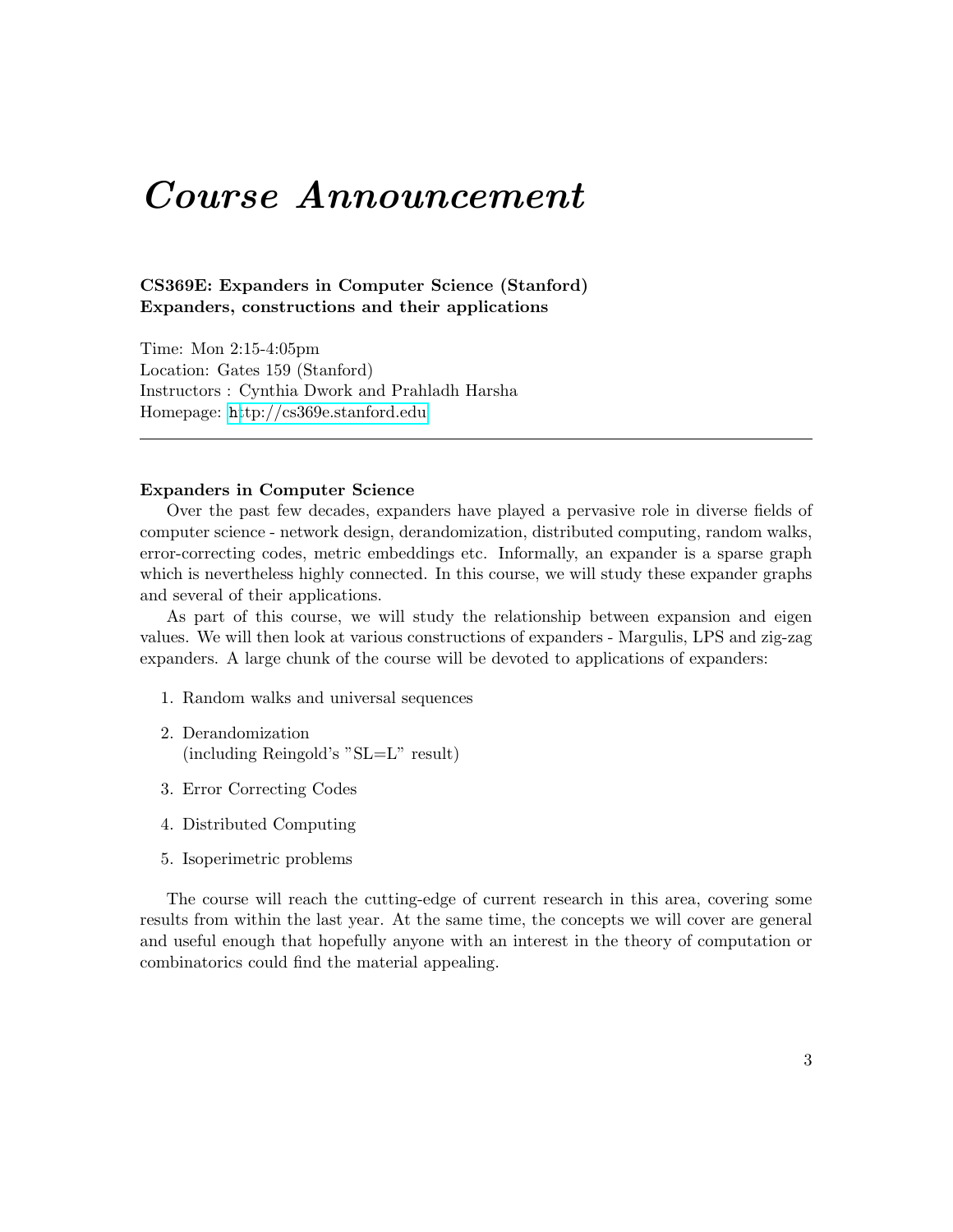# Contents

| 1              |                       | Expanders $-$ an Introduction<br>$5\phantom{.0}$                                                                                                                                                                                     |  |  |  |  |
|----------------|-----------------------|--------------------------------------------------------------------------------------------------------------------------------------------------------------------------------------------------------------------------------------|--|--|--|--|
|                | 1.1                   | 6                                                                                                                                                                                                                                    |  |  |  |  |
|                | 1.2                   | $8\,$                                                                                                                                                                                                                                |  |  |  |  |
|                | 1.3                   | $8\,$                                                                                                                                                                                                                                |  |  |  |  |
|                | 1.4                   | 10                                                                                                                                                                                                                                   |  |  |  |  |
|                | 1.5                   | 11                                                                                                                                                                                                                                   |  |  |  |  |
| $\mathbf{2}$   |                       | <b>Eigenvalues and Expanders</b><br>13                                                                                                                                                                                               |  |  |  |  |
|                | 2.1                   | 13                                                                                                                                                                                                                                   |  |  |  |  |
|                | 2.2                   | 14                                                                                                                                                                                                                                   |  |  |  |  |
|                | 2.3                   | Exploring the spectral connection $\ldots \ldots \ldots \ldots \ldots \ldots \ldots \ldots \ldots \ldots$<br>15                                                                                                                      |  |  |  |  |
|                |                       | 17<br>2.3.1                                                                                                                                                                                                                          |  |  |  |  |
|                | 2.4                   | 18                                                                                                                                                                                                                                   |  |  |  |  |
| 3              |                       | <b>Random Walks</b><br>21                                                                                                                                                                                                            |  |  |  |  |
|                | 3.1                   | 21                                                                                                                                                                                                                                   |  |  |  |  |
|                | 3.2                   | 23                                                                                                                                                                                                                                   |  |  |  |  |
|                |                       | 24<br>3.2.1                                                                                                                                                                                                                          |  |  |  |  |
|                |                       | 3.2.2<br>26                                                                                                                                                                                                                          |  |  |  |  |
|                | 3.3                   | 26                                                                                                                                                                                                                                   |  |  |  |  |
|                |                       | 3.3.1<br>26                                                                                                                                                                                                                          |  |  |  |  |
|                |                       | 27<br>3.3.2                                                                                                                                                                                                                          |  |  |  |  |
|                |                       | 3.3.3<br>27                                                                                                                                                                                                                          |  |  |  |  |
|                |                       | 3.3.4<br>29                                                                                                                                                                                                                          |  |  |  |  |
| $\overline{4}$ | Derandomization<br>30 |                                                                                                                                                                                                                                      |  |  |  |  |
|                | 4.1                   | 30                                                                                                                                                                                                                                   |  |  |  |  |
|                | 4.2                   | 33                                                                                                                                                                                                                                   |  |  |  |  |
|                |                       | 33<br>4.2.1                                                                                                                                                                                                                          |  |  |  |  |
|                |                       | 4.2.2<br>34                                                                                                                                                                                                                          |  |  |  |  |
|                |                       | 4.2.3<br>34                                                                                                                                                                                                                          |  |  |  |  |
|                | 4.3                   | 38                                                                                                                                                                                                                                   |  |  |  |  |
| 5              |                       | Derandomization (Part II)<br>41                                                                                                                                                                                                      |  |  |  |  |
|                | 5.1                   | 41                                                                                                                                                                                                                                   |  |  |  |  |
|                | 5.2                   | 43<br>Linearity testing research is a series of the series of the series of the series of the series of the series of the series of the series of the series of the series of the series of the series of the series of the series o |  |  |  |  |
| 6              |                       | <b>Expander Codes</b><br>47                                                                                                                                                                                                          |  |  |  |  |
|                | 6.1                   | 47                                                                                                                                                                                                                                   |  |  |  |  |
|                | 6.2                   | 49                                                                                                                                                                                                                                   |  |  |  |  |
|                |                       | 6.2.1<br>49                                                                                                                                                                                                                          |  |  |  |  |
|                |                       | 6.2.2<br>50                                                                                                                                                                                                                          |  |  |  |  |
|                |                       | 6.2.3<br>Expander codes with nearly optimal rate $\dots \dots \dots \dots \dots \dots \dots$<br>53                                                                                                                                   |  |  |  |  |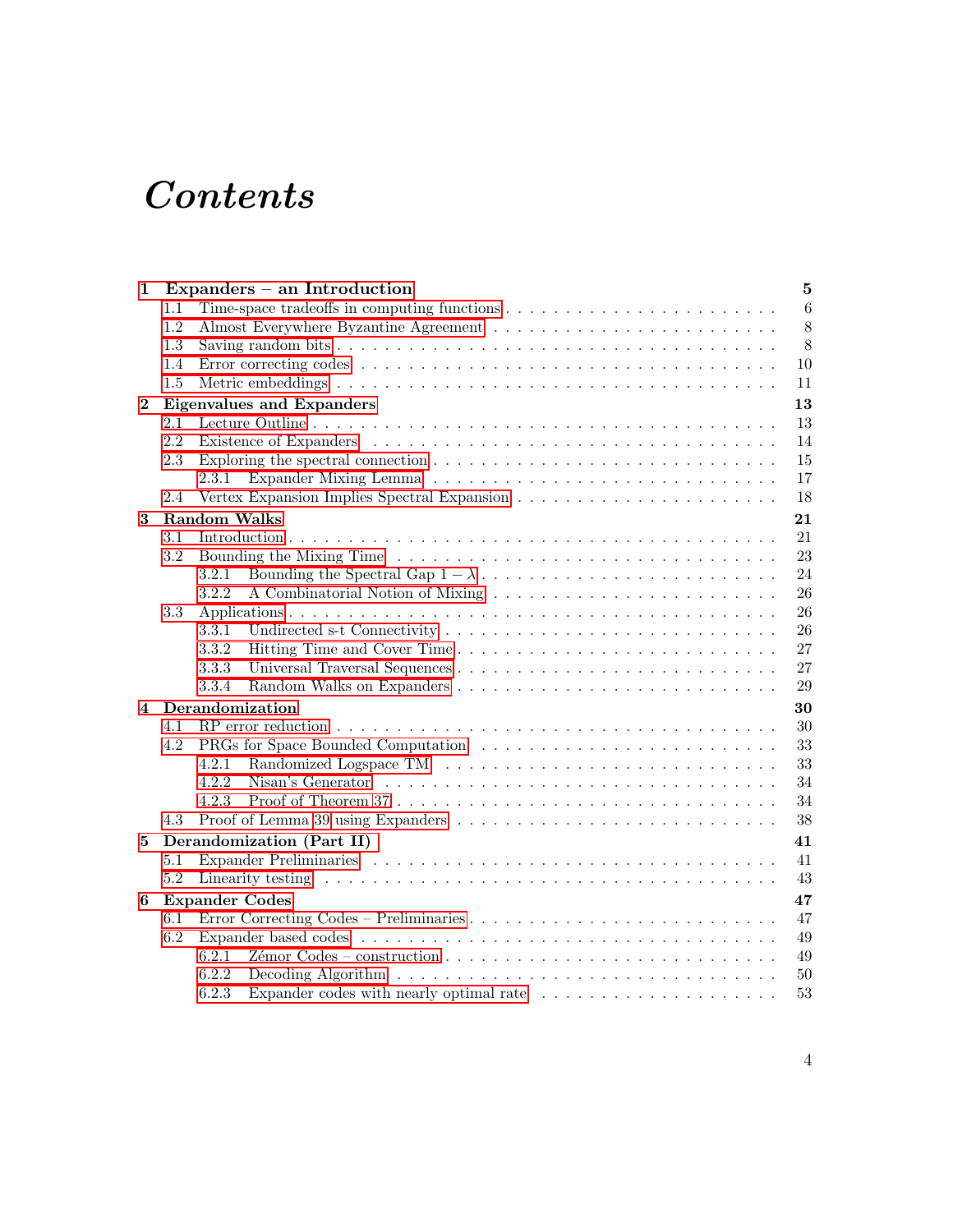| 7 |                                        | Expander Constructions (Zig-Zag Expanders) | 54 |  |  |
|---|----------------------------------------|--------------------------------------------|----|--|--|
|   | 7.1                                    |                                            | 54 |  |  |
|   | 7.2                                    |                                            | 55 |  |  |
|   | 7.3                                    |                                            | 55 |  |  |
|   | 7.4                                    |                                            | 57 |  |  |
|   | 7.5                                    |                                            | 57 |  |  |
| 8 | Undirected Connectivity is in logspace |                                            |    |  |  |
|   | 8.1                                    |                                            | 60 |  |  |
|   |                                        | 8.1.1                                      | 61 |  |  |
|   | 8.2                                    |                                            | 61 |  |  |
|   | 8.3                                    |                                            | 62 |  |  |
|   | 8.4                                    |                                            | 64 |  |  |
| 9 | Dinur's Proof of the PCP Theorem       |                                            |    |  |  |
|   | 9.1                                    |                                            | 66 |  |  |
|   | 9.2                                    |                                            | 67 |  |  |
|   | 9.3                                    |                                            | 68 |  |  |
|   | 9.4                                    |                                            | 70 |  |  |
|   |                                        | 9.4.1                                      | 70 |  |  |
|   |                                        | 9.4.2                                      | 72 |  |  |
|   |                                        |                                            | 77 |  |  |
|   |                                        |                                            | 77 |  |  |
|   |                                        |                                            | 78 |  |  |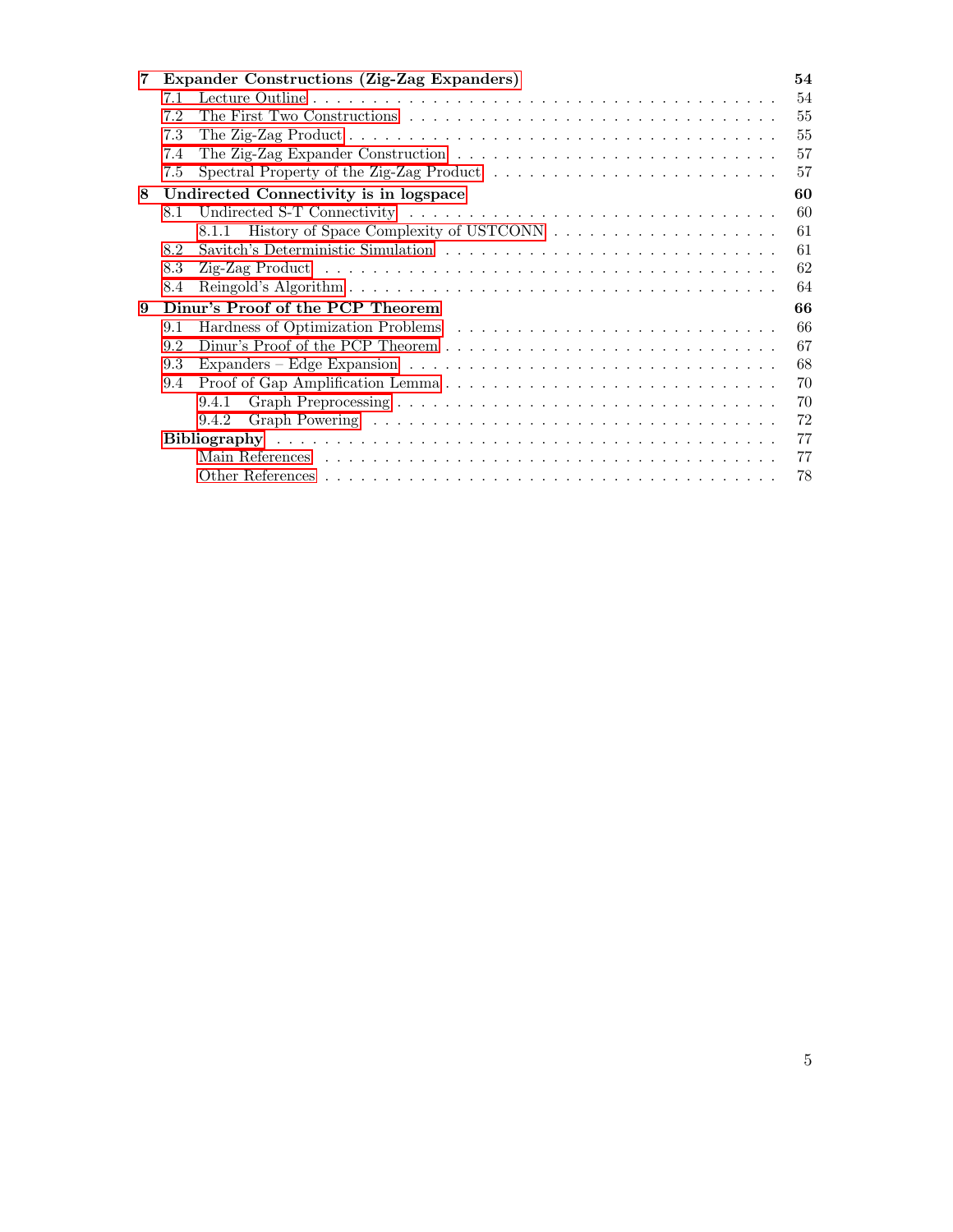<span id="page-5-0"></span>Chapter 1

# Expanders – an Introduction

Lecturer: Cynthia Dwork Scribe: Arpita Ghosh April 4, 2005

In this lecture, we start with some basic definitions and notation, and then discuss some motivating applications of expanders.

A graph  $G = (V, E)$  has vertex set V, with  $|V| = N$ , and edge set E. G is undirected, unless specified otherwise, and can be a multigraph. A bipartite graph will be denoted as  $G = (L \cup R, E), i.e.,$  its vertex sets are partitioned as L and R (L and R do not necessarily have the same size).

For each vertex  $v \in V$ , the neighborhood of v is denoted  $\Gamma(v)$ , and defined as

$$
\Gamma(v) = \{ u \in V \mid (u, v) \in E \}.
$$

The neighborhood of a subset  $S \subseteq V$  is defined as the union of the neighborhoods of the vertices in  $S$ , *i.e.*,

 $\Gamma(S) = \cup_{v \in S} \Gamma(v).$ 

We also define

$$
\Gamma'(S) = S \cup \Gamma(S),
$$

*i.e.*,  $\Gamma'(S)$  consists of vertices in S as well as their neighbors.

**Definition 1.** A graph G is said to have vertex expansion  $(K, A)$  if

 $|\Gamma(S)| \ge A \cdot |S|, \quad \forall S \subseteq V \text{ with } |S| \le K.$ 

We will then say that  $G$  is a  $(K, A)$ -expander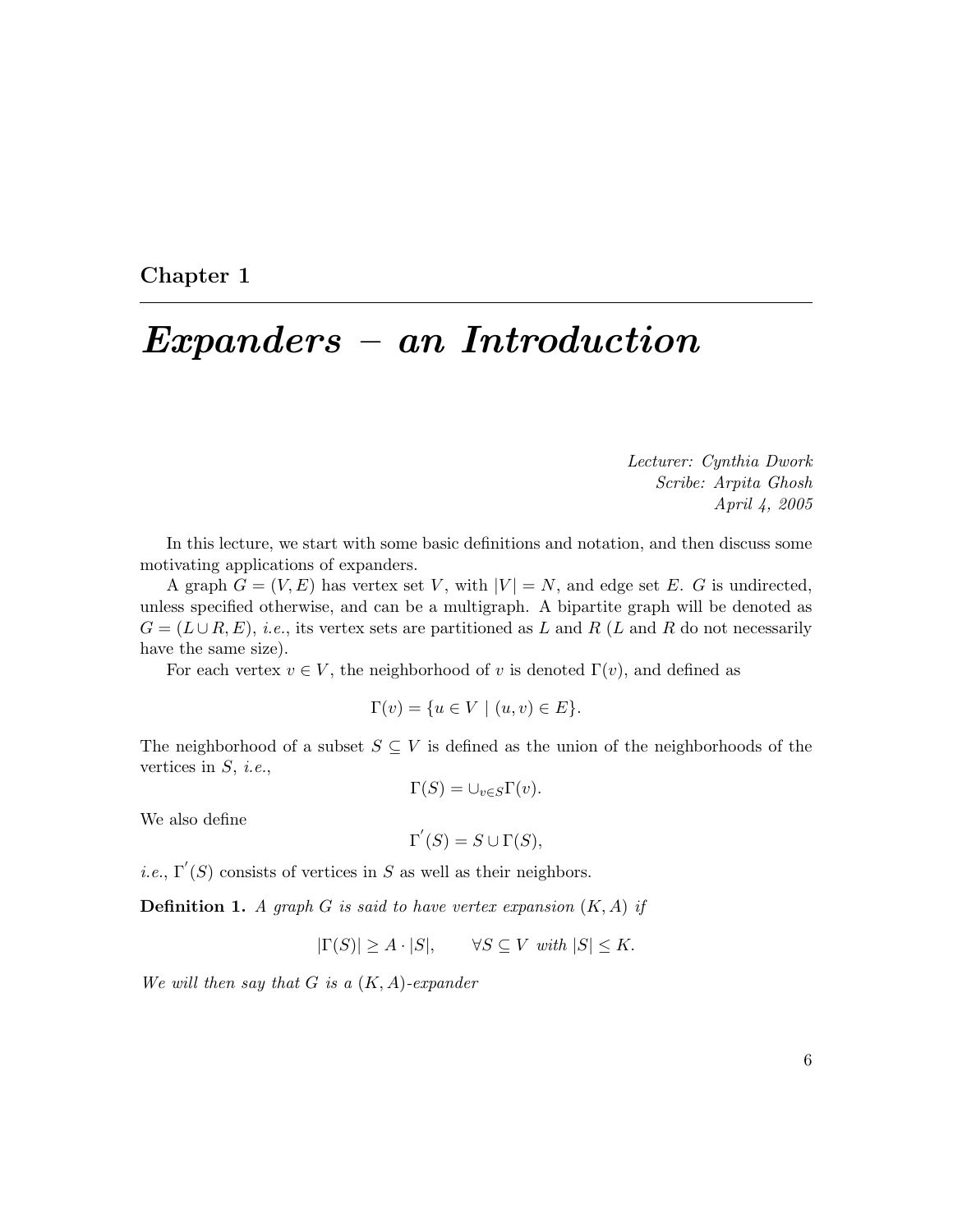Clearly, a complete graph has the best possible expansion. However, we will be interested in constant degree graphs. We will typically want  $K = cN$ , for some constant c, and A to be of the order of the degree d of the graph. When  $K = N/2$  (this will be the most common setting in this course), we will refer to  $G$  as an A-expander. Informally, an expander graph is one where all subsets of V (under some constraint on their size) have large neighborhoods. Now we will see some applications and results related to expanders. Surprisingly, such graph do exisit. For the present we will assume the existence of such graphs (and also that we can construct them efficiently). We will defer the actual constructions of such expanders to the second half of this course.

We will now consider applications of such graphs in five different contexts.

- Time-space tradeoffs
- Byzantine Agreement
- Saving Random Bits
- Error Correcting Codes
- Metric Embeddings

Two of these applications (the first and the last) are lower bounds while the other two are upper bounds. These examples illustrate the use of expanders in a wide variety of contexts, both for positive and negative results. We will not furnish full proofs in these examples, however.

## <span id="page-6-0"></span>1.1 Time-space tradeoffs in computing functions

One of the first uses of expanders in computer science was in studying the computational hardness of certain functions. Given a specific method for computing a function we can create an acyclic computational circuit describing the computation. Valiant was studying the hardness of computing certain linear transforms, and observed that every circuit computing these functions was a superconcentrator [\[Val\]](#page-81-0). Intuitively, these are graphs with very great flow from inputs to outputs: An *n*-superconcentrator is a graph with *n* inputs and n outputs, such that for all subsets  $S$  of the input, and all subsets  $T$  of the output with  $|T| = |S|$ , there exist vertex disjoint paths connecting S to T. Valiant hoped to obtain lower bounds for the linear transforms by obtaining high lower bounds for superconcentrators. Valiant conjectured that any superconcentrator must have a superlinear number of edges. However, Valiant himself disproved this conjecture and gave construction of superconcentrators with  $O(n)$  edges using expanders. This happens to be the first context when expanders where used in Computer Science. For an interesting account of the details that went into the discovery of expanders, refer the writeup on Reingold's recent "SL=L" result by Sara Robinson [\[Rob\]](#page-81-1).

However, it turns out that superconcentrators exhibit interesting time/space tradeoffs, leading to time/space tradeoffs for computations (see the work of Paul, Tarjan and Celoni [\[PTC,](#page-80-0) [PT\]](#page-80-1)). We will show how a pebbling game on such graphs leads to some lower bounds. Consider the following pebbling game played on a DAG (directed acyclic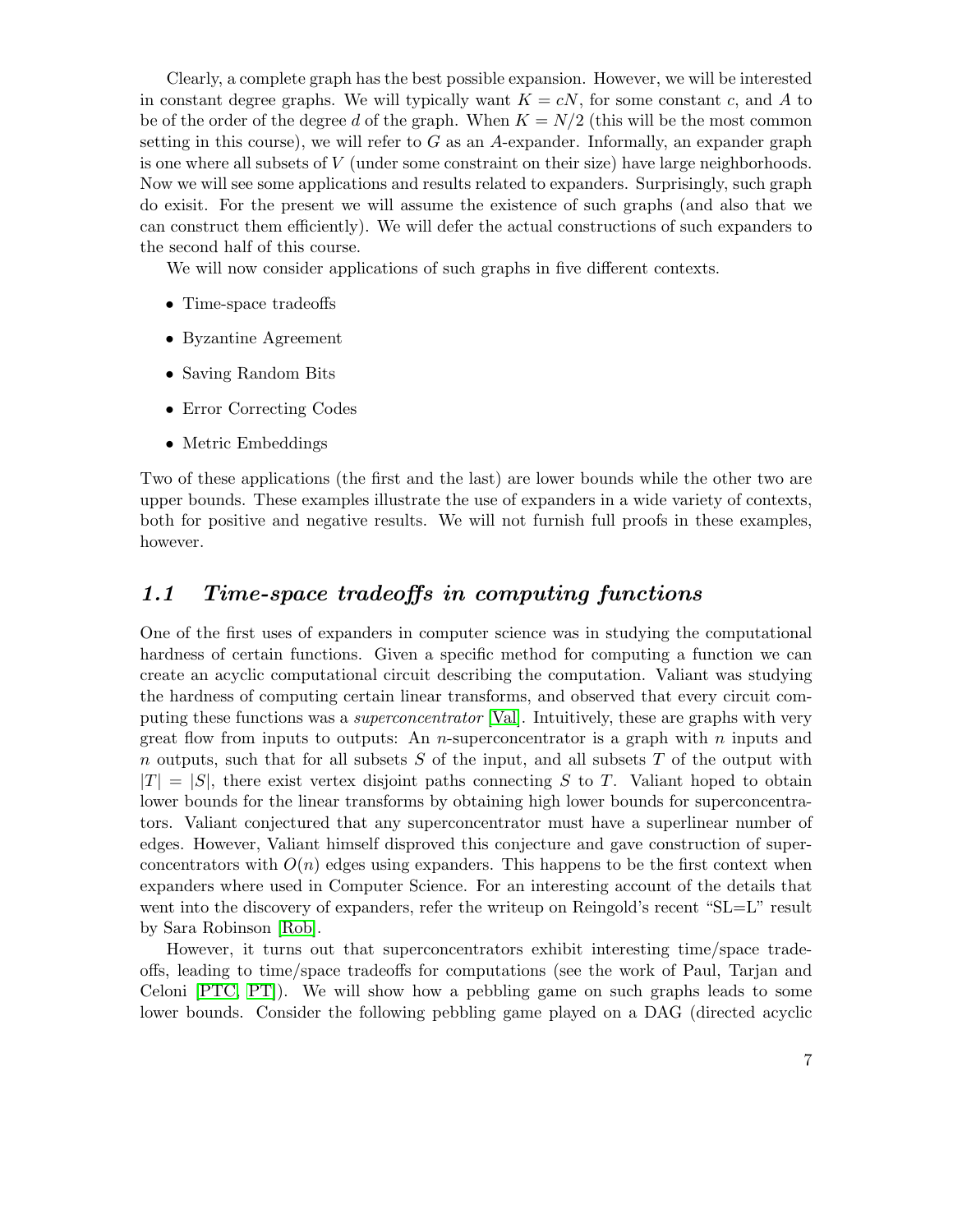graph). To start with, the DAG has some specified input nodes and output nodes, and some auxiliary nodes connecting inputs to output. All edges are directed and go from left to right (inputs are on the left, and outputs on the right). We are given  $S$  pebbles, with the following rules:

- A pebble can be placed on an input at any time.
- A pebble can be placed on a non-input node if all its predecessors  $(i.e.,$  nodes with edges leading into it) currently hold pebbles.
- A pebble can be removed at any time.

The goal is to evaluate the outputs, *i.e.*, pebble each of the outputs. For example, suppose the DAG represents a computational circuit. Clearly, with a large number of pebbles  $S$ , the outputs can be computed in a small number of steps. If every graph to evaluate a function is such that it cannot be pebbled quickly with a small number of pebbles, then the function is hard to compute with a small amount of memory. For further details, refer to the work of Celoni, Tarjan and Paul [\[PTC,](#page-80-0) [PT\]](#page-80-1).

As stated earlier, superconcentrators with  $O(n)$  eedges can be constructed from constant degree expanders (we will not discuss this construction here). This construction uses the Hall's Theorem which states the necessary and sufficient condition for a graph to have a perfect matching. Since this condition is similar in flavor to the definition of expanders, we state and prove Hall's theorem here.

**Theorem 2.** Let  $G = (L \cup R, E)$  be a bipartite graph. Then, G has a perfect matching if and only if

<span id="page-7-0"></span>
$$
\Gamma(S) \ge |S|, \qquad \text{for all } S \subseteq L. \tag{1.1}
$$

*Proof.* The only if direction is obvious (if there is a subset of S with not as many neighbors as vertices, S cannot have a matching). We will show the if direction by induction on the size of L. The base case, where L has at most one vertex is trivial. Suppose now that the claim is true for some  $L \leq m$ . We will consider two cases:

- Case 1: All proper subsets S of L,  $S \neq \emptyset$ , expand strictly, i.e.,  $|\Gamma(S)| > |S|$ . Consider any vertex x in L, and let  $(x, y)$  be an edge in E. Now, consider the bipartite graph  $G^*$  with vertex sets  $L^* = L - \{x\}$  and  $R^* = R - \{y\}$ . Since every  $S \subset L$  satisfies [\(1.1\)](#page-7-0) with strict inequality, every subset of  $L^*$  satisfies [\(1.1\)](#page-7-0), since only a single vertex y has been removed from R. Therefore, by the induction hypothesis, the smaller graph  $G^*$ has a matching. To this matching add the edge  $(x, y)$ ; this gives a perfect matching in G.
- Case 2: There exists a proper subset  $T \subset L$ ,  $T \neq \emptyset$ , with  $|\Gamma(T)| = |T|$ . Consider the induced graphs  $G_1$  and  $G_2$  on the vertex sets  $T \cup \Gamma(T)$ , and  $L \setminus T \cup R \setminus \Gamma(T)$ respectively. By the induction hypothesis,  $G_1$  has a perfect matching. (Note that the induction hypothesis cannot be used directly on  $G_2$ .) Let  $S \subseteq L \setminus T$ . Then,

$$
\Gamma_{G_2}(S) = \Gamma_G(S \cup T) \setminus \Gamma_G(T)
$$
  
\n
$$
\Rightarrow |\Gamma_{G_2}(S)| \geq |S \cup T| - |T|
$$
  
\n
$$
= |S|,
$$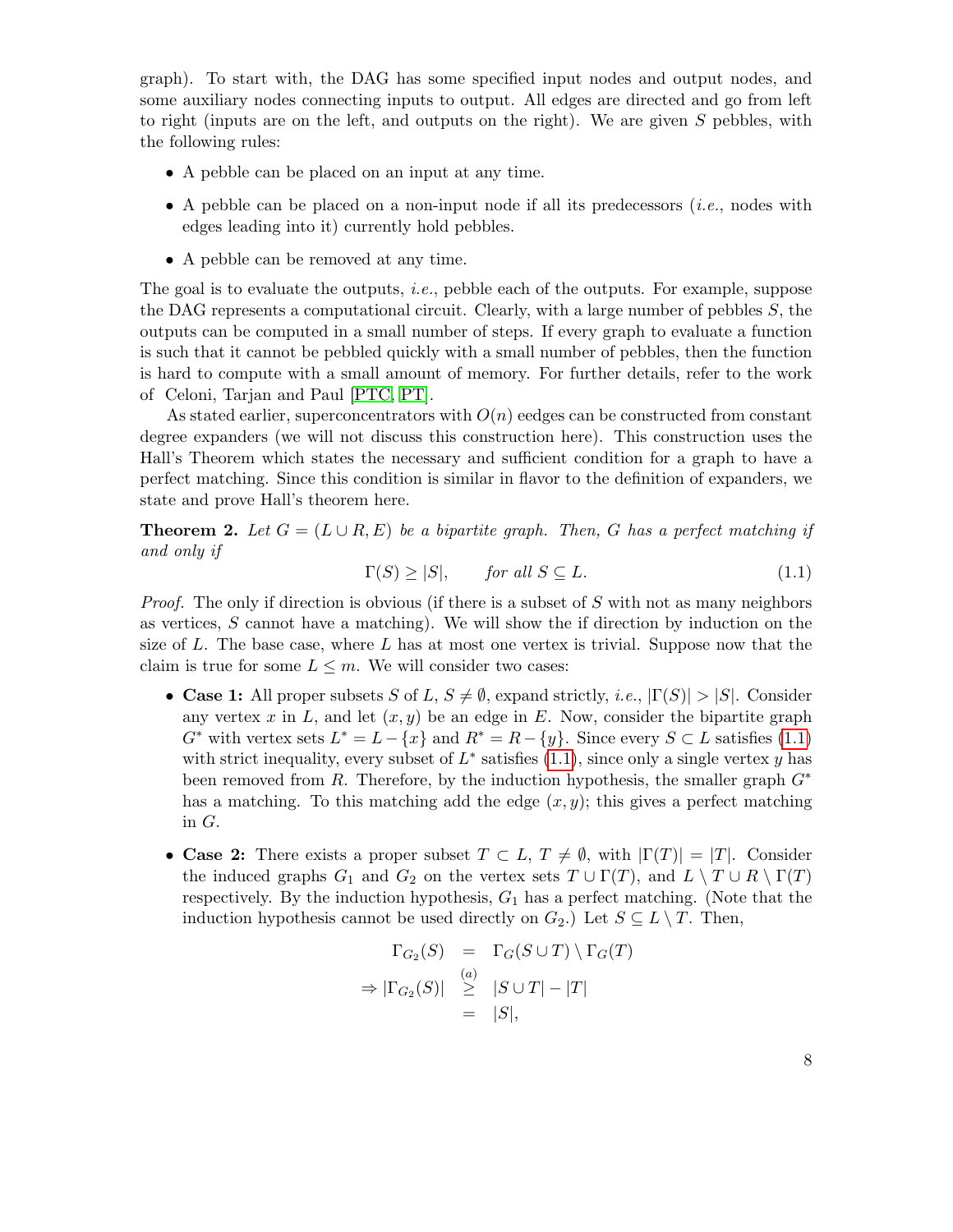where (a) is true since  $S \cup T$  satisfies  $|\Gamma_G(S \cup T)| \geq |S \cup T|$ , and by assumption,  $|\Gamma(T)| = |T|$ . Therefore, the graph  $G_2$  also satisfies [\(1.1\)](#page-7-0), and by the induction hypothesis, has a matching. The unions of the perfect matchings in  $G_1$  and  $G_2$  is a matching for G.

 $\Box$ 

## <span id="page-8-0"></span>1.2 Almost Everywhere Byzantine Agreement

In the Byzantine agreement problem each of  $n$  processors begins with an input value, say,  $v_i \in \{0, 1\}$ . During the course of the computation each processor must irreversibly *decide* on an output value  $d_i$ . The requirements are

- (Unanimty): All non-faulty processors must produce the same decision.
- (Non-triviality): If all non-faulty processors begin with the same value, say  $v$ , then every non-faulty processor must output v.

Another application of expanders occurs in the context of solving Byzantine agreement in general networks, where the processors correspond to nodes and a processor can only communicate with its immediate neighbors. Dolev showed that for  $t$ -resilient Byzantine agreement, connectivity greater equal  $2t + 1$  is necessary [\[Dol\]](#page-79-0).

When t is linear in the number n of vertices in the network, this requires  $O(n^2)$  edges, which is unreasonable for large  $n$ . Consider, instead, a constant-degree expander on  $n$ vertices. In such a network, if not too many nodes are faulty, then it can be shown that there is a large fraction of non-faulty nodes that can communicate "as if" they were in a completely connected network. Intuitively this is because expanders do not have small cuts.

By relaxing the unanimity requirement, essentially permitting  $O(t)$  non-faulty processors to be "lost" (not to join in the majority decision), we obtain almost-everywhere agreement [\[DPPU\]](#page-79-1). Using constant-degree expanders (together with other special graphs), the relaxed problem can be solved in networks of bounded degree. For further details, refer [\[DPPU\]](#page-79-1) and [\[Upf\]](#page-81-2).

## <span id="page-8-1"></span>1.3 Saving random bits

Another application of expander graphs occurs in reducing the number of random bits used by a randomized algorithm. We will study several such applications of expanders in the context of derandomization. For today's introductory lecture, we will study a simple and beautiful application due to Karp, Pippenger and Sipser [\[KPS\]](#page-80-2).

Recall that a language  $\mathcal L$  belongs to  $RP$  if there exists a polynomial time Turing machine M using a sequence of random bits (of length polynomial in the input size), such that

$$
x \in \mathcal{L} \Rightarrow \frac{|W_x|}{2^{p(|x|)}} \ge q \ge \frac{3}{4},
$$

and

$$
x \notin \mathcal{L} \Rightarrow |W_x| = 0,
$$

9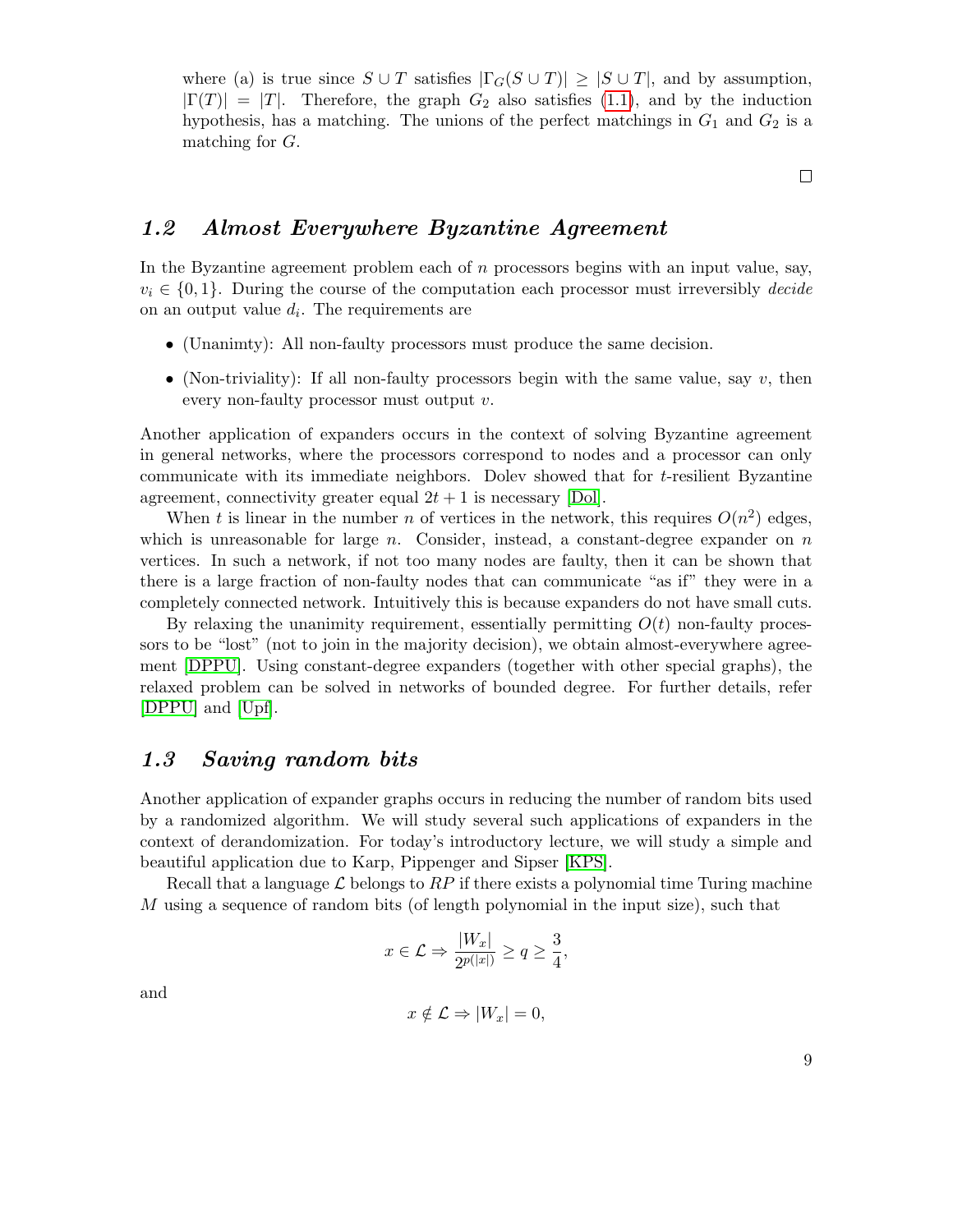where

$$
W_x = \{y | M(x, y) = 1, |y| = poly(|x|)\}.
$$

That is, if  $x \in \mathcal{L}$ , the probability that  $M(x, y) = 0$  (which is the probability of error) is less equal  $1 - q$ , a constant (less than 1/4). That is, if the algorithm M returns 1 on input  $(x, y)$ , then surely  $x \in \mathcal{L}$ , but if it returns 0, then x may or may not belong to  $\mathcal{L}$ .

Let r be the number of random bits used to generate the string y,  $r = poly(|x|)$ . Suppose we want the probability of error to be  $\delta$ . Since the error decreases by a constant fraction each time, to reduce the probability of error down to  $\delta$ , we can repeat the algorithm  $O(\log(\frac{1}{\delta}))$ times. But for this, the total number of random bits used is  $O(r \log(\frac{1}{\delta}))$ , *i.e.*, we need to use a large number of random bits to make the probability of error small.

Using expanders, it is possible to obtain, in polynomial time, to reduce the error to as low as  $\frac{1}{poly(r)}$  with no extra random bits (*i.e.*using only the original r random bits).

The expander used is a giant  $(N/2, A)$ -expander G on  $N = 2<sup>r</sup>$  vertices where A is the expansion of the expander. Note that since the expander is so large, we cannot even afford to write down the entire expander, forget constructing it. However, we will assume that there exists an implicit construction of the expander in the following sense: given any vertex v and any index i in the range  $1 \ldots d$  (where d is the degree of the expander), we can in time polynomial in |v| and |i|, compute the  $i^{th}$ -neighbor of v. The expanders constructions we will discuss later in the course will satisfy such strong properties.

Choose a radius c such that  $\frac{1}{4A^c} \leq \delta$ , where A is the expansion of G. Choose a vertex v uniformly at random from G. This needs r random bits, since  $|V| = 2^r$ . The modified RP algorithm is as follows:

- 1. Run the original RP algorithm M for all strings y lying within a ball of radius  $c$ around v.
- 2. If for all these y,  $M(x, y) = 0$ , reject x.
- 3. If  $M(x, y) = 1$  for any y, accept x.

We will show that the error of this modified RP algorithm is at most  $\delta$ .

Suppose  $x \in \mathcal{L}$ . Define  $Bad_x$  to be the set of y for which  $M(x, y) = 0$ . The output is erroneous only if  $\Gamma'_c(v) \subseteq Bad_x$ , where the subscript c denotes the set of vertices within a distance c of v. Let

$$
B = \{ v \mid \Gamma_c'(v) \subseteq Bad_x \}.
$$

The algorithm fails only when v is picked from B. Now, by definition of B, for  $1 \leq i \leq c-1$ ,

$$
\Gamma_i'(B) \subseteq \Gamma_{i+1}'(B) \subseteq Bad_x.
$$

Also, by definition, since we started with an input  $x \in \mathcal{L} \in RP$ ,

$$
|Bad_x| \le N/4.
$$

Since  $G$  has an expansion of  $A$ ,

$$
|\Gamma_c^{'}(B)| \ge A^c|B|.
$$

10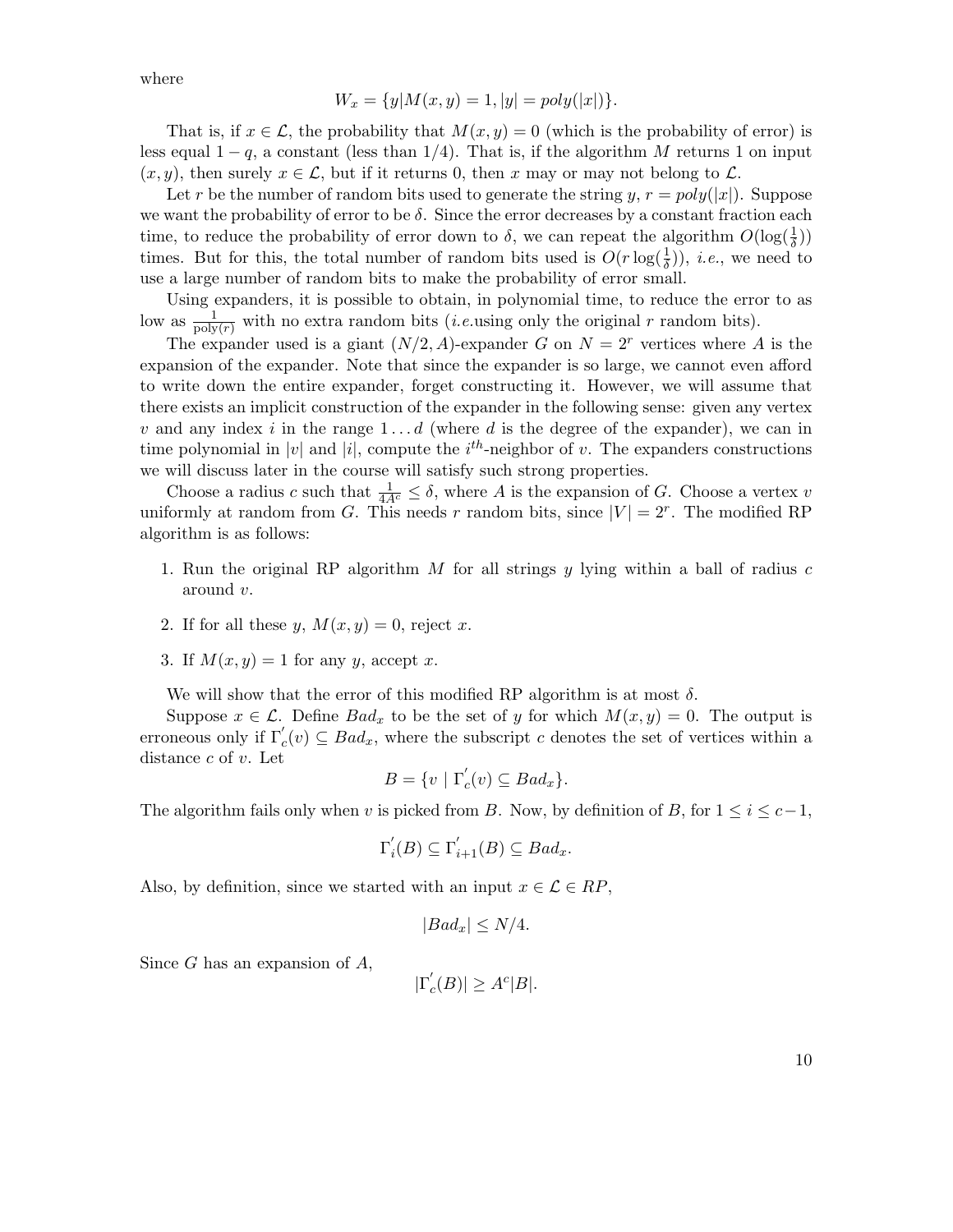Combining all of this, we have

$$
\frac{N}{4} \ge |Bad_x| \ge |\Gamma_c'(B)| \ge A^c|B|,
$$

and therefore,

$$
\frac{|B|}{N} \le \frac{1}{4A^c} \le \delta.
$$

But the algorithm only fails when the vertex  $v$  is picked from the set  $B$ , which has a probability of  $\frac{|B|}{N}$ . Observe that the running time of the new algorithm is poly $(1/\delta)$ . This limits the minimum error that can be attained by this technique. Therefore, we can get any error  $\delta = \frac{1}{\text{poly}}$  $\frac{1}{\text{poly}(r)}$  by choosing c appropriately, with only r bits of randomness.

## <span id="page-10-0"></span>1.4 Error correcting codes

The next application comes from error correcting codes. Suppose a sender A is sending a k-bit message to receiver B over a faulty channel, which could flip up to a fraction p of the bits sent over it. The message is encoded by A into an n-bit codeword in  $C \subset \{0,1\}^n$ , where the size of the C is  $2^k$  (there is a unique codeword for each message). The decoding is simple: given an *n*-bit vector, find the closest codeword  $w \in C$ , and return the k-bit message that maps to  $w$ . The rate  $R$  of the code is defined to be

$$
R = \frac{\log|C|}{n} = \frac{k}{n}.
$$

Clearly, if the Hamming distance between every two codewords is strictly greater than 2pn, then the message can be decoded without error (there is a unique closest codeword  $w \in C$  for each *n*-bit string.) Define the distance  $\delta$  of a codebook to be

$$
\delta = \min_{c_1 \neq c_2 \in C} \frac{d_H(c_1, c_2)}{n},
$$

where  $d_H$ , the Hamming distance, is the number of bit positions in which the vectors differ. The communication problem is the following:

Is it possible to define a family of codes,  ${C_k}_{k=1}^{\infty}$ , such that  $|C_k| = 2^k$ , and for each k,  $\delta_k > 0$ , and  $R_k > 0$ ?

We will show that codes with good distance can be constructed from expanders which have very good expansion (more precisely, when the expansion factor is greater than half the degree). The first such construction of expander based codes was given by Tanner [\[Tan\]](#page-81-3). Suppose we have an  $(\alpha N, K)$  d-regular expander G, where  $K > d/2$ . Consider a bipartite graph with  $L = n$ , with the vertices in L the components of a (n-bit) codeword. Each vertex in R represents a constraint, which are of the form  $\oplus x_v = 0$ , where  $x_v$  is the vth component of the (n-bit) codeword x. Thus if vertex  $j \in R$  has neighbors, say  $i_1, i_2, i_3 \in L$ , then vertex j represents the constraint  $x_{i_1} \oplus x_{i_2} \oplus x_{i_3} = 0$ . (Thus, the larger the number of constraints, the smaller the size of the code, and vice versa.)

Note that a code which is the set of Boolean vectors satisfying constraints of the form  $\oplus x_v = 0$  is a linear code, since  $(0, \ldots, 0)$  belongs to the code, and if  $c_1$  and  $c_2$  belong to the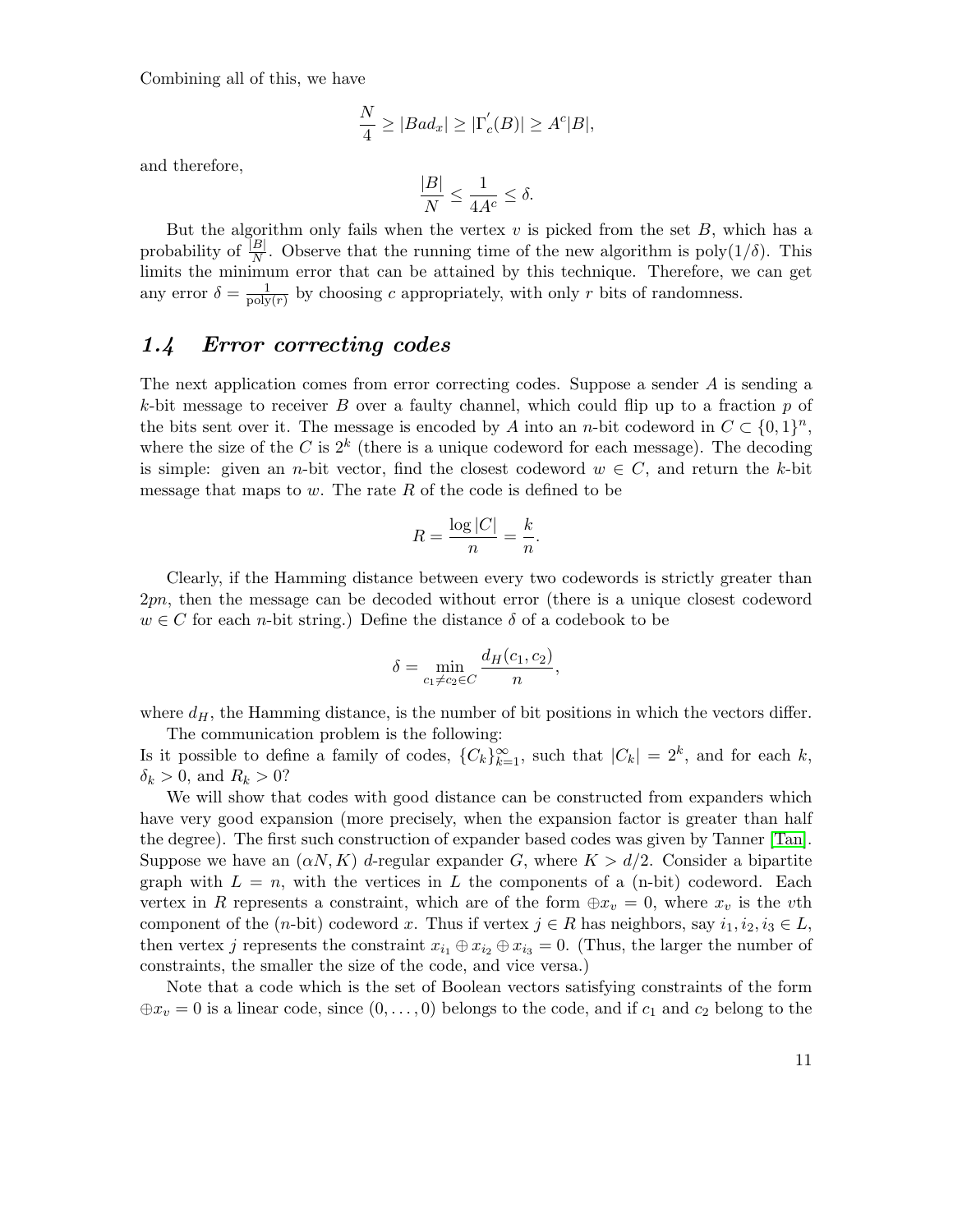code, then so does  $c_1 \oplus c_2$ . It can easily be checked (using the above definition) that the distance of a linear code is the weight of the minimum weight (non-zero) codeword.

Now, since G has an expansion of  $K > d/2$ , for every subset S of L of size less equal  $\alpha N$ , there is a  $v \in \Gamma(S)$  such that v is adjacent to a unique element of S. Suppose not; then, every vertex in  $\Gamma(S)$  is connected to at least two vertices in S. Let E be the number of edges between S and  $\Gamma(S)$ , then

$$
d|S| = |E| \ge 2|\Gamma(S)|
$$
  
\n
$$
\Rightarrow |\Gamma(S)| \le \frac{d}{2}|S|.
$$

But this contradicts the  $K > d/2$  expansion of G.

Now, this means that there cannot be a codeword with only  $\alpha N$  ones in it, since then we can choose S to be this subset of  $\alpha N$  ones, and have a violated constraint. Therefore, the minimum weight codeword has a weight strictly greater than  $\alpha N$ , and thus  $\delta \geq \alpha$ .

If there are  $n(1 - c)$  constraints, then the set of codewords simultaneously satisfying these constraints is a linear subspace of  $\{0,1\}^n$ , with size  $|C| \geq 2^{nc}$ . Therefore, the rate of such a code would be  $nc/n = c$ , which is a constant greater than zero.

Thus, the existence of a family of expanders, with an expansion of  $K > d/2$ , and  $|R| = (1 - c)|L|$  allows the construction of a family of codes  $\{C\}_k$ , with rate and minimum Hamming distance strictly greater than  $0$  for all  $k$ . We will return to the applications of expanders to error-correcting codes in one of the later lectures.

#### <span id="page-11-0"></span>1.5 Metric embeddings

Another use of expanders occurs in metric embeddings. Let M on  $(X, D)$  (*i.e.*, a metric on X with distance measure D) and M' on  $(X', D')$  be two metrics. An embedding  $f : M \to M'$ has distortion  $c$  if

$$
\forall x, y \in X, \quad D(x, y) \le D'(f(x), f(y)) \le cD(x, y).
$$

Bourgain showed that any *n*-point metric space can be embedded into  $l_2$ -metric <sup>[1](#page-11-1)</sup> with distortion  $O(\log n)$  and dimension at most  $O(\log n)$  [\[Bou\]](#page-79-2).

Embeddings are used in several contexts. For instance, it might be the case that a problem (say the Travelling Salesman Problem) is hard in an arbitrary metric, but is slightly more tractable in a well-understood metric such as  $l_2$ . In this case, it is plausible that embedding the arbitrary metric into  $l_2$ , solving the problem in  $l_2$  and retransforming the problem back to the original metric gives some insight into the solution of the problem in the "hard" metric.

The following is another application of metric embeddings into  $l_2$ . Suppose we are given a graph  $G = (V, E)$  with weights (or distances) on edges, and the distance between an arbitrary pair of nodes i and j is the shortest path distance between i and j on  $G$ . We want to be able to quickly answer (approximately) a query of the form 'what is the shortest path distance between vertices i and j in  $G'$ , where i and j are arbitrary. To answer this question

<span id="page-11-1"></span> $^{1}l_{2}$  is  $\mathbb{R}^{n}$  equipped with the usual Euclidean metric.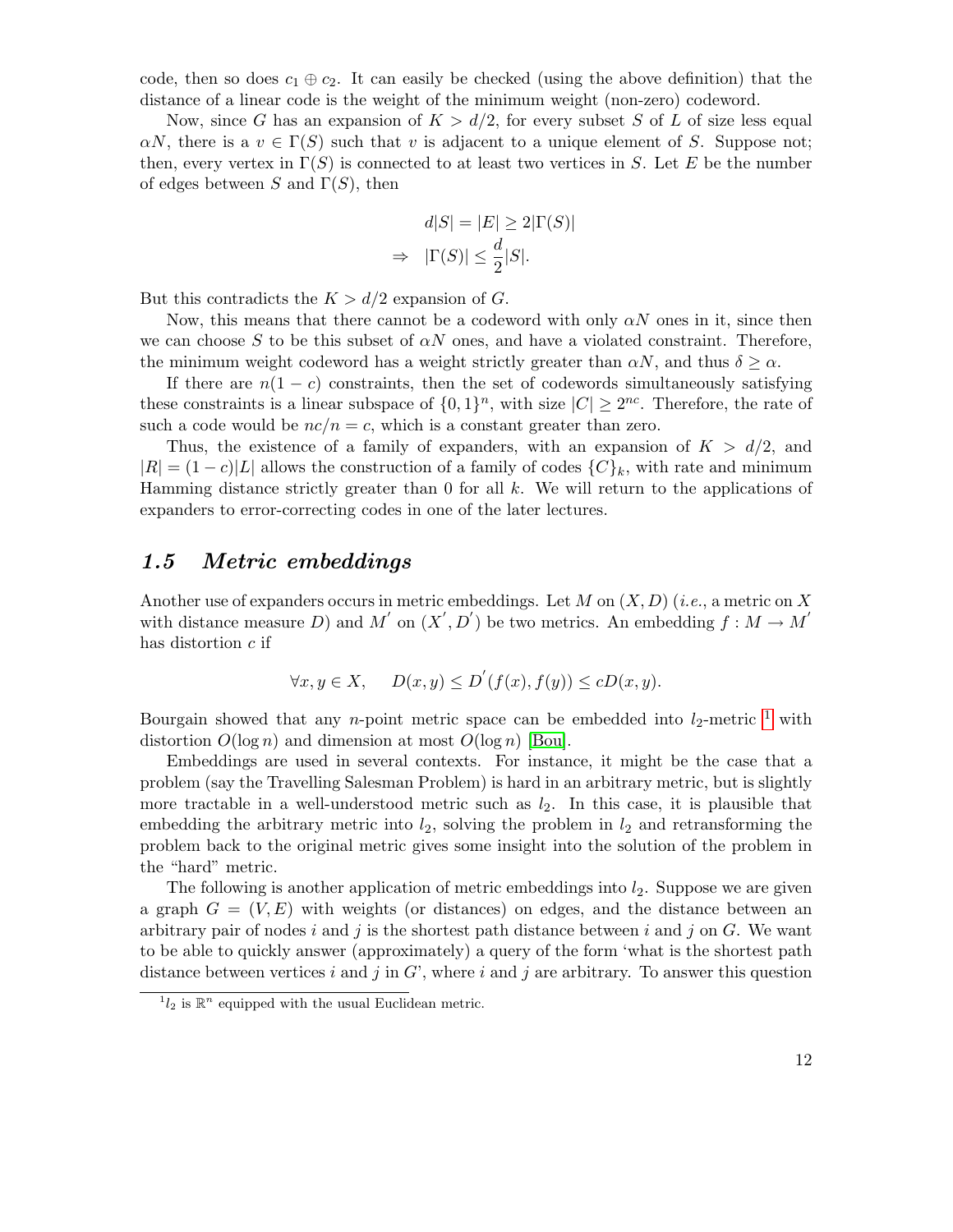exactly, the storage required is  $O(n^2)$  (store all the shortest path distances). However, the  $l_2$  embedding allows us to simply compute the  $l_2$  distance between the queried vertices in the  $l_2$  embedding, which is a  $O(\log n)$  approximation to the actual shortest path distance between the same vertices in G. The storage required for the  $l_2$  embedding is  $O(n \log n)$ ; since the  $l_2$  embedding is into a  $O(\log n)$  dimensional space (which is, of course, better than the  $O(n^2)$  storage for the exact solution).

Expanders happen to be some of the worst case examples for embedding. In this sense, expanders are sometimes used to show the limits of embedding. For instance, London, Linial and Rabinovich showed that this is actually tight, by constructing expanders for which the distortion is  $\Omega(\log n)$  [\[LLR\]](#page-80-3).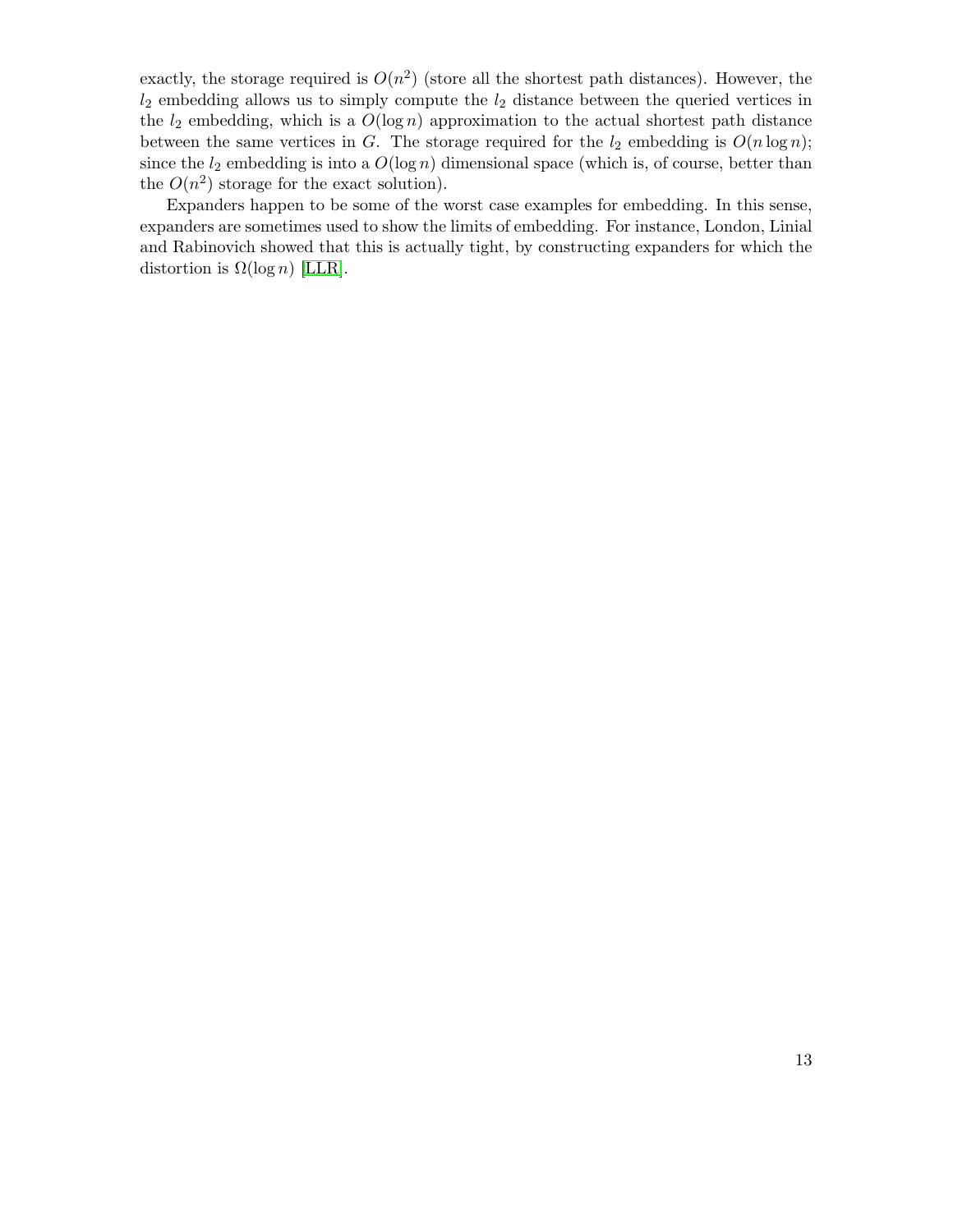<span id="page-13-0"></span>Chapter 2

# Eigenvalues and Expanders

Lecturer: Cynthia Dwork Scribe: Geir Helleloid April 11, 2005

### <span id="page-13-1"></span>2.1 Lecture Outline

1. A non-constructive proof that expanders exist.

Our method of proof will be to pick a random graph and show that it is an expander with some non-zero probability. There do exist constructive proofs, but we won't see any today. Given this proof, in order to find an expander in practice, we might want to generate a graph at random and test to see if it is an expander – but testing is co-NP hard.

2. Explore the connection between expanders and the spectrum of the graph (that is, the set of eigenvalues of the graph).

There is a connection between the expansion of a graph and the eigengap (or spectral gap) of the normalized adjacency matrix (that is, the gap between the first and second largest eigenvalues). Recall that the largest eigenvalue of the normalized adjacency matrix is 1; denote it by  $\lambda_1$  and denote the second largest eigenvalue by  $\lambda_2$ . We will see that a large gap (that is, small  $\lambda_2$ ) implies good expansion and vice versa.

- (a) Large spectral gap implies good expansion.
- (b) Expander Mixing Lemma

Heuristically, this says that "an expander graph will behave like a random graph." Let S and T be disjoint subsets of a vertex set V. If G is a random d-regular (multi)graph on  $V$ , then the expected number of  $S-T$  edges (that is, edges with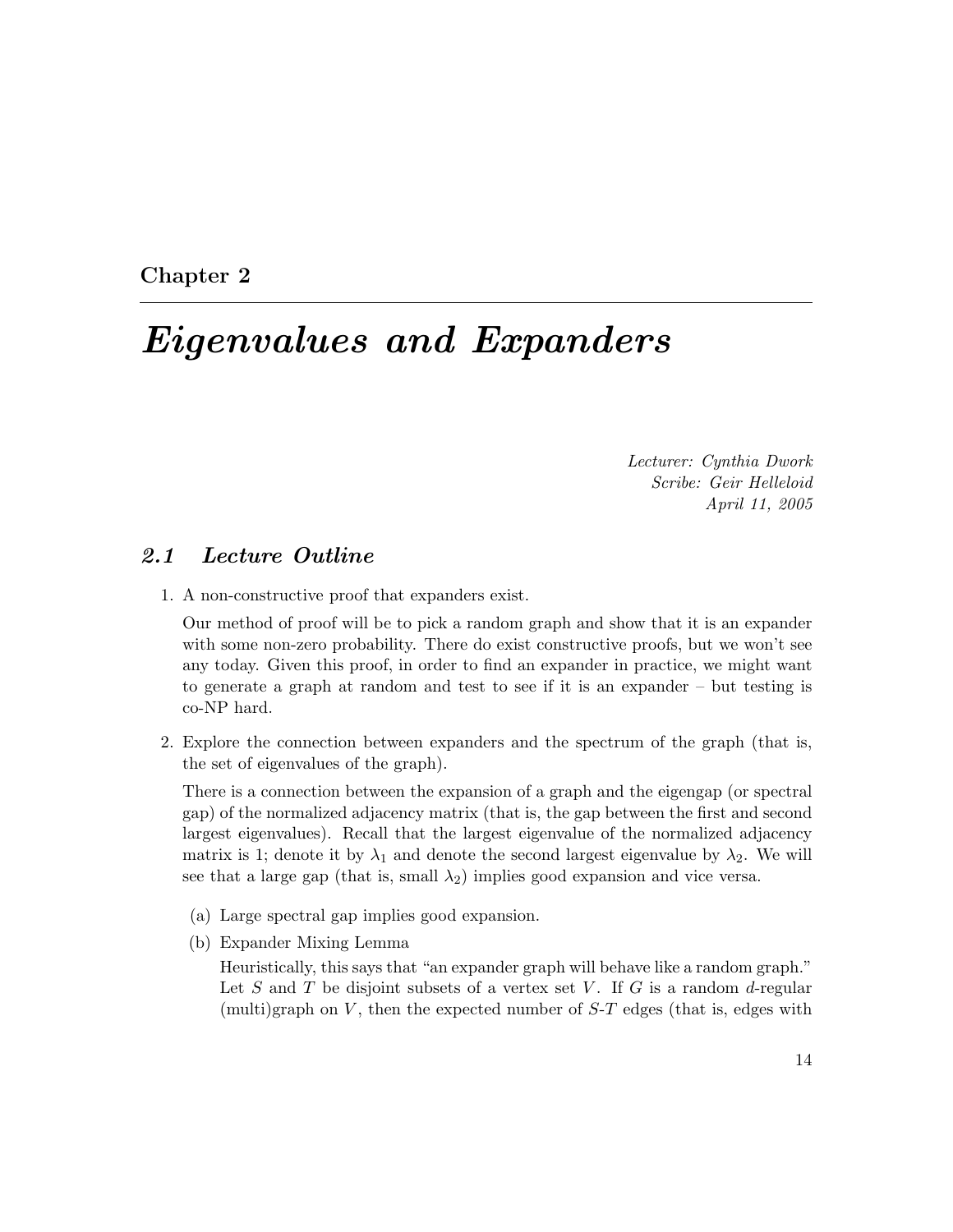one endpoint in S and one endpoint in T) is  $d|S||T|/N$ . The lemma says that in an expander on V, the number of S-T edges will be  $d|S||T|/N + \lambda_2$  (error term).

3. Alon's proof([\[Alo\]](#page-78-1), 1986) that good expansion implies a large spectral gap.

This can be viewed as a discrete analogue of a result of Cheeger. Though vertex expansion and spectral gap are very closely related, vertex expansion does not seem to be the combinatorial equivalent of spectral expansion. This is because, the connection between vertex expansion and spectral expansion does not seem to be tight. Bitu and Linial([\[BL\]](#page-78-2), 2004), via their (partial) converse to the expander mixing lemma, give what might be the combinatorial equivalent notion (at least in the case of constant degree graphs) of the second eigen value.

4. The relationship between d and  $\lambda_2$ .

(Several of the proofs given in this Section are from Lectures 8 and 9 of Salil Vadhan's notes on Pseudo-randomness [\[Vad\]](#page-77-1)).

### <span id="page-14-0"></span>2.2 Existence of Expanders

The best probabilistic result on the existence of expanders is:

**Theorem 3.** Fix  $d \geq 3$ . A random d-regular graph is a  $(\Omega(N), d - 1.01)$ -expander with high probability (as  $N \to \infty$ , the probability goes to 1).

We will not prove this result. Instead we will show the existence of bipartite expanders. Let  $\mathcal{G}_{d,N}$  denote the set of bipartite graphs with partite sets L and R of cardinality N and left degree d.

**Theorem 4.** For all d, there exists  $\alpha(d) > 0$  such that for all N,

$$
Pr[G \text{ is an } (\alpha N, d-2)\text{-}expander] \ge 1/2,
$$

where G is chosen uniformly at random from  $\mathcal{G}_{d,N}$ . (In fact, we can take  $\alpha(d) = 1/(cd^4)$ ) for some constant c.)

*Proof.* To choose G in  $\mathcal{G}_{d,N}$  uniformly at random, we choose d (not necessarily distinct) neighbors for each vertex L at random. For  $k \leq \alpha N$ , let

$$
p_k = \Pr[\exists S \subseteq L \text{ such that } |S| = k, |\Gamma(S)| < (d-2)|S|].
$$

Thus  $p_k$  is the probability that G is not a  $(\alpha N, d - 2)$ -expander because the neighborhood of a set of size  $k$  is not large enough. To prove the theorem, it suffices (by the union bound) to show that  $\sum_k p_k \leq 1/2$ .

If  $S \subseteq L$  has cardinality k, then the total number of neighbors of vertices in S, counted with multiplicity, is dk. So if  $|\Gamma(S)| < (d-2)k$ , then there must be 2k repeats among the neighbors of vertices in S. We can compute this probability:

 $Pr[\text{at least } 2k \text{ repeats among the } k\text{d neighbors of vertices in } S] \leq \binom{kd}{\text{d}k}$  $2k$  $\bigwedge$  (kd) N  $\bigg)^{2k}$ .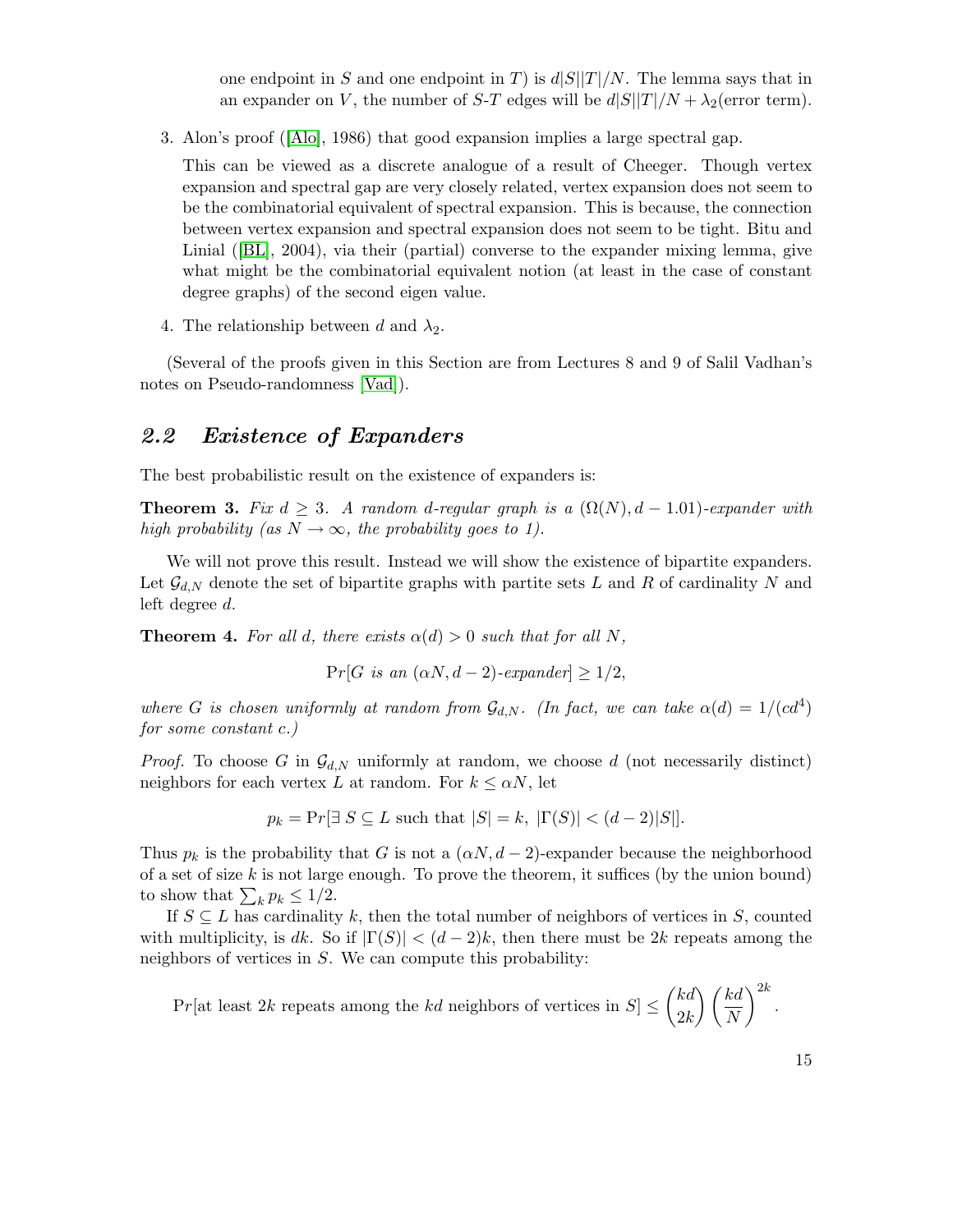Here, the binomial coefficient represents the number of ways to choose  $2k$  neighbors to be repeats, and the fraction  $kd/N$  represents an upper bound on the probability that any given choice of a neighbor is a repeat. That this is an upper bound follows from the union bound. Since there are  $\binom{N}{k}$  possibilities for S, we have

$$
p_k \leq {N \choose k} {kd \choose 2k} {kd \choose N}^{2k}
$$
  

$$
\leq \left(\frac{Ne}{k}\right)^k \left(\frac{kde}{2k}\right)^{2k} \left(\frac{kd}{N}\right)^{2k}
$$
  

$$
= \left(\frac{cd^4k}{N}\right)^k,
$$

where  $c = e^3/4$ . When  $\alpha = 1/(cd^4)$  and  $k \le \alpha N$ , we see that  $p_k \le 4^{-k}$ . Then

$$
\Pr[G \text{ is not an } (\alpha N, d-2)\text{-expander}] \le \sum_{k=1}^{\alpha N} p_k \le \sum_{k=1}^{\alpha N} 4^{-k} < 1/2.
$$

This completes the proof.

### <span id="page-15-0"></span>2.3 Exploring the spectral connection

Let  $G$  be a *d*-regular multigraph with normed adjacency matrix  $A$ . The largest eigenvalue of A is  $\lambda_1 = 1$  with eigenvector  $u = (1/N, \ldots, 1/N)$ . Then the second largest eigenvalue is given by

$$
\lambda_2 = \max_{\|x\|=1, x \perp u} \|Ax\|.
$$

If  $\pi$  is a probability distribution on the vertices of G (represented as a vector), we can write  $\pi = u + \pi^{\perp}$ , where  $\pi^{\perp} \perp u$ . View A as the transition matrix for a Markov chain and use the initial distribution  $\pi$ . Then

$$
A\pi - u = A(u + \pi^{\perp}) - u = Au - u + A\pi^{\perp} = A\pi^{\perp}.
$$

Thus

$$
||A\pi - u||^2 = ||A\pi^{\perp}||^2 \le \lambda_2^2 ||\pi^{\perp}||^2 = \lambda_2^2 ||\pi - u||^2.
$$

**Definition 5.** G has spectral expansion  $\lambda$  if  $\lambda_2(G) \leq \lambda$ .

So if G has spectral expansion  $\lambda$ , at each step of the Markov chain, distance to uniformity shrinks by at least  $\lambda$ . Note that the term spectral expansion suggests that large  $\lambda$  is good for expansion, but the opposite is true.

**Definition 6.** Given a probability distribution  $\pi$ , the collision probability of  $\pi$  is Coll( $\pi$ ) =  $\|\pi\|^2 = \sum_x \pi_x^2.$ 

**Lemma 7.** Coll $(\pi) = ||\pi - u||^2 + 1/N$ .

|     | ٠              |
|-----|----------------|
| . . | 전 사<br>I<br>۰. |

 $\Box$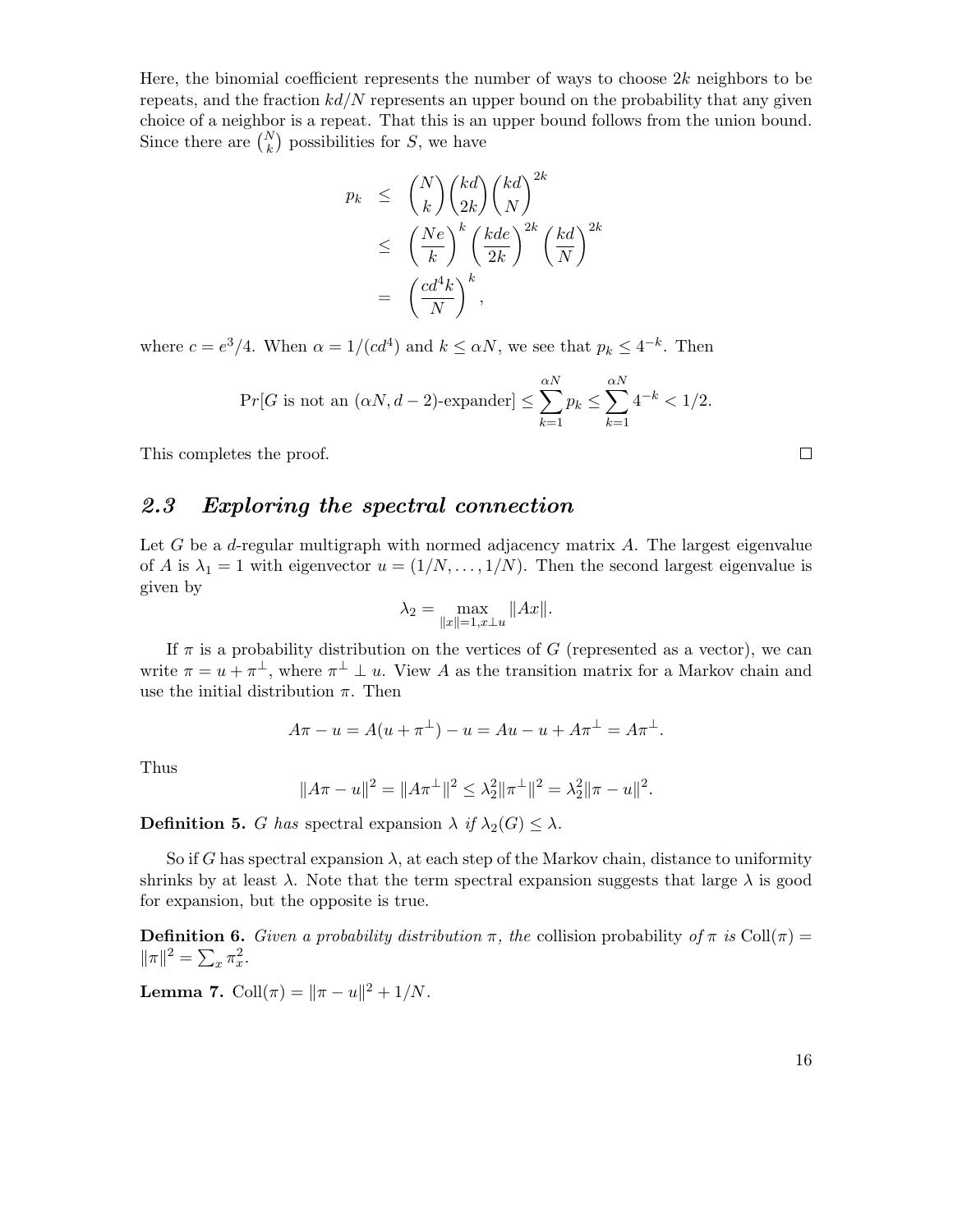*Proof.* Write  $\pi = u + \pi^{\perp}$ . Then

$$
\|\pi\|^2 = \|u\|^2 + \|\pi^{\perp}\|^2 = 1/N + \|\pi - u\|^2.
$$

 $\Box$ 

Note that  $A\pi$  is also a probability distribution and using the lemma, we can compute the associated collision probability:

$$
Coll(A\pi) - 1/N = ||A\pi - u||^2 \le \lambda^2 ||\pi - u||^2 = \lambda^2 (Coll(\pi) - 1/N).
$$

Given a probability distribution  $\pi$ , let the *support* of  $\pi$  be support $(\pi) = \{x : \pi_x \neq 0\}.$ 

**Lemma 8.** Let  $\pi$  be a probability distribution. Then Coll $(\pi) \geq 1/|\text{support}(\pi)|$ .

*Proof.* Let  $m = |\text{support}(\pi)|$ . We claim that if  $x_1 + \cdots + x_m = x$ , then  $x_1^2 + \cdots + x_m^2$  is minimized (with value  $x/m$ ) when  $x_1 = \cdots = x_m = x/m$ . This easily follows from the fact that  $x^2 + y^2 \ge ((x + y)/2)^2 + ((x + y)/2)^2$ . Thus Coll $(\pi) \ge 1/m$  and we are done.

**Theorem 9.** If G has spectral expansion  $\lambda$ , then for all  $\alpha > 1$ , G has vertex expansion  $\left(\alpha N, \frac{1}{(1-\alpha)\lambda^2+\alpha}\right)$ .

*Proof.* Let  $|S| \le \alpha N$ . Choose  $\pi$  a probability distribution that is uniform on S and 0 on the complement of S. Then

$$
Coll(\pi) = 1/|S| \qquad and \qquad Coll(A\pi) \ge 1/|support(A\pi)| = 1/|\Gamma(S)|.
$$

Then

$$
1/|\Gamma(S)| - 1/N \le \lambda^2 (1/|S| - 1/N).
$$

But  $N \geq |S|/\alpha$ , so solving the above inequality gives

$$
|\Gamma(S)| \ge \frac{|S|}{(1-\alpha)\lambda^2 + \alpha}.
$$

Thus G is an  $(\alpha N, 1/((1 - \alpha)\lambda^2 + \alpha))$ -expander.

Now we turn to a theorem on the spectral expansion of random graphs.

**Theorem10** (Alon's Conjecture, Friedman ([\[Fri\]](#page-79-3), 2003)). For any d and any constant  $\varepsilon >$ 0, a random d-regular graph has spectral expansion at most  $2\sqrt{d-1}/d+\varepsilon$  with probability  $1-1/N^{\Omega(d)}$ .

This theorem says that with high probability, the spectral expansion of a random  $d$ regular graph is approximately bounded by  $2/\sqrt{d}$ . The previous theorem implies that such a graph has expansion at least  $d/4$ . In fact, there do exist graphs with  $\lambda_2 \leq 2/\sqrt{d}$  and expansion greater than  $d/2$ .

There is a theorem of Alon and Boppana that gives a lower bound for spectral expansion, showing that Alon's Conjecture is essentially sharp.

**Theorem 11** (Alon-Boppana (stated in  $[Alo]$ )). Any infinite family of d-regular graphs has spectral expansion (as  $N \to \infty$ ) at least  $2\sqrt{d-1}/d - o(1)$ .

 $\Box$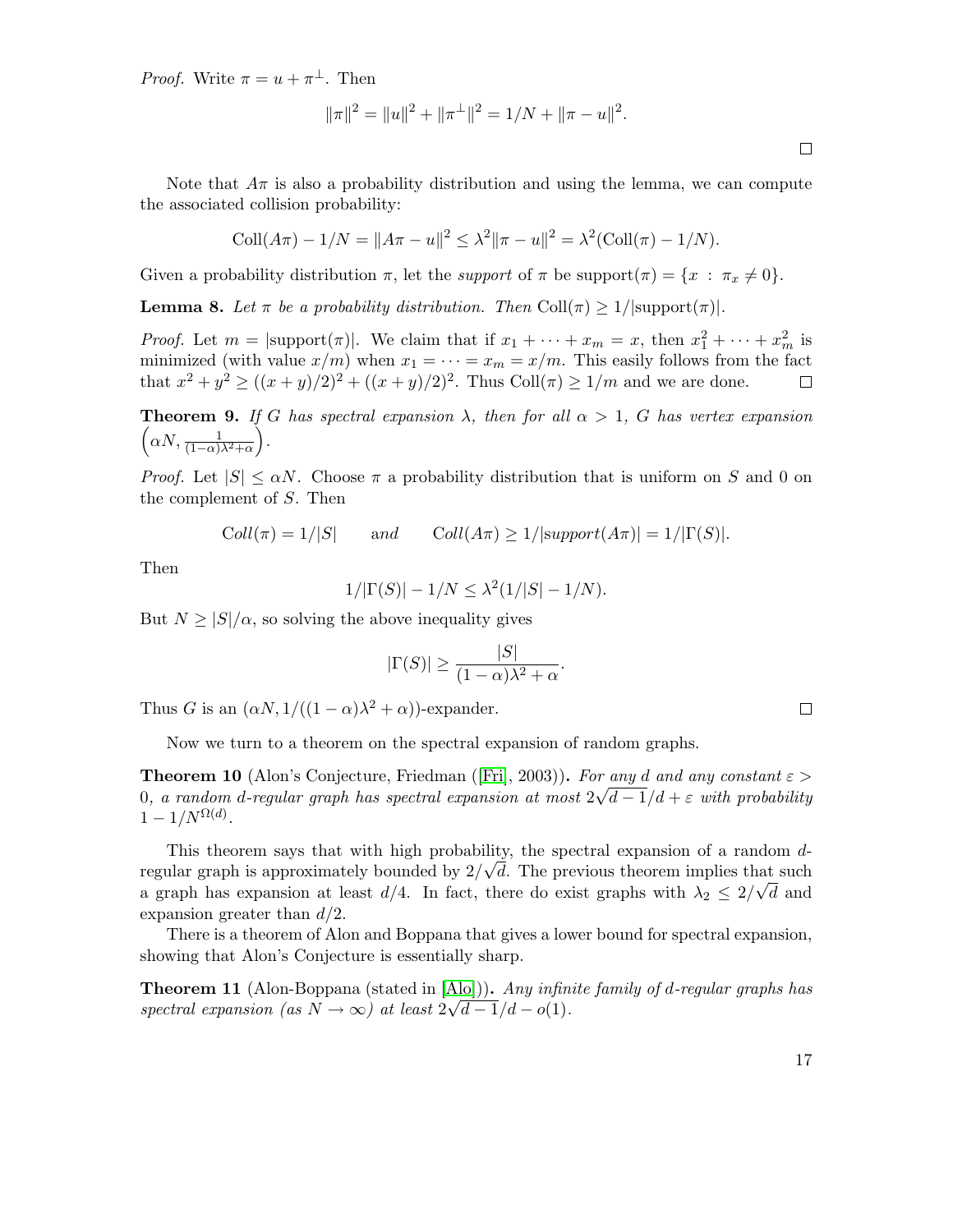#### <span id="page-17-0"></span>2.3.1 Expander Mixing Lemma

Heuristically, the following lemma, due to Alon and Chung [\[AC\]](#page-78-3), says that an expander graph behaves like a random graph.

**Theorem 12** (Expander Mixing Lemma, [\[AC\]](#page-78-3) 1988). For any subsets S and T of  $V(G)$ , let  $e(S,T)$  denote the set of  $S-T$  edges in G (edges with one endpoint in S and one endpoint in T). Let G be d-regular with  $\lambda_2 = \lambda$ . Then

$$
|\#e(S,T) - d|S||T|/N| \le \lambda d\sqrt{|S||T|}.
$$

*Proof.* Let  $\chi_S$  and  $\chi_T$  be the characteristic vectors of S and T respectively. First note that

$$
\#e(S,T) = \sum_{u \in S, v \in T} (dA)_{uv} = \sum_{u,v} \chi_S(u) (dA)_{uv} \chi_T(v) = \chi_S^t(dA) \chi_T.
$$

Write  $\chi_S$  in terms of something parallel to u and  $\chi_S^{\perp}$ . Then the coefficient of u is the projection

$$
\frac{\chi_S \cdot u}{\|u\|^2} = \frac{(1/N) \sum_i \chi_S(i)}{(1/N)} = |S|.
$$

So

$$
\chi_S = |S|u + \chi_S^{\perp}
$$
 and  $\chi_T = |T|u + \chi_T^{\perp}$ .

(The intuition should be that the term  $|S|u$  "spreads the weight evenly" and  $\chi_{S}^{\perp}$  is an error term.)

Now:

$$
#e(S,T) = (|S|u + \chi_S^{\perp})^t (dA)(|T|u + \chi_T^{\perp})
$$
  
=  $d|S||T|(u \cdot u) + d|S|u^t A \chi_T^{\perp} + d|T|(\chi_S^{\perp})^t A u + d(\chi_S^{\perp})^t A \chi_T^{\perp}$ 

Since  $\chi_T^{\perp} \cdot u = 0$ , we see that  $u^t A \chi_T^{\perp} = 0$ , and similarly  $\chi_S^{\perp} A u = 0$ . Then

$$
\#e(S,T) = d|S||T|/N + d(\chi_S^{\perp})^t A \chi_T^{\perp}
$$
  
\n
$$
\leq d|S||T|/N + ||\chi_S^{\perp}|| ||A \chi_T^{\perp}||
$$
  
\n
$$
\leq d|S||T|/N + d\lambda ||\chi_S|| ||\chi_T||
$$
  
\n
$$
= d|S||T|/N + d\lambda \sqrt{|S||T|}.
$$

From the first line, it is evident that  $\#e(S,T) \geq d|S||T|/N$ . Thus

$$
|\#e(S,T) - d|S||T|/N| \le d\lambda \sqrt{|S||T|}.
$$

 $\Box$ 

There is a partial converse to this theorem.

**Theorem13** (Bilu-Linial, ([\[BL\]](#page-78-2), 2004)). Let G be a d-regular graph and fix  $\theta$ . If for all  $S, T \subset V$ , the inequality

$$
|\#e(S,T) - d|S||T|/N| \le \theta d\sqrt{|S||T|}
$$

holds, then G has spectral expansion  $\lambda = O(\theta(1 + \log(d/\theta)))$ .

In particular, this means that for a d-regular graph,  $\lambda$  is essentially (up to log d factor), the best constant that can occur in the expander mixing lemma.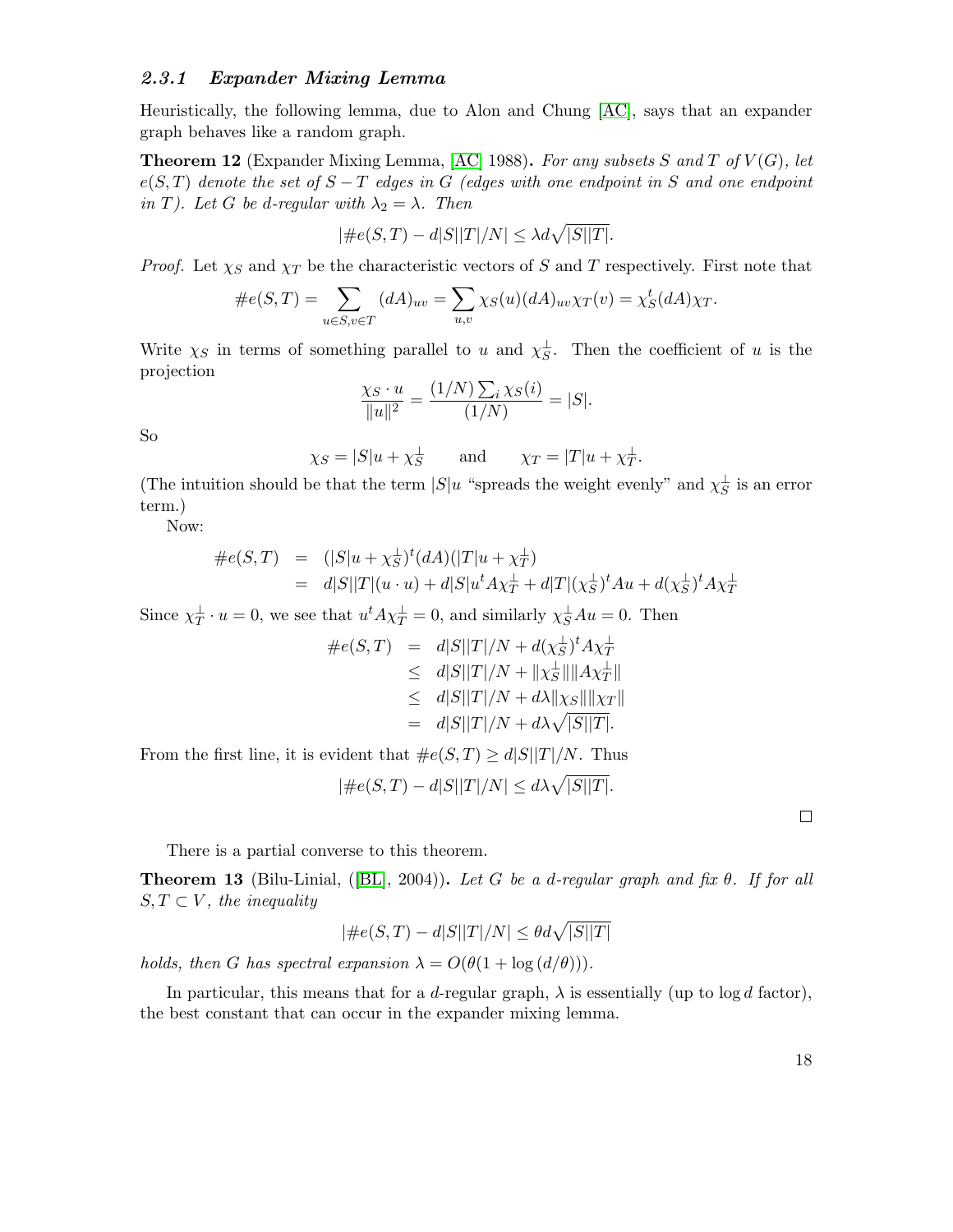### <span id="page-18-0"></span>2.4 Vertex Expansion Implies Spectral Expansion

The following theorem (due to Alon) is a discrete version of Cheeger's result. We first prove for the special case when the normalized adjacency matrix A has only non-negative eigenvalues.

<span id="page-18-2"></span>**Theorem14** (Alon, ([\[Alo\]](#page-78-1), 1986)). Let G be a d-regular  $(N/2, 1 + \alpha)$ -expander and let  $\lambda_2(G)$  be the second largest eigenvalue of the normalized adjacency matrix  $A(G)$  of G in absolute value. If the matrix  $A = A(G)$  has all non-negative eigen-values, then G is a  $\lambda$ -spectral expander for  $\lambda = 1 - \alpha^2/(d(8 + 4\alpha^2))$ .

*Proof.* Let x be an eigenvector with eigenvalue  $\lambda_2(A)$ . Since  $x \perp u$ , the vector x has both positive and negative entries. Let  $V_+ = \{i : x_i > 0\}$  and  $V_- = \{i : x_i \leq 0\}$ . Without loss of generality  $|V_+| \leq N/2$ . Let  $\bar{x}$  be the vector that agrees with x on  $V_+$  and is 0 elsewhere.

Note that  $\langle \overline{x}, \overline{x} \rangle = \langle x, \overline{x} \rangle$ , so it can be shown that

$$
\lambda_2(A) = \frac{\lambda_s \langle x, \overline{x} \rangle}{\langle x, \overline{x} \rangle} = \frac{\lambda_2 \langle x, \overline{x} \rangle}{\langle \overline{x}, \overline{x} \rangle} = \frac{\langle Ax, \overline{x} \rangle}{\langle \overline{x}, \overline{x} \rangle}.
$$

Also,

<span id="page-18-1"></span>
$$
\lambda_2(A) \langle \overline{x}, \overline{x} \rangle = \langle Ax, \overline{x} \rangle
$$
  
\n
$$
= \sum_{i,j} A_{ij} x_j \overline{x}_i
$$
  
\n
$$
= \|x\|^2 - \frac{1}{d} \left( d\|x\|^2 - \sum_{i \in V_+, \{i,j\} \in E} \overline{x}_i x_j \right)
$$
  
\n
$$
= \|x\|^2 - \frac{1}{d} \left( d\|x\|^2 - 2 \sum_{i,j \in V_+, \{i,j\} \in E} \overline{x}_i \overline{x}_j - \sum_{i \in V_+, j \in V_-, \{i,j\} \in E} \overline{x}_i \overline{x}_j \right)
$$
  
\n
$$
\leq \|x\|^2 - \frac{1}{d} \left( d\|x\|^2 - 2 \sum_{\{i,j\} \in E} \overline{x}_i \overline{x}_j \right)
$$
  
\n
$$
= \|x\|^2 - \frac{1}{d} \sum_{\{i,j\} \in E} (\overline{x}_i - \overline{x}_j)^2
$$
  
\n
$$
\lambda_2 \leq 1 - \frac{\sum_{\{i,j\} \in E} (\overline{x}_i - \overline{x}_j)^2}{d \sum_{i \in V} \overline{x}_i^2}.
$$
 (2.1)

Build a new (directed) graph  $H$  as follows. Let

 $V(H) = \{s\} \cup \{v_i : i \in V_+\} \cup \{w_j : j \in V\} \cup \{t\}.$ 

For all  $i \in V_+$ , put the arcs  $(s, v_i)$  in H with capacity  $1 + \alpha$ . For each  $i \in V_+$  and  $j \in V$ where j is a neighbor of i in G, put the arcs  $(v_i, w_j)$  in H with capacity 1. Finally, for each  $j \in V$ , put the arcs  $(w_j, t)$  in H with capacity 1.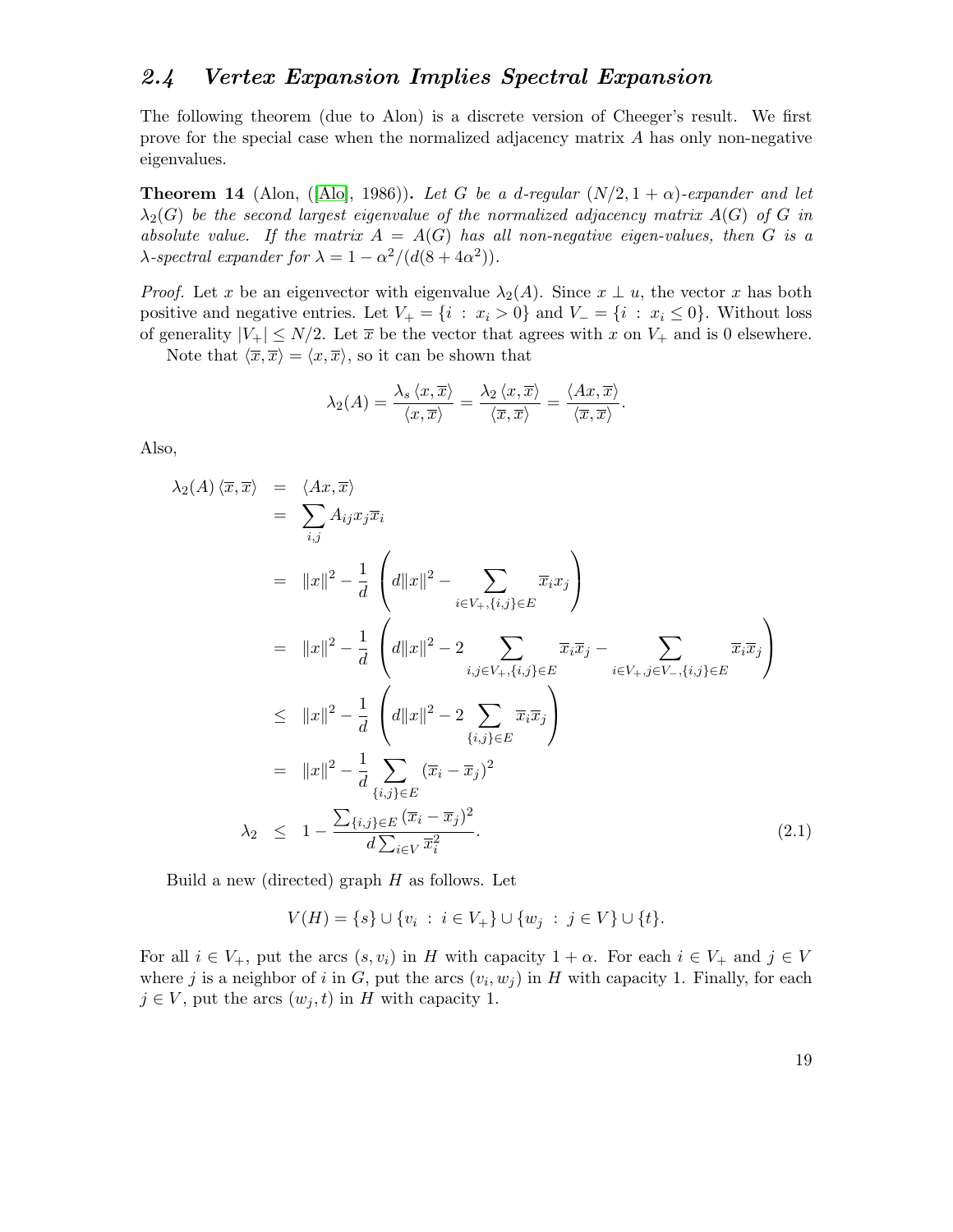We claim that the minimum cut in this graph is  $(1+\alpha)|V_+|$ . A cut of this size is given by the set of arcs  $\{(s, v_i) : i \in V_+\}$ . Given any other cut C, let  $W = \{i \in V_+ : (s, v_i) \notin C\}$ . For each  $j \in N(W)$ , there must be an arc in C adjacent to  $w_j$ . But  $|N(W)| \ge (1+\alpha)|W|$ , so the capacity of C must be at least  $(1 + \alpha)|V_+ - W| + |N(W)| \ge (1 + \alpha)|V_+|$  (since  $|W| \leq N/2$ ). So the minimum cut has capacity  $(1+\alpha)|V_+|$ .

By the min-cut max-flow theorem, there exists a flow on H of size  $(1 + \alpha)|V_+|$ . In particular, note that the flow through each vertex  $v_i$  must be  $1 + \alpha$ . Reading off the flow along arcs  $(v_i, w_j)$ , it follows that there is a function  $F: V \times V \to \mathbb{R}$  satisfying the following conditions (here E<sup> $i$ </sup> denotes the set of ordered pairs  $(i, j)$  where  $\{i, j\} \in E$ , so that each edge in  $E$  is counted twice in  $E$ ):

- 1.  $0 \leq F(i, j) \leq 1$  for all  $i, j \in V$ .
- 2.  $F(i, j) = 0$  if  $i \notin V_+$  or  $(i, j) \notin \tilde{E}$ .
- 3.  $\sum_{j:(i,j)\in\tilde{E}}F(i,j)=1+\alpha$  for each  $i\in V_+$ .
- 4.  $\sum_{i:(i,j)\in \tilde{E}} F(i,j) \leq 1$  for each  $j \in V$ .

We need to calculate two bounds involving F in order to bound  $\lambda_2(G)$ . Keeping in mind that  $2(a^2 + b^2) \ge (a + b)^2$  for all real a and b, we find:

$$
\sum_{(i,j)\in \tilde{E}} F^{2}(i,j)(\overline{x}_{i} + \overline{x}_{j})^{2} \leq 2 \sum_{(i,j)\in \tilde{E}} F^{2}(i,j)(\overline{x}_{i}^{2} + \overline{x}_{j}^{2})
$$
\n
$$
= 2 \sum_{i\in V} \overline{x}_{i}^{2} \left( \sum_{(i,j)\in \tilde{E}} F^{2}(i,j) + \sum_{(i,j)\in \tilde{E}} F^{2}(j,i) \right)
$$
\n
$$
\leq (4 + 2\alpha^{2}) \sum_{i\in V} \overline{x}_{i}^{2}.
$$
\n
$$
\sum_{(i,j)\in \tilde{E}} F(i,j)(\overline{x}_{i}^{2} - \overline{x}_{j}^{2}) = \sum_{i\in V} \overline{x}_{i}^{2} \left( \sum_{(i,j)\in \tilde{E}} F(i,j) - \sum_{(i,j)\in \tilde{E}} F(j,i) \right)
$$
\n
$$
\geq \alpha \sum_{i\in V} \overline{x}_{i}^{2}
$$

Note that in the third line, we used the fact that if  $x_1 + \cdots + x_n = 1 + \alpha$  and  $0 \le x_i \le 1$ for all *i*, then  $x_1^2 + \cdots + x_n^2 \le 1 + \alpha^2$ . Multiplying equation [\(2.1\)](#page-18-1) by

$$
1 = \frac{\sum_{(i,j)\in \tilde{E}} F^2(i,j)(\overline{x}_i + \overline{x}_j)^2}{\sum_{(i,j)\in \tilde{E}} F^2(i,j)(\overline{x}_i + \overline{x}_j)^2}
$$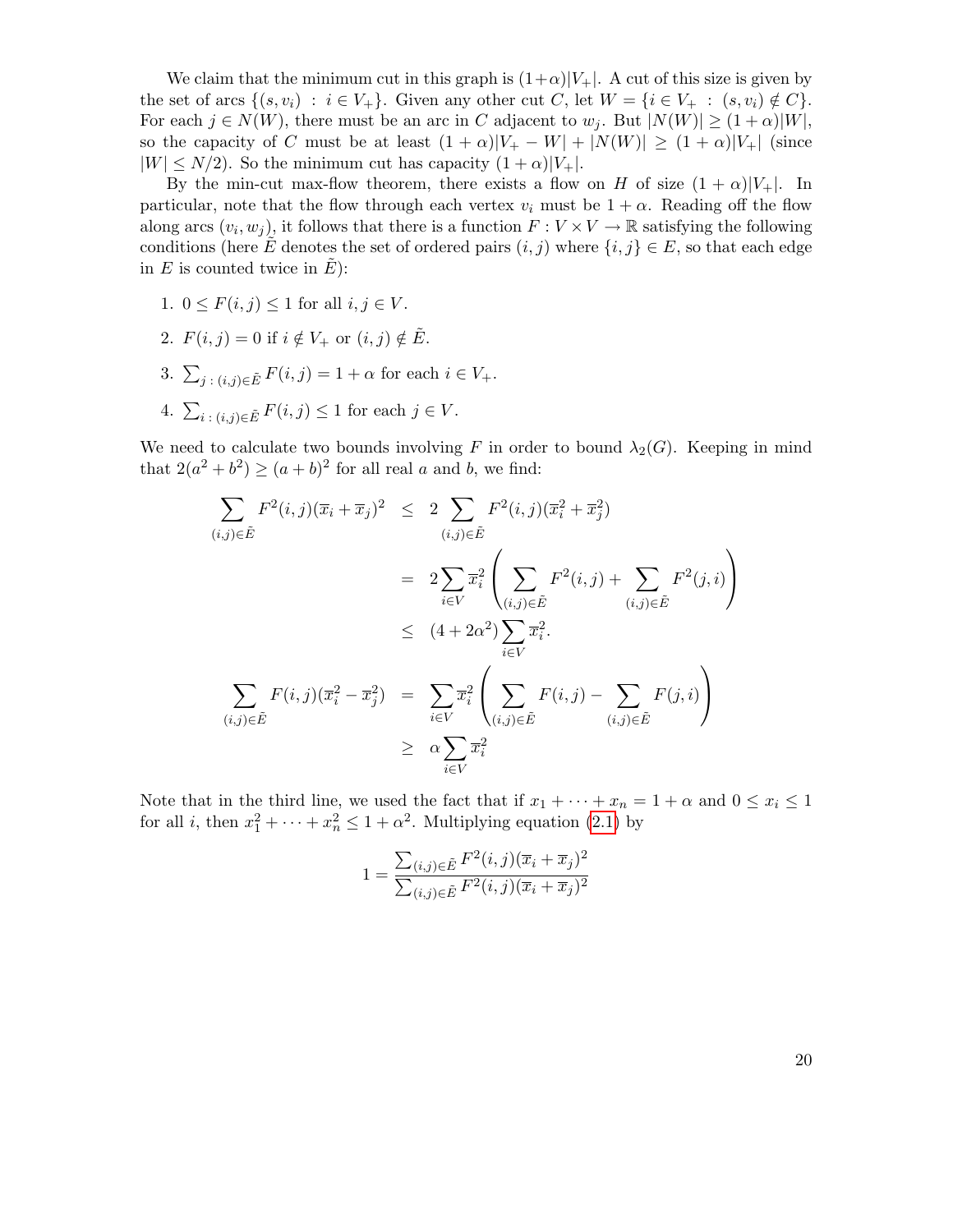and using Cauchy-Schwarz, we get

$$
\lambda_2(G^2) \leq 1 - \frac{\sum_{\{i,j\} \in E} (\overline{x}_i - \overline{x}_j)^2}{d \sum_{i \in V} \overline{x}_i^2}
$$
\n
$$
= 1 - \frac{\sum_{\{i,j\} \in E} (\overline{x}_i - \overline{x}_j)^2 \cdot \sum_{(i,j) \in \tilde{E}} F^2(i,j) (\overline{x}_i + \overline{x}_j)^2}{d \sum_{i \in V} \overline{x}_i^2 \cdot \sum_{(i,j) \in \tilde{E}} F^2(i,j) (\overline{x}_i + \overline{x}_j)^2}
$$
\n
$$
\leq 1 - \frac{\left(\sum_{(i,j) \in \tilde{E}} F(i,j) (\overline{x}_i^2 - \overline{x}_j^2)\right)^2}{2d(4 + 2\alpha^2) \left(\sum_{i \in V} \overline{x}_i^2\right)^2}
$$
\n
$$
\leq 1 - \frac{\alpha^2}{d(8 + 4\alpha^2)}.
$$

This completes the proof.

We now move to the general case, when the eigen-values of  $A(G)$  need not all be nonnegative.

**Corollary 15.** If G is a d-regular  $(N/2, 1+\alpha)$ -expander, then G is also a  $\lambda$ -spectral expander for  $\lambda = \sqrt{1 - \alpha^2/(d^2(8 + 4\alpha^2))}$ .

*Proof.* Consider the graph  $G^2$ . If the normalized adjacency matrix of G is A, then the normalized adjacency matrix of  $G^2$  is  $A^2$ . Also  $G^2$  is  $d^2$ -regular and has all non-negative eigenvalues. Finally,  $G^2$  is a  $(N/2, 1 + \alpha)$ -expander, as follows: If S is a subset of the vertices of size at most  $N/2$ , then  $|N(S)| \geq (1+\alpha)|S|$ . Choose a subset S' of  $N(S)$  with  $|S| \leq |S'| \leq N/2$ . Then  $|N(N(S))| \geq |N(S')| \geq (1+\alpha)|S'| \geq (1+\alpha)|S|$ . But  $N(N(S))$  is the neighborhood of S in  $G^2$ , and S was an arbitrary subset of vertices of size at most  $N/2$ , so  $G^2$  is a  $(N/2, 1 + \alpha)$ -expander.

By Theorem [14,](#page-18-2)  $\lambda_2(G^2) \leq 1 - \alpha^2/(d^2(8 + 4\alpha^2))$ . Since the eigenvalues of  $G^2$  are the squares of the eigenvalues of  $G$ , taking the square root of the right-hand side proves the corollary.  $\Box$ 

 $\Box$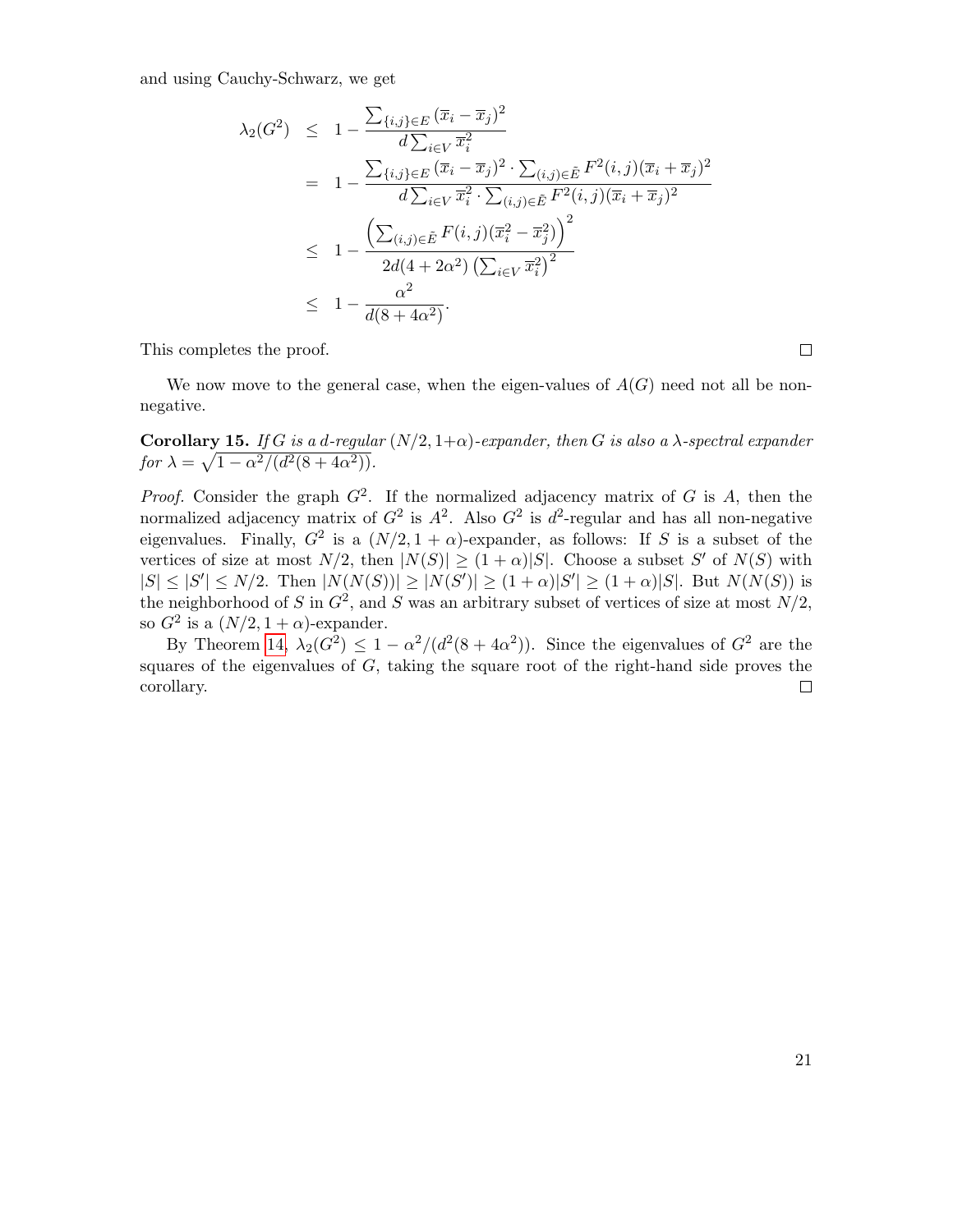<span id="page-21-0"></span>Chapter 3

# Random Walks

Lecturer: Prahladh Harsha Scribe: David Arthur April 18, 2005

### <span id="page-21-1"></span>3.1 Introduction

Consider an undirected graph G. A random walk of length  $l$  starting at the vertex  $u$  is a sequence of vertices  $u = v_0, v_1, v_2, \dots, v_l$ , where each  $v_i$  is chosen to be a random neighbor of  $v_{i-1}$  for all  $i > 0$ . One considers the distribution of  $v_i$  for  $i \leq l$ .

Intuitively, a random walk can be thought of as choosing a globally random vertex on a graph using only local choices. This is something that people actually do in practice. For example, one might shuffle a deck of cards by repeatedly moving the top card to a random position in the deck. We can model all orderings of the deck as the vertices of a graph with edges corresponding to the operation described above. This process of repeatedly moving the top card can then be thought of as a random walk that provides a more convenient way of shuffling a deck than explicitly choosing 1 of 52! possible orderings.

Traditionally, random walks were considered on infinite graphs, and the following result is typical of what was studied.

Theorem 16 (Polya, 1921). Consider a random walk on an infinite D-dimensional grid. If  $D=2$ , then with probability 1, the walk returns to the starting point an infinite number of times. If  $D > 2$ , then with probability 1, the walk returns to the starting point only a finite number of times.

For the purpose of this lecture, we will consider random walks on finite undirected graphs and even more specifically, d-regular undirected graphs. Refer [\[Lov\]](#page-80-4) for an excellent survey on Random Walks on Graphs.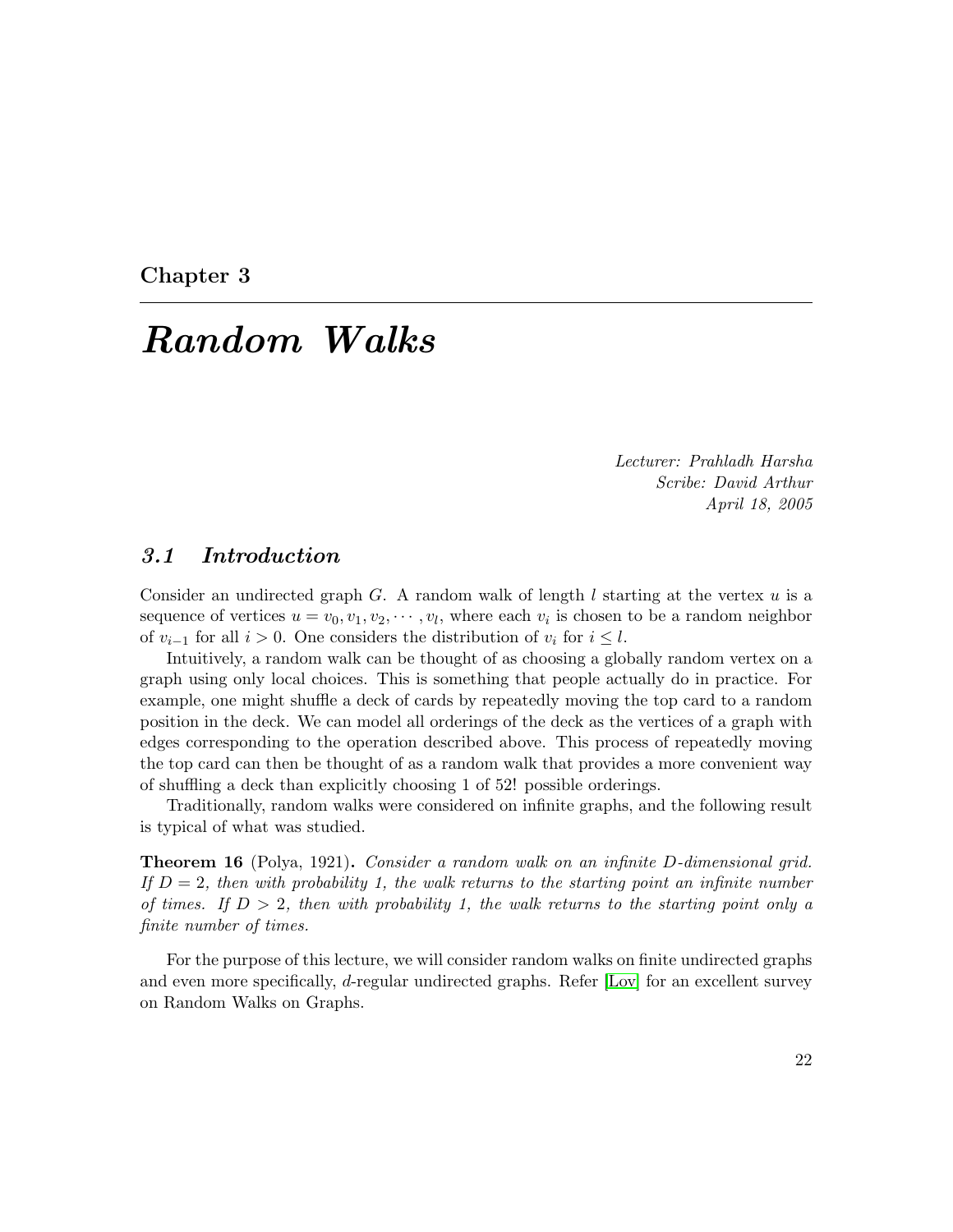Several questions will motivate this lecture. Let  $\pi_0 = \pi$  be the starting distribution on the graph G (mostly, we will consider cases when  $\pi$  is concentrated on a single vertex). Let  $\pi_i$  denote the probability distribution of  $v_i$  for a random walk beginning at the starting distribution  $\pi_0$ . Since we are interested in the ability of random walks to generate a globally random vertex, it is natural to consider  $\pi_i$  as i gets large.

**Question 17.** For which  $\pi_0$ , does  $\pi_i$  converge to some stationary distribution as i approaches infinity? What is the stationary distribution that it converge to?

If we let  $A = A(G)$  denote the normalized adjacency matrix of G, then it is easy to check that  $\pi_{i+1} = A\pi_i$  for all i. Thus, a given distribution x is a stationary distribution for some starting distribution  $\pi_0$  only if  $x = Ax$ . This is equivalent to stating x is an eigenvector of  $A$  with corresponding eigenvalue 1. As noted in previously lectures, the uniform distribution  $u = (\frac{1}{n}, \frac{1}{n})$  $\frac{1}{n}, \ldots, \frac{1}{n}$  $\frac{1}{n}$ ) has this property, but there could be other possible stationary distributions as well. If the graph is disconnected, then there exist multiple (independent) eigenvectors with eigenvalue 1. In fact, one can show the following.

<span id="page-22-1"></span>**Lemma 18.** The multiplicity of the largest eigenvalue (i.e.,. 1) in  $A(G)$  is equal to the number of connected components in G.

In particular, if G is connected, the only possible stationary distribution is  $u$ . Thus, the stationary distribution (if it exists) is independent of the starting distribution  $\pi_0$ . This largely answers the second part of Question 1.

Before answering the first part of Question 1, we consider a related question.

**Question 19.** If  $\pi_i$  converges to a stationary distribution, how fast does it converge?

We can also recast this in terms of mixing time, described below.

**Definition 20** (Mixing Time). The "mixing time" of a graph  $G$  with n vertices is the minimum l such that for all starting distributions  $\pi$ 

<span id="page-22-0"></span>
$$
||A^{l}\pi - u||_{\infty} < \frac{1}{2n}.
$$
\n(3.1)

We will define the  $\|\cdot\|_{\infty}$ -norm shortly.

The  $\frac{1}{2\pi}$  is largely arbitrary, but this value will prove convenient. If we take the mixing time to be infinity for graphs where no l satisfies  $(3.1)$ , answering our remaining questions is equivalent to understanding mixing time.

Finally, we present two concepts related to mixing time, which are interesting in their own right.

**Definition 21.** (Hitting Time) For a graph G, let  $H(u, v)$  denote the expected number of steps a random walk beginning at u must take before reaching v. Define the "hitting time" of G by  $H(G) = \max_{u,v} H(u,v)$ .

**Definition 22.** (Cover Time) For a graph G, let  $C_u$  denote the expected number of steps a random walk beginning at u must take before reaching every other vertex at least once. Define the "cover time" of G by  $C(G) = \max_u C_u$ .

It easily follows from the definitions that  $H(G) \leq C(G) \leq n \cdot H(G)$ . The latter inequality can be tightened (using the coupon-collectors' problem) to show that  $C(G) \leq O(\log n)$ .  $H(G).$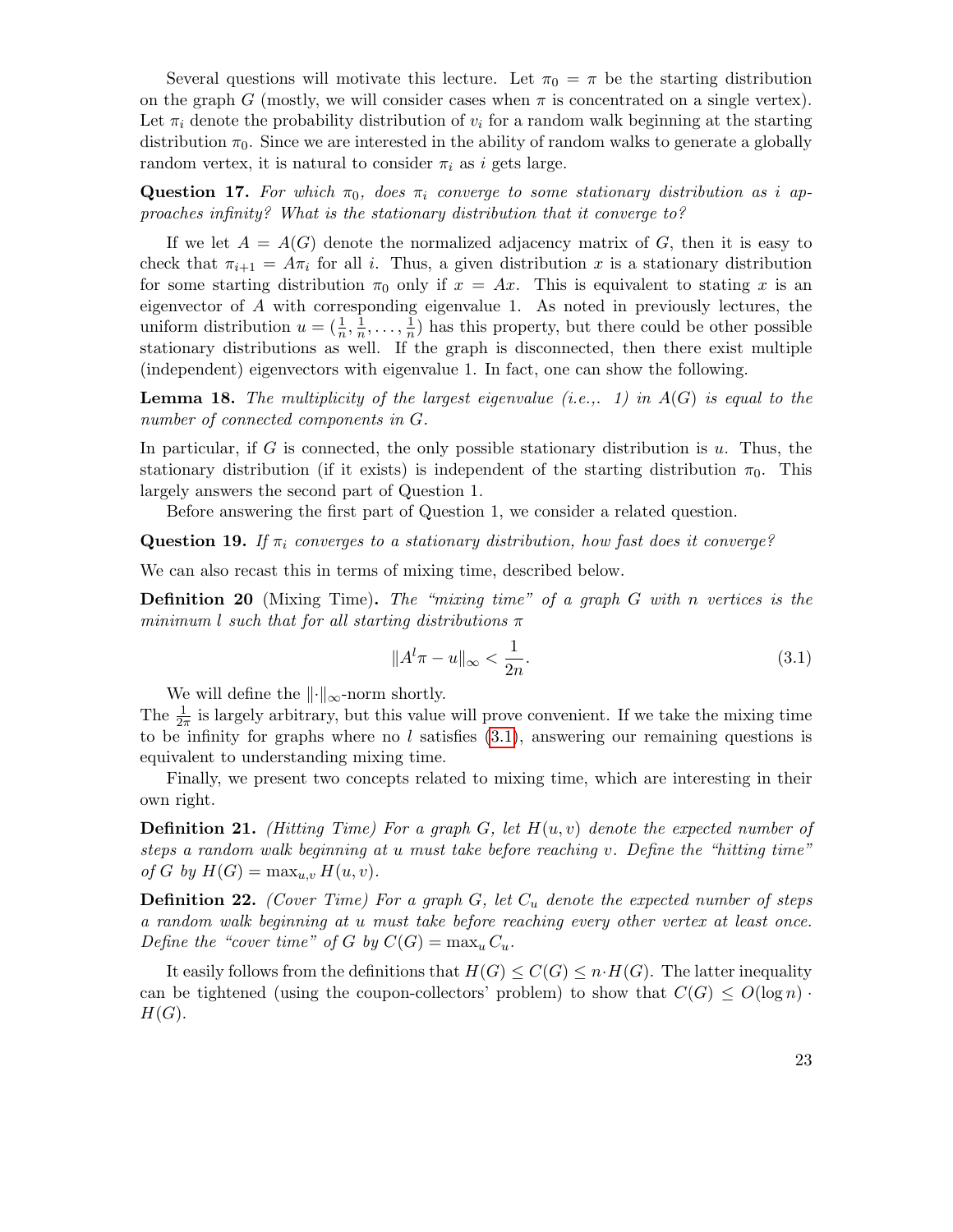## <span id="page-23-0"></span>3.2 Bounding the Mixing Time

As discussed above, the distribution of random walks on disconnected graphs need never converge to u. Bipartite graphs are similarly problematic. Specifically, if a random walk begins at a vertex in one part, it will always be in that part after an even number of steps, and it will always be in the other part after an odd number of steps. Thus,  $\pi_l$  can never converge to u on a bipartite graph.

As with Lemma [18,](#page-22-1) we can characterize this failure case in terms of eigenvalues of A.

<span id="page-23-1"></span>**Lemma 23.** G is bipartite iff -1 is an eigenvalue of  $A(G)$ .

For example, if G is bipartite, consider the vector  $v$  with a value of 1 at all vertices in one part and a value of -1 at all other vertices. One can check this is an eigenvector of  $A(G)$ with eigenvalue -1.

Now, fix a graph G with n vertices and consider the eigenvalues  $\lambda_1, \lambda_2, \dots, \lambda_n$  of  $A(G)$ . Without loss of generality we may assume  $\lambda_1 = 1$  and  $|\lambda_1| \geq |\lambda_2| \geq \cdots \geq |\lambda_n|$ . Furthermore, let  $\lambda = |\lambda_2|$ . By Lemmas [18](#page-22-1) and [23,](#page-23-1) we know  $\lambda = 1$  iff G is either bipartite or disconnected. Therefore, G has infinite mixing time if  $\lambda = 1$ . We now show that conversely, if  $\lambda < 1$  then G has finite mixing time.

<span id="page-23-2"></span>**Theorem 24.** If G is a connected, d-regular, non-bipartite graph on n vertices, then  $\lambda < 1$ and G has mixing time  $O\left(\frac{\log n}{1-\lambda}\right)$  $\frac{\log n}{1-\lambda}$ .

We review the  $l^1, l^2$  and  $l^{\infty}$  norms before proceeding with the proof.

**Definition 25.** If  $v = (v_1, v_2, \dots, v_m)$  is an arbitrary vector, define

$$
||v||_{\infty} = \max_{i} |v_i|,
$$
  

$$
||v|| = ||v||_2 = \sqrt{\sum_{i} v_i^2}, \text{ and}
$$
  

$$
||v||_1 = \sum_{i} |v_i|.
$$

<span id="page-23-3"></span>Fact 26.  $||v||_{\infty} \le ||v|| \le ||v||_1 \le \sqrt{n} ||v||.$ 

The first two inequalities here can easily be verified and the third follows from the Cauchy-Schwarz inequality. Furthermore, these are all norms, which implies that they satisfy the triangle inequality.

**Proof of Theorem [24:](#page-23-2)** Note that  $A(G)$  is a real, symmetric matrix, which implies that it has n orthonormal eigenvectors  $u = v_1, v_2, \dots, v_n$ . Let  $\pi$  denote any (starting) probability distribution on the vertices of G. Then, we can decompose  $\pi$  uniquely as  $\sum_{i=1}^{n} \pi_i$  where  $\pi_i$ is a constant multiple of  $v_i$ . Furthermore, as discussed in the previous lecture, the fact that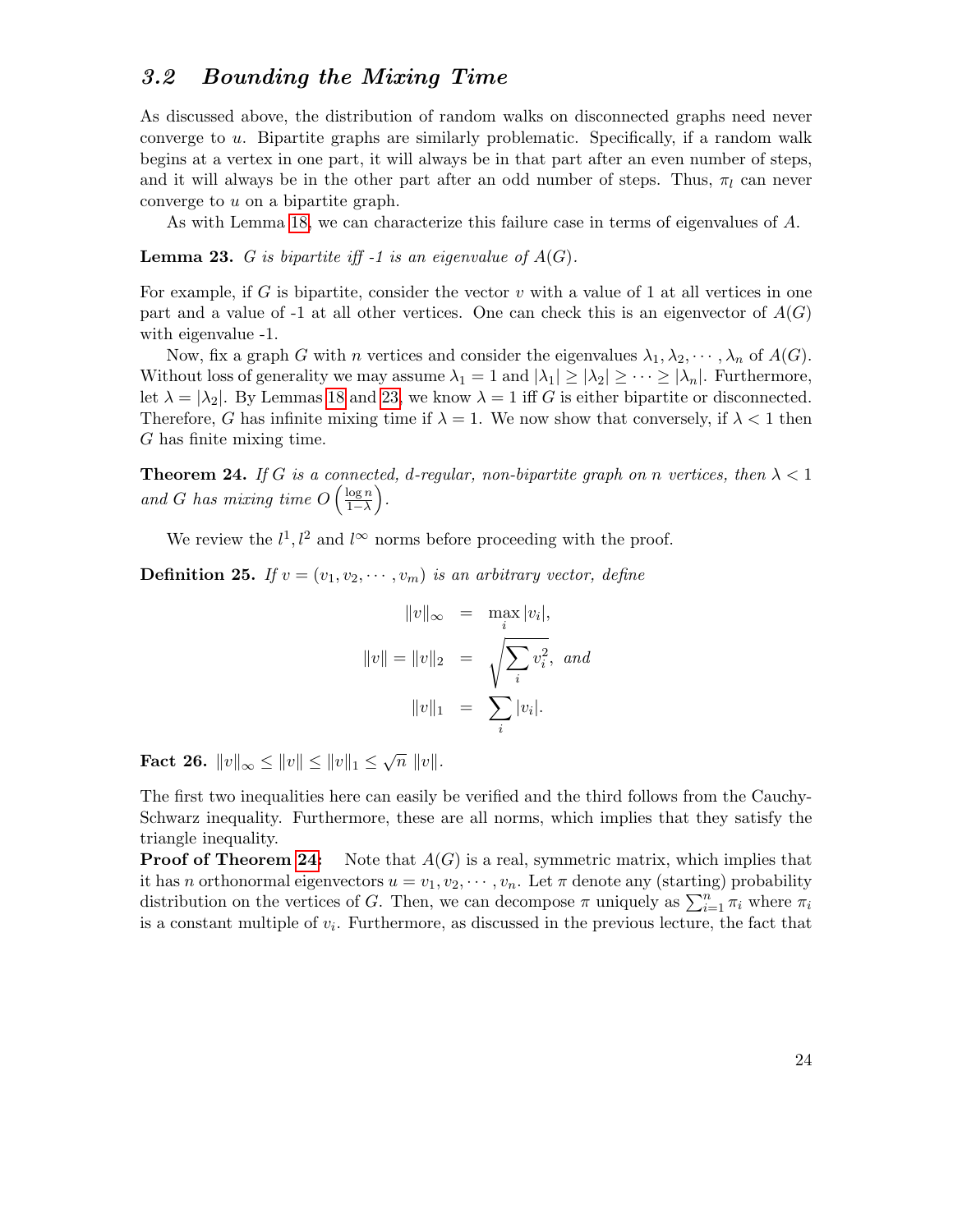$\pi$  is a probability distribution guarantees  $\pi_1 = u$ . Now,

$$
||A\pi - u||^2 = ||Au + A\pi_2 + A\pi_3 + \dots + A\pi_n - u||^2
$$
  
\n
$$
= ||\lambda_2 \pi_2 + \lambda_3 \pi_3 + \dots + \lambda_n \pi_n||^2 \text{ since } Au = u
$$
  
\n
$$
= \lambda_2^2 ||\pi_2||^2 + \lambda_3^2 ||\pi_3||^2 + \dots + \lambda_n^2 ||\pi_n||^2 \text{ by the Pythagorean theorem}
$$
  
\n
$$
\leq \lambda^2 (||\pi_2||^2 + ||\pi_3||^2 + \dots + ||\pi_n||^2)
$$
  
\n
$$
= \lambda^2 ||\pi_2 + \pi_3 + \dots + \pi_n||^2 \text{ again by the Pythagorean theorem}
$$
  
\n
$$
= \lambda^2 ||\pi - u||^2.
$$

Thus, each step of the random walk decreases the  $l^2$ -distance of the distribution on the vertices to the uniform distance by a factor of at least  $\lambda$ . Therefore,  $||A^l \pi - u|| \leq \lambda^l ||\pi - u||$ for all  $l \geq 0$ . It follows that

$$
\|A^{l}\pi - u\|_{\infty} \le \|A^{l}\pi - u\|
$$
  
\n
$$
\le \lambda^{l} \|\pi - u\|
$$
  
\n
$$
< \lambda^{l} \|\pi\| \text{ since } \pi - u \text{ and } u \text{ are orthogonal}
$$
  
\n
$$
\le \lambda^{l} \|\pi\|_{1}
$$
  
\n
$$
= \lambda^{l}.
$$

It follows that  $||A^l \pi - u||_{\infty} < \frac{1}{2n}$  when  $l = O\left(\frac{\log n}{\log \frac{1}{k}}\right)$  $\bigg| \approx O\left(\frac{\log n}{1-\lambda}\right)$  $\frac{\log n}{1-\lambda}$ . To see this last step, note  $\log \frac{1}{\lambda}$ that  $\log(1+x) = 1 - \frac{1}{1+x} + O\left(\frac{1}{(1+x)^{1+x}}\right)$  $\frac{1}{(1+x)^2}$  by taking the Taylor expansion of both sides.  $\Box$ 

#### <span id="page-24-0"></span>3.2.1 Bounding the Spectral Gap  $1 - \lambda$

Since Theorem [24](#page-23-2) depends so heavily on  $1-\lambda$ , it is natural to try to bound this quantity for various graphs G. We have already seen that  $1 - \lambda = \Omega(1)$  for expanders. We now consider its value for other graphs.

<span id="page-24-1"></span>**Theorem 27.** If G is a connected, d-regular, non-bipartite graph on n vertices, then  $1-\lambda \geq$  $\frac{1}{dn^2}$ .

We will prove the result this theorem only for the case where  $G$  has only non-negative eigenvalues.

Proof. As discussed in the previous lecture, we can obtain the following characterization of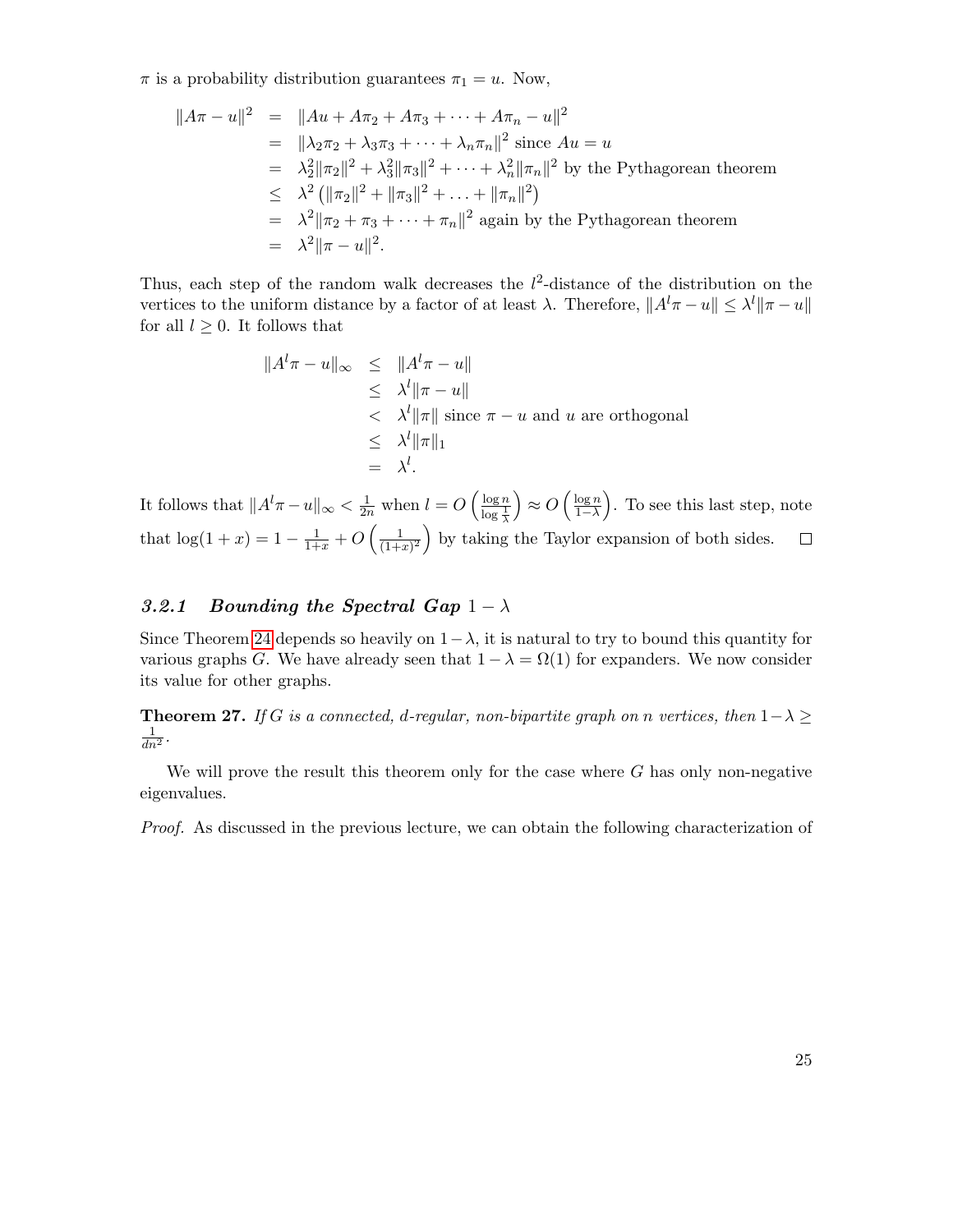the spectral gap.

$$
\lambda = \max_{x \perp u, ||x||=1} \langle Ax, x \rangle \text{ since } G \text{ has only non-negative eigen}
$$
\n
$$
= \max_{x \perp u, ||x||=1} \frac{1}{d} \sum_{(u,v) \in E} 2x_u x_v
$$
\n
$$
= \max_{x \perp u, ||x||=1} \frac{1}{d} \sum_{(u,v) \in E} (x_u^2 + x_v^2 - (x_u - x_v)^2)
$$
\n
$$
= \max_{x \perp u, ||x||=1} \frac{1}{d} \sum_{(u,v) \in E} (x_u^2 + x_v^2 - (x_u - x_v)^2)
$$
\n
$$
= \max_{x \perp u, ||x||=1} \frac{1}{d} \left( d \cdot x_u^2 - \sum_{(u,v) \in E} (x_u - x_v)^2 \right)
$$

values

Hence, the spectral gap  $1 - \lambda$  is given by

$$
1 - \lambda = \min_{x \perp u, ||x|| = 1} \frac{1}{d} \sum_{(u,v) \in E} (x_u - x_v)^2.
$$

Then there exists x with  $x \perp u$  and  $||x|| = 1$  so that  $1 - \lambda = \frac{1}{d}$  $\frac{1}{d} \sum_{(u,v) \in E} (x_u - x_v)^2$ . Since  $||x|| = 1$ , there exists v' for which  $|x_{v'}| \geq \frac{1}{\sqrt{2}}$  $\overline{n}$ . However, since  $x \perp u$ , we know  $\sum x_v = 0$ , and hence there exists v'' for which  $x_{v'}$  and  $x_{v''}$  have different signs. It follows that  $|x_{v'} - x_{v''}| \geq \frac{1}{\sqrt{2}}$  $\frac{1}{n}$ .

Now, G is connected so there exists some shortest path  $v_0(=v'), v_1, \dots, v_k(=v'')$  from  $v'$  to  $v''$ . The triangle inequality now implies that

$$
\sum_{i=0}^{k-1} |x_{v_i} - x_{v_{i+1}}| \ge |x_{v_0} - x_{v_k}| \ge \frac{1}{\sqrt{n}}.
$$

Therefore,

$$
1 - \lambda = \frac{1}{d} \sum_{(u,v) \in E} (x_u - x_v)^2
$$
  
\n
$$
\geq \frac{1}{d} \sum_{i=0}^{k-1} (x_{v_i} - x_{v_{i+1}})^2
$$
  
\n
$$
\geq \frac{1}{dk} \left( \sum_{i=0}^{k-1} |x_{v_i} - x_{v_{i+1}}| \right)^2
$$
 by Fact 26  
\n
$$
\geq \frac{1}{dkn} \geq \frac{1}{dn^2}.
$$

As mentioned earlier, our proof only applies if  $G$  has no negative eigenvalues. In the general case, one can apply similar analysis to  $G^2$  to bound  $1 - \lambda^2$ . This gives us a weaker bound  $1-\lambda^2 \geq \frac{1}{d^2}$  $\frac{1}{d^2 n^2}$  and hence  $1 - \lambda \geq \frac{1}{\text{poly}}$  $\frac{1}{\text{poly}(n,d)}$ . In fact the same bound of  $\frac{1}{dn^2}$  can be obtained for the general case using a tighter analysis.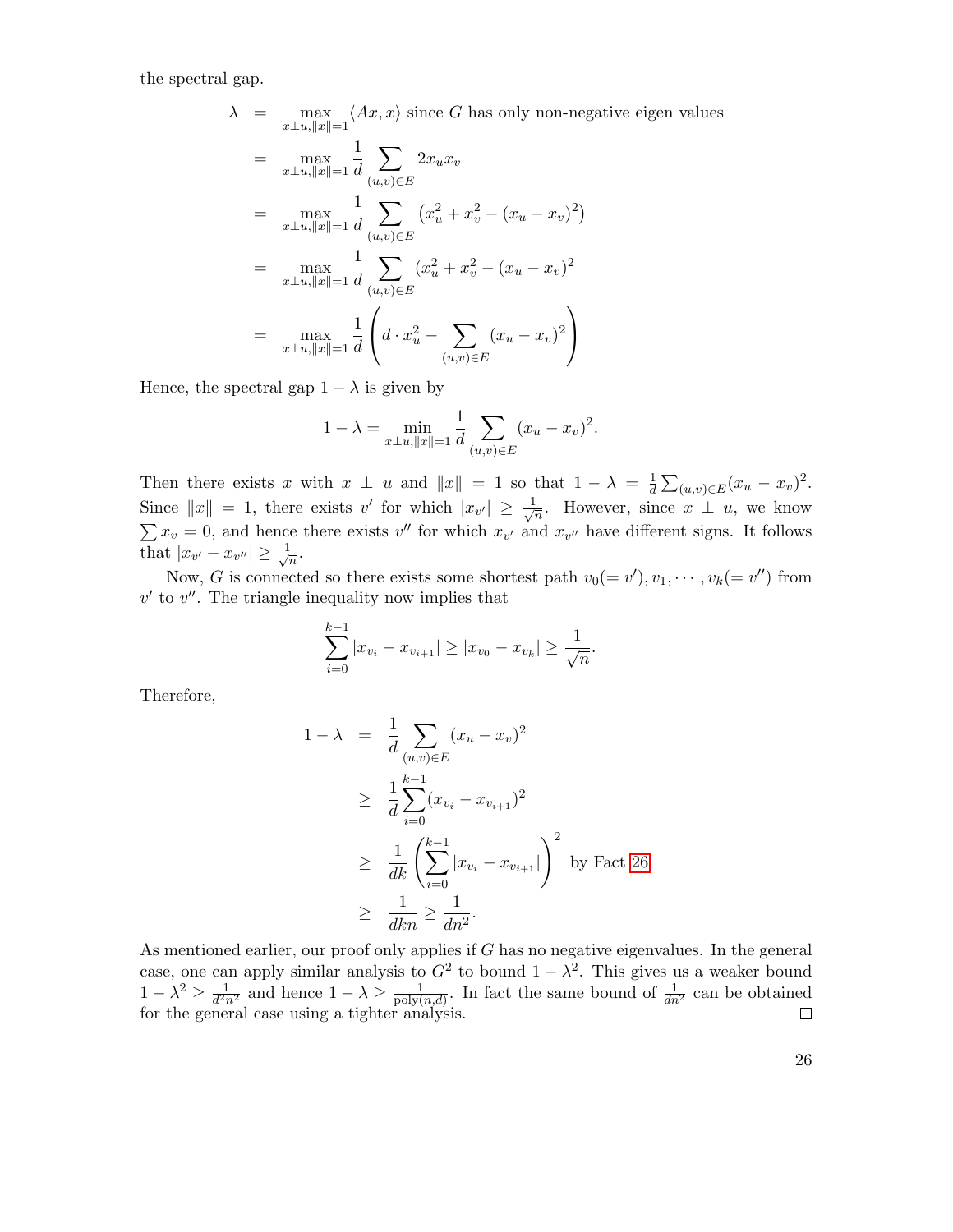Note that Theorems [24](#page-23-2) and [27](#page-24-1) imply the mixing time of any d-regular, connected, non-bipartite graph on *n* vertices is  $O(dn^2 \log n)$ .

#### <span id="page-26-0"></span>3.2.2 A Combinatorial Notion of Mixing

So far we have related the mixing time to the spectral gap  $1 - \lambda$ . There is a combinatorial parameter of the graph that relates more directly to the mixing time. Suppose  $G$  is made up of two cliques joined by just a few edges. This creates a bottleneck that should intuitively limit the mixing time of G. To characterize this, one defines the following. For any set of vertices S, let  $\overline{S}$  denote  $V(G) - S$ , and let  $|E(S, \overline{S})|$  denote the number of edges between S and  $\overline{S}$ . Then, define

$$
\Phi(S) = \frac{|E(S, \overline{S})|}{|S|}, \text{ and}
$$

$$
\Phi(G) = \min_{S:|S| \le \frac{n}{2}} \Phi(S).
$$

 $\Phi(G)$  is called the edge-expansion of the graph G.  $\Phi(G)$  has a direct relation to the mixing time. The edge expansion  $\Phi(G)$  is related to the spectral gap as follows:

**Theorem 28.** Let  $G$  be a d-regular graph. Then,

$$
\frac{d(1-\lambda)}{2} \le \Phi(G) \le d\sqrt{2(1-\lambda)}.
$$

## <span id="page-26-1"></span>3.3 Applications

#### <span id="page-26-2"></span>3.3.1 Undirected s-t Connectivity

Let G be a d-regular, connected, non-bipartite graph with n vertices and mixing time  $l$ . Consider a random walk beginning at some vertex  $s$ . Then for any vertex  $t$  and any integer  $l' \geq l$ , we know that

Prob [Random walk is at vertex *t* after *l'* steps] = 
$$
(A^{l'}\pi)_t \ge \frac{1}{n} - \frac{1}{2n} = \frac{1}{2n}
$$
.

Therefore, a random walk of length  $2nl'$  will reach t with constant probability. We know that the mixing time for a d-regular connected bipartite graph is  $O(dn^2 \log n)$ . This suggests an algorithm for s-t connectivity. Take a random walk of length  $\Theta(dn^3 \log n)$  starting at s. If the walk reaches  $t$ , then  $s$  and  $t$  are connected. Otherwise,  $s$  and  $t$  are disconnected with high probability. Note this runs in polynomial time and uses only  $\log n$  space to track the current vertex.

Now, as stated, our argument relies on G being d-regular, connected and and nonbipartite to find a path from s to t. We can remove these assumptions as follows.

- 1. (Connected) Restrict to the connected component of G containing s.
- 2. *(Bipartite)* Add a self loop at each vertex. This does not affect whether s and t are connected and it causes the graph to be no longer bipartite.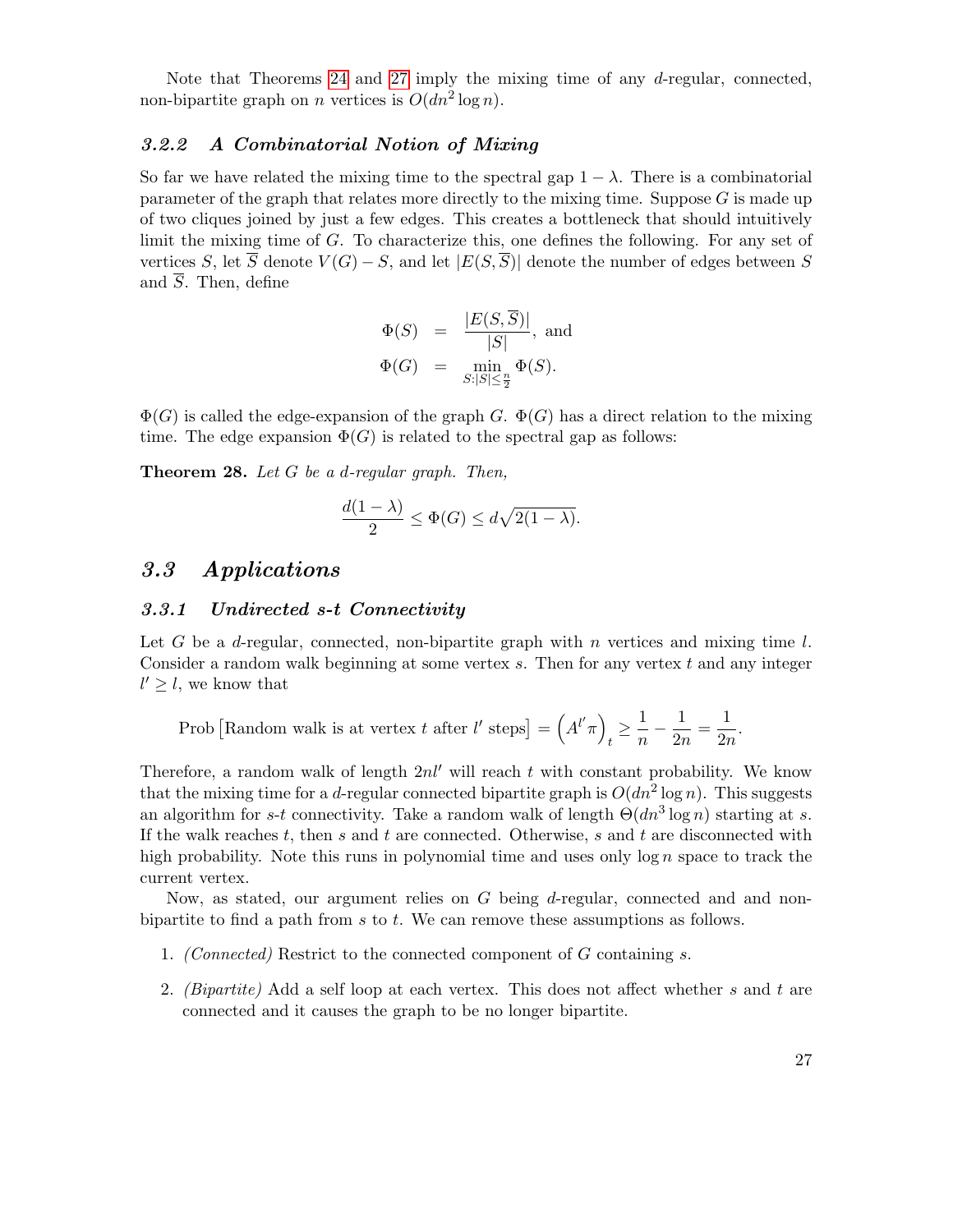3. (Regular) Each vertex of degree  $D > 3$  can be replaced by D vertices of degree 3 in a cycle to make the graph 3-regular. Also, non-regular graphs do in fact mix already and the same algorithm works. We have not shown this, however.

<span id="page-27-3"></span>We summarize all this as follows.

**Theorem 29** (Undirected Connectivity is in RL, [\[AKLLR\]](#page-78-4)). There is a polynomial time, log space Monte Carlo algorithm for s-t connectivity in undirected graphs.

Recently, Reingold obtained a deterministic algorithm for undirected s-t connectivity (also using expanders)[\[Rei\]](#page-80-5). We will cover it in future lectures.

#### <span id="page-27-0"></span>3.3.2 Hitting Time and Cover Time

As in the previous section, let  $l$  be the mixing time of a graph  $G$  on  $n$  vertices. Consider a random walk beginning at an arbitrary vertex s. Then, recall that for  $l' \geq l$ , it is true for any t that

> Prob [Random walk is at vertex t after  $l'$  steps]  $\geq \frac{1}{2}$  $\frac{1}{2n}$ .

It follows that the expected time for a random walk to reach t is at most  $2n \cdot l$ , so the hitting time of G is at most  $2n \cdot l$ , which is polynomial in n. Similarly, after  $2n^2 \cdot l$  steps, the walk will have reached each vertex with high probability. Thus, the cover time of  $G$  is also polynomial in n.

Tighter results are known for both the hitting time and cover time, as summarized in the following theorems.

**Theorem 30.** Let  $G$  be an arbitrary undirected graph on n vertices. Then,

1. [\[BW\]](#page-79-4)  $H(G) \leq \frac{4}{27}n^3 - \frac{1}{9}$  $\frac{1}{9}n^2 + O(n)$ , and

2. [Fei1] 
$$
C(G) \leq (\frac{4}{27} + o(1)) n^3
$$
.

<span id="page-27-2"></span>**Theorem 31** ([\[Fei2\]](#page-79-6)). Let G be a d-regular undirected graph on n vertices. Then,  $C(G)$   $\leq$  $2n^2$ .

The bound given in Theorem [31](#page-27-2) is also known to be tight.

#### <span id="page-27-1"></span>3.3.3 Universal Traversal Sequences

Universal traversal sequences (UTS) were originally defined by Cook, and later suggested by [\[AKLLR\]](#page-78-4) as a possible means to derandomize Theorem [29.](#page-27-3)

Consider a sequence  $S \in \{1, 2, \dots, d\}^{l(n)}$  for some function l. Now, consider a d-regular undirected graph  $G$  where all the edges adjacent to each vertex have been labeled with distinct integers from 1 to d. These labellings need not be consistent in the sense that one edge might have two different labels assigned to it by two different vertices. For each vertex s, we can now use S to define a walk on G starting at s. Specifically, if we are at vertex v after *i* steps, we go to vertex v' where  $\overline{vv'}$  is the edge labeled  $S_i$  by v. We say  $\mathcal S$  is a "universal traversal sequence" if this walk traverses every vertex of the graph for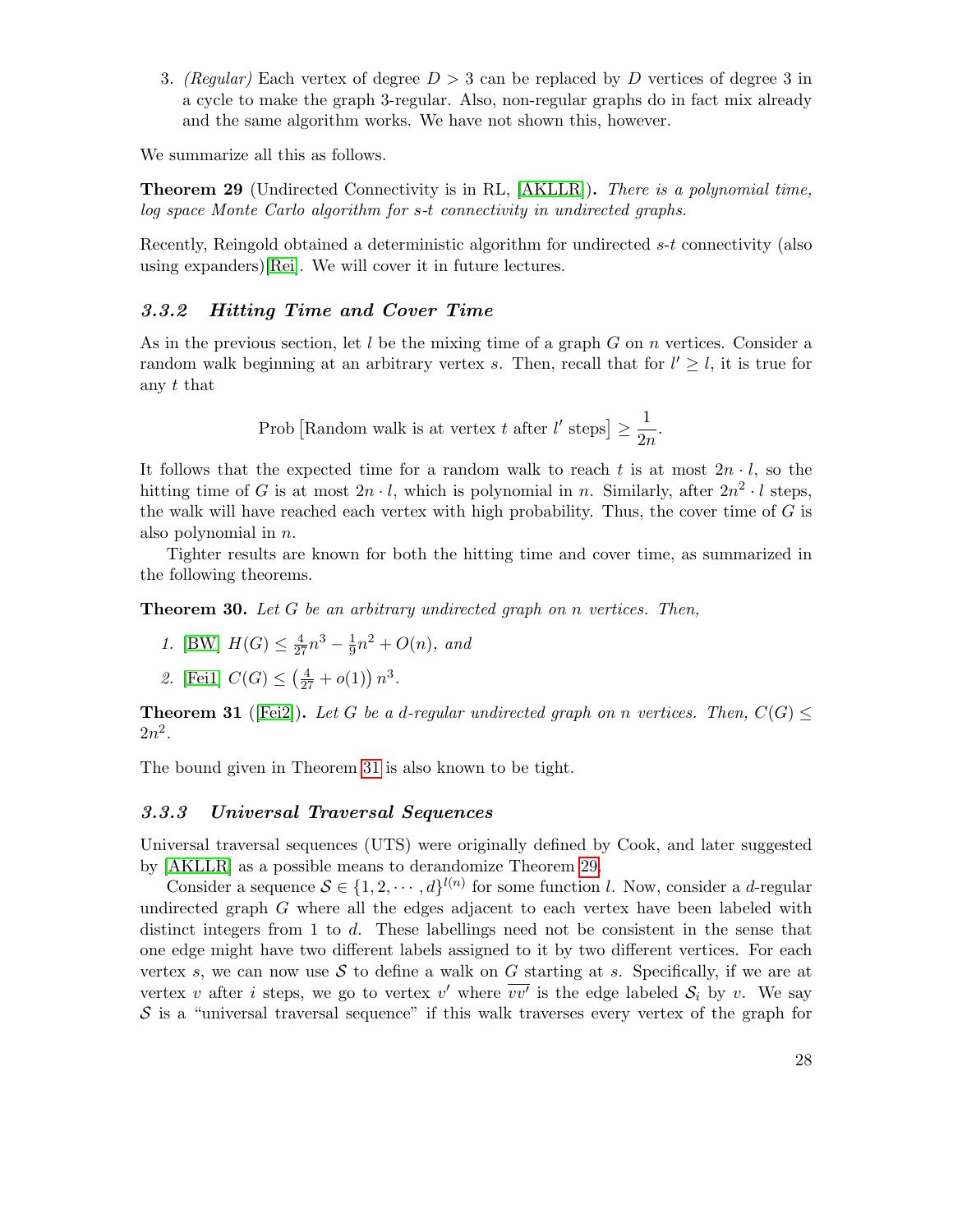every possible beginning vertex on every labeling of every n vertex  $d$ -regular graph. We are interested in constructing UTS of short length (i.e.,  $l(n) = \text{poly}(n)$ ).

It is not obvious how to construct a UTS or even whether one exists. However, a sufficiently lengthy random string will be a UTS with high probability.

**Theorem 32.** Suppose every d-regular, n vertex graph has cover time at most  $C$  (note  $C \leq 2n^2$  by Theorem [31\)](#page-27-2). Then, there exists a UTS for d-regular, n vertex graphs of length at most 4ndC log n.

*Proof.* Choose S uniformly at random from  $\{1, 2, \dots, d\}^{4ndC \log n}$ .

.

Let G be a random labeled d-regular graph on  $n$  vertices and  $u$  be a random starting vertex in G. The expected time for the random walk  $S$  to cover every vertex of G is at most  $C$ , so by Markov's inequality, a random walk will cover every vertex within  $2C$  steps with probability at least  $\frac{1}{2}$ . Since S can be decomposed into  $2nd \log n$  disjoint, and hence independent, random sequences of length  $2C$ , it follows that S will cover all the vertices of G with probability at least  $1-\frac{1}{2^{2nd}}$  $\frac{1}{2^{2nd \log n}} = 1 - \frac{1}{n^{2nd}}$ . Hence,

$$
\text{Prob}_{G,u,\mathcal{S}}\left[\mathcal{S}\text{ covers all vertices of }G\text{ starting at }u\right] \ge 1 - \frac{1}{n^{2nd}}
$$

Let N denote the number of ways of choosing a labeled  $d$ -regular graph  $G$  and a starting vertex u. For each vertex and each label, we can choose an adjacent vertex, and we can also choose one distinguished starting vertex. Thus,  $N \leq n \cdot n^{nd}$ .

Now, the probability that there exists one configuration (i.e., a labeled graph G and a starting vertex u) where S does not cover every vertex is at most  $N \cdot \frac{1}{n^{2nd}} \leq \frac{n}{n^{nd}} = o(1)$ . Thus, with high probability,  $S$  is a UTS. The result follows.

To use a UTS to derandomize Theorem [29,](#page-27-3) this result is insufficient. For that purpose, we would need to construct a UTS deterministically using logarithmic space. In general, such a construction has not been found. However, we know how to construct UTS if we relax either the restriction that the length of the UTS must be polynomial or the restriction that the UTS holds good for all d-regular graphs on  $n$  vertices. The following is a flavor of such results under such relaxations.

**Theorem 33.** • [\[Ist\]](#page-80-6) A UTS (of polynomial length) can be constructed deterministically in  $O(\log n)$  space for cycles.

- [\[HW\]](#page-80-7) A UTS (of polynomial length) can be constructed deterministically in  $O(\log n)$ space for d-regular expanders which are "consistently labelled $1<sup>1</sup>$  $1<sup>1</sup>$
- 3. [\[Rei\]](#page-80-5) A UTS (of polynomial length) can be constructed deterministically in  $O(\log n)$ space for d-regular undirected graphs which are consistently labelled.
- 4. [\[Nis\]](#page-80-8) A UTS, of length  $O(n^{\log n})$ , can be constructed deterministically in  $O(\log^2 n)$ space for general d-regular graphs with general labellings.

<span id="page-28-0"></span><sup>&</sup>lt;sup>1</sup>A labeling is said to be be consistent if for any two edges  $e_1 = (u_1, v)$  and  $e_2 = (u_2, v)$  incident on the same vertex v, it is the case that the label of  $e_1$  wrt  $u_1$  is different from that of  $e_2$  wrt  $u_2$ .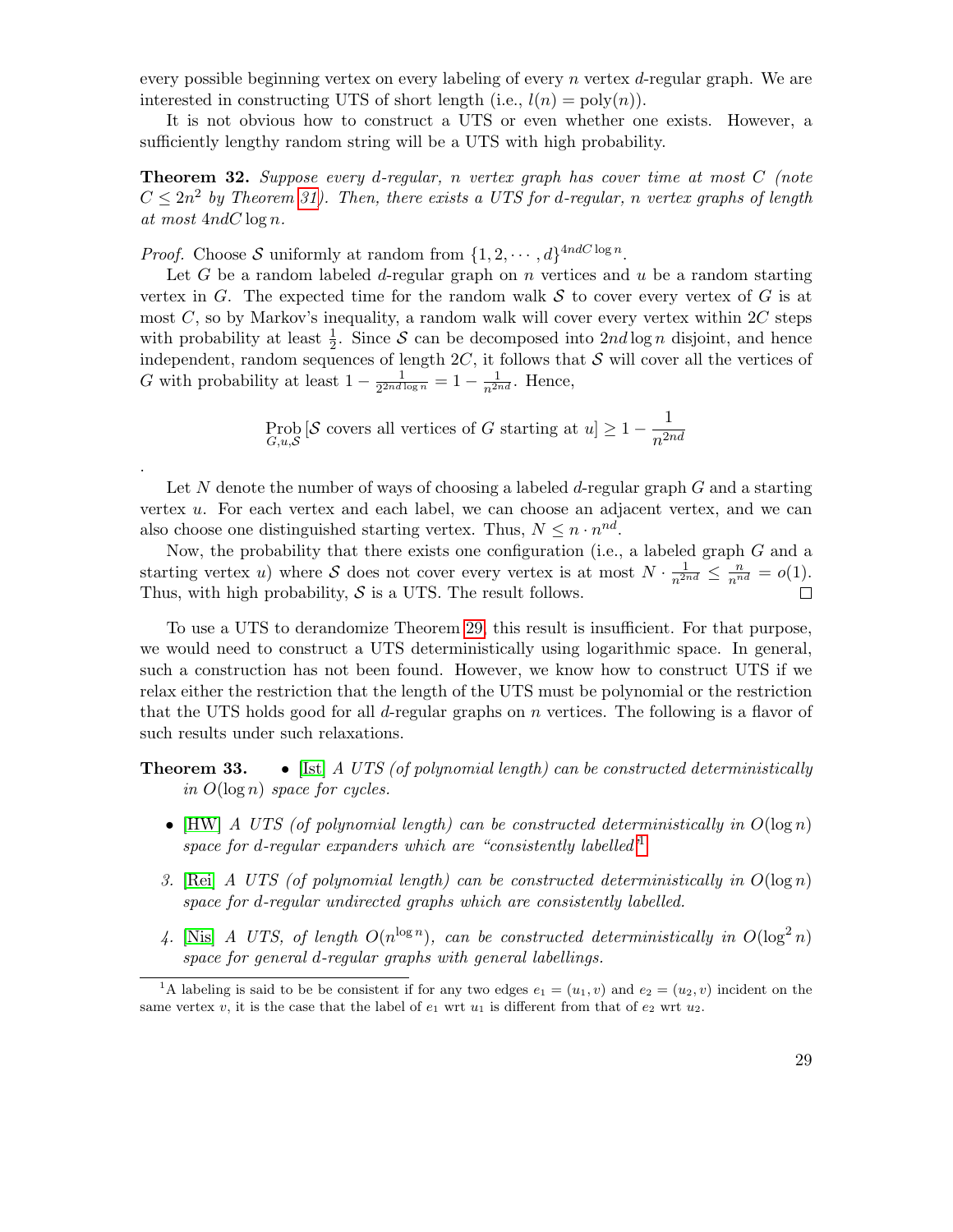## <span id="page-29-0"></span>3.3.4 Random Walks on Expanders

Finally, we apply Theorem [24](#page-23-2) to the case of expanders. We know the mixing time is  $O(\frac{\log n}{1-\lambda})$  $\frac{\log n}{1-\lambda}$ but  $\lambda$  is bounded by a constant for expanders. Thus, the mixing time on an expander is just  $O(\log n)$ , which is the best possible (up to constant factors) since the diameter of an expander is  $O(\log n)$ . It follows that expanders are rapidly mixing, which will allow for some applications to derandomization in the next lecture.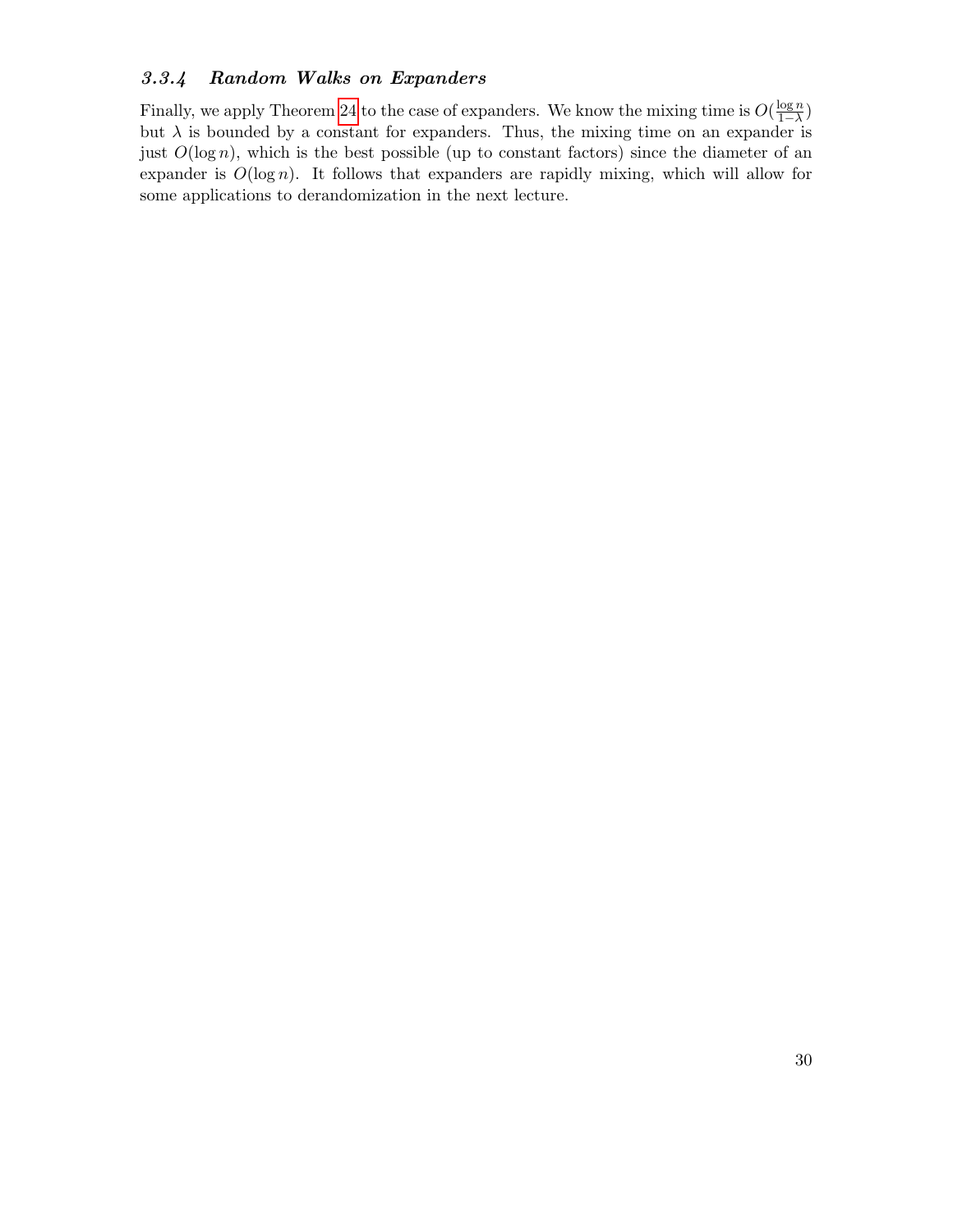## <span id="page-30-0"></span>Chapter 4

# Derandomization

Lecturer: Cynthia Dwork Scribe: Adam Barth & Prahladh Harsha April 25, 2005

In today's (and the next) lecture(s), we will discuss applications of expanders in the context of derandomization. The three applications we will consider are the following:

- Use of random walks on expanders as an error reduction technique for randomized algorithms.
- a pseudo-random generator to fool space bounded machines.
- Derandomized linearity testing

We will discuss the first two applications in this lecture and postpone the linearity testing to the next lecture.

## <span id="page-30-1"></span>4.1 RP error reduction

Consider an RP algorithm with constant error probability that uses  $r$  random bits. We will improve the error probability to  $2^{-k}$  with  $r + O(k)$  random bits. Compare this with (1) the brute force k-independent trials, which would require  $O(kr)$  random bits to achieve the same error probability and (2) the technique due to Karp, Pippenger and Sipser [\[KPS\]](#page-80-2) (discussed in Lecture 1) which uses r random bits (i.e., no extra random bits) and achieves an error probability of  $1/poly(r)$ . We will use random walks on expanders to reduce the error of RP algorithms. Ajtai, Komlos and Szemeredi first used random walks on expanders in the context of small-space derandomization [\[AKS\]](#page-78-5). The proof we present in lecture is due to Impagliazzo and Zuckerman [\[IZ\]](#page-80-9).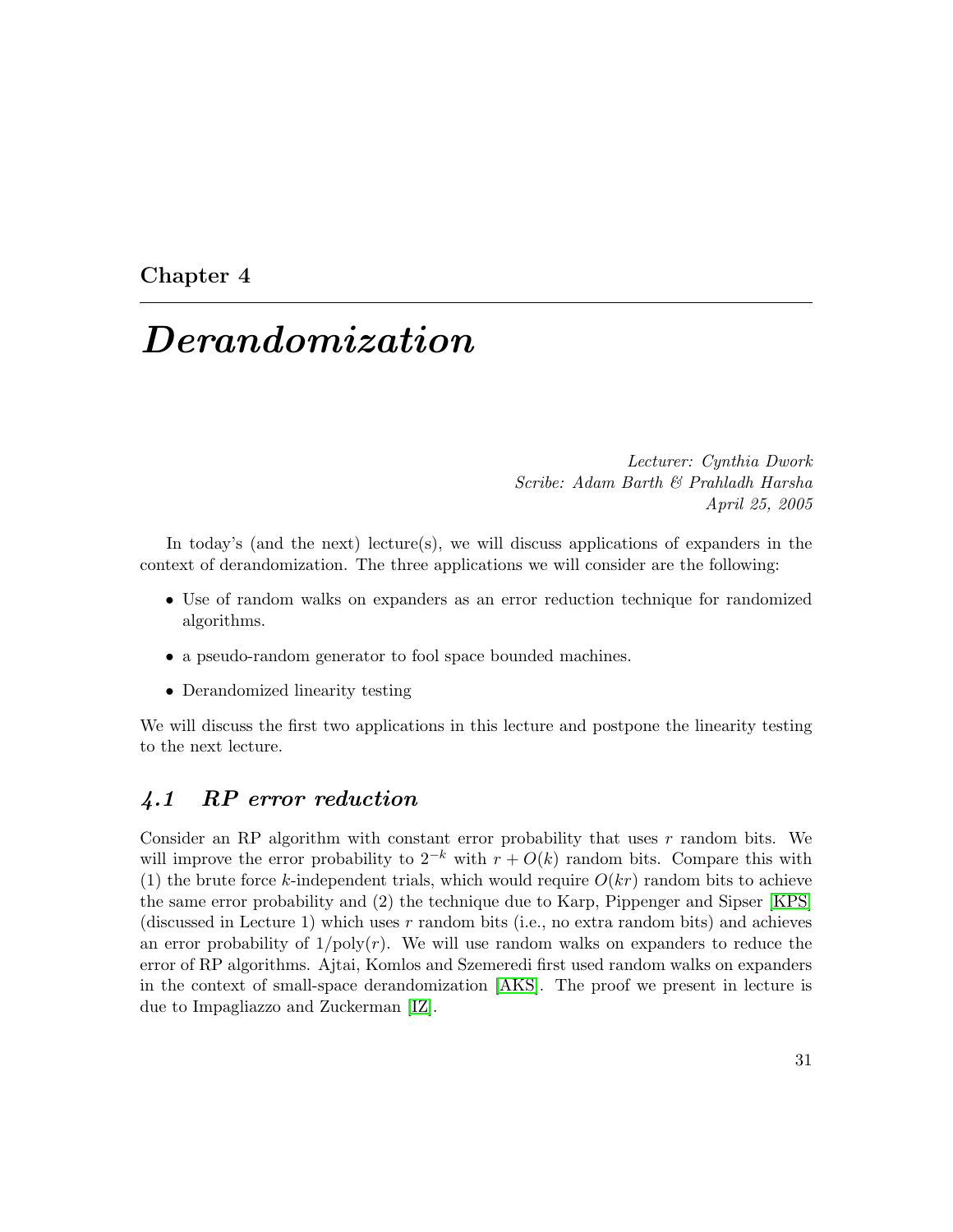The KPS technique, though great in terms of the number of extra random bits being used is limited by the fact that the running time of the improved algorithm is at least poly( $1/\delta$ ) where  $\delta$  is the (new reduced) error of the algorithm. Hence, we can reduce the error to at most 1/poly. The technique, discussed today, will further reduce the error to  $2^{-k}$  at the cost of only  $O(k)$  extra random bits as opposed  $O(rk)$  random bits in the k independent trails, while the algorithm still runs in (randomized) polynomial time.

As in KPS, we will use a d-regular expander with  $V = \{0, 1\}^r$ , thus  $|V| = 2^r$  and d is a constant. As in KPS, we will assume that there exists an implicit construction of such expanders in the following sense: given any vertex v and any index i in the range  $1 \dots d$ (where d is the degree of the expander), we can in time polynomial in  $|v|$  and  $|i|$ , compute the  $i^{th}$ -neighbor of v. The expanders constructions we will discuss later in the course will satisfy such strong properties.

Recall that to find witnesses, KPS began at a random vertex and completely explored all vertices within a ball of radius  $O(k)$ . Here, we also start at a random vertex but instead of exploring all vertices in a ball, we will walk randomly for  $k$  steps and run the original RP algorithm along all vertices along this random walk. Thus the total randomness uses is at most  $r + k \log d$  since  $\log d$  bits are required to choose a random neighbor.

Clearly, if the input is a NO instance, then this new algorithm will also reject. Our concern is that there might exist YES instances, for which the random walk fails to arrive at even one membership witness. The following theorem shows that this is highly unlikely.

**Theorem 34** (Hitting Property of Expander Random Walks). Given a graph  $G = (V, E)$ with spectral expansion  $\lambda$  and  $B \subset V$ , the probability a random walk of length k, starting from a random vertex  $r_0 \in_R V$ , starts and remains in B is  $\leq (\mu^2 + \lambda^2)^{k/2}$ , where  $\mu =$  $|B|/|V|$  is the density of B.

For every RP language L and every  $x \in L$ ,  $|W_x|/2^r \geq 3/4$ . For our application to derandomization, we set  $B = V \setminus W_x$  and obtain the required error-reduction for RP.

*Proof.* We wish to bound  $Pr_{r_0,\dots,r_k} [r_0,\dots,r_k \in B]$ , where  $r_i$  is the *i*th vertex encountered in the random walk on G.

Let  $A$  be the normalized adjacency matrix for  $G$ , where the vertices of  $G$  are ordered such that the first  $|B|$  vertices are the elements of B. Fix P to be the projection matrix onto  $B$ , that is

$$
P = \left(\begin{array}{c|c} I_{|B|\times|B|} & 0_{|B|\times|V\setminus B|} \\ \hline 0_{|V\setminus B|\times|B|} & 0_{|V\setminus B|\times|V\setminus B|} \end{array}\right).
$$

In other words,  $P_{i,j} = 1$  if  $i = j$  and  $i, j \in 1, ..., |B|$  and is 0 otherwise. For any distribution  $\pi$  on the set of vertices V, note that  $||P\pi||_1$  is the probability that a vertex chosen according to  $\pi$  is in the set B.

Fix u to be the uniform distribution on V. As mentioned above,  $||Pu||_1$  is the probability a uniformly randomly selected vertex lies in B, *i.e.*  $||Pu||_1 = \mu$ . Similarly,  $||P(AP)u||_1$  is the probability  $r_1$  is also in B, *i.e.* the probability both  $r_0, r_1 \in B$ . By an inductive argument, we seek to bound  $||P(AP)^{k}u||_1$ . Observe  $||(PAP)^{k}u||_1 = ||P(AP)^{k}u||_1$ , as P is idempotent. It will be more convenient to work with  $||(PAP)^{k}u||_1$  than  $||P(AP)^{k}u||_1$ . We now switch to the  $L_2$  norm and will later return to the  $L_1$  norm.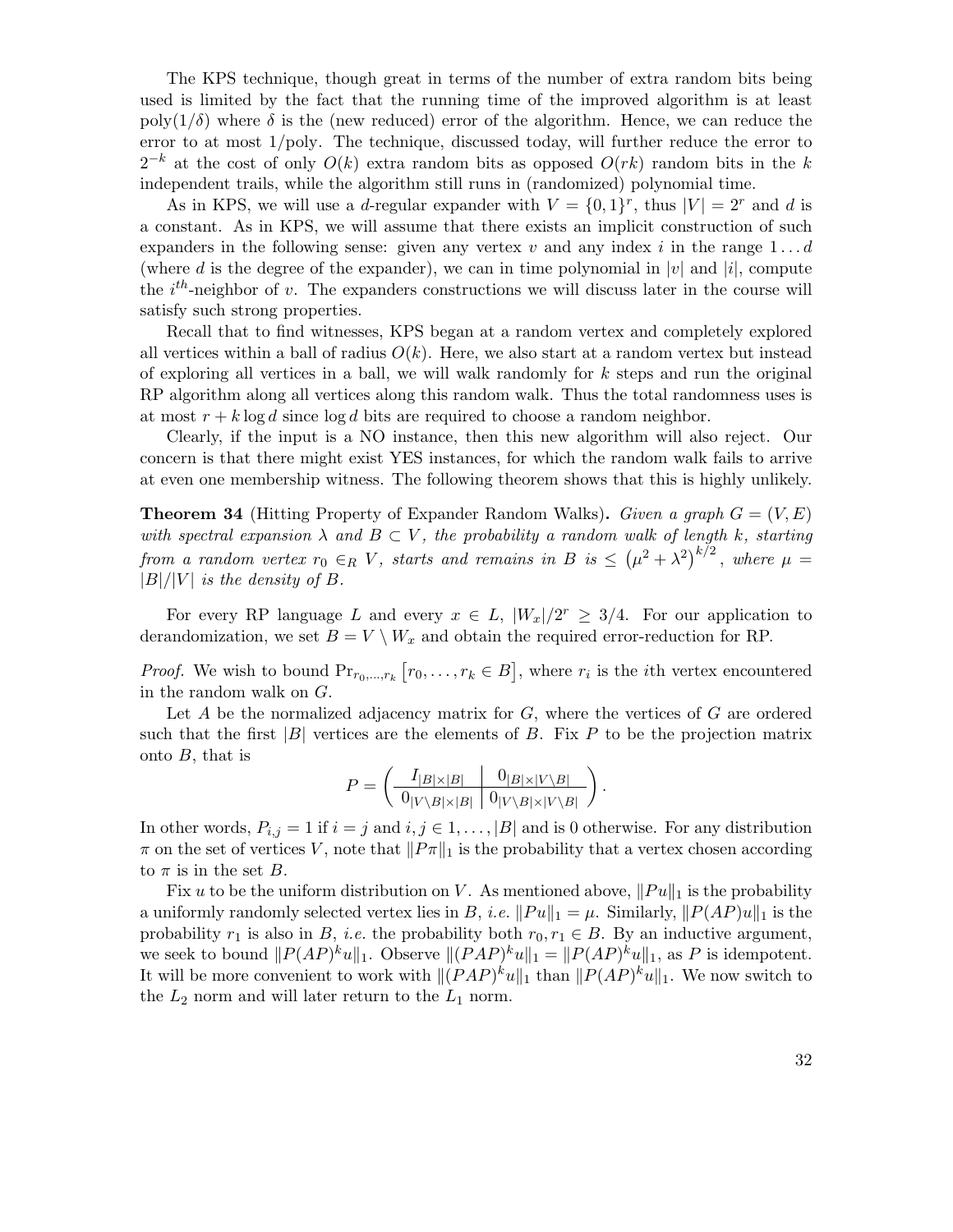We first show that a single application of  $PAP$  to any vector x reduces its  $L_2$ -norm by a factor of  $\sqrt{\mu^2 + \lambda^2}$ .

<span id="page-32-0"></span>Claim 35.  $\forall x \in \mathbb{R}^n$ ,  $|| (PAP)x||_2 = \sqrt{\mu^2 + \lambda^2} \cdot ||x||_2$ .

Assuming this claim, we complete the proof of the theorem. Applying the claim  $k$  times, we obtain

$$
|| (PAP)^k x ||_2 \le (\mu^2 + \lambda^2)^{k/2} \cdot ||x||_2.
$$

We now return to the  $L_1$  norm.

$$
\begin{aligned} ||(PAP)^k u||_1 &\leq \sqrt{N} ||(PAP)^k u||_2 \qquad \text{By Cauchy-Schwarz Inequality} \\ &\leq \sqrt{N} \left(\mu^2 + \lambda^2\right)^{k/2} ||u||_2 \\ &= \left(\mu^2 + \lambda^2\right)^{k/2} . \end{aligned}
$$

We now prove Claim [35.](#page-32-0)

**Proof of Claim [35:](#page-32-0)** The main intuition behind the proof is that A reduces the length of component of the vector  $x$  that is orthogonal to  $u$  while  $P$  reduces the length of the component of  $x$  along  $u$ . Together, they reduce the length of  $x$ .

Fix  $y = Px$  and split  $y = y^{\parallel} + y^{\perp}$ , where  $y^{\parallel}$  is parallel to u and  $y^{\perp}$  is perpendicular to u. By the triangle inequality and  $Ay^{\parallel} = y^{\parallel}$ ,  $||PAy||_2 \leq ||Py^{\parallel}||_2 + ||PAy^{\perp}||_2$ . Because of the second eigenvalue,  $||Ay^{\perp}||_2 \le \lambda ||y^{\perp}||_2 \le \lambda ||y||_2 \le \lambda ||x||_2$  (since the length of y is at most that of  $x$ , recall that  $y$  is the projection of  $x$ ). Therefore,

<span id="page-32-1"></span>
$$
||PAy^{\perp}||_2 \le ||Ay^{\perp}||_2 \le \lambda ||x||_2 \tag{4.1}
$$

As for the  $y^{\parallel}$  term,

$$
y^{\parallel} = \left(\frac{y \cdot u}{\|u\|_2^2}\right)u, \text{ which implies } y^{\parallel} = \left(\sum_i y_i\right)u.
$$

By observing  $y = Px$  and so y has support  $|B| = \mu N$ .

$$
||y^{||}||_2^2 = \sum_{i=1}^N \frac{(\sum_{i=1}^{\mu N} y_i)^2}{N^2}
$$
  
= 
$$
\frac{(\sum_{i=1}^{\mu N} y_i)^2}{N}
$$
  

$$
\leq \frac{\mu N (\sum_i y_i^2)}{N}
$$
 (By Cauchy-Schwarz inequality)  
= 
$$
\mu ||y||_2^2
$$

33

 $\Box$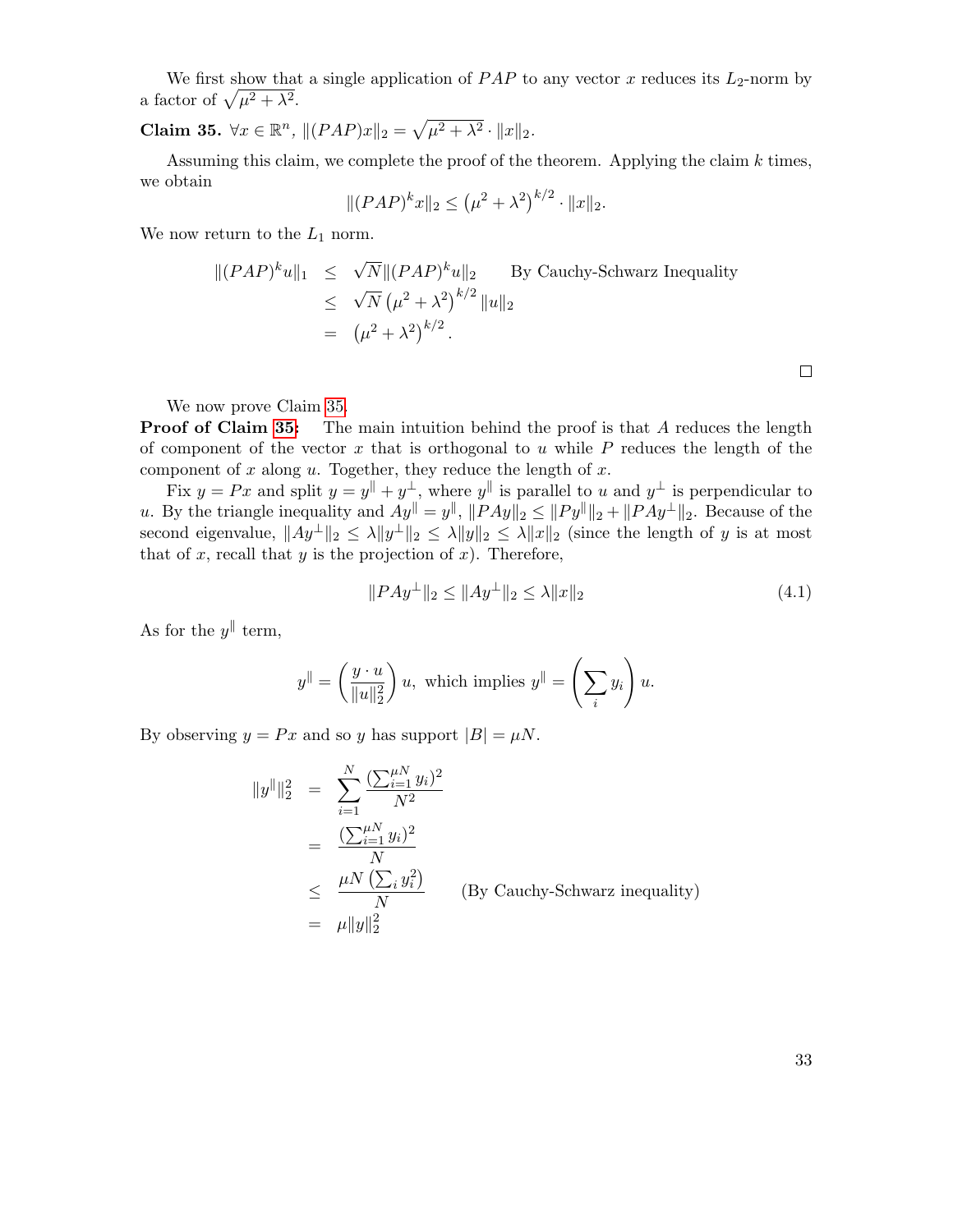On the other hand, since  $y^{\parallel} = (\sum_i y_i) u$ , we have that  $(Py^{\parallel})_j = (\sum_i y_i) / N$  for  $j = 1, ..., \mu N$ and 0 otherwise. Hence,

$$
||Py^{\parallel}||_2^2 = \sum_{j=1}^{\mu N} \frac{(\sum_i y_i)^2}{N^2}
$$
  
=  $\mu N \frac{(\sum_i y_i)^2}{N^2}$   
=  $\mu ||y^{\parallel}||_2^2$ 

Combining the two we have,  $||Py^{\parallel}||_2^2 \leq \mu ||y^{\parallel}||_2^2 \leq \mu^2 ||y||_2^2 \leq \mu^2 ||x||_2^2$ . Combining equa-tion [\(4.1\)](#page-32-1) we have  $||(PAP)x||_2^2 \leq (\mu^2 + \lambda^2)||x||_2^2$ . Hence,  $||(PAP)x||_2 \leq \sqrt{\mu^2 + \lambda^2}||x||_2$  $\Box$ 

In this result about RP, we worry about not hitting a witness. For a similar result about BPP, however, we need to show we encounter approximately the correct fraction of appropriate witnesses. For random walks on the complete graph  $(i.e.$  independent trials), Chernoff bounds tell us the witness fraction will be close to the appropriate ratio with high probability. It is possible to obtain a similar Chernoff bound for random walks on expanders, but we omit the details.

### <span id="page-33-0"></span>4.2 PRGs for Space Bounded Computation

The general idea of pseudo-random generators is to output a long string from a short, truly random seed such that some restricted class of adversaries (typically time-bounded adversaries) cannot distinguish (with greater than some probability) the long string from a long string of truly random bits. We think of a generator as taking a seed of length  $s(n)$ and producing a string of length  $f(n)$ .

**Definition 36.** Let M be a randomized Turing machine using, on input w,  $f(|w|)$  random bits. The family  $\{g_n\}_{n=1}^{\infty}$  of functions  $g_n: \{0,1\}^{s(n)} \to \{0,1\}^{f(n)}$  is an  $\epsilon$ -generator for M if, for all w,

$$
\left|\Pr_{r \in \{0,1\}^{f(|w|)}} \left[M(w,r) \right] \underset{z \in \{0,1\}^{s(|w|)}}{\Pr} \left[M(w,g_{|w|}(z)) \right] \underset{z \in \{0,1\}^{s(|w|)}}{\Pr} \left[M(w,g_{|w|}(z)) \right] \leq \epsilon
$$

Typically, pseudo-random generators are constructed to fool time-bounded adversaries. Here, we consider constructing a generator to fool (randomized) space-bounded adversaries (specifically logspace machines).

#### <span id="page-33-1"></span>4.2.1 Randomized Logspace TM

Before proceeding any further, we have to clarify a point regarding how the random bits are accessed in a randomized space bounded computation (logspace in our case). There are 2 varying definitions of randomized space bounded TMs based on the manner the random bits are accessed

• The TM obtains the random bits as and when required by it.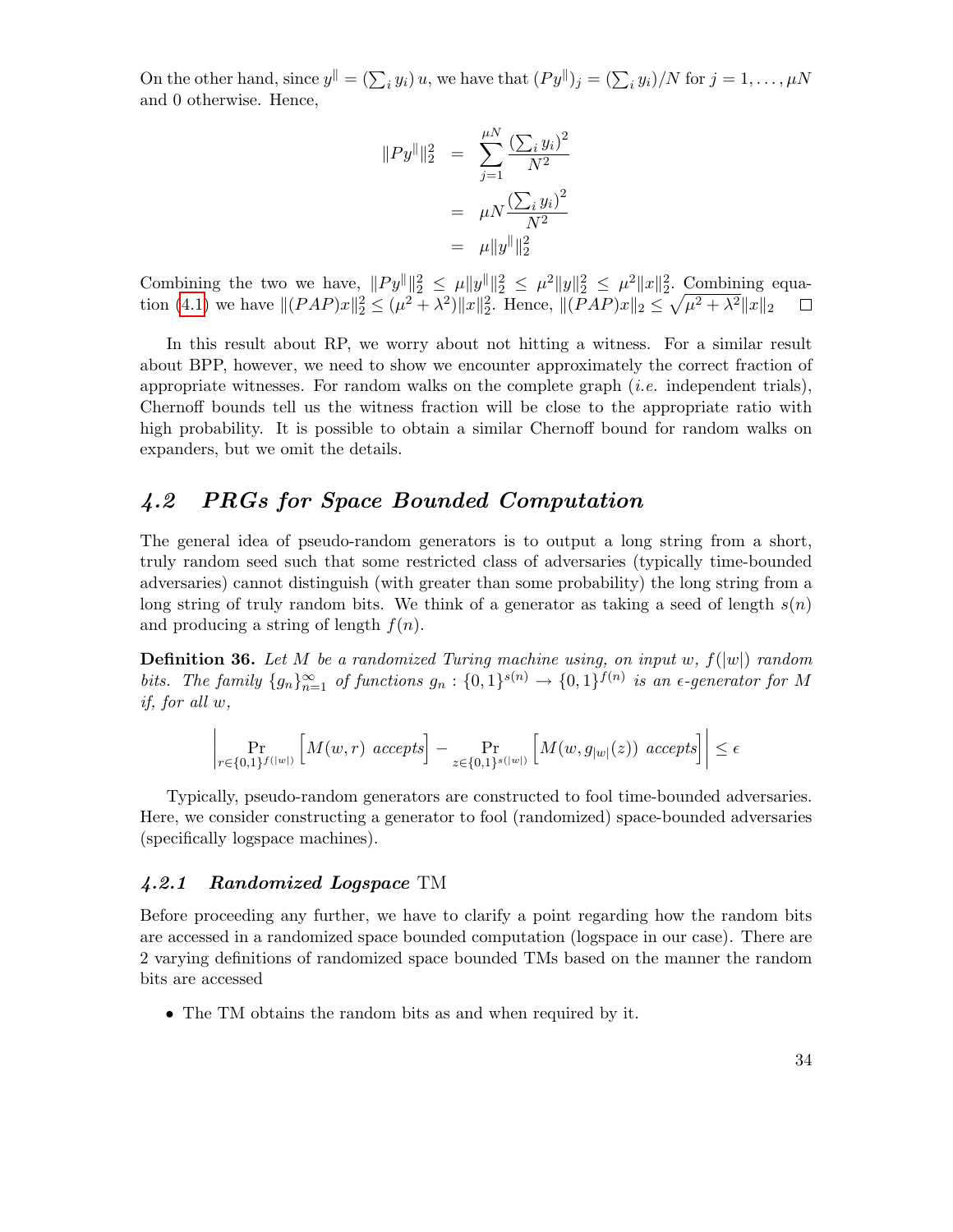• The string of random bits is fed as an auxiliary off-line input (on a separate tape) in addition to the regular input to the TM. In this case, the head accessing the random bits on this tape can move back and forth on the tape.

It is to be noted that in the case of randomized time bounded computation it is immaterial which convention we observe. For randomized space bounded computation, we shall consider only TMs of the first kind or equivalently consider TMs of the second kind in which the head on the random tape is restricted in the sense that it can only move right along the tape (i.e., the random tape is one-way read-only tape) Recall that a space S-bounded machine is also effectively time-bounded, for some large time bound  $2<sup>S</sup>$ .

#### <span id="page-34-0"></span>4.2.2 Nisan's Generator

In this lecture, we will construct a pseudo-random generator for space bounded machines using expanders. The first such PRG construction was given by Nisan [\[Nis\]](#page-80-8). Nisan's construction used hash functions instead of expanders. In this lecture, we give the construction due to Impagliazzo, Nisan and Wigderson [\[INW\]](#page-80-10), that uses expanders.

Typically, we would like the generator to also run within the space-bound  $S$ . If this were the case, we would be able to completely derandomize the randomized space S-bounded machine. Unfortunately, we won't be able to achieve something as strong as that. Instead, we let the generator use more space (specifically  $S^2$  space) than the space S-bounded TM it fools.

We will prove the following theorem in today's lecture.

<span id="page-34-2"></span>**Theorem 37.** There exists a n-space-bounded Turing machine  $G: \{0,1\}^{O(\log^2 m)} \to \{0,1\}^m$ such that for all randomized S-space-bounded Turing machines M, G is a  $(1/2^S)$ -generator for M, where  $m = 2^S$  and  $n = O(\log^2 m)$ .

#### <span id="page-34-1"></span>4.2.3 Proof of Theorem [37](#page-34-2)

Before going into proving the existence of a PRG as mentioned in Theorem [37,](#page-34-2) we shall first study the structure of the computation tableau of a randomized space S TM and find how this structure can be exploited to reduce the randomness. The computation tableau for a randomized space  $S$  TM is as shown in Figure 1, i.e., it is a very thin (width at most S), but possibly very long (length can be as long as  $2<sup>S</sup>$ ) tableau.

In the original definition of the randomized TM, the computation requires at most  $2^S$ random bits. We will break the tableau into several components (see Figure [4.2\)](#page-36-0), each of which require exactly R random bits. Thus, there are at most  $2^S/R$  such components. For simplicity, we will assume that there are actually  $2<sup>S</sup>$  components. R will be typically  $\Theta(S)$ for our purposes, but our proof will work even for larger R.

Consider the first two components  $A_1$  and  $A_2$  both of which require random strings  $r_1$  and  $r_2$  respectively each of length R. If  $r_1$  and  $r_2$  are chosen independently, then by definition the 2 components work to give the right results. We would like to choose  $r_1$  and  $r<sub>2</sub>$  in such a manner that their behavior is not significantly different from the case when  $r_1$  and  $r_2$  are chosen independently. We would now use the fact that the computation tableau is very thin (more specifically, at most  $S$  bits are communicated between the two components  $A_1$  and  $A_2$ ) to let us choose  $r_1$  and  $r_2$  in a manner better than independently.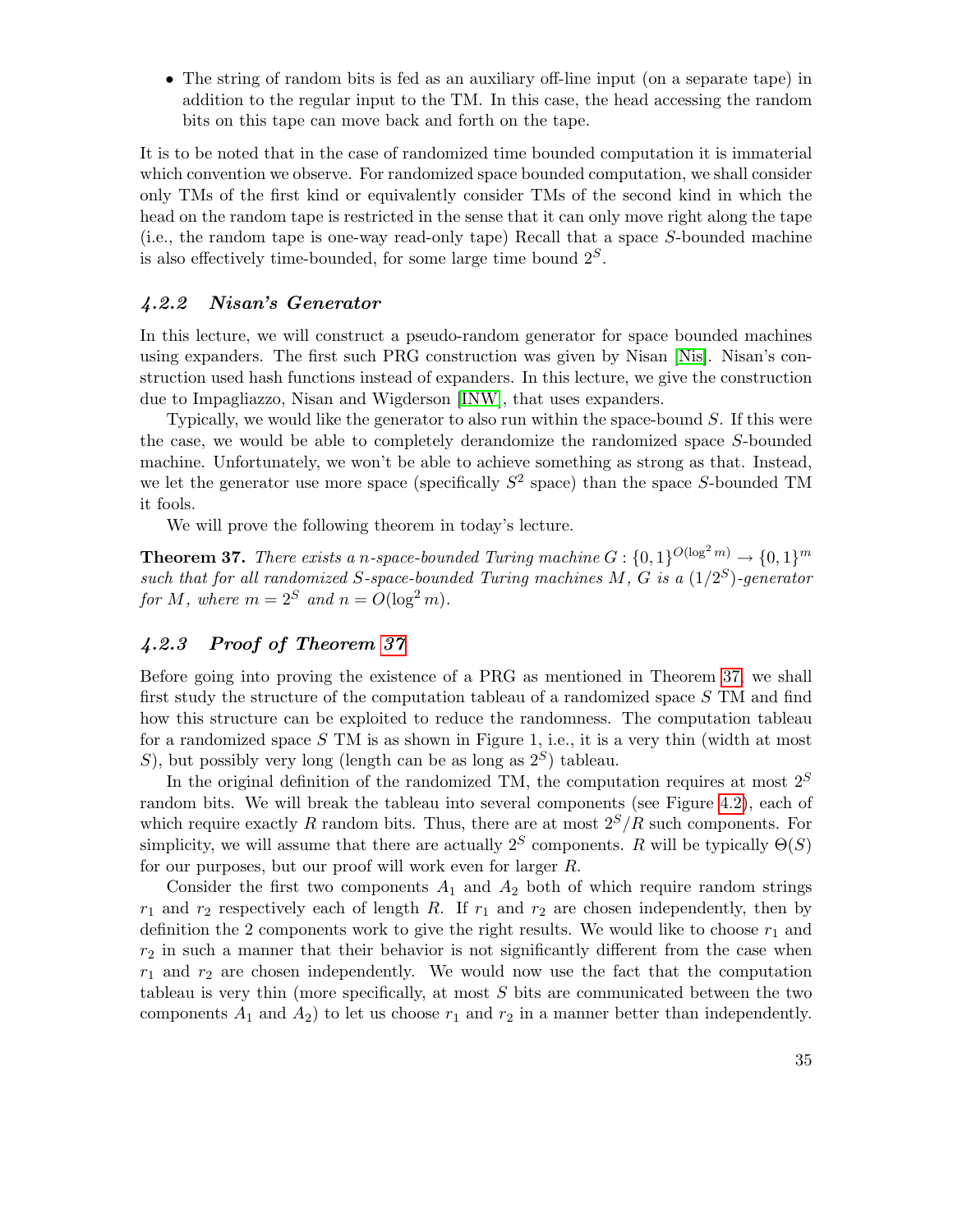

**Figure 4.1**: The Computation Tableau of a space S TM

To put things more formally, we have 2 algorithms  $A_1$  and  $A_2$  such that

- $A_1$  takes an input  $x_1$  of length r and outputs a string  $b_1$  of length c.
- $A_2$  takes as input the output  $b_1$  of  $A_1$  and another string  $x_2$  of length r and outputs a string  $b_2$  of length c (see Figure [4.3\)](#page-36-1).

What we are in search of is a generator that supplies strings  $x_1$  and  $x_2$  in a fashion better than choosing them independently. For notational brevity, given a function  $g$ , define functions  $g^l$  and  $g^r$  such that  $g^l(z)$  and  $g^r(z)$  denote the left half and the right half of the string  $g(z)$  (i.e.,  $g(z) = g<sup>l</sup>(z) \circ g<sup>r</sup>(z)$  and  $|g<sup>l</sup>(z)| = |g<sup>r</sup>(z)|$ )<sup>[1](#page-35-1)</sup>. See Figure [4.4.](#page-37-0)

**Definition 38.** A function  $g(g: \{0,1\}^t \rightarrow \{0,1\}^r \times \{0,1\}^r)$  is defined to be a  $\epsilon$ -generator for communication c if for all functions  $A_1$  and  $A_2$  such that  $A_1: \{0,1\}^r \rightarrow \{0,1\}^c$  and  $A_2: \{0,1\}^c \times \{0,1\}^r \rightarrow \{0,1\}^c$ , we have that

$$
\forall b \qquad \left| \text{Prob}_{x_1, x_2 \in \{0, 1\}^r} \left[ A_2(A_1(x_1), x_2) = b \right] - \text{Prob}_{z \in \{0, 1\}^t} \left[ A_2(A_1(g^l(z)), g^r(z)) = b \right] \right| < \epsilon
$$

For notational convenience, we shall call a  $2^{-2c}$  –generator for communication c a c−generator.

For the present we shall assume the following lemma and present its proof later (in Section [4.3\)](#page-38-0).

<span id="page-35-0"></span>**Lemma 39.** There exists a constant  $k > 0$  such that for all r,c, there exists a polynomial time and linear space computable c−generator g where g is such that  $g: \{0,1\}^{r+kc} \rightarrow$  ${0,1}^r \times {0,1}^r.$ 

<span id="page-35-1"></span><sup>1</sup> ◦ denotes the concatenation operator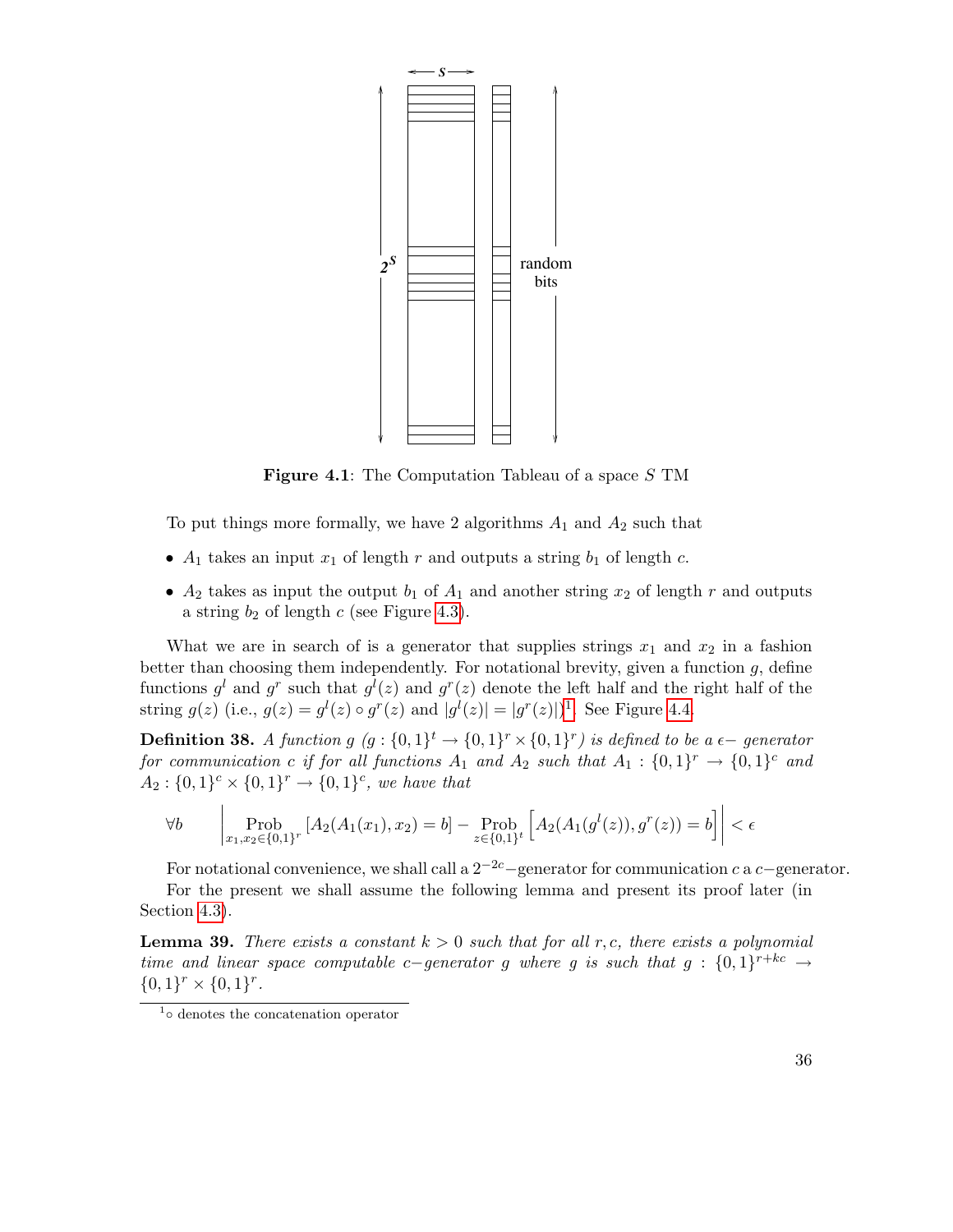

**Figure 4.2:** Breaking the tableau into components each requiring  $R$  random bits



<span id="page-36-0"></span>**Figure 4.3:**  $A_1$ ,  $A_2$  with random inputs

Given such a c-generator, we can generate pseudo-random strings for every pair of successive components  $(A_{2i-1}$  and  $A_{2i})$ , such that their behavior is almost similar to the case when pure random strings are fed to all the components. More formally, we let  $g_1$ :  $\{0,1\}^{R+kS} \to \{0,1\}^R \times \{0,1\}^R$  be the S-generator guaranteed by lemma [39](#page-35-0) (i.e., by setting  $r = R$  and  $c = S$  in the lemma). For every pair of components  $(A_{2i-1}$  and  $A_{2i})$ , instead of feeding them each with pure random strings of length  $R$ , we now take one random string of length  $R + kS$ , run the generator  $g_1$  on this string and feed the output of the generator to the two components  $A_{2i-1}$  and  $A_{2i}$  (See Figure [4.5\)](#page-37-0). By doing so, we require only  $2^{S-1} \cdot (R + KS)$  random bits as opposed to  $2^S \cdot R$  random bits. Furthermore, each application of the generator  $g_1$  causes an error of at most  $1/2^{2S}$  (since  $g_1$  is a S-generator). Hence, the total error incurred is at most  $2^{S-1}/2^{2S}$  since we run the generator  $g_1$  at most  $2^{S-1}$  times.

We now have  $2^{S-1}$  components each of which require  $R+kS$  random bits (see Figure [4.5\)](#page-37-0). Furthermore, as before each pair of successive components communicate at most S bits of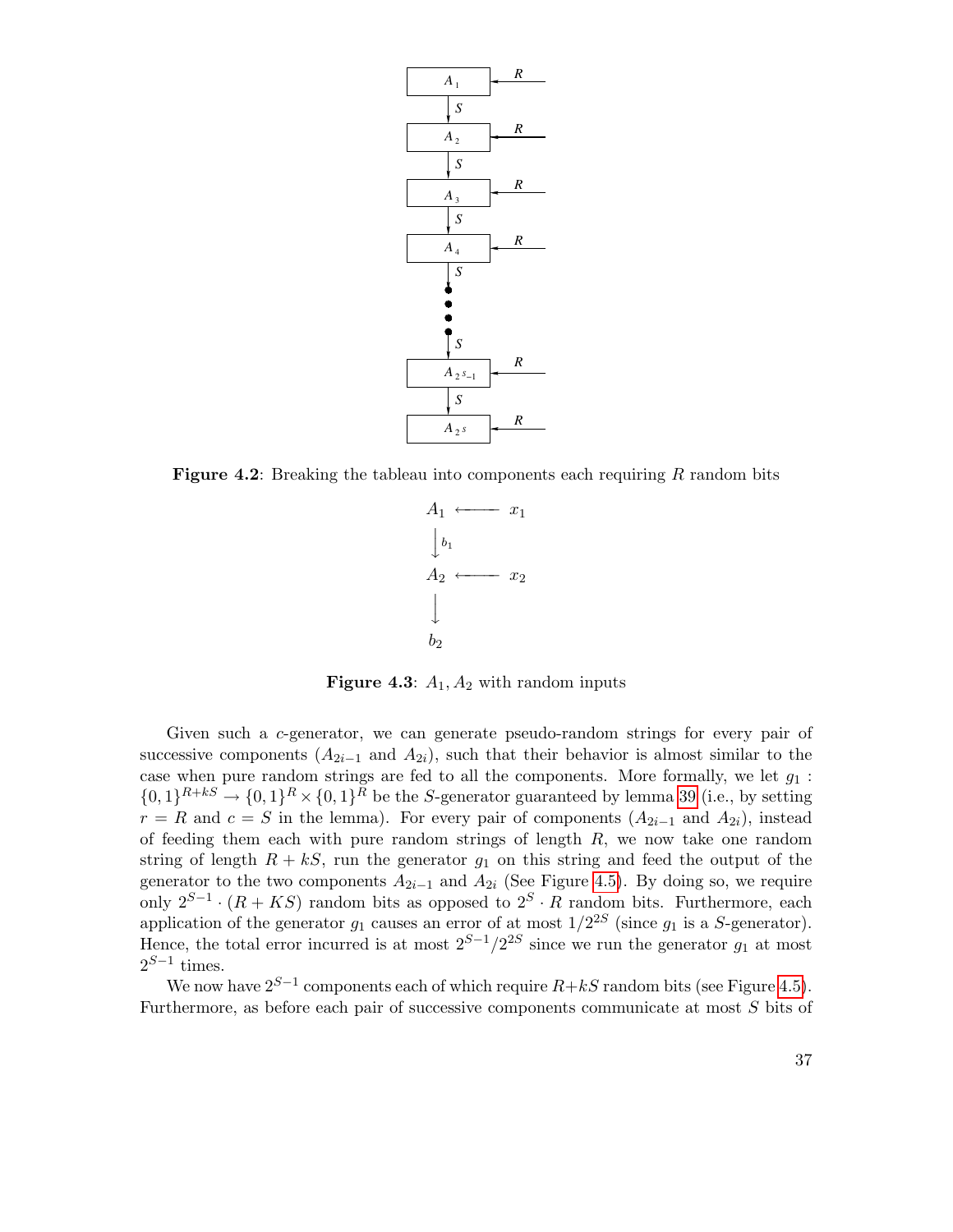

**Figure 4.4:**  $A_1$ ,  $A_2$  with inputs from generator

<span id="page-37-1"></span>

<span id="page-37-0"></span>Figure 4.5: Using S-generator to save randomness

information. Hence, we can once again apply the generator to reduce the number of random bits required by every pair of components from  $R + kS$  each to  $R + 2kS$  total. Moreover, we can perform this operation repeatedly till we finally have just one component left. More formally we do the following (also see Figure [4.6\)](#page-38-0).

Let  $g_i: \{0,1\}^{R+ikS} \to \{0,1\}^{R+(i-1)kS} \times \{0,1\}^{R+(i-1)kS}$  be a S-generator for  $i =$ 1, 2, ..., S as guaranteed by lemma [39](#page-35-0) (i.e., by setting  $r = R + (i - 1)kS$  and  $c = S$  in the lemma). Define functions  $G_i: \{0,1\}^{R+ikS} \to \{0,1\}^{2^i \cdot R}$  for  $i = 0,1,...S$  inductively as follows

$$
G_0(z) = z
$$
  
\n
$$
G_i(z) = G_{i-1}(g_i^l(z)) \circ G_{i-1}(g_i^r(z))
$$

We shall show that the existence of  $G<sub>S</sub>$  implies Theorem [37.](#page-34-0) Clearly, by definition of  $G_S, G_S$  is a Space(n) TM (i.e., it runs in space  $O(R + kS^2)$ ). We only have to show that  $G<sub>S</sub>$  fools all randomized space S TMs, which is implied by the following lemma.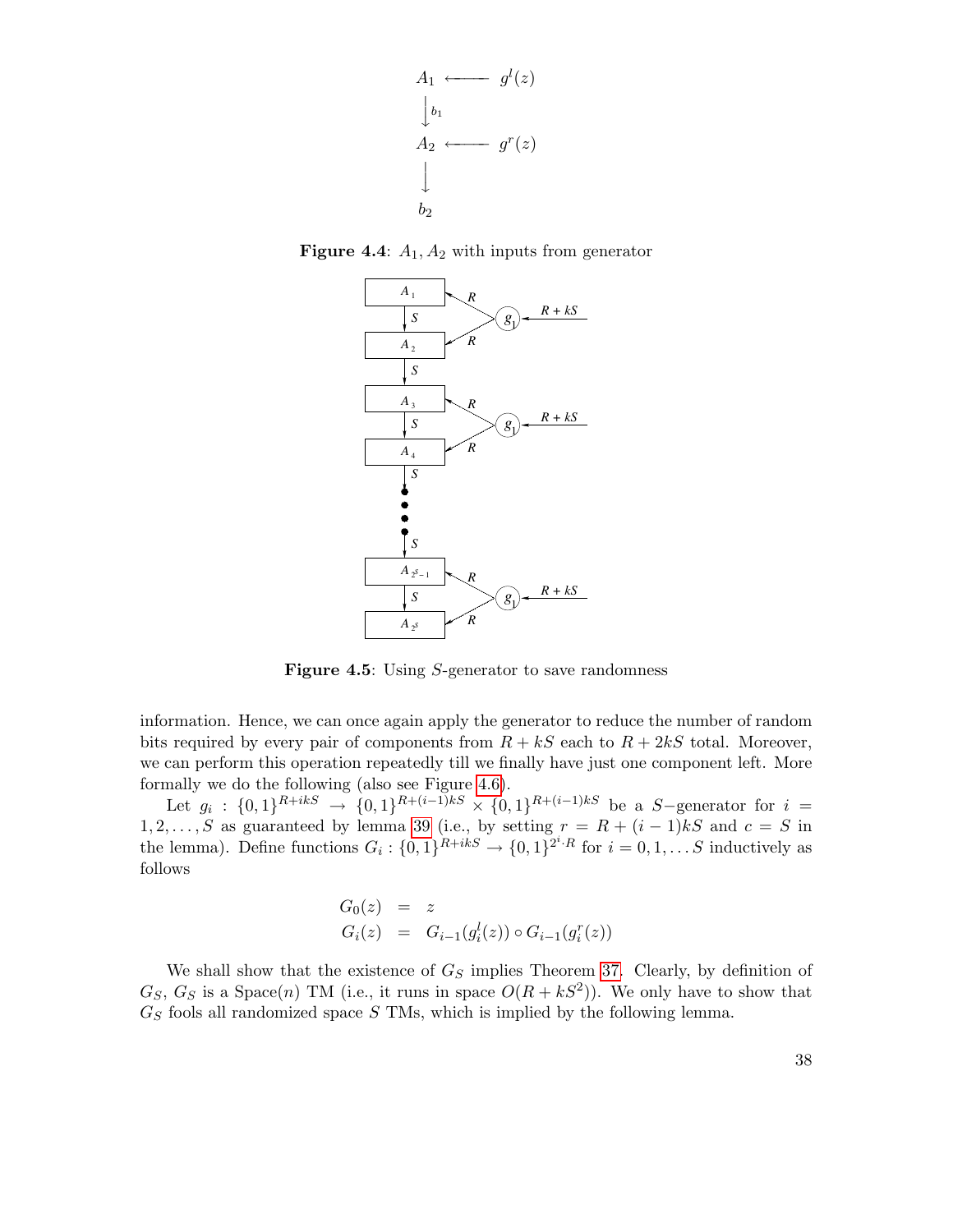**Lemma 40.** For all TMs A that run in space S and in time  $2^S$ ,  $G_S$  is an  $2^{-S}$ -generator for A

*Proof.* Each application of the generator  $g_i$ , for any i, incurs an error of at most  $1/2^{2S}$  (as guaranteed by Lemma [39\)](#page-35-0). There are at most  $2^{S-1}+2^{S-2}+\cdots+2+1=2^S-1$  applications of the generator  $g_i$  (over all i) (see Figure [4.6\)](#page-38-0). Hence, the maximum error incurred is at most  $(2^S - 1)/2^{2S} < 1/2^S$ . Thus, proved.



<span id="page-38-0"></span>**Figure 4.6:** Pseudo-random generator  $G_S$  for Space S machines

 $\Box$ 

### 4.3 Proof of Lemma [39](#page-35-0) using Expanders

We prove Lemma [39](#page-35-0) using the expander mixing lemma

**Lemma 41** (Expander Mixing Lemma). If  $G = (V, E)$  is a D-regular graph with spectral expansion  $\lambda$ , then for all sets S and  $T \subseteq V$ , we have

$$
\left|\frac{e(S,T)}{|E|}-\frac{|S|}{|V|}\cdot\frac{|T|}{|V|}\right|\leq \lambda \sqrt{\frac{|S|}{|V|}\cdot\frac{|T|}{|V|}}\leq \lambda,
$$

where  $e(S,T)$  denotes the number of edges between the sets S and T.

Lemma [39](#page-35-0) basically tells us that Figure [4.3](#page-36-0) can be replaced by Figure [4.4.](#page-37-1) In other words, the  $\epsilon$ -generator for communication  $r + kc$ , g, should construct strings  $g<sup>l</sup>(z)$  and  $g<sup>r</sup>(z)$  such that functions  $A_1$  and  $A_2$  are fooled into believing that these strings were random ones. The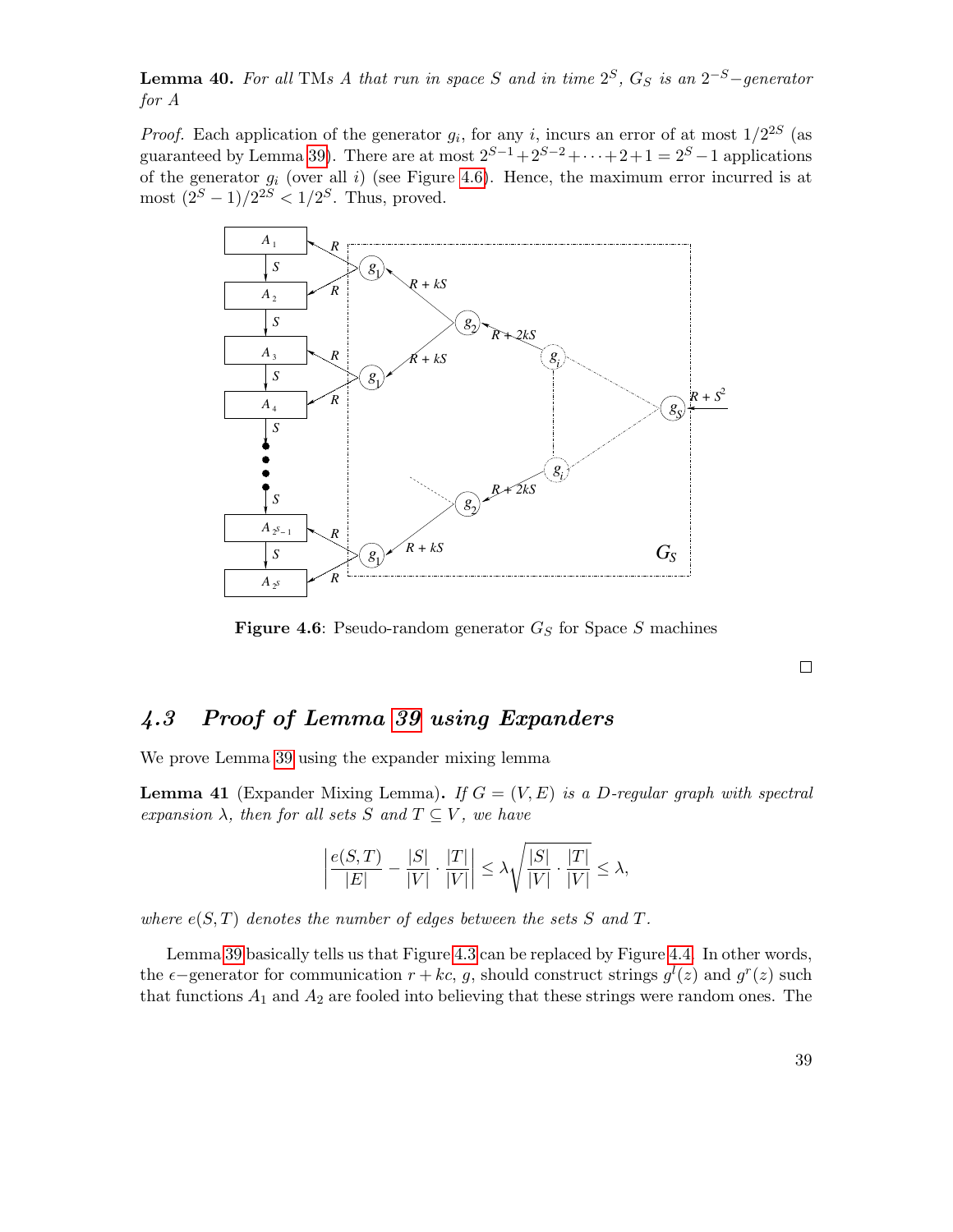main idea is to view the set of strings  $\{0,1\}^r$  as the vertices of an expander  $G = (V, E)$  and choose the strings  $g^l(z)$  and  $g^r(z)$  to be the endpoints of a random edge of the expander.

The actual construction of the c-generator is as follows: Let  $G = (V, E)$  be a  $D =$  $2^{6c}$ -regular Ramanujan expander graph on  $|V| = 2<sup>r</sup>$  vertices. (Recall that a D-regular Ramanujan graph is a D-regular graph with the best possible spectral expansion, namely  $\lambda \approx 1/\sqrt{D}$ . Such graphs are constructed by Lubotsky, Philips and Sarnark [\[LPS\]](#page-80-0)). Note that for super-constant c, the above expander has super-constant degree. We can either construct such a Ramanujan expander explicitly or start with a constant degree Ramanujan expander and then take a suitable power of it to increase the degree). The generator  $g: \{0,1\}^{r+6c} \to \{0,1\}^r \times \{0,1\}^r$  works as follows: On input  $z = (x, i) \in \{0,1\}^r \times \{0,1\}^{d(=6c)}$ , output  $(g^l(z), g^r(z)) = (x, y)$  where y is the vertex reached by taking the i<sup>th</sup> edge out of x. **Proof of Lemma [39:](#page-35-0)** Let b be any string that is a possible output of the pair of algorithms  $(A_1, A_2)$ . For every  $b' \in \{0, 1\}^c$ , define the following:

$$
S_{b'} = \{x \in \{0, 1\}^r | A_1(x) = b'\}
$$
  

$$
T_{b'} = \{x \in \{0, 1\}^r | A_2(b', x) = b\}
$$

i.e., if  $x_1 \in S_{b'}$  and  $x_2 \in T_{b'}$ ,  $A_1(x_1) = b'$  and  $A_2(b', x_2) = b$ . Hence,

$$
\text{Prob}_{x_1, x_2} [A_2(A_1(x_1), x_2) = b] = \sum_{b' \in \{0, 1\}^c} \text{Prob}_{x_1, x_2} [x_1 \in S_{b'} \land x_2 \in T_{b'}]
$$

$$
= \sum_{b' \in \{0, 1\}^c} \frac{|S_{b'}|}{|V|} \cdot \frac{|T_{b'}|}{|V|}
$$

Similarly,

$$
\begin{aligned} \text{Prob}_{z \in \{0,1\}^{r+a}} \left[ A_2(A_1(g^l(z)), g^r(z)) = b \right] &= \sum_{b' \in \{0,1\}^c} \text{Prob}_{(x, i)} \left[ x \in S_{b'} \land (\text{ the edge out of } x \text{ leads to } T_{b'}) \right] \\ &= \sum_{b' \in \{0,1\}^c} \frac{e(S_{b'}, T_{b'})}{|E|} \end{aligned}
$$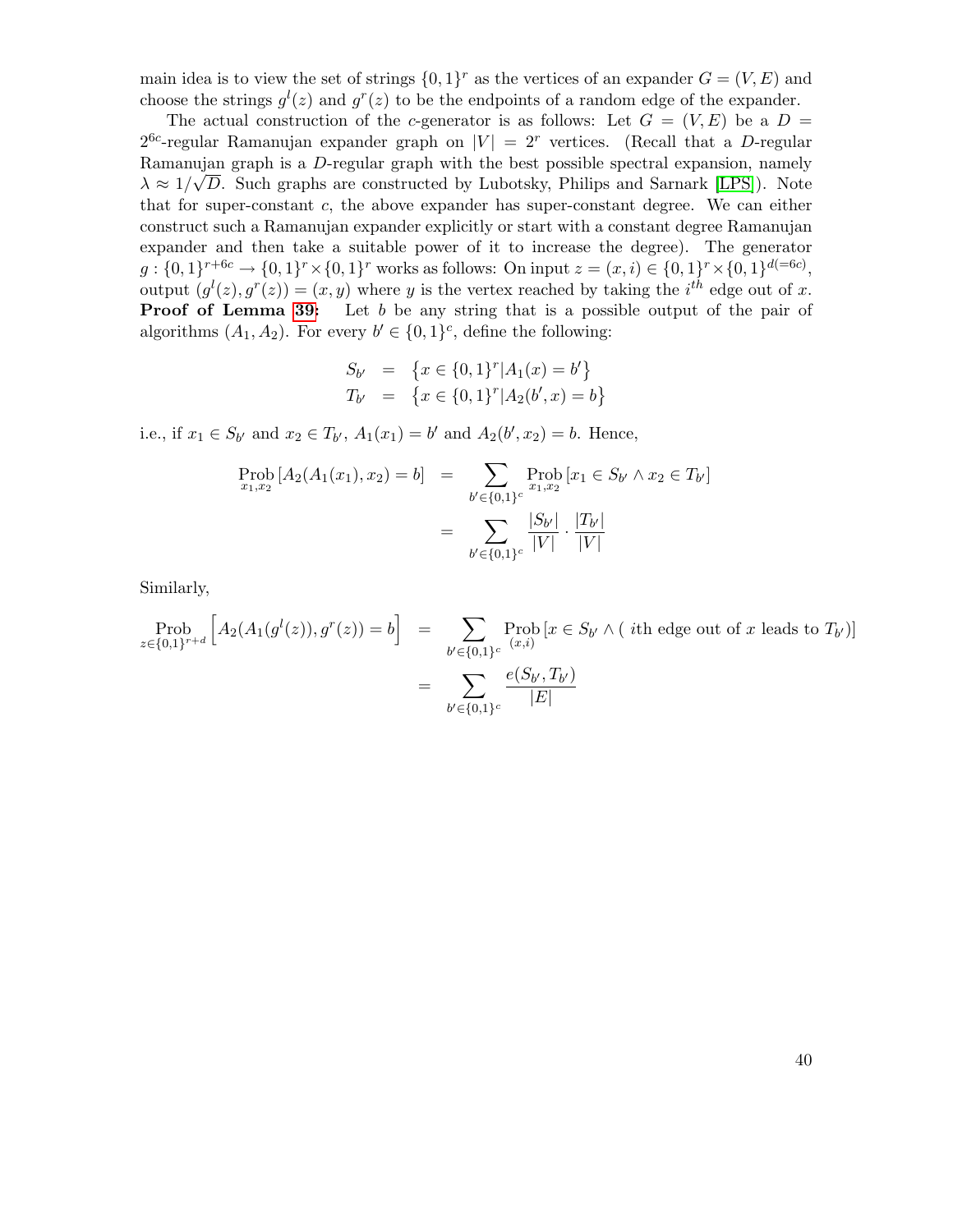Hence,

$$
\begin{aligned}\n&\left|\operatorname{Prob}_{x_1,x_2}\left[A_2(A_1(x_1),x_2)=b\right]-\operatorname{Prob}_{z\in\{0,1\}^{r+d}}\left[A_2(A_1(g^l(z)),g^r(z))=b\right]\right| \\
&=\left|\sum_{b'\in 0,1^c}\frac{|S_{b'}|}{|V|}\cdot\frac{|T_{b'}|}{|V|}-\frac{e(S_{b'},T_{b'})}{|E|}\right| \\
&\leq \sum_{b'\in 0,1^c}\left|\frac{|S_{b'}|}{|V|}\cdot\frac{|T_{b'}|}{|V|}-\frac{e(S_{b'},T_{b'})}{|E|}\right| \\
&\leq \sum_{b'\in 0,1^c}\lambda \qquad \text{(By Expander Mixing Lemma)} \\
&\leq 2^c\lambda \\
&\leq 2^c \cdot \frac{1}{\sqrt{D}} \\
&= 2^c \cdot \frac{1}{2^{3c}} \\
&= \frac{1}{2^{2c}}\n\end{aligned}
$$

Thus, proved.

 $\Box$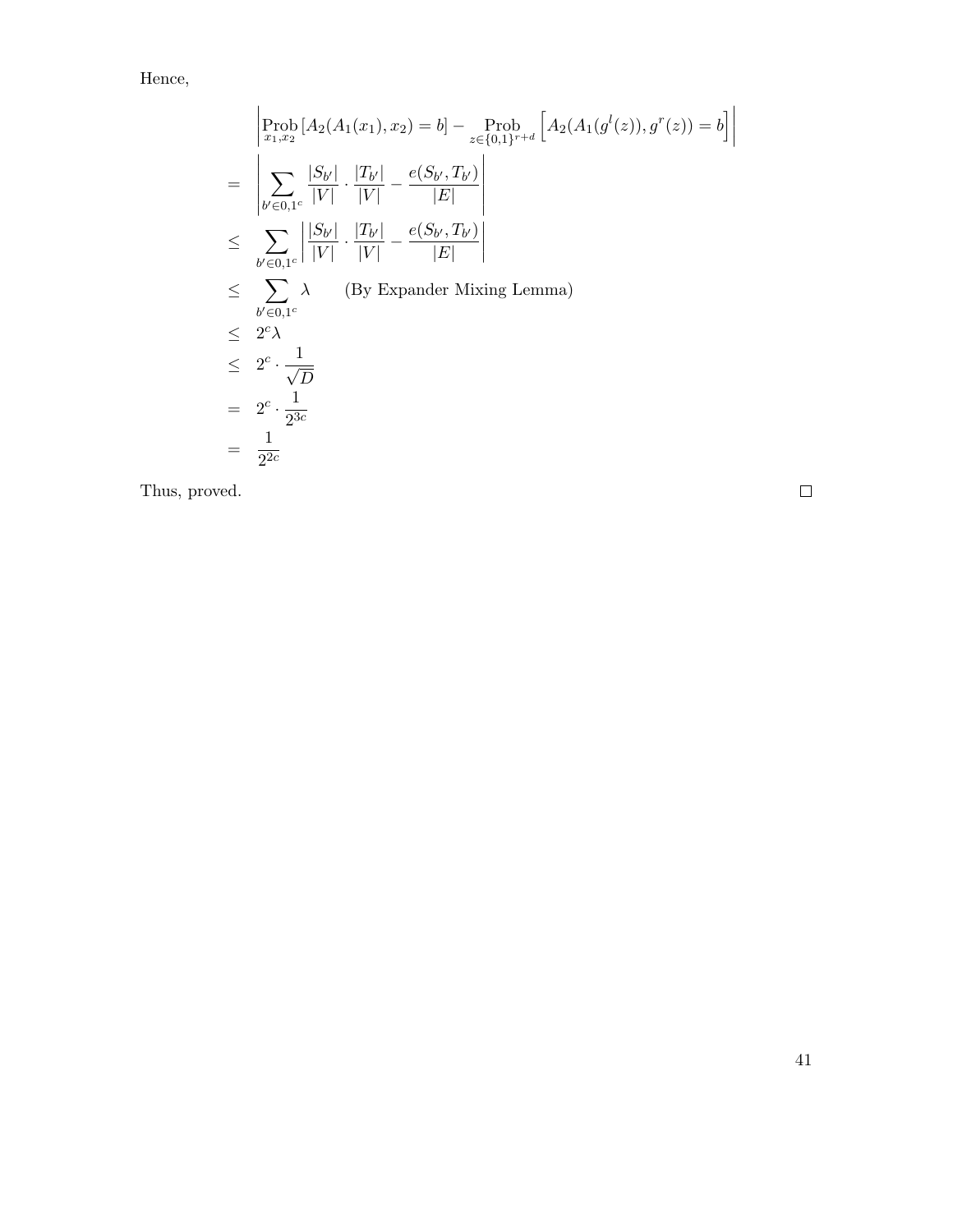#### Chapter 5

## Derandomization (Part II)

Lecturer: Prahladh Harsha Scribe: Adam Barth May 1, 2005

Today we will use expanders to derandomize the algorithm for linearity test.

Before presenting the linearity testing algorithm and its derandomization, we review some expander preliminaries.

## 5.1 Expander Preliminaries

So far we have considered vertex expansion. For the derandomized linearity testing, we will need a notion of edge-expansion. Informally, edge-expansion implies that every small set of vertices has a large number of edges leaving the set. We show below that any graph that is an expander (i.e., has spectral expansion  $\lambda$ ) is also an edge-expander.

<span id="page-41-0"></span>**Lemma 42** (Edge expansion). If G has spectral expansion  $\lambda$ , then for all  $A \subseteq V$  with  $|A| \leq n/2$ ,

$$
e(S,\overline{S}) \ge \frac{d(1-\lambda)}{2}|S|
$$

where  $e(S,\overline{S})$  denotes the number of edges between S and  $\overline{S}$ .

Proof. Given a vertex set G on n vertices with adjacency matrix A, recall that  $\lambda =$  $\max_{x\perp u}\langle Ax, x\rangle/\langle x, x\rangle$ . For a subset  $S \subseteq V$  of vertices, fix

$$
x = \frac{\chi_S}{|S|} - \frac{\chi_{\overline{S}}}{|\overline{S}|}.
$$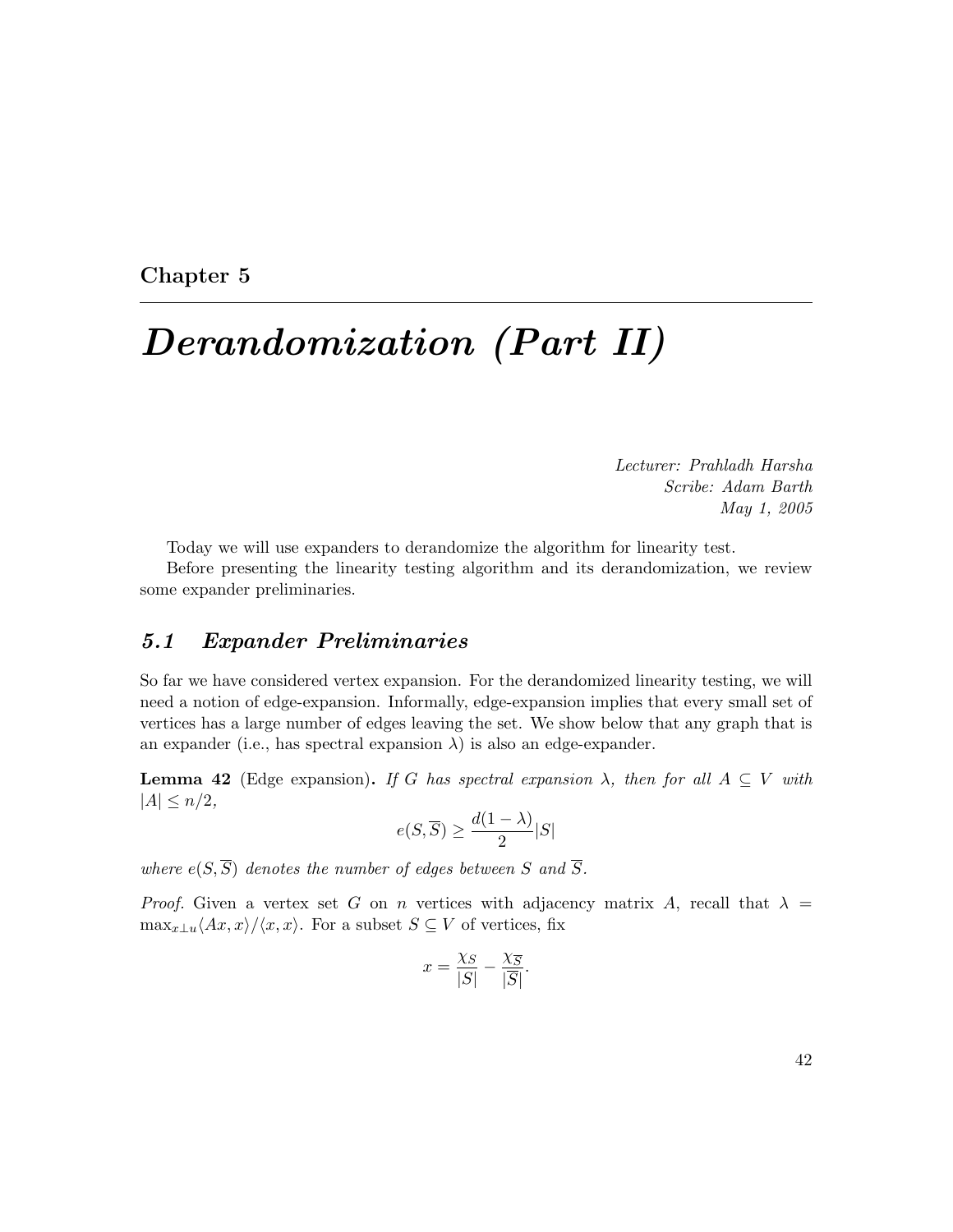In other words,  $x$  is the *n*-dimension vector such that

$$
x_v = \begin{cases} \frac{1}{|S|} & \text{if } v \in S \\ -\frac{1}{|S|} & \text{if } v \notin S \end{cases}
$$

Observe the following:  $x \perp u$ , and  $\langle x, x \rangle = \frac{1}{|S|} + \frac{1}{|S|}$  $\frac{1}{|\overline{S}|}$ , and

$$
\langle Ax, x \rangle = \sum a_{ij} x_i x_j
$$
  
= 
$$
\sum_{i,j \in S} \frac{2}{d} x_i x_j + \sum_{i,j \in \overline{S}} \frac{2}{d} x_i x_j + \sum_{i \in S, j \in \overline{S}} \frac{2}{d} x_i x_j
$$
  
= 
$$
\frac{2}{d|S|^2} \left( \frac{d|S| - e(S, \overline{S})}{2} \right) + \frac{2}{d|\overline{S}|^2} \left( \frac{d|\overline{S}| - e(S, \overline{S})}{2} \right) - \frac{2e(S, \overline{S})}{d|S||\overline{S}|}
$$
  
= 
$$
\left( \frac{1}{|S|} + \frac{1}{|\overline{S}|} \right) \left[ 1 - \frac{e(S, \overline{S})}{d} \left( \frac{1}{|S|} + \frac{1}{|\overline{S}|} \right) \right],
$$

Since  $\langle Ax, x \rangle \leq \lambda \langle x, x \rangle$ , we have that

$$
1 - \frac{e(S, \overline{S})}{d} \left[ \frac{1}{|S|} + \frac{1}{|\overline{S}|} \right] \le \lambda.
$$

which implies

$$
e(S,\overline{S}) \ge d(1-\lambda) \frac{|S||\overline{S}|}{|S|+|\overline{S}|} \ge \frac{d(1-\lambda)}{2}|S|
$$

since  $|S| \leq n/2$ .

Suppose you remove a few edges from a graph. It is possible we might have partitioned the graph into several small (disconnected) pieces. However, if the graph is an expander, there must exist a huge connected component. This is captured in the following lemma.

<span id="page-42-0"></span>**Lemma 43.** For all  $\delta \leq (1 - \lambda)/12$ , after removing any 2 $\delta$ dn edges from a graph G with spectral expansion at most  $\lambda$ , there exists a connected component of size at least

$$
\left(1-\frac{4\delta}{1-\lambda}\right)n.
$$

Proof. We prove this lemma in two steps. If removing the edges partitions the graph into two halves, these two halves must be unbalanced with the smaller side containing less than  $n/3$  vertices. More precisely, fix a partition  $S,\overline{S}$  of G such that the edges in  $e(S,\overline{S})$  is contained in the set of removed edges and S is the smaller half (i.e.,  $|S| \le n/2$ ). Then (by Lemma [42\)](#page-41-0),

$$
\frac{d(1-\lambda)|S|}{2} < e(S,\overline{S}) \le 2\delta \, \text{d}n \text{ implies } |S| < \frac{4\delta}{1-\lambda}n \le \frac{n}{3}.
$$

Therefore, if there is a component of size at least  $n/2$ , then there is one of size  $1-\frac{4\delta}{1-\lambda} \geq 2n/3$ . On the other hand, the graph (on removal of the edges) could consist of several small components (of size less than  $n/3$ ) and not have any large component. The following claim shows that this cannot be the case

 $\Box$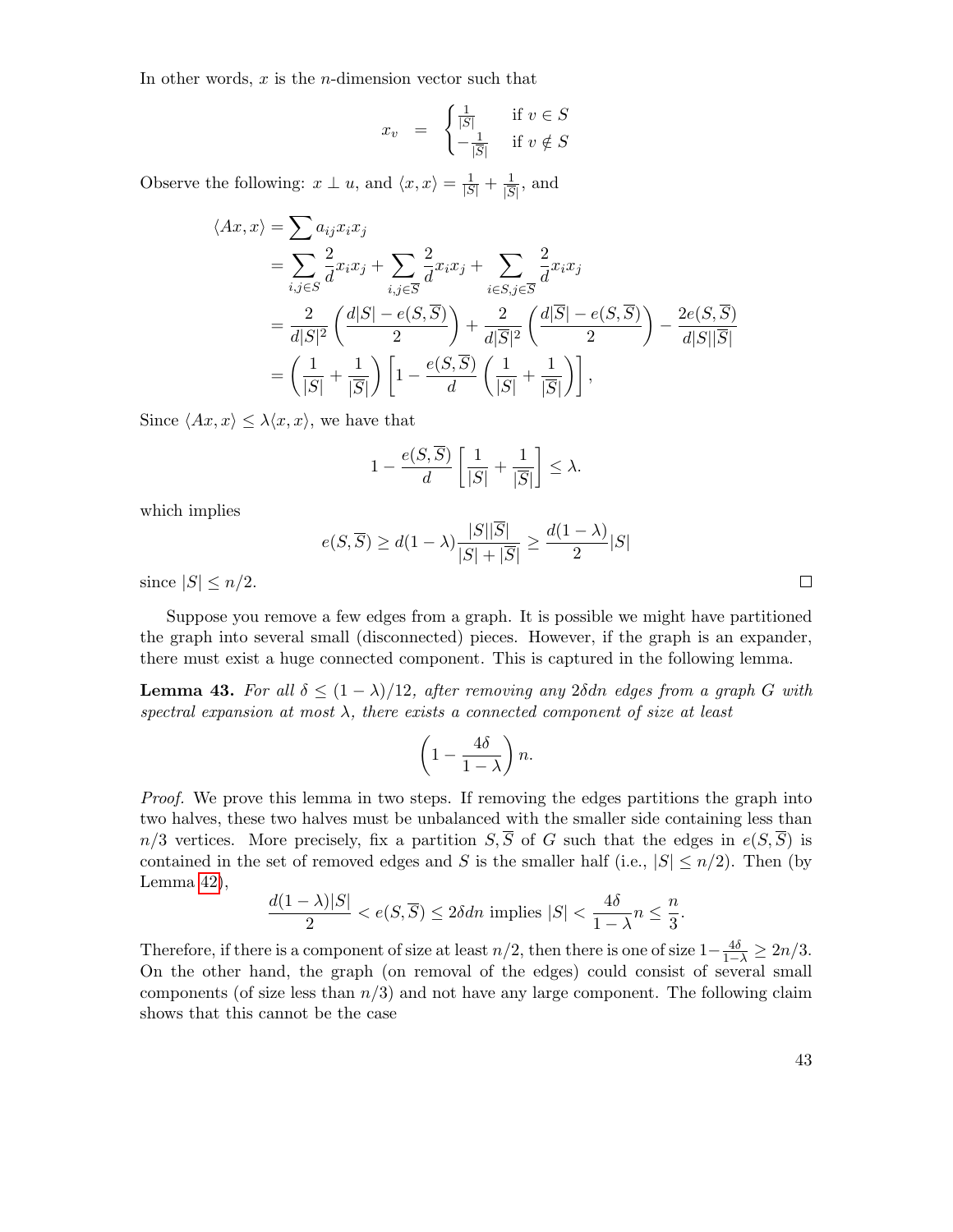*Proof.* Consider two components  $C_1$  and  $C_2$ , each of size less than  $n/3$ . Their union is of size at most  $|C_1 \cup C_2|$  < 2n/3. We know from above that any component is of size greater than  $2n/3$  or less than  $n/3$ . Hence,  $|C_1 \cup C_2| < n/3$ . We could repeatedly do this for all components of size less than  $n/3$  to show that their union is of size at most  $n/3$ .  $\Box$ 

Thus, there must exist a large sized component and we are done in this case.  $\Box$ 

### 5.2 Linearity testing

Linearity testing is an instance of the more general problem of property testing [\[RS,](#page-81-0) [GGR\]](#page-79-0). In general property testing, the goal is to check whether a huge string has a specific property. The string is so huge that one can not afford to read it in its entirety.

For example, given the adjacency matrix of a huge graph  $G$ , suppose we wish to design an algorithm  $A$  (also called a (property) tester) to determine whether the graph is bipartite without reading the entire matrix. Clearly, A can not determine exactly whether the graph is bipartite without looking at the entire graph because a single edge may destroy the property of being bipartite. Therefore, we relax the requirements and require A to only distinguish between the cases when G is bipartite and when G is "far" from being bipartite<sup>[1](#page-43-0)</sup> rather than the cases when  $G$  is bipartite and when it is non bipartite. Note that  $A$  must be randomized because otherwise an adversary could fool A by placing "bad" edges in parts of the matrix  $A$  does not inspect. We thus, require the following of the tester  $A$ :

- If the graph is bipartite, A must accept with probability at least  $2/3$ .
- If the graph is "far" from bipartite,  $A$  must reject with probability at least  $2/3$ .

We know to design testers A which satisfy the above properties and needs to probe at most a constant number of locations of the matrix (the precise constant depends on how "far" we want the graph to be from bipartite) [\[GGR\]](#page-79-0).

We now consider the linearity testing of Blum, Luby and Rubinfeld [\[BLR\]](#page-79-1). In linearity testing, the string we wish to test is a function from  $\mathbb{Z}_2^n$  to  $\mathbb{Z}_2$ , presented as a table. Our proofs will work for the more general case when  $f: G \to H$  where G and H are arbitrary groups (not even abelian). For simplicity, we will assume that the groups  $G$  and  $H$  are abelian. Also it is a good idea to consider the case  $G = \mathbb{Z}_2^n$  and  $H = \mathbb{Z}_2$ . The table lists the value of the function for each input value  $x \in G$ .

- **Definition 45.** A function  $f: G \to H$  is said to be linear if for all  $x, y \in G$ , we have  $f(x) + f(y) = f(x + y).$ 
	- A function  $h: G \to H$  is said to be an affine function, if there exists a linear function  $f: G \to H$  and a constant  $a \in H$  such that for all  $x \in G$ , we have  $h(x) = f(x) + a$ .

<span id="page-43-0"></span><sup>&</sup>lt;sup>1</sup>We say G is "far" from being bipartite if a "lot of edges" need to be removed in order to make it bipartite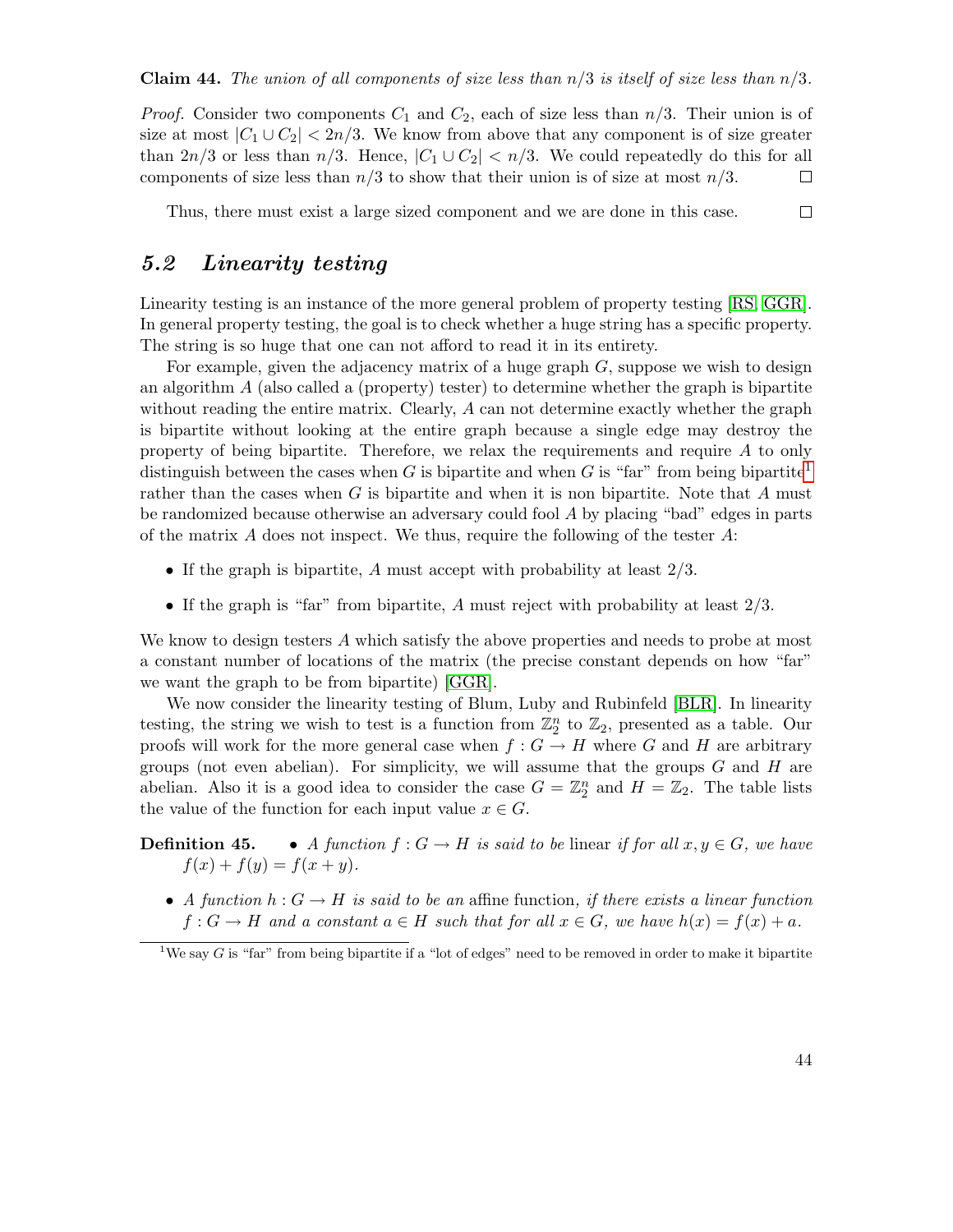We say that a function is  $\delta$ -far ( $\delta$ -close) from linear, if the value of the function for at least (at most)  $\delta$ -fraction of the points in G needs to be changed in order to make it linear.

The goal in linearity testing is to test whether the given function (specified as a table of values) is linear or far from linear, without reading the entire table. Linearity testing has applications to locally testable codes (Hadamard codes) and to probabilistically checkable proof constructions.

Blum, Luby and Rubinfeld proposed the following simple linearity testing algorithm (see Figure [5.1\)](#page-44-0) [\[BLR\]](#page-79-1).

 $LT(G, H)$ 

Input: function  $f: G \to H$ , specified as a table of values.

- 1. Choose  $x, y \in_R G$  uniformly at random.
- 2. Query the table for  $f(x)$ ,  $f(y)$  and  $f(x + y)$ .
- 3. Check whether  $f(x + y) = f(x) + f(y)$ . If the check succeeds, LT accepts f, otherwise,  $LT$  rejects  $f$ .

<span id="page-44-0"></span>Figure 5.1: Linearity Test of Blum, Luby and Rubinfeld [\[BLR\]](#page-79-1)

We state, without proof, two properties of LT.

#### **Proposition 46.** • Completeness: If f is linear, then Pr  $[LT$  accepts  $f$  = 1.

• Soundness: If f is  $\delta$ -far from linear, then Pr  $[\text{LT } accepts f] < 1 - O(\delta)$ .

The number of random bits used by LT is  $2 \log |G|$  (= 2n in the case when  $G = \mathbb{Z}_2^n$ ) because  $LT$  selects two element of G uniformly at random. The main question we will address is whether this randomness can be further reduced. Goldreich and Sudan showed that at least  $log|G| - O(1)$  random bits is required [\[GS\]](#page-79-2). They also suggested that the random bits can be reduced by selecting the second point  $y$  from a smaller set  $S$  instead of the entire group  $G$ . Ben-Sasson et.al. showed that a set with the following properties suffices [\[BSVW\]](#page-78-0).

- 1.  $s \in S$  implies  $-s \in S$ .
- 2. The Cayley graph  $G_S = (V_S, E_S)$ , where  $V_S = G$  and  $E_S = \{(x, x+s) \mid x \in G, s \in S\}$ , must have spectral expansion  $\lambda$ .

With such a set S in hand, we modify LT to choose  $x \in_R G$  and  $y \in_R S$  uniformly at random. We call the modified algorithm derand-LT. The modified derandomized linearity testing due to Ben-Sasson et. al. [\[BSVW\]](#page-78-0) is shown in Figure [5.2.](#page-45-0)

When  $G = \mathbb{Z}_2^n$  there exist deterministic constructions for such sets S of size poly log |G|. For general groups, deterministic constructions exist for sets S of size  $G^{\epsilon}$ , for every  $\epsilon > 0$ . In terms of number of random bits,  $G = \mathbb{Z}_2^n$  requires  $\log |G| + \log \log |G|$  bits and generic groups G require  $(1+\epsilon)$  log |G| bits. This might not seem as a great savings in randomness – a mere constant factor of 2; however, in PCP constructions and Locally testable codes, one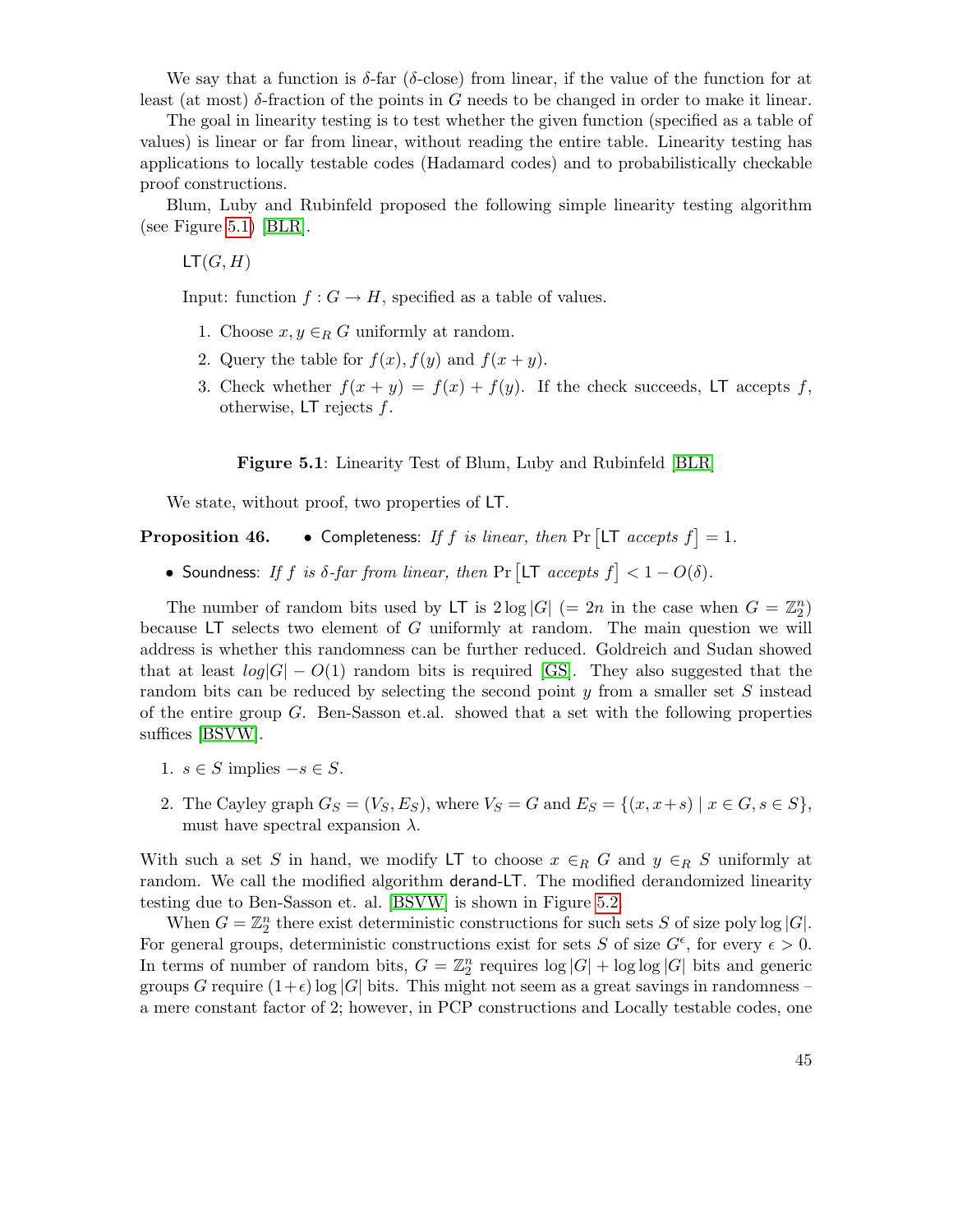derand-LT $(G, H, S)$ 

Input: function  $f: G \to H$ , specified as a table of values.

- 1. Choose  $x \in_R G$  and  $y \in_R S$  uniformly at random.
- 2. Query the table for  $f(x)$ ,  $f(y)$  and  $f(x + y)$ .
- <span id="page-45-0"></span>3. Check whether  $f(x + y) = f(x) + f(y)$ . If the check succeeds, derand-LT accepts  $f$ , otherwise, derand-LT rejects  $f$ .

Figure 5.2: Derandomized Linearity Test of Ben-Sasson, Sudan, Vadhan and Wigderson [\[BSVW\]](#page-78-0)

is actually interested in reducing the constant before the leading term (which is typically  $O(\log n)$ ).

Clearly, every linear function is accepted by derand-LT with probability 1. To prove the soundness of derand-LT, we follow the approach of Shpilka and Wigderson [\[SW\]](#page-81-1).

**Theorem 47** (Derandomized LT). Let  $\delta < (1 - \lambda)/12$  where  $\lambda$  is the spectral expansion of the Cayley graph  $G_S$ . Then, if derand-LT accepts f with probability at least  $1 - \delta$ , then f is  $4\delta/(1-\lambda)$ -close to an affine function.

Note that we do not show that f is close to a linear function (this is in fact not true), but only the weaker statement that  $f$  is close to some affine function.

*Proof.* Suppose derand-LT rejects with probability  $p \leq \delta$ . That is,

$$
\Pr_{x \in G, s \in S} \left[ f(x+s) \neq f(x) + f(s) \right] \le \delta.
$$

Given  $y \in G$ , we define the "opinion of y about  $f(x)$ " as  $f(x + y) - f(y)$ . We define a function  $\varphi: G \to G$  such that for all  $x \in G$ ,  $\varphi(x)$  is the plurality over  $y \in G$  of the opinion of y about  $f(x)$ , that is  $f(x + y) - f(y)$  i.e.,.

$$
\varphi(x) = \text{plurality}_{y \in G} \left( f(x+y) - f(y) \right).
$$

<span id="page-45-1"></span>The following three claims prove the theorem.

**Claim 48** (Popularity is majority). For all  $x$ ,

$$
\Pr_{y}\left[\varphi(x) = f(x+y) - f(y)\right] > 1 - \left(\frac{4\delta}{1-\lambda}\right).
$$

*Proof.* Given  $x \in G$ , we remove the following edges from  $G_S$ . If  $f(y + s) \neq f(y) + f(s)$ , then remove edge  $(y, y + s)$  from  $G_S$ . If  $f(x + y + s) \neq f(x + y) + f(s)$ , then remove edge  $(y, y + s)$  from  $G<sub>S</sub>$ . Notice we have removed at most  $2\delta dn$  edges from  $G<sub>S</sub>$  and hence by Lemma [43,](#page-42-0) there exists a huge connected component of size at least  $1 - \frac{4\delta}{1-\lambda}$ .

If an edge remains in the graph, then  $f(x+y+s)-f(y+s) = f(x+y)-f(y)$  and therefore y and  $y + s$  share the same opinion about  $f(x)$ . Hence, all vertices in the huge connected component share the same opinion about  $f(x)$  which must agree with the plurality.  $\Box$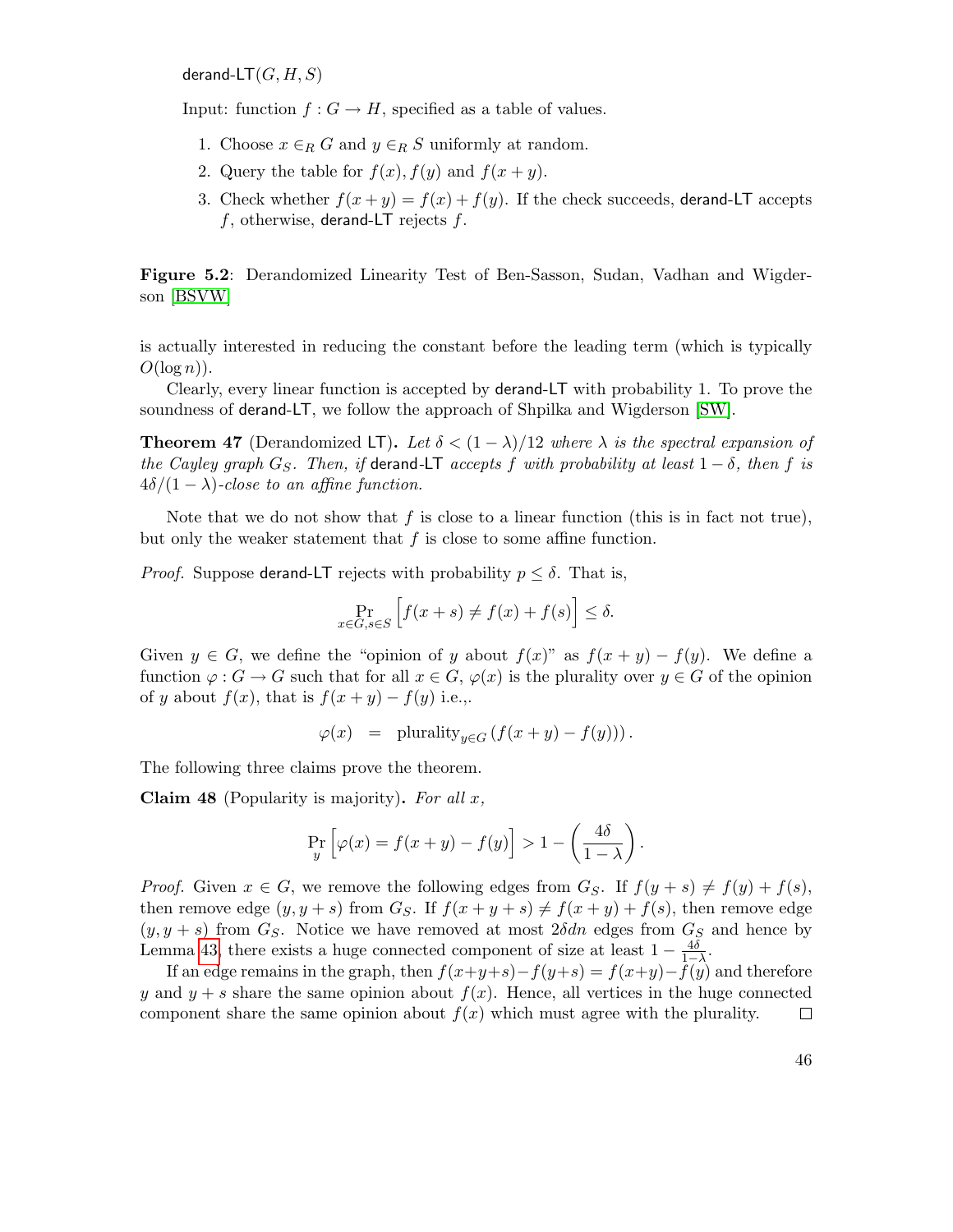Claim 49 ( $\varphi$  is linear). For all  $x, y \in G$ ,  $\varphi(x+y) = \varphi(x) + \varphi(y)$ .

*Proof.* Let  $x, y \in G$ . We first show  $Pr_{z \in G} [\varphi(x+y) = \varphi(x) + \varphi(y)] > 0$ . This will prove that  $\varphi(x+y) = \varphi(x) + \varphi(y)$  since this event is independent of z. Hence,  $\varphi$  is linear. Consider the following events for a random  $z$ :

E<sub>1</sub>: 
$$
\varphi(x + y) = f(x + y + z) - f(z)
$$
.  
\nE<sub>2</sub>:  $\varphi(x) = f(x + y + z) - f(y + z)$ .  
\nE<sub>3</sub>:  $\varphi(y) = f(y + z) - f(z)$ .

Each of these events occurs with probability  $1 - 4\delta/(1 - \lambda)$  (by Claim [48\)](#page-45-1). By the union bound, the probability that at least one of them fails to occur is at most  $12\delta/(1 - \lambda) < 1$ . Hence, the events  $E_1, E_2$  and  $E_3$  occur simultaneously with non-zero probability. However, if  $E_1, E_2$  and  $E_3$  all occur, we then have that  $\varphi(x+y) = \varphi(x) + \varphi(y)$ . Thus, proved.  $\Box$ 

**Claim 50** (*f* is close to being affine). *f* is  $\frac{4\delta}{1-\lambda}$ -close to an affine shift of  $\varphi$ .

*Proof.* By Claim [48,](#page-45-1) for every  $x \in G$ , we have the following

$$
\Pr_{y \in G} \left[ \varphi(x) = f(x+y) - f(y) \right] > 1 - \frac{4\delta}{1-\lambda}.
$$

Hence, by an averaging argument, there exists a  $y \in G$  such that

$$
\Pr_{x \in G} \left[ \varphi(x) = f(x + y) - f(y) \right] > 1 - \left( \frac{4\delta}{1 - \lambda} \right).
$$

Therefore,

$$
\Pr_{z \in G} \left[ f(z) = \varphi(z - y) + f(y) = \varphi(z) + (f(y) - \varphi(y)) \right] > 1 - \left( \frac{4\delta}{1 - \lambda} \right),
$$

and so  $f(z)$  is  $\frac{4\delta}{1-\lambda}$ -close is  $\varphi$  with an affine shift of  $f(y) - \varphi(y)$ .

 $\Box$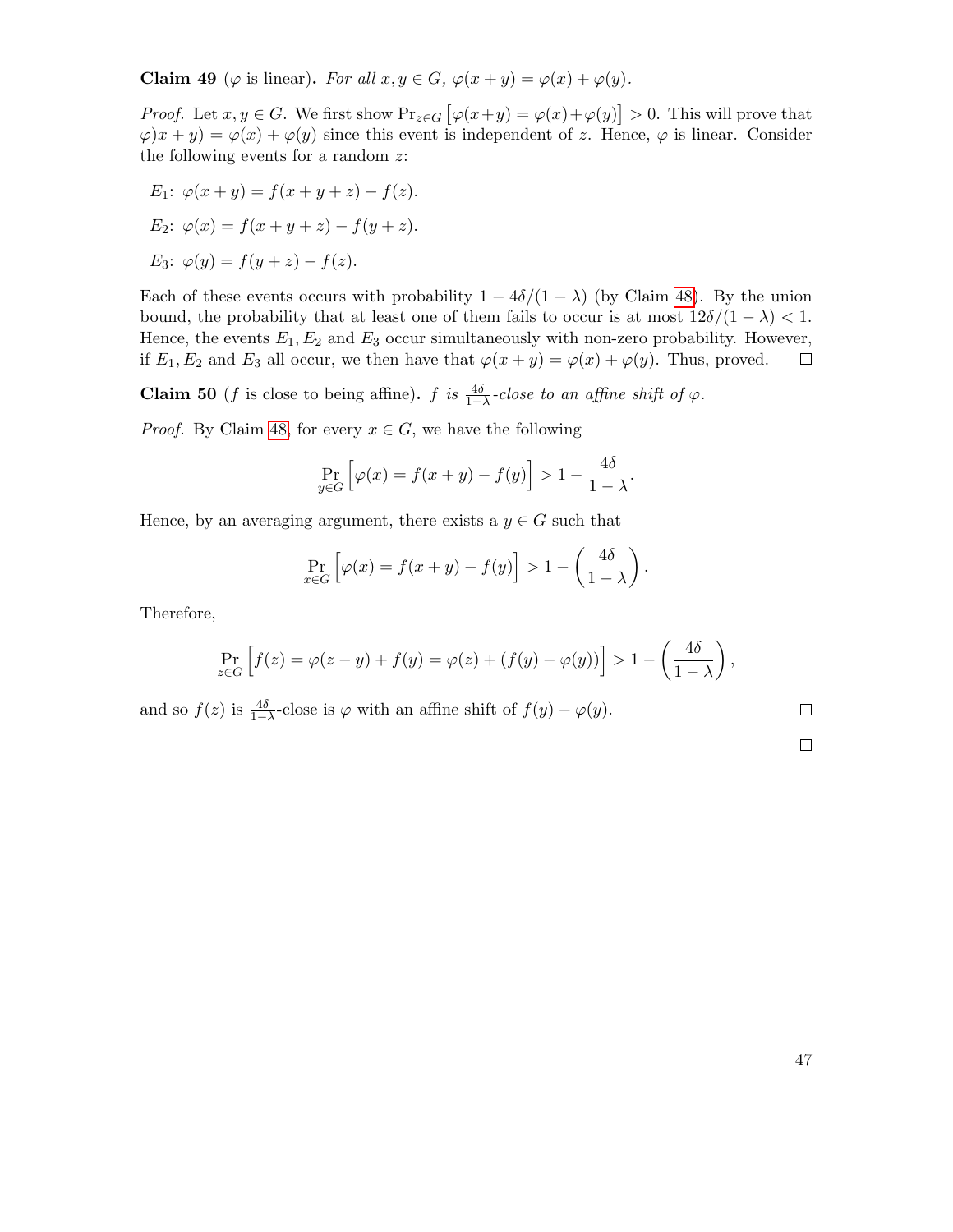#### Chapter 6

## Expander Codes

Lecturer: Prahladh Harsha Scribe: Hovav Shacham May 2 & 9, 2005

In today's lecture, we will discuss the application of expander graphs to error-correcting codes. More specifically, we will describe the construction of linear-time decodable expander codes due to Sipser and Spielman. We begin with some preliminaries on error-correcting codes.

(Several of the proofs presented in this lecture are adapted from the lecture notes of Venkatesan Guruswami's course on Codes and Pseudo-random objects [\[Gur1\]](#page-77-0)).

## 6.1 Error Correcting Codes – Preliminaries

We first recall the definition of error-correcting codes. For more information, see, e.g., the excellent survey by Guruswami [\[Gur2\]](#page-79-3). Suppose Alice wants to send a  $k$ -bit message to Bob over a noisy channel (i.e., the channel flips some bits of the message). In order for Bob to recover (decode) the correct message even after the channel corrupts the transmitted word, Alice instead of sending the k-bit message, encodes the message by adding several redundancy bits and instead sends an  $n$ -bit encoding of it across the channel. The encoding is chosen in such a way that a decoding algorithm exists to recover the message from a codeword that has not been corrupted too badly by the channel. (What this means depends on the specific application.)

More formally, a code C is specified by a injective map  $E : \Sigma^k \to \Sigma^n$  that maps ksymbol messages to n-symbol codewords where  $\Sigma$  is the underlying set of symbols called the alphabet. For the most most of today's lecture, we will only consider the binary alphabet (i.e.,  $\Sigma = \{0,1\}$ ). The map E is called the *encoding*. The image of E is the set of codewords of the code C. Some times, we abuse notation and refer to the set of codewords  $\{E(x)|x \in$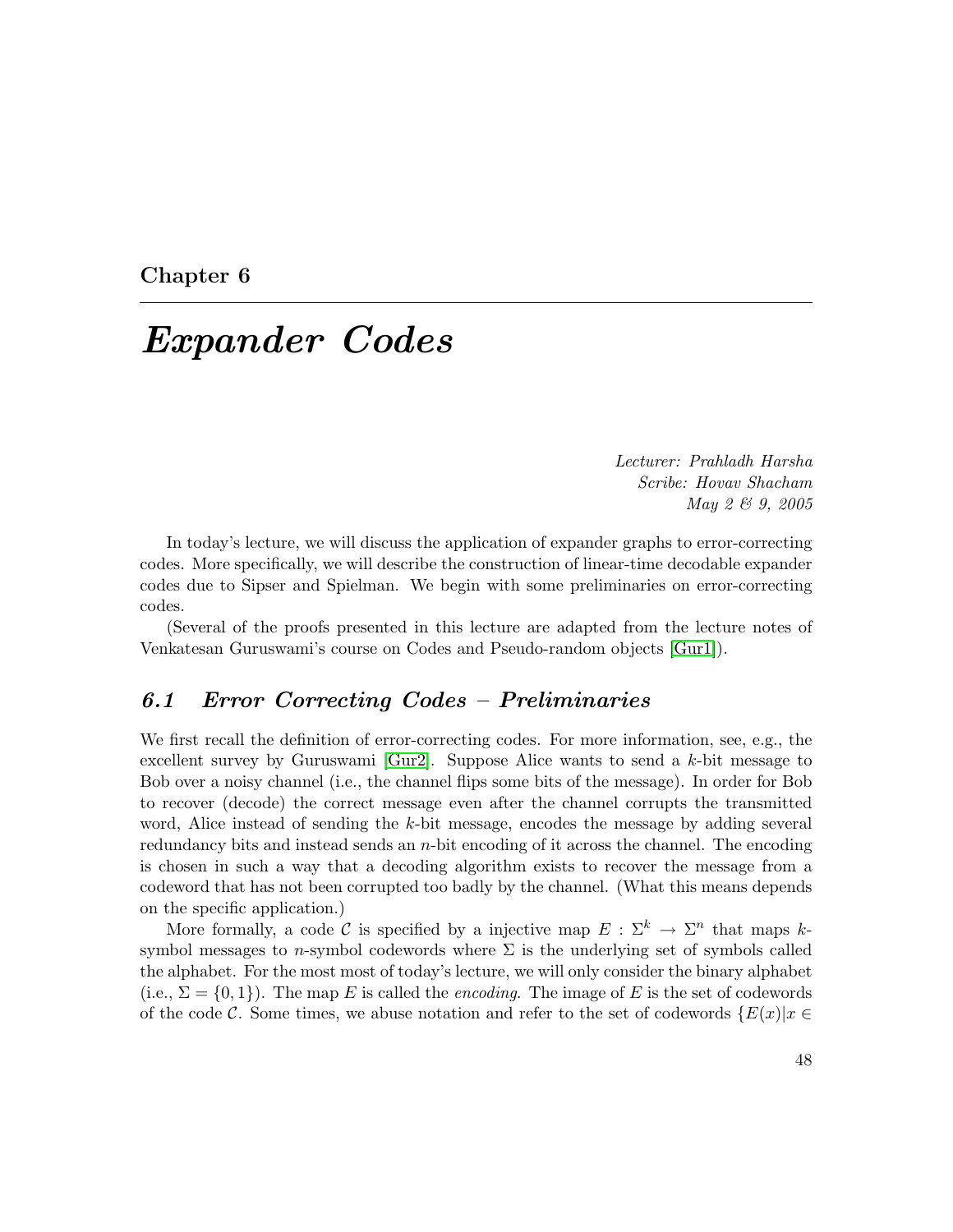$\{0,1\}^k\}$  as the code. k is refered to as the *message-length* of the code C while n is called the block-length.

The rate of the code, (denoted by  $r$ ), is the ratio of the logarithm of number of codewords to the block-length n, i.e,  $r(C) = \log(\text{\#codewords})/n = k/n \leq 1$ . Informally, a rate is the amount of information (about the message) contained in each bit of the codeword.

The (Hamming) distance  $\Delta(x, y)$  between any two strings  $x, y \in \{0, 1\}^n$  is the number of bits in which they differ. The *distance* of the code, denoted by  $d$ , is the minimum Hamming distance of any two of its codewords, i.e.,  $d(C) = \min_{x,y \in C} \Delta(x,y)$ . The relative distance, denoted by  $\delta$ , is the ratio of the distance to the block-length, i.e.  $\delta = d/n$ .

We will refer to a code C that maps k message-bits to n codewords with distance d as  $a(n, k, d)$ -code.

If the distance of codeword is large and if not too many codeword bits are corrupted by the channel (more precisely if not more than  $d/2$  bits are flipped), then we can uniquely decode the corrupted codeword by picking the codeword with the smallest Hamming distance from it. Note that for this unique decoding to work, it must be the case that there are no more than  $d/2$  errors caused by the channel. Furthermore, clearly the above algorithm is not efficient as we need to search over the entire space  $\{0,1\}^n$  to find the nearest codeword. In today's lecture, we will describe a code (based on expanders) for which this decoding can be done efficiently (more precisely in time linear in the length of the codeword).

**Linear Code** A code C is linear if  $0^n$  is (a codeword) in C and if, whenever x and y are in C, so is  $x \oplus y^1$  $x \oplus y^1$ . Linear codes are usually defined in the more general setting when the underlying alphabet for the codeword is some finite field, however for the purpose of this lecture we will restrict ourselves to the binary alphabet  $\{0, 1\}$ . We refer to a linear code that maps k message bits to n codeword bits with distance d as a  $[n, k, d]$ -code.

It is an easy observation that , in a linear code, d equals the smallest Hamming weight of a non-zero codeword. A linear code can be described as an  $n \times k$  generator matrix C (such that  $Cm \in \{0,1\}^n$  is the codeword corresponding to a message  $m \in \{0,1\}^k$ ), or by an  $(n - k) \times n$  parity-check matrix H (such that  $x \in \{0, 1\}^n$  is a codeword whenever Hx equals  $0^{n-k}$ ). The existence of a generator matrix C immediately implies that the encoding time for linear codes is at most quadratic. The parity check-matrix  $H$  implies that a [n, k, d]-code can be described by the  $n - k = n(1 - r)$  linear constraints (i.e., the columns of  $H$ ) imposed on the codewords bits. Conversely, if a linear code is described by a set of t (consistent) linear equations, then the rate of the code is at least  $r \geq 1 - t/n$ .

A random  $[n, k, d]$ -linear code is formed by choosing a random  $n \times k$  generator matrix C of zeros and ones (where each entry is chosen to be either 0 or 1 with probability  $1/2$ ) and defining the code C accordingly (i.e, setting  $E(x) = Cx, \forall x \in \{0,1\}^k$ ). The Gilbert-Varshamov bound states that such a random linear code has (with high probability) distance δ if the block-length is at least  $n ≥ k/(1 – H(δ))$  where  $H(·)$  is the binary entropy function  $H(p) = p \log \left(\frac{1}{p}\right)$  $\frac{1}{p}$  + (1 – p) log  $\left(\frac{1}{1-p}\right)$ .

**Theorem 51** (Gilbert-Varshamov). Let  $\delta < \frac{1}{2}$ . If C is a random linear code with rate at

<span id="page-48-0"></span> $1$  where  $\oplus$  refers to the bit-wise xor operation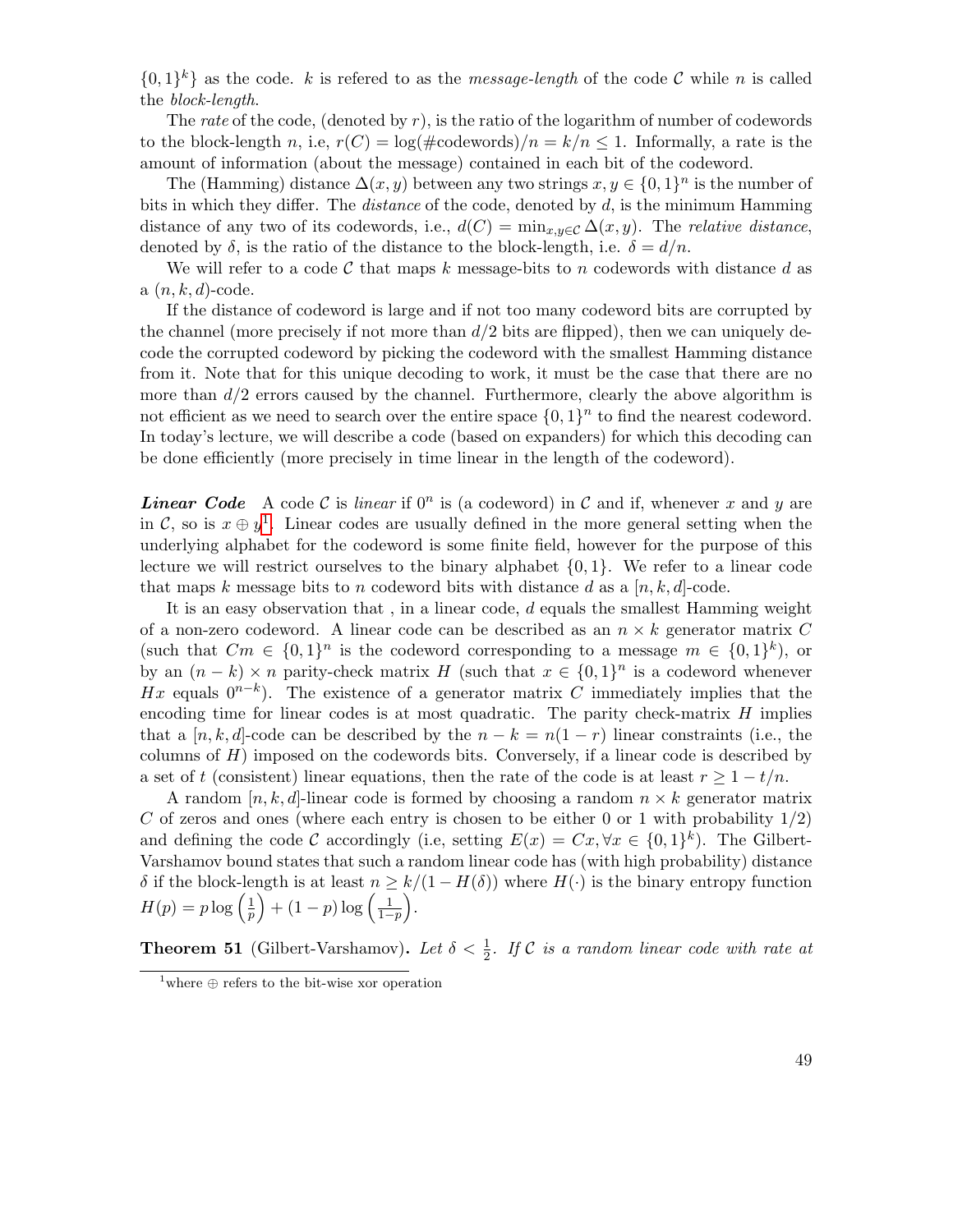$most\ 1-H(\delta)$ , then

$$
Prob[d(\mathcal{C}) \ge \delta] = 1 - o(1).
$$

#### 6.2 Expander based codes

We now present the expander codes of Sipser and Spielman [\[SS\]](#page-81-2). These expander codes have the advantage that the decoding process is very efficient, can be performed in linear time on a single processor or in  $\log n$  time by a parallel processor with *n*-machines. We describe the construction due to Zemor [\[Zem\]](#page-81-3) which is a slight modification of the original construction of Sipser and Spielman [\[SS\]](#page-81-2)

#### $6.2.1$  Zémor Codes – construction

The family of expander codes is parametrized by a fixed-size code  $\mathcal C$  with some small blocklength d and a family expander graph  $\mathcal{G}_n$  on n vertices with constant degree d. The construction due to Zémor is specified by a process that converts a fixed-size code  $\mathcal C$  of block-length d and an expander graph G on n vertices and degree d into a new code  $\mathcal{Z} = \mathcal{Z}(\mathcal{C}, \mathcal{G})$  with block-length nd. The rate and distance of the new code  $\mathcal Z$  depend on the rate and distance r and  $\delta$  of C, and on the spectral expansion  $\lambda$  of G.

The construction proceeds as follows. Take the graph  $\mathcal{G} = (V, E)$ , and duplicate its vertex set V into left and right vertex sets L and R. For an edge  $e \in E$  with endpoints u and v in V, connect both  $u<sub>L</sub>$  in L to  $v<sub>R</sub>$  in R and  $v<sub>L</sub>$  in L to  $u<sub>R</sub>$  in R. This creates a d-regular 2n-vertex bipartite graph  $\mathcal{G}'$ . Since the graph  $G'$  is constructed from an expander G with spectral expansion  $\lambda$ , the expander mixing lemma can be applied to this graph. In other words, for all sets  $S \subset L$  and  $T \subset R$ , we have that

$$
\left| e(S,t) - d \frac{|S||T|}{n} \right| \le \lambda d \sqrt{|S||T|},
$$

where  $e(S,T)$  represents the number of edges between the sets S and T.

Now we will use the new graph  $\mathcal{G}'$  to describe codewords in  $\mathcal{Z}$ . These codewords are dn bits long, and  $\mathcal{G}'$  has dn edges. We will associate each bit position in the codeword with an edge in  $\mathcal{G}'$ . It is thus possible to consider a codeword x as an assignment of ones and zeroes to the edges in  $\mathcal{G}'$ . Moreover, for each vertex  $v$  (on either side) we can consider the d-bit restriction  $x<sub>v</sub>$  of x to edges incident on v. For this purpose, we assume some canonical ordering among the edges incident on any vertex. If  $x \in \{0,1\}^{dn}$  and  $e_1, \ldots, e_d$  are the edges incident on vertex v, then  $x_v = (x_{e_1}, \ldots, x_{e_d}) \in \{0,1\}^d$ . Observe that this association also works if  $x$  is not a proper codeword: for example, if it has been corrupted by the channel.

Given these mappings, the code itself is actually quite simple. A bit string  $x \in \{0,1\}^{dn}$ is a codeword in Z if, for each vertex  $v \in L \cup R$ ,  $x_v$  is a codeword in C. Note that each edge label must satisfy constraints imposed by both its left and right endpoint.

If C is a linear code, then so is Z. The following theorem characterizes  $\mathcal Z$  in terms of  $\mathcal C$  and  $\mathcal G$ .

**Theorem 52.** Suppose C is a  $[d, rd, \delta d]$ -code with rate  $r < 1/2$  and G is a d-regular expander on n vertices with spectral expansion  $\lambda < \delta$ . Then  $\mathcal{Z}(\mathcal{C}, \mathcal{G})$  is a  $[dn,(2r-1)dn, \delta(\delta - \lambda)dn]$ code.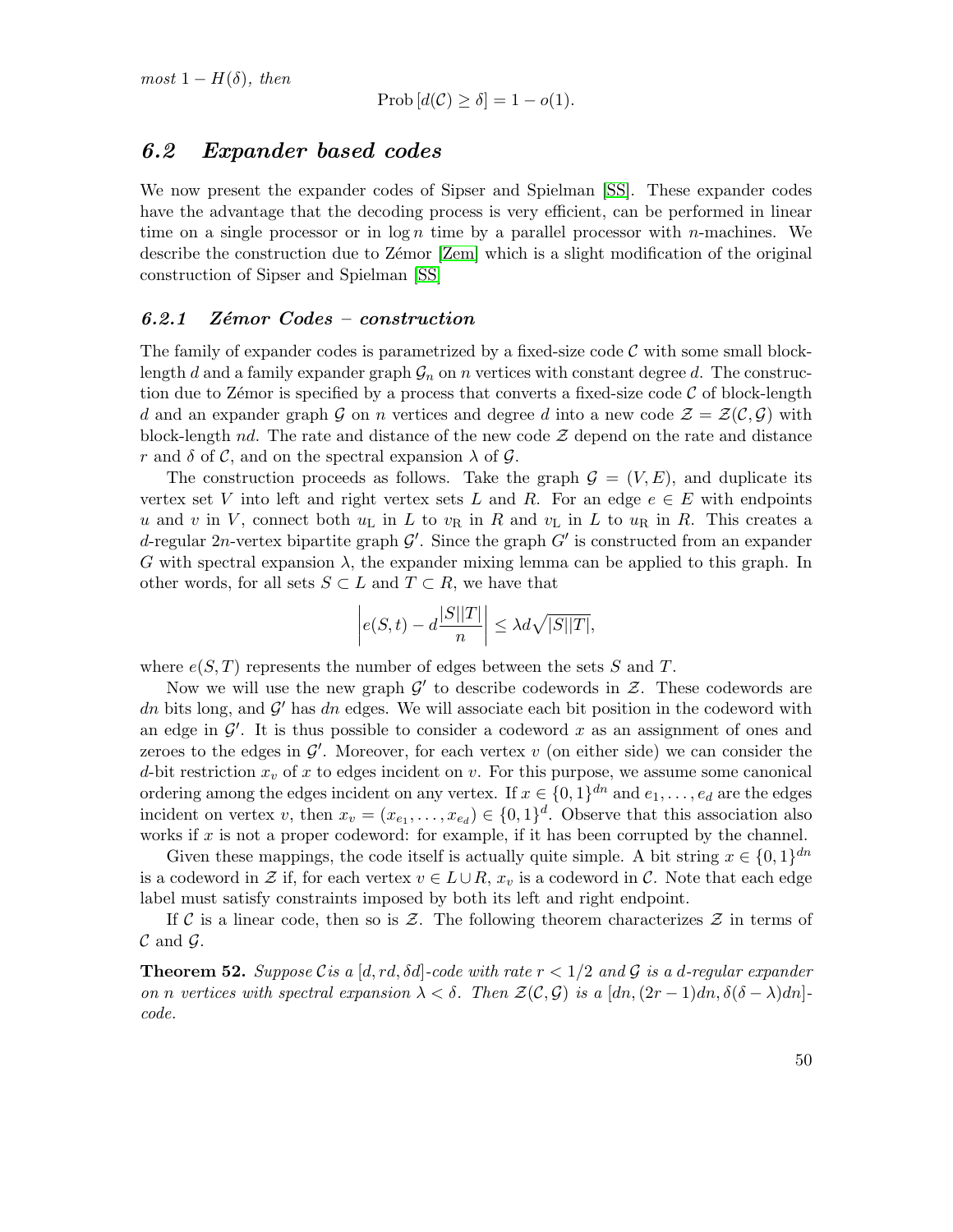*Proof.* It is clear that block length of  $\mathcal Z$  is dn.

The codes  $\mathcal C$  and  $\mathcal Z$  are linear, and so we can consider their rates in terms of constraints in their parity-check matrices. Since  $\mathcal C$  has block-length d and rate r, its parity-check matrix imposes at most  $d - rd = (1 - r)d$  constraints on codewords. These constraints are imposed in  $\mathcal Z$  at each of the 2n vertices, so the total number of constraints in  $\mathcal Z$  is at most  $2n(1 - r)d = (1 - (2r - 1))nd$ , and  $\mathcal{Z}$ 's rate is at least  $(2r - 1)$ .

Since  $\mathcal Z$  is linear, its distance equals the minimum Hamming weight of a non-zero codeword. Consider such a codeword x. Let X be the edges labeled 1 in x:  $X = \{e \mid x_e = 1\},\$ and let  $S$  and  $T$  be the sets of left- and right-hand vertices, respectively, on which edges in X are incident.

The degree of X with respect to vertices in S and T must be at least  $\delta d$ , since otherwise x would not locally be a  $\mathcal{C}\text{-codeword}$  at these vertices. With a factor of 2 to allow for the double-counting of edges, we have that

<span id="page-50-1"></span>
$$
|X| \ge \frac{\delta d}{2}(|S| + |T|) \tag{6.1}
$$

However, by the Expander Mixing Lemma, we have

$$
|X| \le e(S,T) \le \frac{d}{n}|S||T| + \lambda d\sqrt{|S||T|} .
$$

Combining the inequalities and dividing out d yields

$$
\frac{\delta}{2}(|S|+|T|) < \frac{1}{n}|S||T| + \lambda \sqrt{|S||T|} \; .
$$

We can simplify this inequality by means of the following AM-GM inequality

<span id="page-50-3"></span>
$$
|S||T| \le \frac{(|S| + |T|)^2}{4} \quad , \tag{6.2}
$$

obtaining

$$
\frac{\delta}{2}(|S|+|T|) < \frac{1}{4n}(|S|+|T|)^2+\frac{\lambda}{2}(|S|+|T|) ,
$$

or, after some algebra,

<span id="page-50-0"></span>
$$
|S| + |T| > 2n(\delta - \lambda) \tag{6.3}
$$

Substituting [6.3](#page-50-0) into [\(6.1\)](#page-50-1) shows that Z's distance is at least  $\delta(\delta - \lambda)dn$ , as required.  $\Box$ 

#### 6.2.2 Decoding Algorithm

<span id="page-50-2"></span>We now consider how one might decode corrupted codewords in the code  $\mathcal{Z}(C, G)$ . The algorithm we give has the considerable advantage of being local: at each round, algorithm choices at a node depend only values local to that node. In a distributed or multi-processing environment, these local choices can all be made in parallel. It will be evident from the algorithm below, how the decoding can be implemented in  $O(\log n)$  time on a parallel machine with n machines. To obtain a linear-time decoding algorithm (on a single machine), a little more book-keeping is necessary. However, for today's lecture, we will ignore this book-keeping (the details of which can be found in [\[BZ\]](#page-78-1)).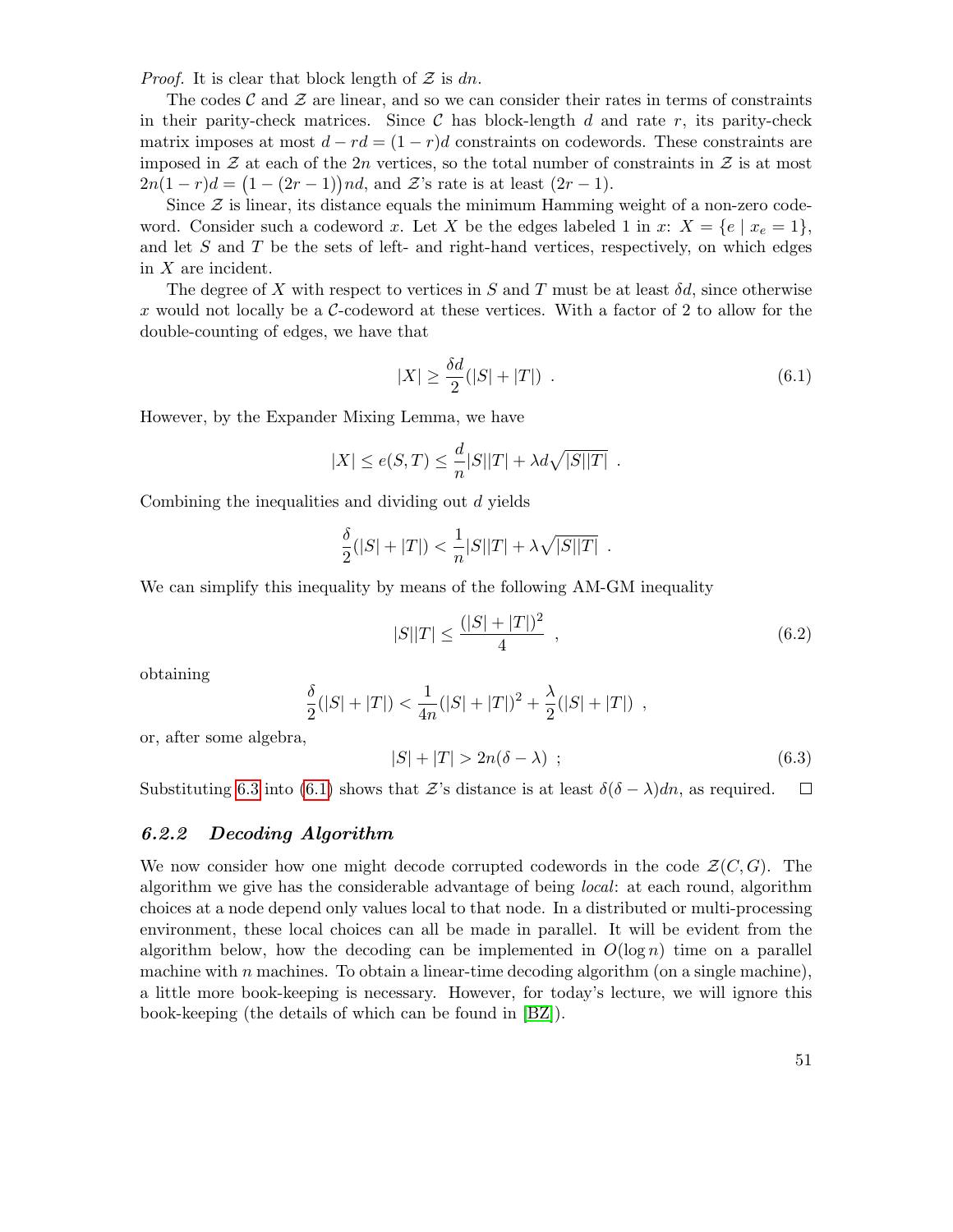**Algorithm 6.1** (Local Decoding for  $\mathcal{Z}(\mathcal{C}, \mathcal{G})$ ). The algorithm is given as input a corrupted codeword x, interpreted as consisting of corrupted local codewords  $x<sub>v</sub>$  at vertices v in the left or right vertex sets L and R. It corrects these codewords locally as follows.

- 1. Set  $V_0 \leftarrow L$
- 2. Set  $i \leftarrow 0$
- 3. while there exists a vertex v such that  $x_v \notin \mathcal{C}$  do:
	- (a) For each  $v \in V_i$  such that  $x_v \notin \mathcal{C}$ , decode  $x_v$  to nearest codeword in  $\mathcal{C}$
	- (b) If  $V_i = L$ , set  $V_{i+1} \leftarrow R$ , otherwise set  $V_{i+1} \leftarrow L$ .
	- $(c) \text{ set } i \leftarrow i+1$
- 4. Return x

Since all the choices in any single round of the algorithm can be carried out in parallel, we will analyze the algorithm in terms of the number of rounds before it converges on a codeword. In particular, we obtain the following theorem, parametrized on  $\alpha$ , which can take values between 0 (faster convergence, but corrects less noise) and 1 (slower, but corrects more).

**Theorem 53.** Suppose C is a  $[d, rd, \delta d]$ -code and G is a d-regular expander on n vertices with spectral expansion  $\lambda < \delta/3$ . Then for all  $\alpha, 0 \leq \alpha \leq 1$ , the decoding algorithm given in Algorithm [6.1](#page-50-2) corrects  $\alpha_2^{\delta}$  $\frac{\delta}{2}(\frac{\delta}{2}-\lambda)dn$  errors in  $O\left(\frac{\lg n}{\lg(2-\delta)}\right)$  $\frac{\lg n}{\lg(2-\alpha)}$  *rounds.* 

*Proof.* Because  $\mathcal{Z}$  is linear, we can, wlog, assume that the closet codeword to the corrupted codeword x is the all-zeros codeword. Denote the working word after i rounds by  $x^{(i)}$ . Thus,  $x^{(0)}$  represents the initial corrupted codeword. Let  $E^{(i)}$  be the edges labeled 1 after i rounds:

$$
E^{(i)} = \left\{ e \mid x_e^{(i)} = 1 \right\} ,
$$

Thus,  $E^{(i)}$  represents the codeword bits that haven't been decoded correctly after i rounds. Let  $S^{(i)}$  be the vertices in the set  $V_{i-1}$  (i.e., left or right side depending on i) with edges in  $E^{(i)}$ , i.e., the vertices that have not yet correctly decoded at the end of the *i* rounds.

$$
S^{(i)} = \left\{ v \in V_{i-1} \mid E_v \cap E^{(i)} \neq \emptyset \right\} .
$$

where  $E_v$  represents the set of edges incident on  $v$ .

By a series of claims, we will show a geometric decline in the size of  $S^{(i)}$ ,

$$
|S^{(i+1)}| < \frac{|S^{(i)}|}{2 - \alpha} \enspace,
$$

proving the theorem.

We first make some observations:

• Every edge in  $E^{(i)}$  has at least one endpoint in  $S^{(i)}$ .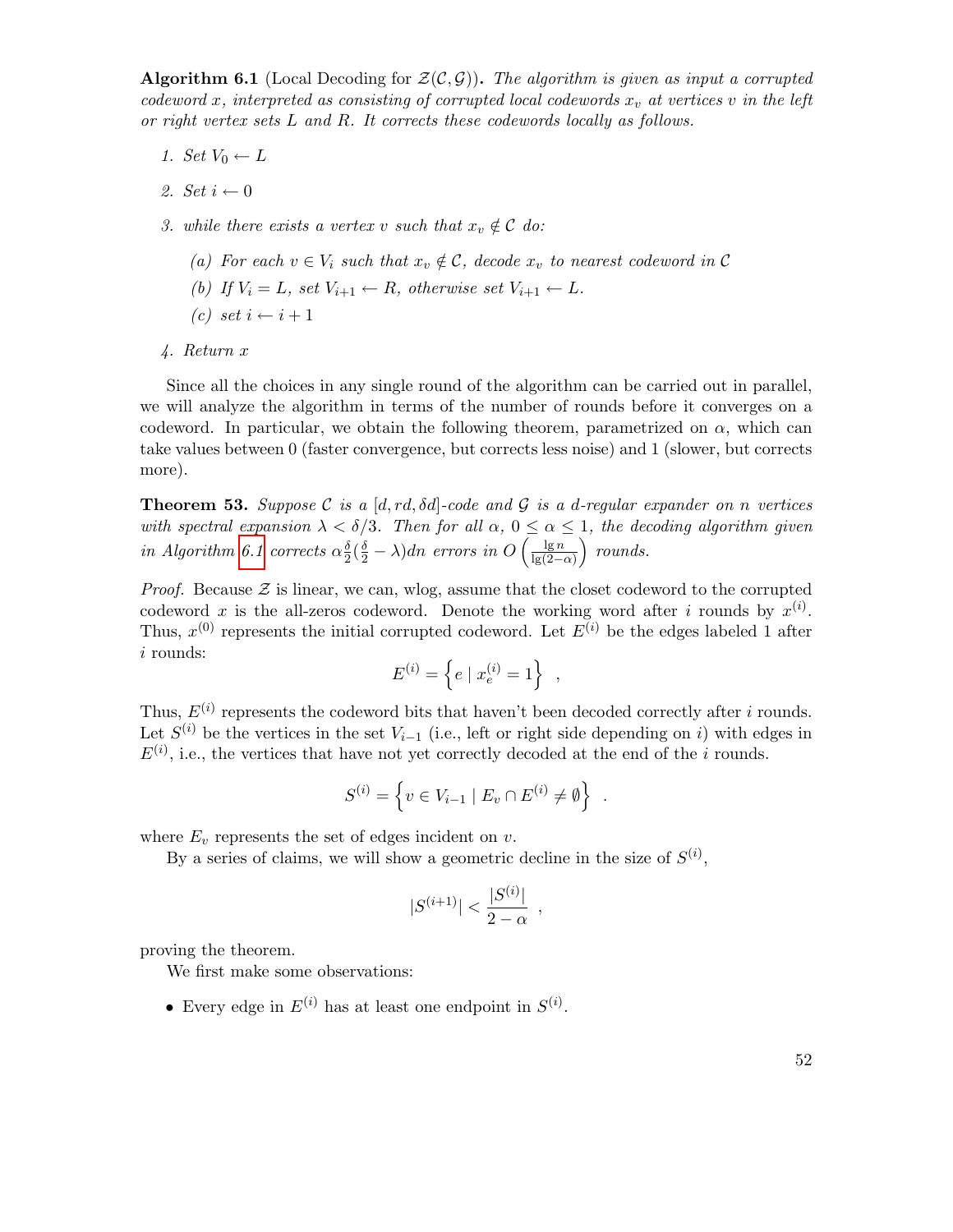• With respect to  $E^{(i)}$ , every vertex in  $S^{(i+1)}$  has degree at least  $\delta d/2$ , since otherwise the vertex would have been locally decoded to the zero codeword in the  $(i+1)$ <sup>th</sup> round.

Claim 54.  $|S^{(1)}| \leq \alpha(\frac{\delta}{2} - \lambda)n$ .

*Proof.* By assumption,  $|E^{(0)}| \le \alpha \frac{\delta}{2}$  $\frac{\delta}{2}(\frac{\delta}{2} - \lambda)dn$ . By the observations above,  $|E^{(0)}| \ge |S^{(1)}|\frac{\delta d}{2}$  $\frac{3d}{2}$ ; adjoining the two inequalities proves the claim.

Claim 55. If  $\delta > 3\lambda$  and  $|S^{(i)}| < \alpha(\frac{\delta}{2} - \lambda)n$ , then  $|S^{(i+1)}| < \frac{|S^{(i)}|}{2-\alpha}$  $rac{|S^{(1)}|}{2-\alpha}$ .

*Proof.* Consider the edge set  $E(S^{(i)}, S^{(i+1)})$ . This set certainly includes all edges in  $E^{(i)}$ between  $S^{(i)}$  and  $S^{(i+1)}$ , and these number (by the observation) at least  $\frac{\delta d}{2} |S^{(i+1)}|$ . Thus we have

$$
e(S^{(i)}, S^{(i+1)}) \ge \frac{\delta d}{2} |S^{(i+1)}|.
$$

By the Expander Mixing Lemma, however, we have

$$
e(S^{(i)}, S^{(i+1)}) \le \frac{d|S^{(i)}||S^{(i+1)}|}{n} + \lambda d\sqrt{|S^{(i)}||S^{(i+1)}|}.
$$

Combining these inequalities, we obtain

$$
\frac{\delta d}{2}|S^{(i+1)}| \le \frac{d|S^{(i)}||S^{(i+1)}|}{n} + \lambda d\sqrt{|S^{(i)}||S^{(i+1)}|} ,
$$

and, using the AM-GM inequality [\(6.2\)](#page-50-3) with  $S = S^{(i)}$  and  $T = S^{(i+1)}$ ,

$$
\frac{\delta d}{2}|S^{(i+1)}| < \frac{d|S^{(i)}||S^{(i+1)}|}{n} + \frac{\lambda d}{2}(|S^{(i)}| + |S^{(i+1)}|) \enspace .
$$

Applying the claim precondition  $|S^{(i)}| < \alpha(\frac{\delta}{2} - \lambda)n$  to the first summand gives

$$
\frac{\delta d}{2}|S^{(i+1)}| < \alpha d(\frac{\delta}{2} - \lambda)|S^{(i+1)}| + \frac{\lambda d}{2}(|S^{(i)}| + |S^{(i+1)}|) \enspace ,
$$

which we can rearrange as

<span id="page-52-0"></span>
$$
(\delta - \alpha(\delta - 2\lambda) - \lambda)|S^{(i+1)}| < \lambda|S^{(i)}| \tag{6.4}
$$

Using the other claim precondition,  $\delta > 3\lambda$ , we see that

$$
\delta - \alpha(\delta - 2\lambda) - \lambda = (1 - \alpha)(\delta - 2\lambda) + \lambda > (1 - \alpha)\lambda + \lambda = (2 - \alpha)\lambda,
$$

which, applied to [\(6.4\)](#page-52-0), gives  $(2 - \alpha)|S^{(i+1)}| < |S^{(i)}|$ , which proves the claim.

We have thus shown a geometric decline in the size of  $S^{(i)}$ ; Expressed in terms of  $|S^{(1)}|$ ,  $|S^{(i)}|$  drops exponentially as  $1/(2-\alpha)^i$ , and the algorithm will complete in  $O\left(\frac{\lg n}{\log(2-\alpha)}\right)$  $rac{\lg n}{\lg(2-\alpha)}$ rounds.

 $\Box$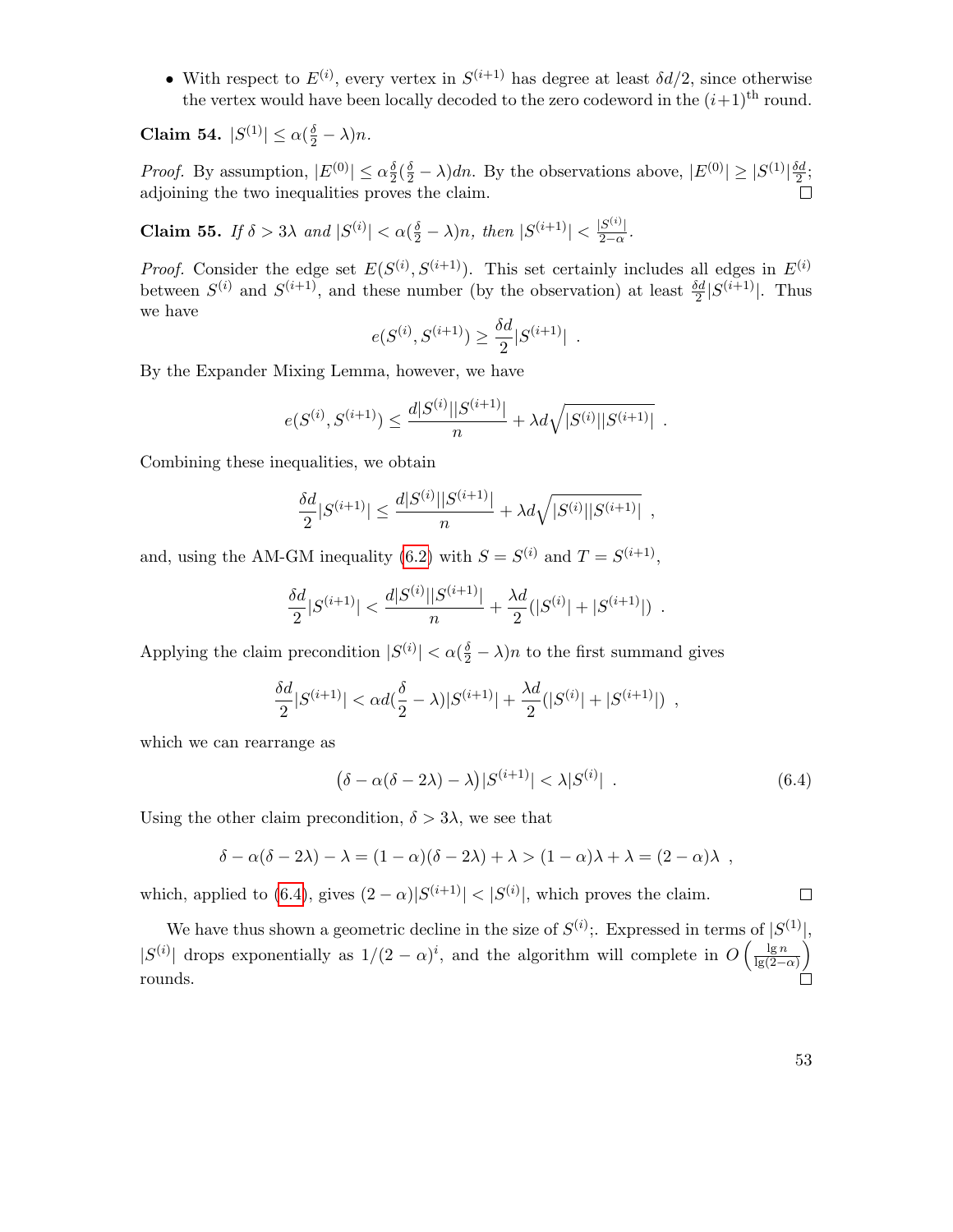The above code and decoding algorithm, together with explicit constructions for  $\mathcal C$  and  $G$ , give the following general theorem. We choose  $C$  to be a fixed-size linear code satisfying the Gilbert-Varshamov bound and G to be a family of Ramanujan graphs with  $\lambda \approx 1/\sqrt{d}$ (in fact, any family of expander graphs with  $\lambda = 1/\rho(d)$  will suffice.

<span id="page-53-0"></span>**Theorem 56** (Sipser and Spielman; Zémor). For all  $0 < \delta, \epsilon < 1$  such that  $1-2H($ √  $\delta, \epsilon < 1$  such that  $1 - 2H(\sqrt{\delta}) < 1$ , there exists an explicit family of codes with rate  $1-2H(\sqrt{\delta})$  and relative distance  $\delta-\epsilon$ , with a decoding algorithm that corrects  $\delta/4 - \epsilon$  errors in  $O(\lg n)$  rounds, where n is the block-length of the code and  $H(\cdot)$  is the binary entropy function.

#### 6.2.3 Expander codes with nearly optimal rate

The condition  $1 - 2H($ √  $\delta$  < 1 in Theorem [56](#page-53-0) allows for only codes with relative distance  $\delta$  < 0.0121 and thus allows error-recovery from a small fraction  $\approx$  1% of errors. Expanders and the expander mixing lemma can be used again (!!) to improve the relative distance to  $1/2-\epsilon$  and linear-time decoding upto  $1/4-\epsilon$  fraction of errors at the cost of increasing the alphabet size from binary to a large constant depending on  $\epsilon$ . This construction is due to Guruswami and Indyk [\[GI\]](#page-79-4).

**Theorem 57** (Guruswami Indyk [\[GI\]](#page-79-4)). For every  $0 < r, \epsilon < 1$ , there is an explicit infinite family of linear codes with rate r and relative distance at least  $(1-r-\epsilon)$  such that the codes in the family can be decoded from a fraction  $(1 - r - \epsilon)/2$  of errors in time linear in the block-length of the code.

The details of this construction can be found in [\[Gur2,](#page-79-3) [GI\]](#page-79-4).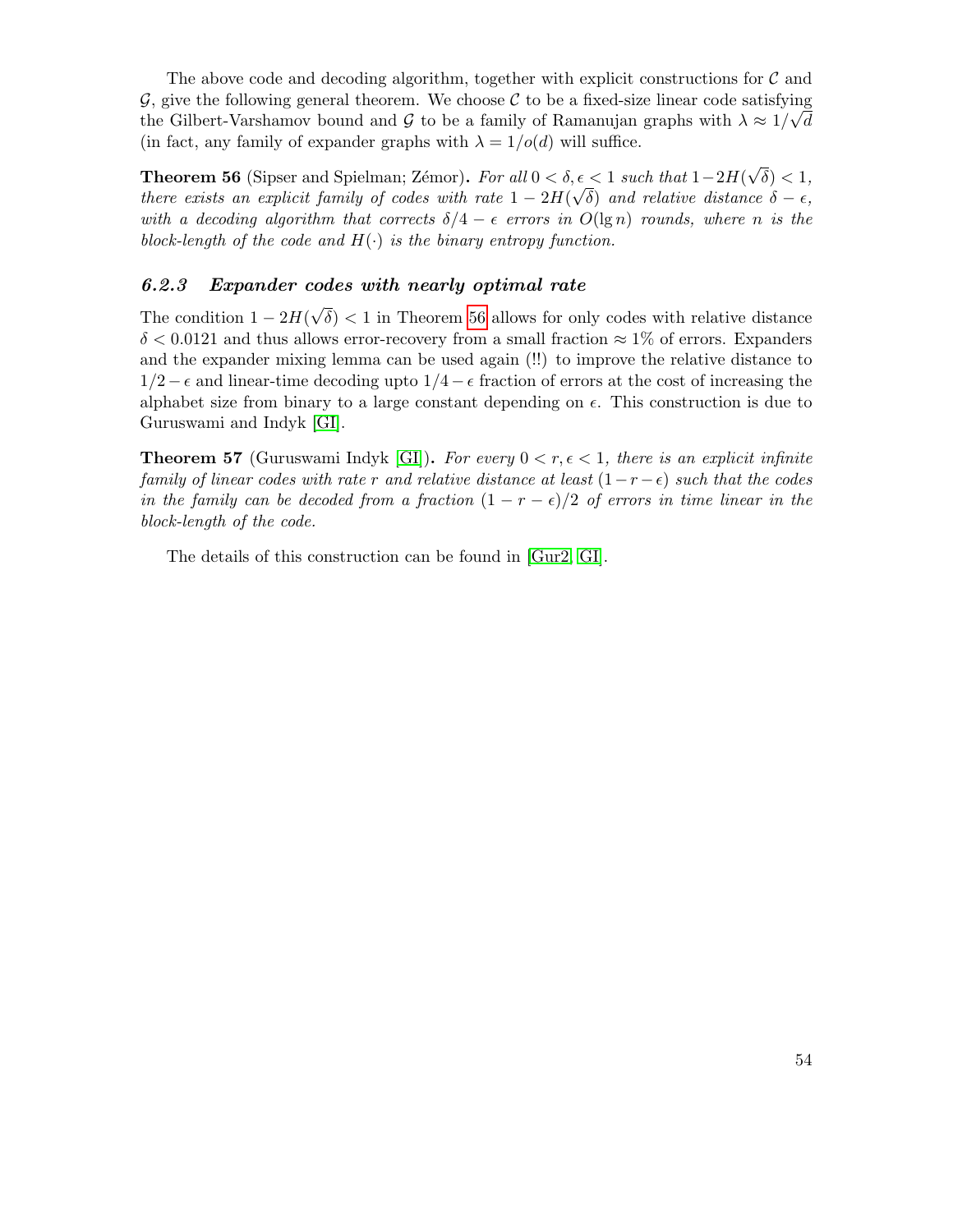Chapter 7

# Expander Constructions (Zig-Zag Expanders)

Lecturer: Cynthia Dwork Scribe: Geir Helleloid May 9 & 16, 2005

#### 7.1 Lecture Outline

In this lecture we will see three explicit constructions of expanders. By an "explicit construction", we mean a construction with the following three properties:

- 1. We can build the entire N-vertex graph in  $poly(N)$  time.
- 2. From a vertex v, we can find the *i*-th neighbor in poly( $\log N$ ,  $\log D$ ) time where D is the degree of the graph.
- 3. Given vertices u and v, we can determine if they are adjacent in poly( $log N$ ) time.

The first two constructions will be presented without proof, but we will see the proof in the case of the zig-zag construction.

- 1. The first construction is due to Margulis and Gaber-Galil.
- 2. The second construction is due to Lubotsky, Phillips, and Sarnak, and achieves optimal spectral expansion  $\lambda \approx 2/\sqrt{d}$ .
- 3. The third construction is due to Reingold, Vadhan, and Wigderson. These so-called zig-zag expanders are built via repeated applications of two basic operations that jointly increase the number of nodes but keep the degree and expansion  $\lambda$  small.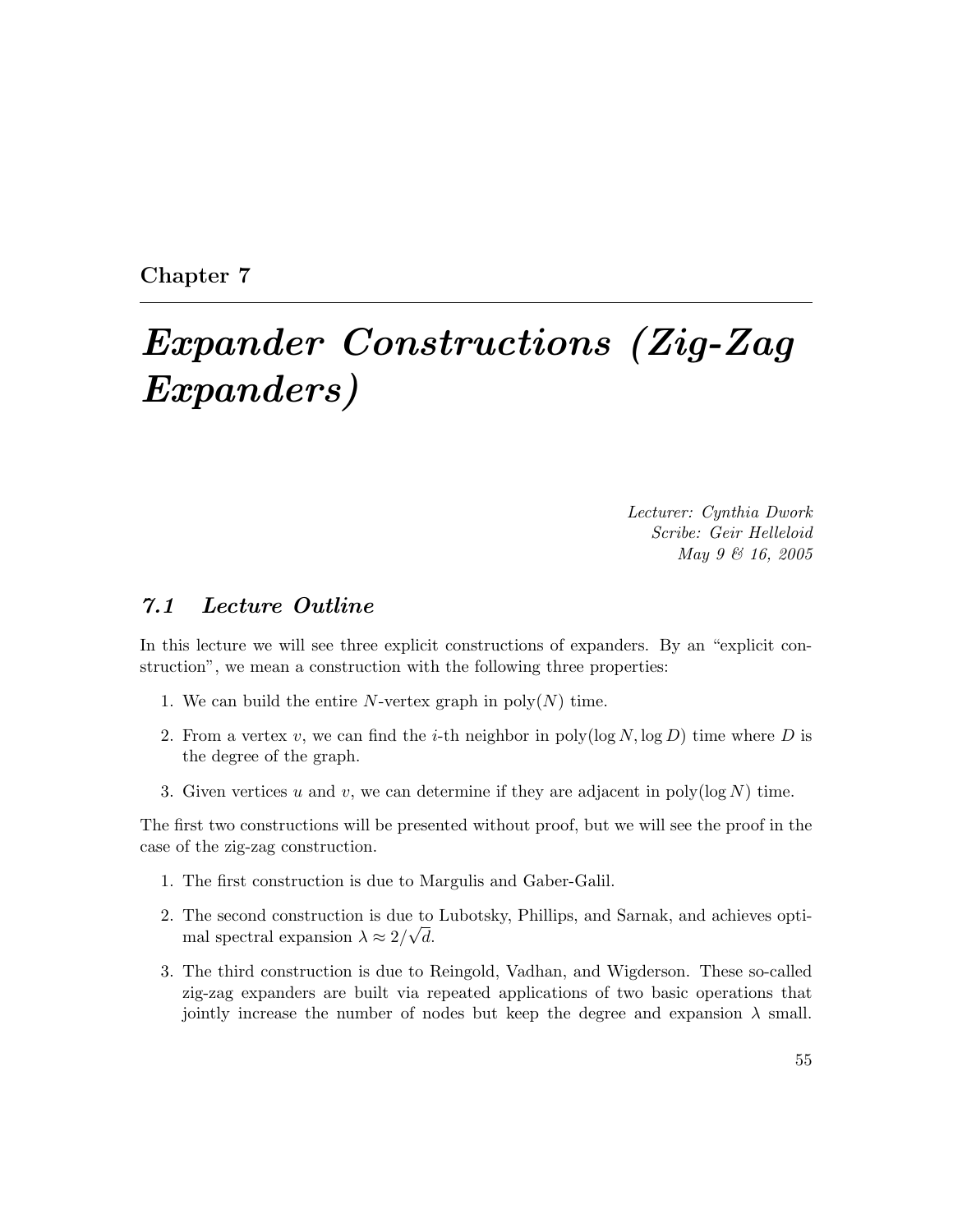These operations are graph squaring and the zig-zag product. The proof that these graphs are expanders will use the tensor product of two vectors.

#### 7.2 The First Two Constructions

**Construction 7.1 (Margulis [\[Mar\]](#page-80-1))** Fix a positive integer M and let  $[M] = \{1, 2, ..., M\}$ . Define the bipartite graph  $G = (V, E)$  as follows. Let  $V = [M]^2 \cup [M]^2$ , where vertices in the first partite set are denoted  $(x, y)_1$  and vertices in the second partite set are denoted  $(x, y)_2$ . From each vertex  $(x, y)_1$ , put in edges to  $(x, y)_2$ ,  $(x, x+y)_2$ ,  $(x, x+y+1)_2$ ,  $(x+y, y)_2$ , and  $(x+y+1, y)_2$ , where all arithmetic is done modulo M. Then G is an expander. The proof uses Fourier analysis.

**Construction 7.2 (Lubotsky-Phillips-Sarnak [\[LPS\]](#page-80-0))** Fix primes q and p such that  $q \equiv 1 \pmod{4}$  and  $p \equiv 1 \pmod{q}$ . Let i be an integer such that  $i^2 \equiv -1 \pmod{q}$ . Define the graph  $G = (V, E)$  as follows. Let  $V = GF(q) \cup {\infty}$ . Put an edge between  $(z, z')$  if

$$
z' = \frac{(a_0 + ia_1)z + (a_2 + ia_3)}{(-a_2 + ia_3)z + (a_0 - ia_1)}
$$

for some  $a_0, a_1, a_2, a_3 \in \mathbb{N}$  such that  $a_0^2 + a_1^2 + a_2^2 + a_3^2 = p$ . It can be shown that the number of integral solutions to  $a_0^2 + a_1^2 + a_2^2 + a_3^2 = p$  is  $p + 1$ . Hence, G has degree  $d = p + 1$ . It can further be shown that the spectral expansion of G is at most  $\lambda(G) \leq 2\sqrt{d-1/d}$ , which is optimal. Families of graphs with such optimal spectral expansion are called Ramanujan graphs.

### 7.3 The Zig-Zag Product

In this section, we define the zig-zag product of two graphs. We will use this product in Sections [7.4](#page-57-0) and [7.5](#page-57-1) to construct expander graphs and prove their spectral properties. This construction is due to Reingold, Vadhan and Wigderson [\[RVW\]](#page-80-2). For convenience, we say that G is an  $(N, d, \lambda)$ -expander if G has N vertices, degree d, and spectral expansion  $\lambda$ .

To construct the zig-zag product, we begin with an  $(N_1, d_1, \lambda_1)$ -expander G and a  $(d_1, d_2, \lambda_2)$ -expander H. Assume that  $V(H) = [d_1] = \{1, 2, \ldots, d_1\}$ . Each vertex in G has  $d_1$  neighbors, and we can label them as the 1st, 2nd, ..., and  $d_1$ -th neighbors of v. Define a matching Rot<sub>G</sub> on  $V(G) \times V(H)$  by Rot<sub>G</sub> $(u, i) = (v, j)$  where v is the *i*-th neighbor of u and u is the *i*-th neighbor of v. This is the *rotation map* associated to  $G$ .

One intuitive way to approach the zig-zag product is to suppose that we want to construct a random walk on  $V(G) \times V(H)$ . Starting at  $(u, i)$ , what can we do? We can choose a random neighbor  $i'$  of i in H, and use that to pick a random neighbor v of u in G. Since this isn't quite reversible, we need to end by choosing another random neighbor of our current vertex in H. This attempts to motivate the following definition.

The zig-zag product of G and H is denoted  $G \circled{Z} H$ . The vertex set of  $G \circled{Z} H$  is  $V(G) \times$  $V(H)$ , so the vertices of  $G \otimes H$  are pairs  $(v, i)$  with  $v \in V(G)$  and  $i \in V(H)$ . Put an edge between  $(u, i)$  and  $(v, j)$  if and only if there exist  $i', j' \in V(H)$  such that  $(i, i')$  and  $(j, j')$ are edges of H and  $Rot_G(u, i') = (v, j')$ . (See Figure [7.1\)](#page-56-0)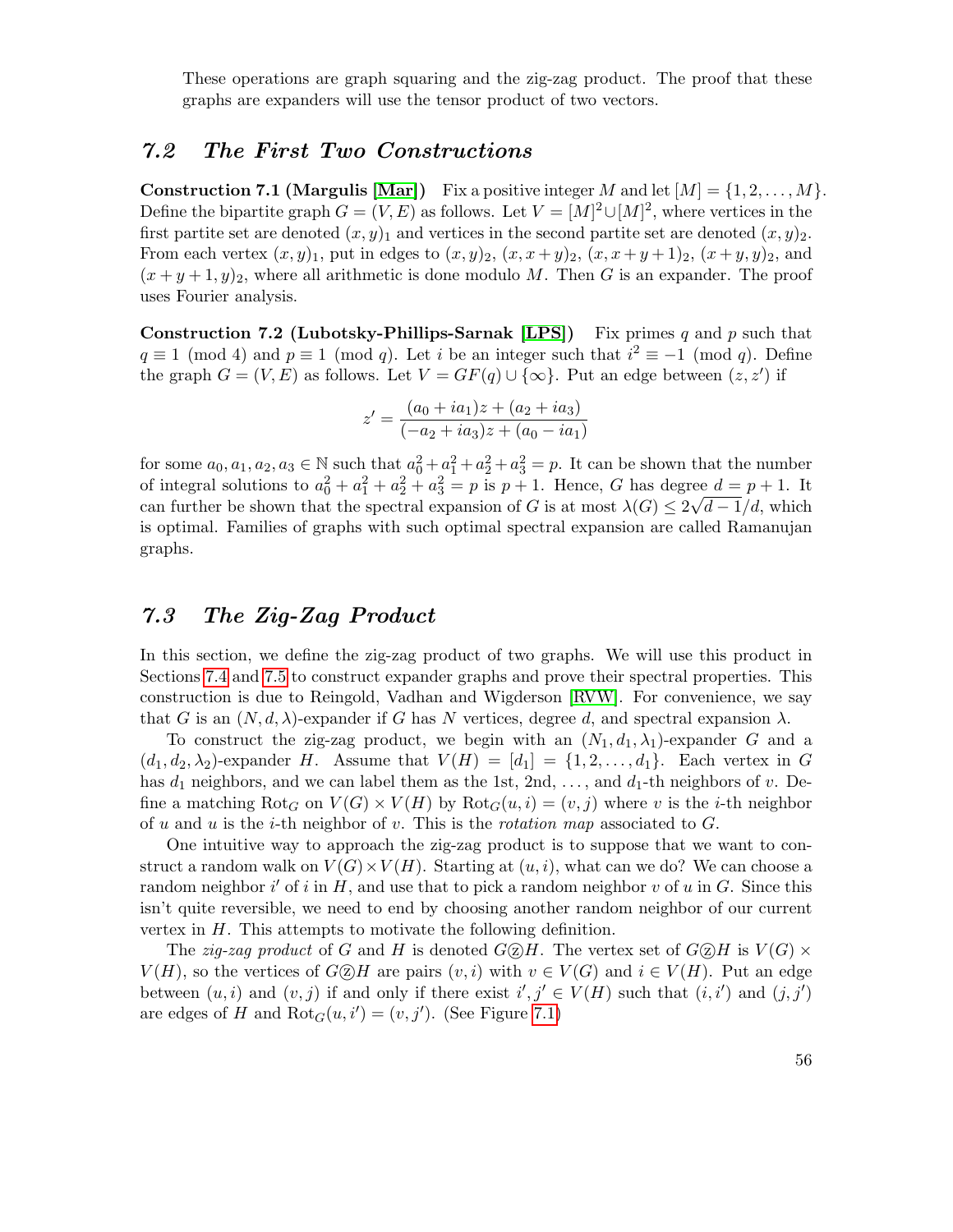

<span id="page-56-0"></span>Figure 7.1: Zig-Zag Product

More formally,

Definition 58. The zig-zag product between rotation map representations of two graphs G, a  $(N, D_1, \lambda_1)$ -graph and H, a  $(D_1, D_2, \lambda_2)$ -graph, is a rotation map representation of a graph, denoted by  $G \odot H$ . The graph  $G \odot H$  and its rotation map are defined as below.

- 1.  $G(\overline{z})$ H has  $ND_1$  vertices.
- 2.  $G \textcircled{2} H$  is a  $D_2^2$ -regular graph.
- 3. Rot $_G(\overline{z})_H((u, i), (a_1, a_2)) = ((v, j), (b_1, b_2))$  if the following is satisfied: There exist  $i', j' \in [D_2]$  such that
	- Rot<sub>H</sub> $(i, a_1) = (i', b_2)$
	- Rot $_G(u, i') = (v, j')$
	- Rot<sub>H</sub> $(j', a_2) = (j, b_1)$

Less formally, let's explore what this really looks like. First, form an intermediate graph K by replacing each vertex v of G by a copy  $H_v$  of H. For each neighbor w of v in G, choose a vertex in  $H_w$ . Then construct a matching between these  $d_1$  vertices and the  $d_1$  vertices of  $H_v$ . Of course, the matchings constructed for the vertices in G must be compatible in the obvious way. We refer to  $H_v$  as the *cloud* corresponding to v.

Now, if there is an edge between  $(u, i')$  and  $(v, j')$  in K (with  $u \neq v$ ), then in  $G \otimes H$ , all the neighbors of  $(u, i')$  in  $H_u$  are connected to all the neighbors of  $(v, j')$  in  $H_v$ . So  $G \otimes H$  is the edge union of many complete bipartite graphs  $K_{d_2,d_2}$ . We can easily calculate the degree of  $G \otimes H$ : from  $(u, i)$ , there are  $d_2$  choices for  $(u, i')$ , then one choice for  $(v, j') = Rot_G(u, i')$ , and finally  $d_2$  choices for  $(v, j)$ . Thus the degree of  $G \otimes H$  is  $d^2$ .

Intuitively, why should  $G \textcircled{2} H$  have good expansion when G and H do? If we are given a distribution that is mixed on the  $G$  component, then the rapid mixing on  $H$  suggests that the distribution will rapidly mix on  $G \circled B H$ . Similarly, given a distribution that is mixed on the  $H$  component, then the rapid mixing on  $G$  suggests that the distribution will rapidly mix on  $G \circled R H$ . So we might hope that every distribution mixes rapidly on  $G \circled R H$ .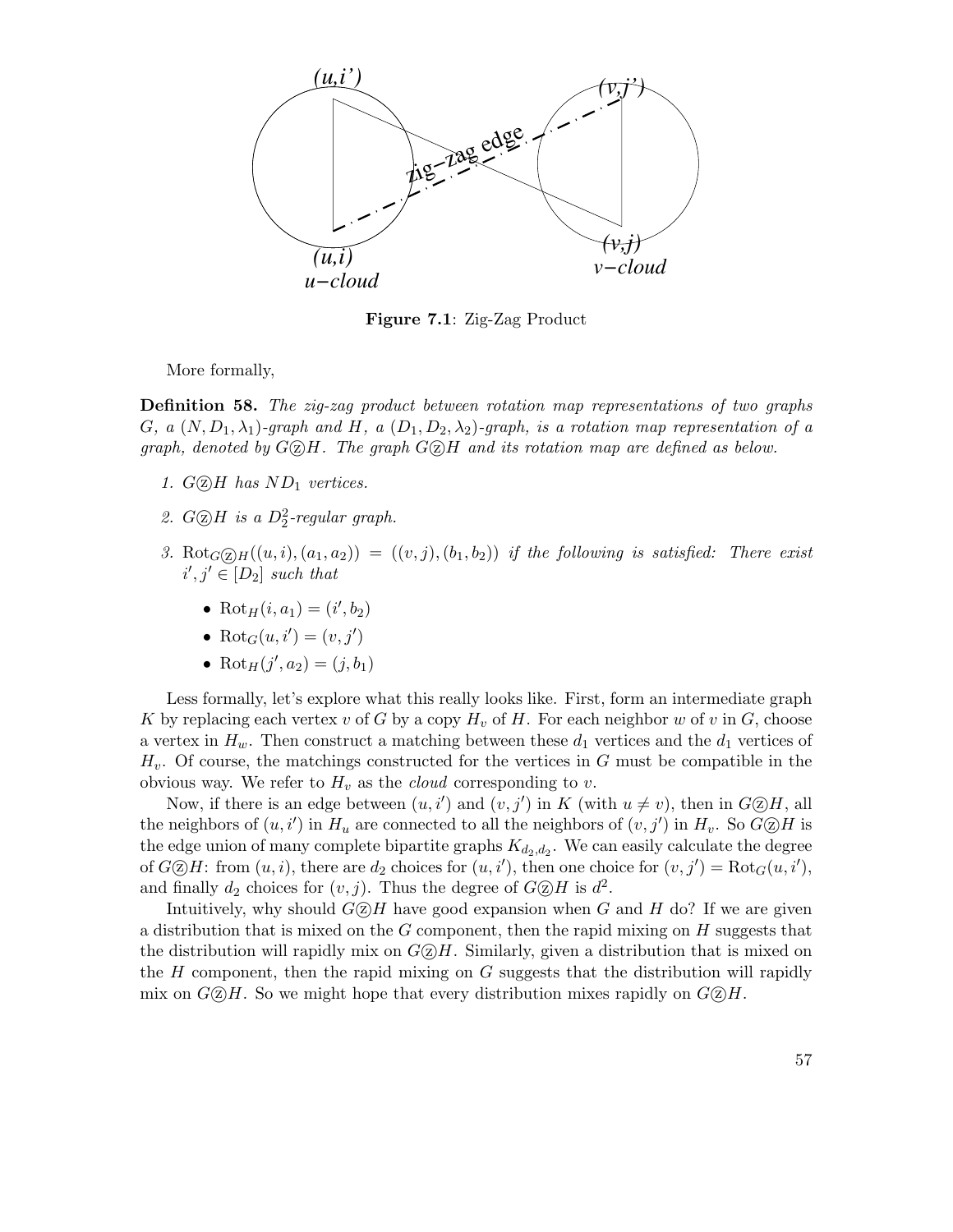#### <span id="page-57-0"></span>7.4 The Zig-Zag Expander Construction

Using both the zig-zag product and graph squaring, we can demonstrate the zig-zag construction of expanders. Recall that the square of G is denoted  $G^2$ ; it has the same vertex set as  $G$ , and  $(x, y) \in E(G^2)$  if and only if there exists a path of length two from x to y in G. If G is an  $(N, d, \lambda)$ -expander, then  $G^2$  is an  $(N, d^2, \lambda^2)$ -expander. In the next section we will show that  $\lambda(G \otimes H) \leq \lambda(G) + \lambda(H) + \lambda(H^2)$ . Assuming this result, we can state and prove the zig-zag construction of expanders.

**Theorem 59.** Let H be a  $(d^4, d, \lambda_0)$ -expander for some  $\lambda_0 \leq 1/5^1$  $\lambda_0 \leq 1/5^1$  $\lambda_0 \leq 1/5^1$ . Define  $G_1 = H^2$  and  $G_{t+1} = G_t^2 \otimes H$  for  $t \geq 1$ . Then for all t,  $G_t$  is a  $(d^{4t}, d^2, \lambda)$ -expander with  $\lambda \leq 2/5$ .

*Proof.* The proof is by induction on t. When  $t = 1$ , based on what we know about the square of a graph, we see that  $G_1$  is a  $(d^4, d^2, \lambda_0^2)$ -expander where  $\lambda_0^2 \leq 1/25$ .

Now assume that  $G_{t-1}$  is a  $(d^{4(t-1)}, d^2, \lambda)$ -expander with  $\lambda \leq 2/5$ . It is clear that  $G_t$ has  $d^{4t}$  nodes since the number of nodes in the zig-zag product of two graphs is the product of the number of nodes in each of the two graphs. Also  $G_t$  has degree  $d^2$ , since the degree of a zig-zag product is the degree of the second factor.

Finally,

$$
\lambda(G_t) \leq \lambda(G_{t-1}^2) + \lambda(H) + \lambda(H^2)
$$
  
\n
$$
\leq \left(\frac{2}{5}\right)^2 + \frac{1}{5} + \frac{1}{25}
$$
  
\n
$$
= \frac{2}{5}.
$$

 $\Box$ 

## <span id="page-57-1"></span>7.5 Spectral Property of the Zig-Zag Product

It remains to give an upper bound for the spectral expansion of a zig-zag product.

**Theorem 60.** Suppose G is an  $(N_1, d_1, \lambda_1)$ -expander and H is a  $(d_1, d_2, \lambda_2)$ -expander. Then  $G \otimes H$  is an  $(N_1d_1, d_2^2, f(\lambda_1, \lambda_2))$ -expander, where  $f(\lambda_1, \lambda_2) \leq \lambda_1 + \lambda_2 + \lambda_2^2$ .

*Proof.* Recall that given vectors  $x \in \mathbb{R}^{N_1}$  and  $y \in \mathbb{R}^{N_2}$ , their tensor product is given by  $x \otimes y = (x_i \cdot y_j) \in \mathbb{R}^{N_1 N_2}$ . Let M be the normalized adjacency matrix of  $G \otimes H$ . Then

$$
\lambda(G \circledS H) = \max_{\alpha \perp 1_{N_1 d_1}} \frac{|\langle M\alpha, \alpha \rangle|}{|\langle \alpha, \alpha \rangle|}.
$$

So we need to show that for all  $\alpha \in \mathbb{R}^{N_1d_1}$ , if  $\alpha \perp 1_{N_1d_1}$ , then  $|\langle M\alpha, \alpha \rangle| \leq f(\lambda_1, \lambda_2)|\langle \alpha, \alpha \rangle|$ .

Let  $\alpha \in \mathbb{R}^{N_1 d_1}$  such that  $\alpha \perp 1_{N_1 d_1}$ . For all  $v \in [N_1]$ , define  $\alpha_v \in \mathbb{R}^{d_1}$  by  $(\alpha_v)_k = \alpha_{vk}$ . Also define a linear map  $C: \mathbb{R}^{N_1 d_1} \to \mathbb{R}^{N_1}$  by  $(C\alpha)_v = \sum_{k=1}^{d_1} \alpha_{vk}$ . Then  $\alpha = \sum_v (e_v \otimes \alpha_v)$ .

<span id="page-57-2"></span><sup>&</sup>lt;sup>1</sup>Since  $H$  is a fixed-size graph, such an expander graph can be found by brute-force search.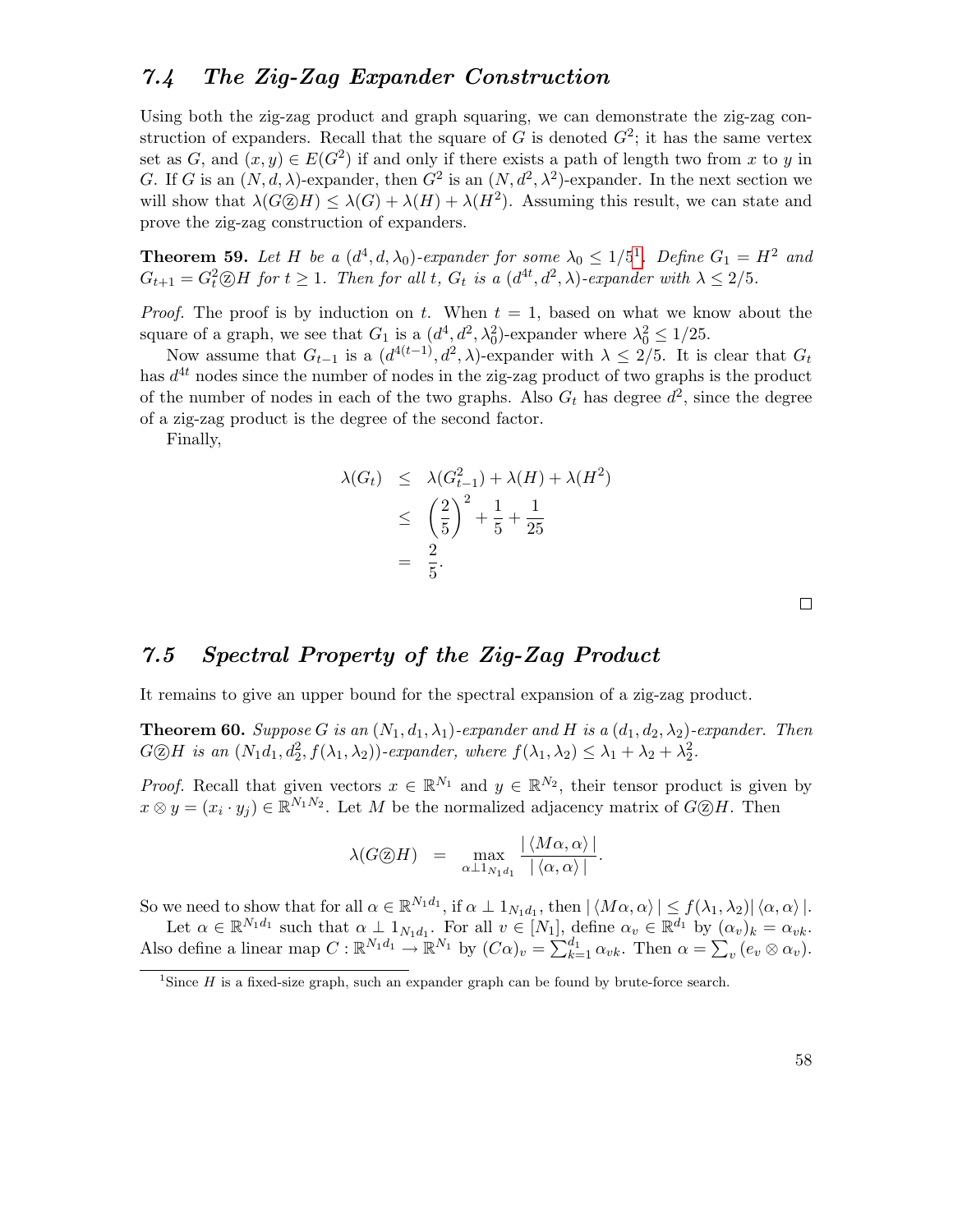Furthermore, we can decompose  $\alpha_v$  into  $\alpha_v = \alpha_v^{\perp} + \alpha_v^{\parallel}$ , where  $\alpha_v^{\perp} \perp 1_{d_1}$ . Thus we can decompose  $\alpha$  into  $\alpha^{\parallel}$  and  $\alpha^{\perp}$  as follows:

$$
\alpha = \sum_{v} (e_v \otimes \alpha_v^{\parallel}) + \sum_{v} (e_v \otimes \alpha_v^{\perp})
$$
  
=:  $\alpha^{\parallel} + \alpha^{\perp}$ .

Note that  $\alpha^{\parallel}$ , if viewed as a distribution on  $G \textcircled{2} H$ , is uniform within any given cloud. In fact,

$$
\alpha^{\parallel} = \frac{C\alpha \otimes 1_{d_1}}{d_1} = \left(\frac{\text{total on } v_1}{d_1}, \dots, \frac{\text{total on } v_i}{d_1}, \dots, \frac{\text{total on } v_N}{d_1}\right).
$$

Evidently, since the sum of the entries in  $\alpha^{\parallel}$  equals the sum of the entries in  $\alpha$ , namely 0, we have  $\alpha^{\parallel} \perp 1_{N_1d_1}$  and  $C\alpha^{\parallel} \perp 1_{N_1}$ .

Define  $\widetilde{B} = I_{N_1} \otimes B$ , where  $B$  is the normalized adjacency matrix for H. Thus  $\widetilde{B}$  is a block diagonal square matrix of size  $N_1d_1$  with blocks B. Furthermore, let  $\widetilde{A}$  be the permutation matrix corresponding to the Rot<sub>G</sub> mapping. Then  $M = \widetilde{BAB}$ .

Note that

$$
\langle M\alpha, \alpha \rangle = \langle \widetilde{B}\widetilde{A}\widetilde{B}\alpha, \alpha \rangle = \langle \widetilde{A}\widetilde{B}\alpha, \widetilde{B}\alpha \rangle,
$$

since  $\widetilde{B}$  is a real symmetric matrix and hence self-adjoint. Also  $\widetilde{B}\alpha^{||} = \alpha^{||}$ , since the uniform distribution on  $H$  is invariant under  $B$ . Then

$$
\widetilde{B}\alpha = \widetilde{B}(\alpha^{\perp} + \alpha^{\parallel}) = \alpha^{\parallel} + \widetilde{B}\alpha^{\perp}.
$$

Computing, we find

$$
\langle M\alpha, \alpha \rangle = \langle \widetilde{A}(\alpha^{\parallel} + \widetilde{B}\alpha^{\perp}), (\alpha^{\parallel} + \widetilde{B}\alpha^{\perp}) \rangle
$$
  
\n
$$
= \langle \widetilde{A}\alpha^{\parallel}, \alpha^{\parallel} \rangle + \langle \widetilde{A}\alpha^{\parallel}, \widetilde{B}\alpha^{\perp} \rangle + \langle \widetilde{A}\widetilde{B}\alpha^{\perp}, \alpha^{\parallel} \rangle + \langle \widetilde{A}\widetilde{B}\alpha^{\perp}, \widetilde{B}\alpha^{\perp} \rangle
$$
  
\n
$$
|\langle M\alpha, \alpha \rangle| \leq |\langle \widetilde{A}\alpha^{\parallel}, \alpha^{\parallel} \rangle| + ||\widetilde{A}\alpha^{\parallel}|| \cdot ||\widetilde{B}\alpha^{\perp}|| + ||\widetilde{A}\widetilde{B}\alpha^{\perp}|| \cdot ||\alpha^{\parallel}|| + ||\widetilde{A}\widetilde{B}\alpha^{\perp}|| \cdot ||\widetilde{B}\alpha^{\perp}||
$$
  
\n
$$
= |\langle \widetilde{A}\alpha^{\parallel}, \alpha^{\parallel} \rangle| + 2||\alpha^{\parallel}|| \cdot ||\widetilde{B}\alpha^{\perp}|| + ||\widetilde{B}\alpha^{\perp}||^2,
$$

where the last line uses the fact that  $\widetilde{A}$  is a permutation and hence  $\|\widetilde{A}x\| = \|x\|$ , for all  $x \in \mathbb{R}^{N_1 d_1}$ .

To simplify this expression, we first see that

$$
\|\widetilde{B}\alpha^{\perp}\|^2 = \|\widetilde{B}(\sum_{v} e_v \otimes \alpha_v^{\perp})\|^2
$$
  
= 
$$
\|\sum_{v} e_v \otimes B\alpha_v^{\perp}\|^2
$$
  
= 
$$
\sum_{v} \|B\alpha_v^{\perp}\|^2
$$
  

$$
\leq \sum_{v} \lambda_2^2 \|\alpha_v^{\perp}\|^2
$$
  

$$
\leq \lambda_2^2 \|\alpha^{\perp}\|^2.
$$

59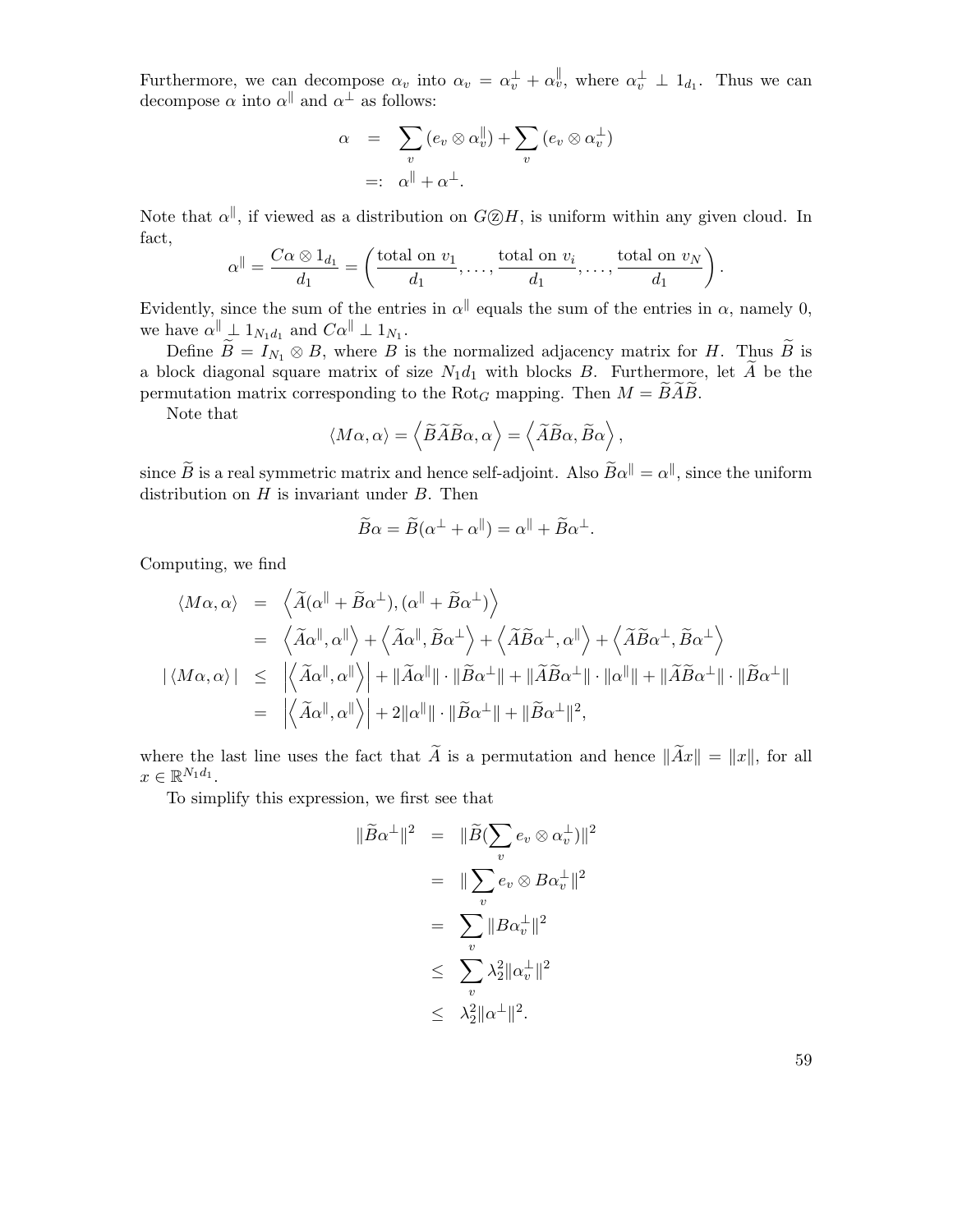Secondly, we need to bound  $\vert$  $\left\langle \widetilde{A}\alpha^{\parallel},\alpha^{\parallel}\right\rangle \right|$ . Let A be the normalized adjacency matrix for G; we want to relate  $\widetilde{A}$  and A. Fix  $e_v \in \mathbb{R}^{N_1}$ . Then  $Ae_v$  gives a uniform distribution on the neighbors of  $v$  in  $G$ . This means that

$$
Ae_v = C\widetilde{A} \cdot \frac{e_v \otimes 1_{d_1}}{d_1}.
$$

The tensor product gives a uniform distribution on the cloud corresponding to  $v$ , multiplying by  $\overline{A}$  moves the distribution to the neighbors of v, and multiplying by  $C$  adds up the distribution in each cloud.

By linearity, it follows that for all  $\beta \in \mathbb{R}^{N_1}$ ,

$$
A\beta = C\widetilde{A} \cdot \frac{\beta \otimes 1_{d_1}}{d_1}.
$$

Take  $\beta = C\alpha$ . Then  $\alpha^{\parallel} = (\beta \otimes 1_{d_1})/d_1$ , so we get that  $C\widetilde{A}\alpha^{\parallel} = AC\alpha$ . Thus

$$
\left\langle \widetilde{A}\alpha^{\parallel}, \alpha^{\parallel} \right\rangle = \left\langle \widetilde{A}\alpha^{\parallel}, C\alpha \otimes 1_{d_1} \right\rangle / d_1
$$
  
\n
$$
= \left\langle C\widetilde{A}\alpha^{\parallel}, C\alpha \right\rangle / d_1
$$
  
\n
$$
= \left\langle A C\alpha, C\alpha \right\rangle / d_1
$$
  
\n
$$
\left| \left\langle \widetilde{A}\alpha^{\parallel}, \alpha^{\parallel} \right\rangle \right| \leq \lambda_1 \left\langle C\alpha, C\alpha \right\rangle / d_1
$$
  
\n
$$
= \lambda_1 \left\langle C\alpha \otimes 1_{d_1}, C\alpha \otimes 1_{d_1} \right\rangle / d_1^2
$$
  
\n
$$
= \lambda_1 \left\langle \alpha^{\parallel}, \alpha^{\parallel} \right\rangle.
$$

Combining the two inequalities, we find

$$
|\langle M\alpha, \alpha \rangle| \leq \lambda_1 \|\alpha^{\parallel}\|^2 + 2\lambda_2 \|\alpha^{\parallel}\| \cdot \|\alpha^{\perp}\| + \lambda_2^2 \|\alpha^{\perp}\|^2.
$$

Take  $p = ||\alpha^{||}||/||\alpha||$  and  $q = ||\alpha^{+}||/||\alpha||$ , so that  $p^{2} + q^{2} = 1$ . Then

$$
\frac{|\langle M\alpha, \alpha \rangle|}{|\langle \alpha, \alpha \rangle|} \leq \lambda_1 p^2 + 2\lambda_2 pq + \lambda_2^2 q^2
$$
  
=  $\lambda_1 + \lambda_2 + \lambda_2^2$ .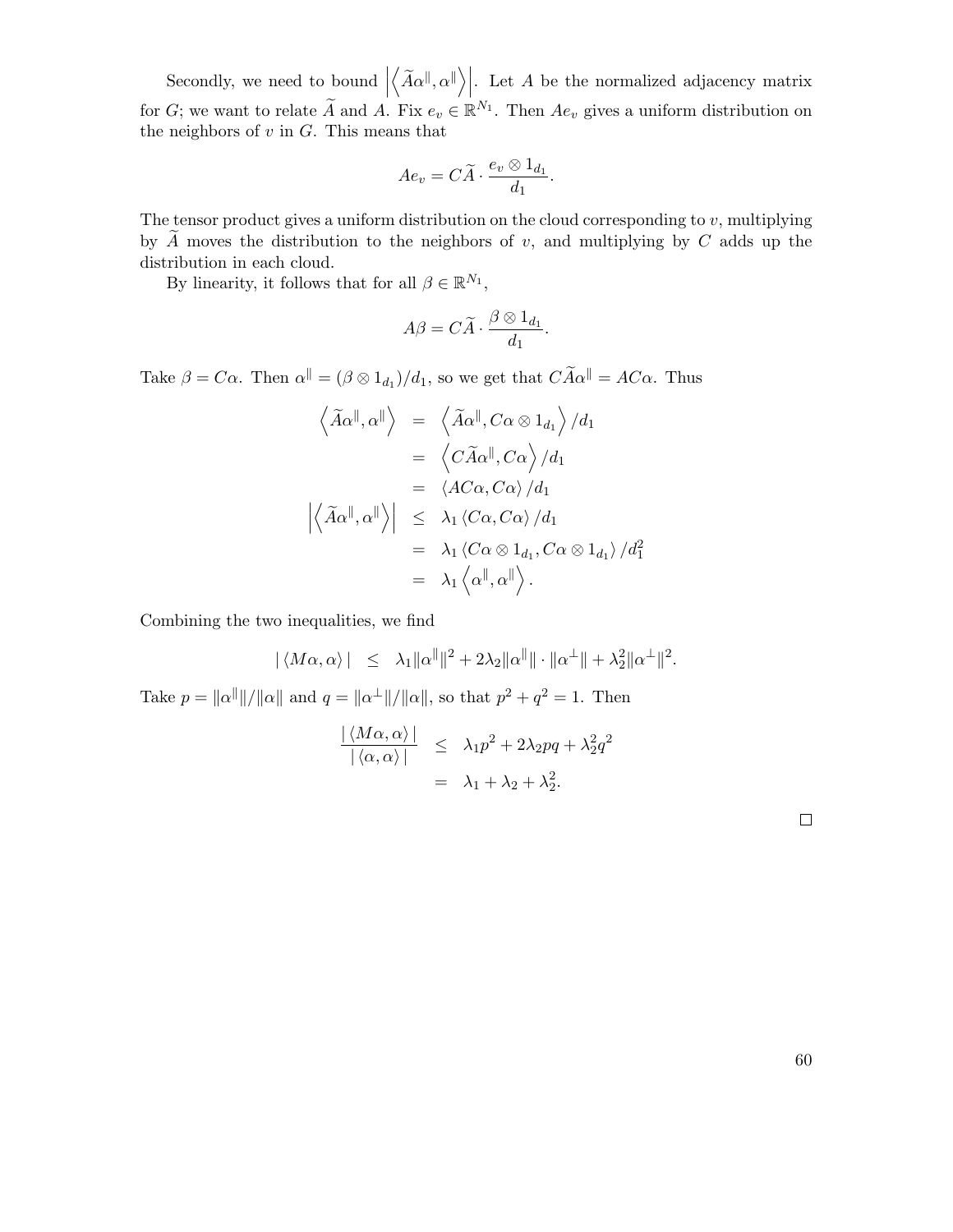Chapter 8

# Undirected Connectivity is in logspace

Lecturer: Prahladh Harsha Scribe: Cynthia Dwork & Prahladh Harsha May 16, 2005

In the second half of today's lecture, we will discuss a deterministic logspace algorithm for undirected connectivity, a recent and beautiful result due to Omer Reingold [\[Rei\]](#page-80-3). In fact, Reingold's algorithm is one of the reasons this course is being offered this quarter.

#### 8.1 Undirected S-T Connectivity

The undirected s-t connectivity problem is the problem of finding if there exists a path between two specified vertices in a given undirected graph. More formally, the problem is as follows:

**Input:** A undirected graph  $G = (V, E)$  and two vertices  $s, t \in V$  (s denotes source and t target).

**Problem:** Are s and t connected? I.e., does there exist a path in G from the source s to the target  $t$ ?

USTCONN =  $\{\langle G, s, t \rangle \mid G$ – undirected graph,  $s, t \in V(G); s$  and t are connected in  $G\}$ .

Clearly, any of the standard search algorithms (depth-first-search, breadth-first-search etc.) solve USTCONN in linear time. Thus, the time complexity of USTCONN is wellunderstood. What we would be interested in today's lecture is the same complexity of USTCONN. It is to be noted that the standard search algorithms perform poorly with respect to space (this is because their implementation requires a stack or queue which in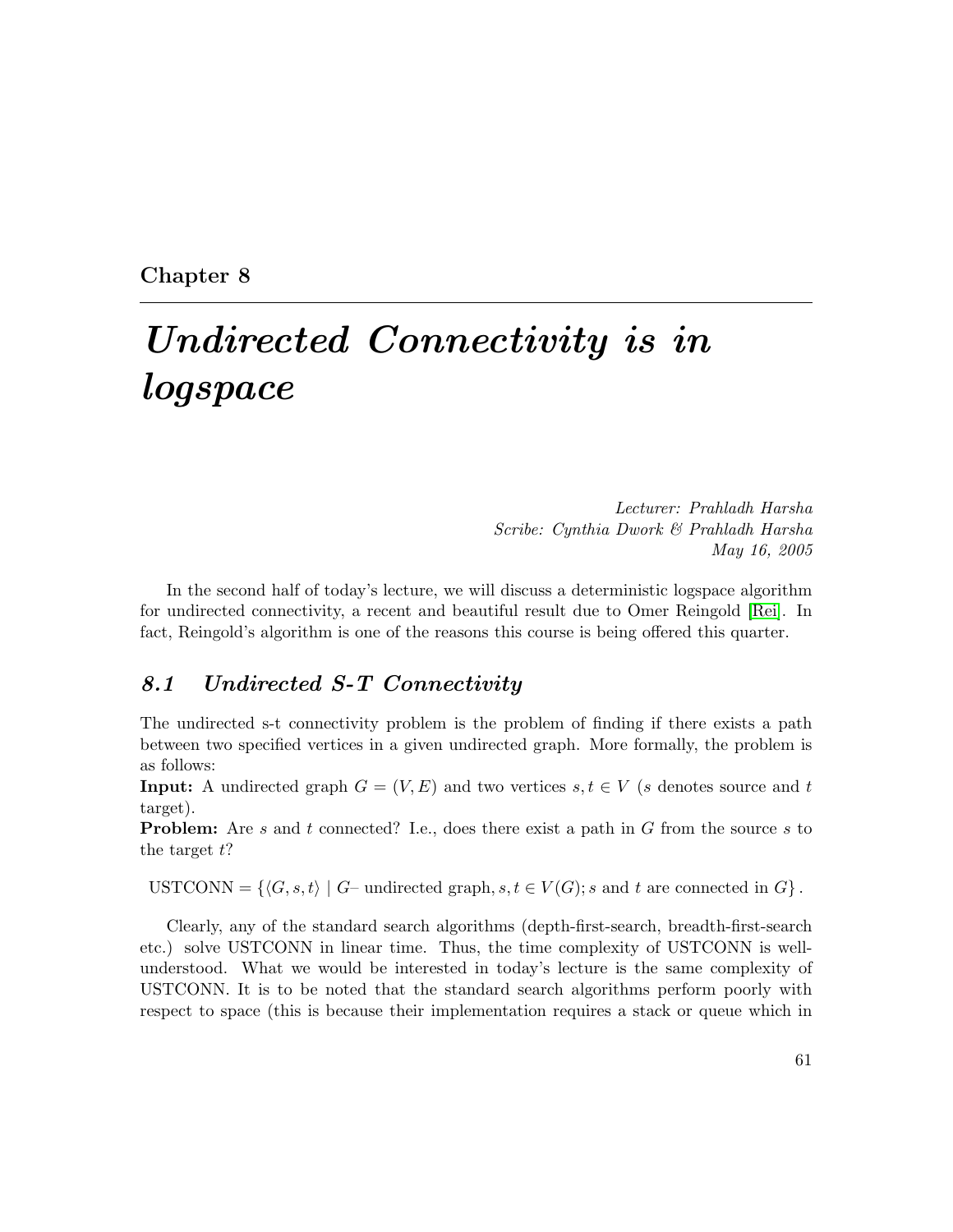the worst case could be as large as the graph). The question we will concern ourselves is the following: Is USTCONN in Logspace. In other words, does there exist a deterministic logspace algorithm that can decide connectivity in an undirected graph. Reingold resolved this question positively and gave a logspace algorithm for USTCONN using the zig-zag product. Before that, we will briefly look at the history of USTCONN.

#### 8.1.1 History of Space Complexity of USTCONN

USTCONN is in NL. In fact, the directed counterpart of USTCONNis the complete problem for non-deterministic logspace. In 1970, Savitch demonstrated [\[Sav\]](#page-81-4) a simulation of a nondeterministic space S machine by a deterministic space  $S^2$  machine. Thus, USTCONN  $\in$  $SPACE(log<sup>2</sup> n)$ . In one of the initial lectures of this course on random walks (Lecture 3), we saw a randomized logspace algorithm for USTCONN due to Aleliunas et. al. [\[AKLLR\]](#page-78-2). Thus, USTCONN  $\in$  RL (RL denotes randomized logspace). Saks and Zhou, in 1995, then showed that any randomized space S machine can be simulated by a deterministic space  $S^{3/2}$ machine [\[SZ\]](#page-81-5). Putting both these results together, we have USTCONN  $\in$  SPACE(log<sup>3/2</sup> n). Later, in 1997, Armoni, Ta-Shma, Wigderson and Zhou improved this deterministic simulation to give a  $O(\log^{4/3} n)$ -space algorithm for USTCONN. The status of this problem has been open since then till it was resolved recently due to Reingold. Note that  $\log n$  space is required to even index a vertex in the graph.

#### 8.2 Savitch's Deterministic Simulation

To begin with, we will look at Savitch's algorithm for USTCONN. The main idea in Savitch's algorithm is that squaring improves connectivity. More formally, for any graph  $G$ , define  $G<sup>sq</sup>$  to be the graph on the same set of vertices as  $G$ , but has an edge between any two vertices  $u, v$  in  $V(G)$  if there exists a path of length at most two between u and v in the original graph G. Note this is not the same as the more natural  $G<sup>2</sup>$  which corresponds to the graph where there are as many edges between  $u$  and  $v$  as the number of walks of length exactly two between  $u$  and  $v$  in  $G$ . A simple observation reveals that if  $u$  and  $v$  are connected in G, then  $(u, v)$  is an edge in  $G^{sq^{\log n}}$ . Savitch gave a  $O(\log^2 n)$  algorithm that computes the graph  $G^{\mathrm{sq}^{\log n}}$  from G, thus proving USTCONN  $\in$  SPACE(log<sup>2</sup> n).

We will now perform Savitch's algorithm with the more natural  $G^2$  instead of  $G^{\text{sq}}$ . Though, this will also solve USTCONN, this will not give us another proof of Savitch's Theorem. In fact, the space complexity of computing  $G^{2^n}$  is huge. However, this exercise will be illuminating and will lead us towards Reingold's algorithm.

For the purpose of this discussion, we will assume all graphs are regular. Before discussing the algorithm for  $G^{2^n}$ , we need to indicate which representation of the graph we use. For reasons that will become clear later, we will use the rotation map representation introduced while talking about the zig-zag product. If the graph  $G$  is d-regular, then the rotation map  $\text{Rot}_G$  is the permutation that maps  $(u, i) \in V \times [d]$  to  $(v, j) \in V \times [d]$  if the  $i^{th}$  edge from u leads to v and the label of this edge with respect to v is j. Note,  $Rot_G(Rot_G(u, i)) = (u, i)$ for all  $(u, i)$ . We can compute this representation from the adjacency matrix and list in  $O(\log n)$  space.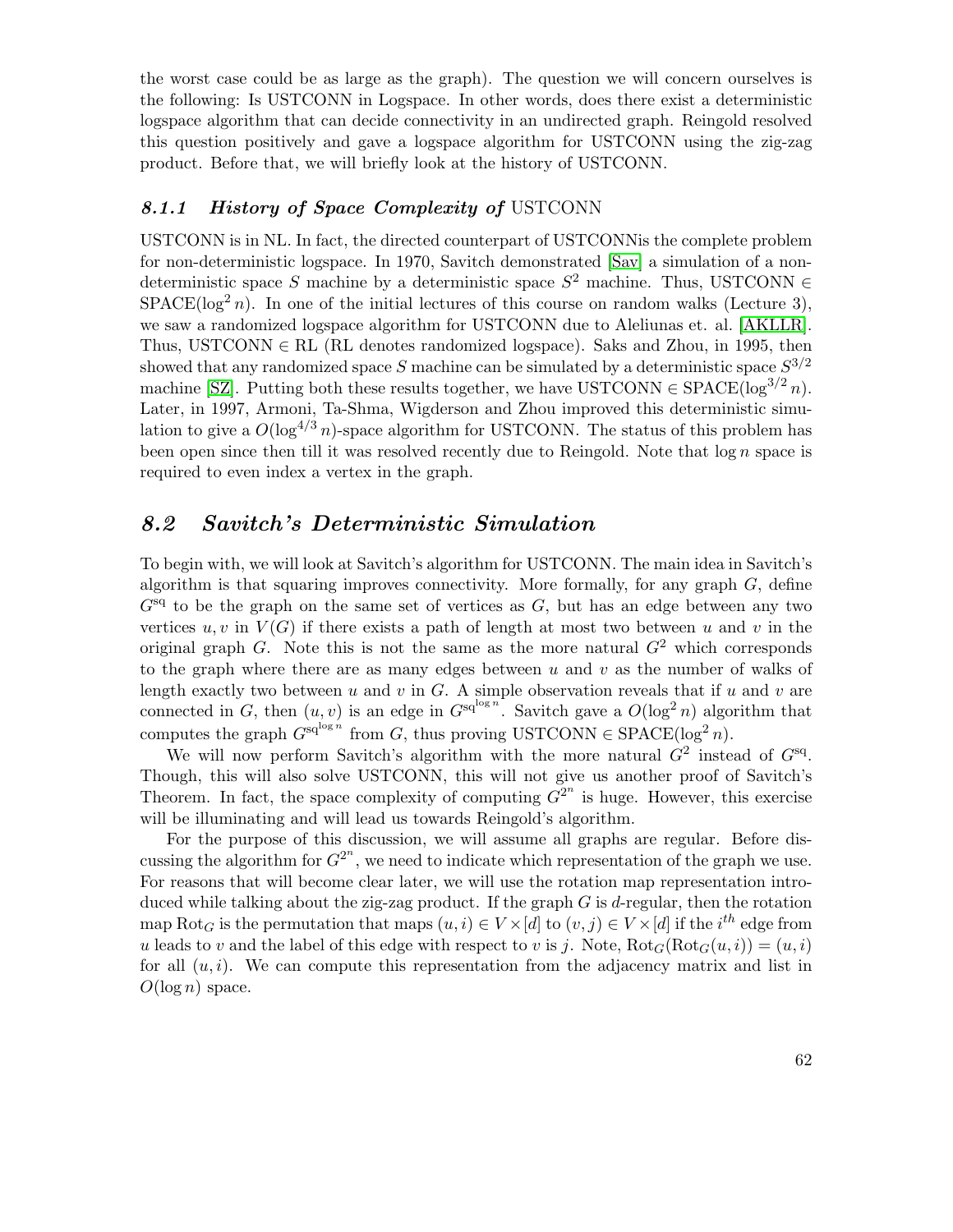Let us first calculate the space-complexity of computing the rotation map of  $H^2$  given the rotation map of H. Let H be a d-regular graph, then  $H^2$  is a  $d^2$  regular graph. The edge labels of  $H^2$  can be assumed to be from the set  $[d] \times [d]$ . How do we compute  $\mathrm{Rot}_{H^2}(u,(i_1,i_2))$ efficiently in space? To start with we assume that the tape contains  $(u,(i_1,i_2))$  and at the end of the computation, we would like this to be replaced by  $Rot_{H^2}(u,(i_1,i_2))$ . For a graph G, let  $SPACE(G)$  denote the additional space required to replace the input  $(u, i)$ on the tape with  $\text{Rot}_{G}(u, i)$ . We first compute  $\text{Rot}_{H}(u, i_{1}) = (w, j_{2})$  and replace the tape contents  $(u, (i_1, i_2))$  with  $(w, (j_2, i_2))$ . This requires an additional space for computing  $Rot<sub>H</sub>$ , i.e.,  $SPACE(H)$ . In the second step, we then reuse this extra space to compute  $Rot_H(w, i_2) = (v, j_1)$  and replace the tape contents  $(w, (j_2, i_2))$  with  $(v, (j_2, j_1))$ . Finally, we swap the indices  $j_1$  and  $j_2$  in the tape to obtain  $(v,(j_1, j_2))$  which is in fact  $Rot_{H^2}(u,(i_1, i_2))$ . A analysis of the above shows that

$$
SPACE(H2) = SPACE(H) + O(log deg(H)).
$$

Performing the above procedure  $O(\log n)$  times, we can compute the rotation map of  $G^n = G^{2^{\log n}}$ , thus solving USTCONN. The space complexity of this algorithm is given by the following:

$$
SPACE(G^n) = SPACE(G^{2^{\log n}})
$$
  
= SPACE(G^{2^{\log n-1}}) + O(log deg(G^{2^{\log n-1}}))  
:  
= SPACE(G) + O(log deg G) + O(log deg G<sup>2</sup>) + \cdots + O(log deg G^{2^{\log n-1}})  
= 
$$
\sum_{i=1}^{\log n-1} O(\log \deg G^{2^i})
$$

The reason this is a bad algorithm for solving USTCONN is because the degree of  $G^{2^i}$ grows prohibitively large with i, in fact  $deg(G^{2^i}) = (deg(G))^{2^i}$ . If somehow we could keep the degree constant through out the process, then in fact the above procedure would give a  $O(\log n)$  space algorithm for USTCONN. But this is not possible, squaring a graph will also square the degree. Is it possible to obtain the same effect as squaring without actually increasing the degree of the graph? The main advantage of squaring is that it improves the expansion of the graph (and thus the connectivity of the graph). The crucial idea in Reingold's algorithm is that the zig-zag product (discussed in the first half of today's lecture) can be used to decrease the degree without altering the expansion of the graph by too much. Reingold's algorithm thus alternates between squaring and zig-zag to improve the expansion of the graph (via squaring) while not increasing the degree.

#### 8.3 Zig-Zag Product

We say that a graph G is a  $(N, d, \lambda)$ -graph if G is a d-regular graph on N vertices and the spectral expansion of G is at most  $\lambda$ . Let us quickly recall the definition of the zig-zag product.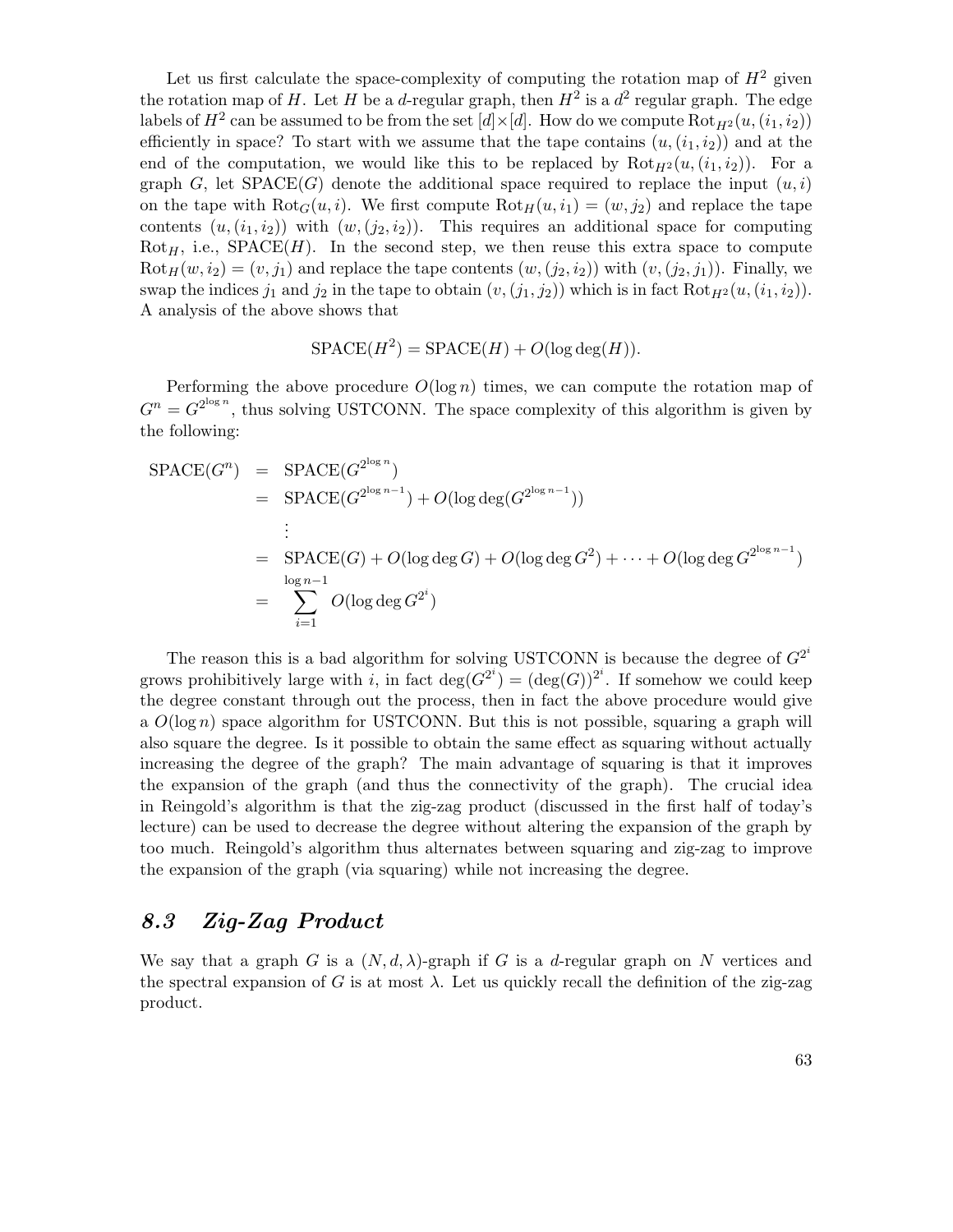Definition 61. The zig-zag product between rotation map representations of two graphs G, a  $(N, D_1, \lambda_1)$ -graph and H, a  $(D_1, D_2, \lambda_2)$ -graph, is a rotation map representation of a graph, denoted by  $G \odot H$ . The graph  $G \odot H$  and its rotation map are defined as below.

- 1.  $G(\overline{z})$ H has  $ND_1$  vertices.
- 2.  $G \textcircled{2} H$  is a  $D_2^2$ -regular graph.
- 3. Rot $_G(\overline{z})_H((u, i), (a_1, a_2)) = ((v, j), (b_1, b_2))$  if the following is satisfied: There exist  $i', j' \in [D_2]$  such that
	- Rot<sub>H</sub> $(i, a_1) = (i', b_2)$
	- Rot $_G(u, i') = (v, j')$
	- Rot<sub>H</sub> $(j', a_2) = (j, b_1)$

We proved the following result in the earlier lecture on zig-zag products.

**Theorem 62.** Suppose G is an  $(N_1, d_1, \lambda_1)$ -expander and H is a  $(d_1, d_2, \lambda_2)$ -expander. Then  $G \otimes H$  is an  $(N_1d_1, d_2^2, f(\lambda_1, \lambda_2))$ -expander, where  $f(\lambda_1, \lambda_2) \leq \lambda_1 + \lambda_2 + \lambda_2^2$ .

Note that the above result is useful only when both the graphs  $G$  and  $H$  have fairly good expansion to start with. For our case, all we know is that the original graph, if connected and non-bipartite, has spectral expansion bounded away from 1 by at least a inverse polynomial. In fact, we proved the following result in Lecture 3.

<span id="page-63-1"></span>**Lemma 63.** If G is a connected, d-regular, non-bipartite graph on n vertices, then

$$
1 - \lambda \ge \frac{1}{dn^2}.
$$

The zig-zag product is useful even in this case as long as the other graph H has good spectral expansion. We will use the following result (which we will not prove in class) on zig-zag products for this purpose.

<span id="page-63-0"></span>**Lemma 64.** If  $\lambda(H) \leq 1/2$ , then

$$
1 - \lambda(G \textcircled{2} H) \le \frac{1}{3} (1 - \lambda(G)).
$$

We mention that the zig-zag product is not the only graph product that satisfies such properties. The replacement product would have sufficed for our purposes (see [\[MR1,](#page-80-4) [MR2\]](#page-80-5)). However, we use the zig-zag product since we are already familiar with it from the previous lecture. A proof of Lemma [64](#page-63-0) can be found in [\[RVW\]](#page-80-2) while a proof of a similar statement for the replacement product can be found in Martin and Randall [\[MR2\]](#page-80-5).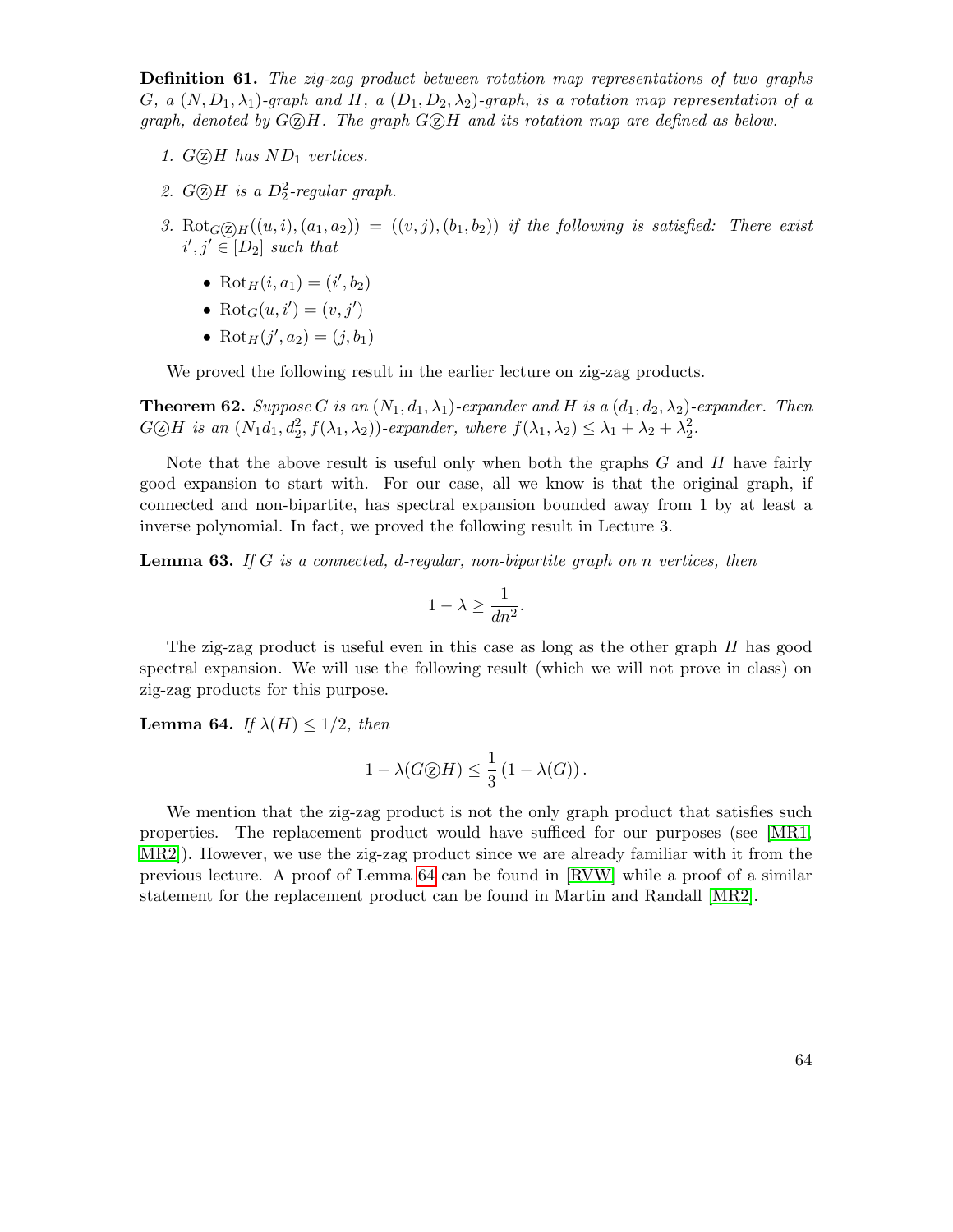### 8.4 Reingold's Algorithm

As mentioned in the previous sections, the main idea in Reingold's algorithm is to alternate squaring with zig-zag product (with a constant sized expander). Lemma [64](#page-63-0) tells us the following: as long as H is a good expander (i.e.,  $\lambda(H) \leq 1/2$ ), zig-zagging G with H only reduces the spectral gap (i.e.,  $1 - \lambda$ ) by a factor of three (3). This is good for us, since squaring improves the spectral gap  $1 - \lambda$  from to  $1 - \lambda^2$  while zig-zag product deteriorates the spectral gap from  $1 - \lambda$  to  $1 - \lambda/3$ . Thus, we could alternate a couple of squarings with a zig-zag product to reduce the spectral gap by a factor of two while keeping the degree constant.

We are now ready to describe Reingold's algorithm.

let H be a  $(d^{16}, d, 1/2)$ -graph for some constant G. Such a graph H can be found either by exhaustive search or by using one of the expander constructions (described earlier in the course). For this section, we will assume that the input graph  $G$  for which we need to check  $(s, t)$  connectivity is a  $d^{16}$ -regular non-bipartite graph. We will later remove these restrictions on G.

Furthermore, we will assume  $G$  is a connected graph. Actually, this is a stupid assumption since if G were indeed connected, then there is nothing to prove. What we actually mean is the following: Reingold's algorithm works independently for each connected component of the graph and checks if t exists in the connected component that contains s. Since every component of G is  $d^{16}$ -regular, connected and non-bipartite, we have from Lemma [63](#page-63-1) that  $1 - \lambda(C) \geq 1/d^{16} n^2$ , for all components C of G.

Checking connectivity on an expander We first argue that checking connectivity on a graph, each of whose connected components is an expander (i.e.,  $\lambda \leq 1/2$ ) can be done in logspace. This follows from the simple observation that in an expander, the distance between any two vertices in  $O(\log n)$ . Thus, it suffices to enumerate all  $O(\log n)$  paths in the graph originating at  $s$  and check if any of them lead to  $t$ . This can be done in logspace. Thus, it suffices for us to convert  $G$  into another  $G'$  in logspace such that each connected component of G' is an expander (i.e.,  $\lambda \leq 1/2$ ) and furthermore, two vertices are connected in G iff they are connected in  $G'$  (i.e., the transformation does not alter the connectivity of the graph).

#### Reingold's Algorithm

Input:  $G - d^{16}$ -regular graph and two vertices  $s, t \in V(G)$ .

- 1. Set l to be the smallest integer such that  $\left(1 \frac{1}{d^{16}}\right)$  $\frac{1}{d^{16}n^2}\big)^{2^l}\leq \frac{1}{2}$  $rac{1}{2}$ . Comment:  $l$  is  $O(\log n)$
- 2. Set  $G_0 \leftarrow G$ .
- 3. For  $i = 1, \ldots, l$  do, set  $G_i \leftarrow (G_{i-1} \textcircled{2} H)^8$ .

Comment: (1) Each  $G_i$  is a  $d^{16}$ -regular graph.

(2) Each connected component of  $G_l$  is an expander with spectral expansion at most 1/2 (see Theorem [66\)](#page-65-0)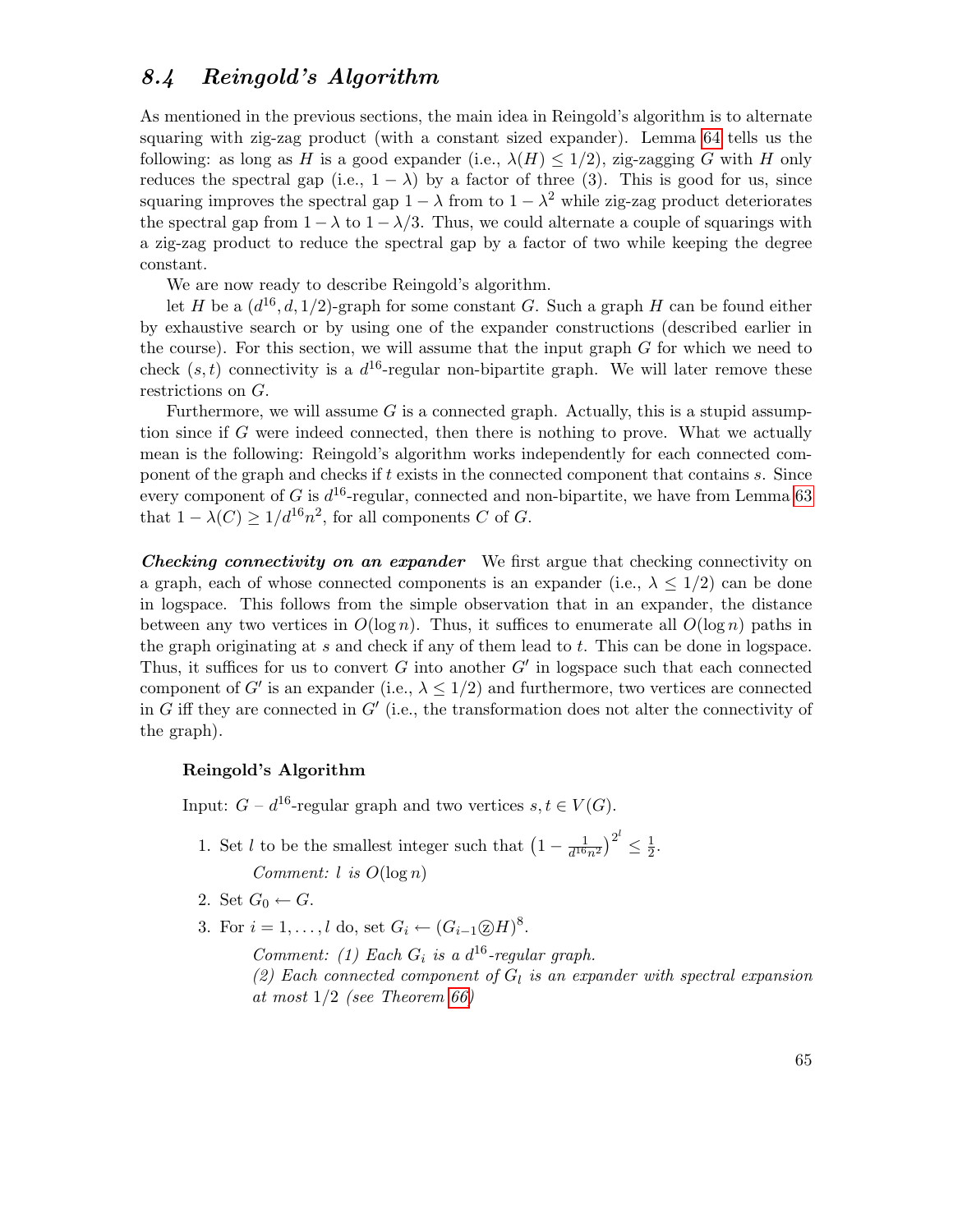4. Check if s and t are connected in  $G_l$  by enumerating over all  $O(\log n)$  paths originating at s.

We first prove the comment in Step 3, which will suffice to prove the correctness of Reingold's algorithm. For this we need the following proposition.

Proposition 65. For  $i = 1, ..., l$ ,  $\lambda(G_i) \le \min\{\lambda^2(G_{i-1}), 1/2\}$ .

*Proof.* Since  $G_i = (G \otimes H)^8$ , we have from Lemma [64](#page-63-0) that  $\lambda(G_i) = \lambda^8(G_{i-1} \otimes H) \le$  $[1 - (1 - \lambda(G_{i-1}))/3]^8$ . Now, consider the following two cases.

Case (i):  $\lambda(G_{i-1}) \leq 1/2$ . Then,

$$
\lambda(G_i) = \left(\lambda(G_{i-1}\textcircled{2}H)\right)^8 \le \left(1 - \frac{1}{3} \cdot \frac{1}{2}\right)^8 = \left(\frac{5}{6}\right)^8 < \frac{1}{2}.
$$

Case (ii):  $\lambda(G_{i-1}) > 1/2$ . In this case, we can by expansion check that

$$
\left(1 - \frac{1}{3}(1 - x)\right)^4 \le x
$$
, for all  $\frac{1}{2} \le x \le 1$ 

Hence,

$$
\lambda(G_i) = \left(\lambda(G_{i-1}\otimes H)\right)^8 \le \left(1 - \frac{1}{3}\left(1 - \lambda(G_{i-1})\right)\right)^8 \le \lambda^2(G_{i-1}).
$$

By our choice of  $l$ , we have the following theorem on the expansion of each connected component of  $G_l$ .

<span id="page-65-0"></span>**Theorem 66.** The spectral expansion of each connected component of  $G_l$  is at most  $1/2$ .

**Space Complexity of Reingold's Algorithm** We noted before that each squaring operation requires an additional space of  $O(\log \deg G)$ . Similarly, it can be shown that each zigzag product with H (of constant size) also requires additional space at most  $O(\log \deg G)$ . Since there are at most  $O(\log n)$  squaring and zig-zag products (since  $l = O(\log n)$ ) and the degree of all the graphs is at most  $d^{16}$ , a constant, the total space complexity of the algorithm is at most  $O(\log n)$ .

**Handling non-regular bipartite graph** To start with, we will convert the graph into a 3-regular graph by replacing each vertex of degree  $d$  greater than 3 by a cycle of size  $d$  and connecting each of the  $d$  neighbors of the vertex to the  $d$  distinct points on the circle. To convert the graph into a  $d^{16}$ -regular graph, we then add  $d^{16} - 3$  self loops to each vertex. Note, the addition of self loops also makes the graph non-bipartite. Both these conversions can be effected in log space.

 $\Box$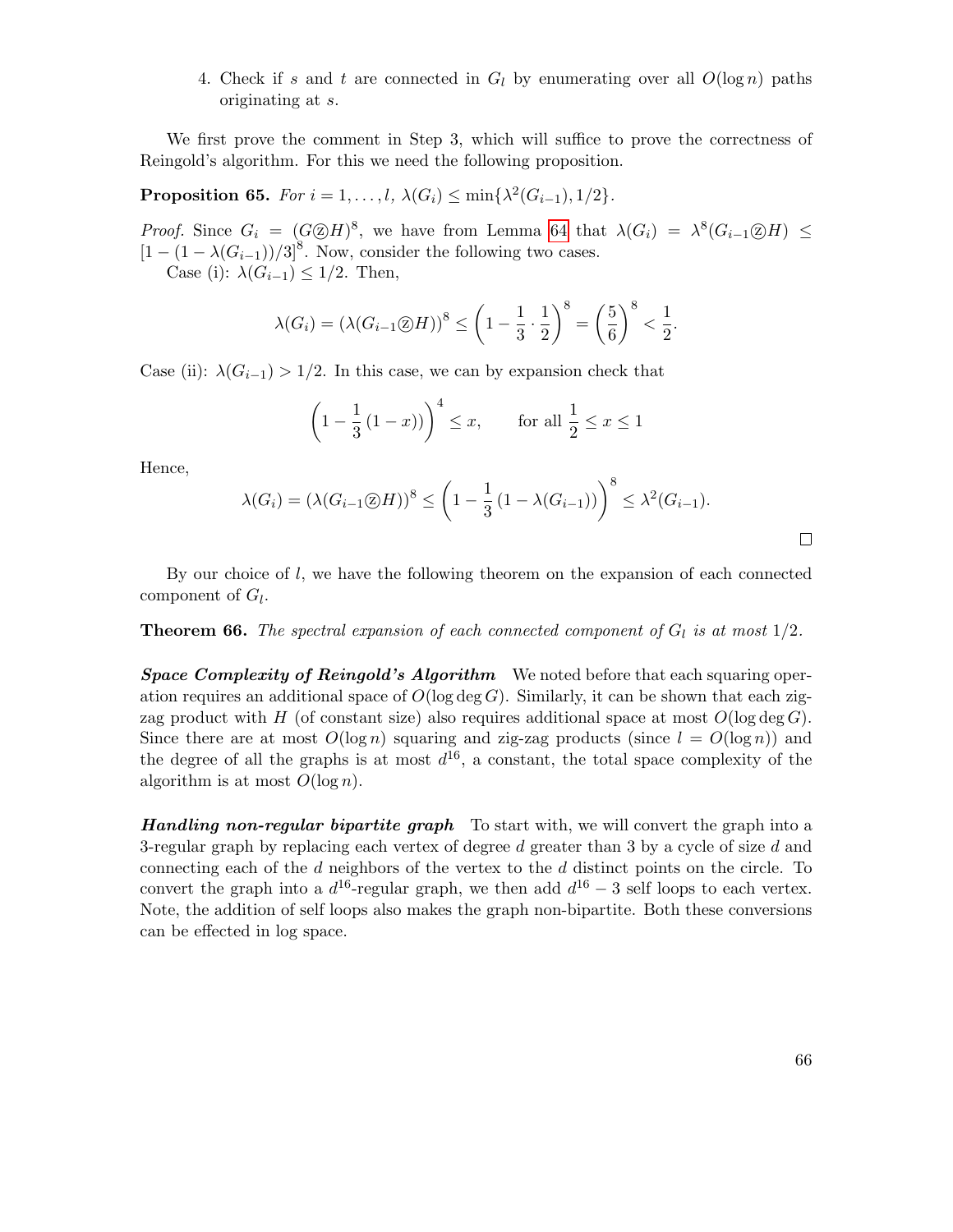Chapter 9

## Dinur's Proof of the PCP Theorem

Lecturer: Prahladh Harsha Scribe: Krishnaram Kenthapadi May 31, 2005

In this lecture, we will describe a recent and remarkable proof of the PCP theorem, due to Irit Dinur [\[Din\]](#page-79-5). This proof is a beautiful application of expanders for "soundness amplification" of randomized algorithms without using too many random bits.

Before describing the proof, we will first look at the PCP theorem, by relating it with the theory of NP-completeness.

#### 9.1 Hardness of Optimization Problems

The theory of NP-completeness, as developed by Cook, Levin, and Karp, states that any language,  $L$  in NP is reducible to the Boolean satisfiability problem,  $3SAT$ . By this, we mean that for every instance, x of the language L, we can obtain a satisfiability instance,  $\phi$ such that  $x \in L$  if and only if  $\phi$  is satisfiable. Thus, 3SAT is at least as hard as any other problem in NP. Karp further showed that 3SAT can be reduced to other problems such as CLIQUE and 3-COLORABILITY and hence that these problems are at least as hard as any problem in NP. In other words, solving these problems *optimally* is as hard as solving any other problem in NP optimally.

However the question of the hardness of approximation was left open. For instance, can the following be true – finding a satisfying assignment for  $3SAT$  is NP-hard, however it is easy to find an assignment that satisfies 99% of the clauses. Questions such as Other examples: can we approximate the clique size in a graph? Or, can we obtain a 3-coloring that satisfies 99% of the edge constraints? In other words, is the approximation version of some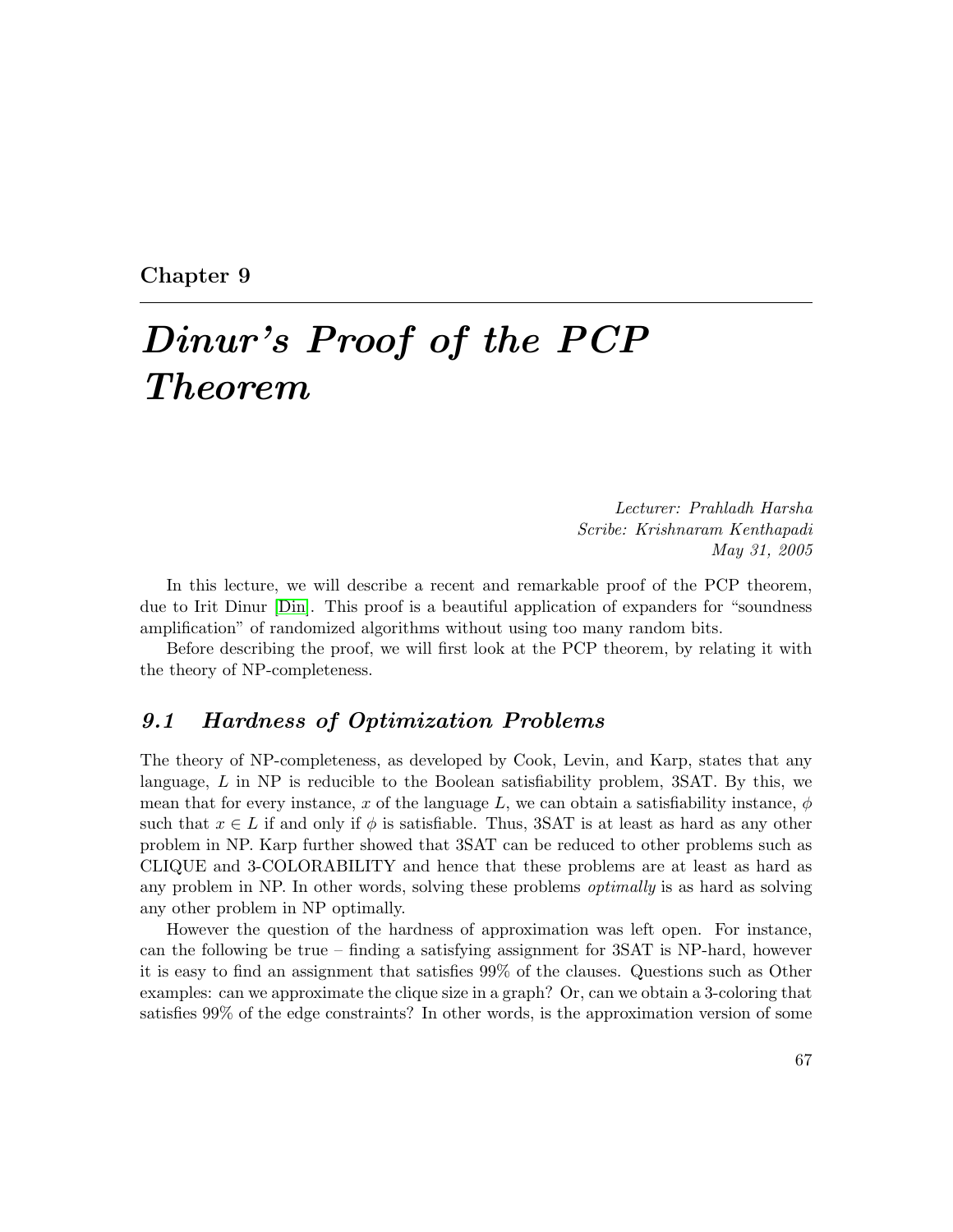of NP-hard problems easier than the optimization versions. The PCP Theorem [\[FGLSS,](#page-79-6) [AS,](#page-78-3) [ALMSS\]](#page-78-4) states that this is not the case – for several of the NP-hard problems, the approximation version is just as hard as the optimization version. The PCP theorem can be viewed as a strengthening of Karp reductions. It provides a reduction from a 3SAT instance  $\phi$  to another 3SAT instance  $\psi$  such that if  $\phi \in 3SAT$ , then  $\psi \in 3SAT$  and if  $\phi \notin 3SAT$ , then any assignment to  $\psi$  violates at least  $\alpha$  fraction of the clauses. This provides a hardness of approximation result for MAX-3SAT (i.e., the problem of finding the assignment that satisfies the most number of clauses in a given 3CNF formula).

**Theorem 67.** There exists a constant  $0 < \alpha < 1$  such that MAX-3SAT is  $(1 - \alpha)$ -hard to approximate unless  $P = NP$ .

Observe that the theory of NP-completeness provides  $\alpha = 1/n$  instead of a constant. The PCP Theorem amplifies this sub-constant soundness  $1/n$  to some constant  $\alpha$ . Starting from the PCP Theorem, it is possible to derive hardness of approximation results for several optimization problems.

### 9.2 Dinur's Proof of the PCP Theorem

We define the NP-complete problem called CONSTRAINT-GRAPH (CG). An instance of CG is of the form  $G = ((V, E), \Sigma, \mathcal{C})$  where  $(V, E)$  is an undirected graph,  $\Sigma$  a constant-sized set of colors and  $\mathcal C$  is a set of constraint functions, one corresponding to each graph edge, i.e.,  $\mathcal{C} = \{c_E : \Sigma^2 \to \{0,1\} | e \in E\}$ . A coloring that assigns color  $c_1$  to vertex  $v_1$  and  $c_2$  to vertex  $v_2$  is said to satisfy the coloring constraint  $c_{(v_1,v_2)}$  on edge  $(v_1, v_2)$  is  $c_{(v_1, v_2)}(c_1, c_2) = 1$ . An instance  $((V, E), \Sigma, \mathcal{C})$  is an YES instance of CG, if there exists a coloring  $\sigma : V \to \Sigma$ that satisfies all of  $\mathcal C$ . Since 3-COLORING is NP-complete, it easily follows that CG is also NP-complete.

The  $\alpha$ -approximate version of CG is whether there exists a coloring that satisfies at least  $(1 - \alpha)$ -constraints. In today's lecture, we will prove the following equivalent version of the PCP Theorem. It is an easy exercise to show that these two versions are equivalent. Now the PCP theorem can be equivalently stated as follows.

**Theorem 68** (Dinur [\[Din\]](#page-79-5)). There exists a constant  $\alpha$  such that the  $\alpha$ -approximation version of CONSTRAINT-GRAPH is NP-hard.

We will restate this theorem in a more convenient form in terms of a reduction. For this we need some notation. For any instance  $G = ((V, E), \Sigma, \mathcal{C})$  of CG, let  $n = |\mathcal{C}|$  and  $size(G) = |V| + |E|$ . Let  $\sigma_G$  be the best colorings for G (i.e., it is the coloring that violates the least number of edge constraints.) If there is more than one, set  $\sigma_G$  to be one of them arbitrarily. Let  $UNSAT(G)$ , called the *unsatisfiability factor*, be the fraction of edge constraints violated by  $\sigma_G$ . Note that if there exists a coloring that satisfies all the constraints of G, then  $UNSAT(G) = 0$ . Since CG is itself a NP-complete problem, the above theorem can be restated as follows in terms of a reduction from the decision version of CG to its approximation version.

<span id="page-67-0"></span>**Theorem 69** (PCP Theorem as a reduction). There exists a constant  $\alpha$  and a polynomial time reduction from CG to the  $\alpha$ -approximation version of CG that maps the instance,  $G = ((V, E), \Sigma, \mathcal{C})$  to the instance,  $G' = ((V', E'), \Sigma', \mathcal{C}')$  such that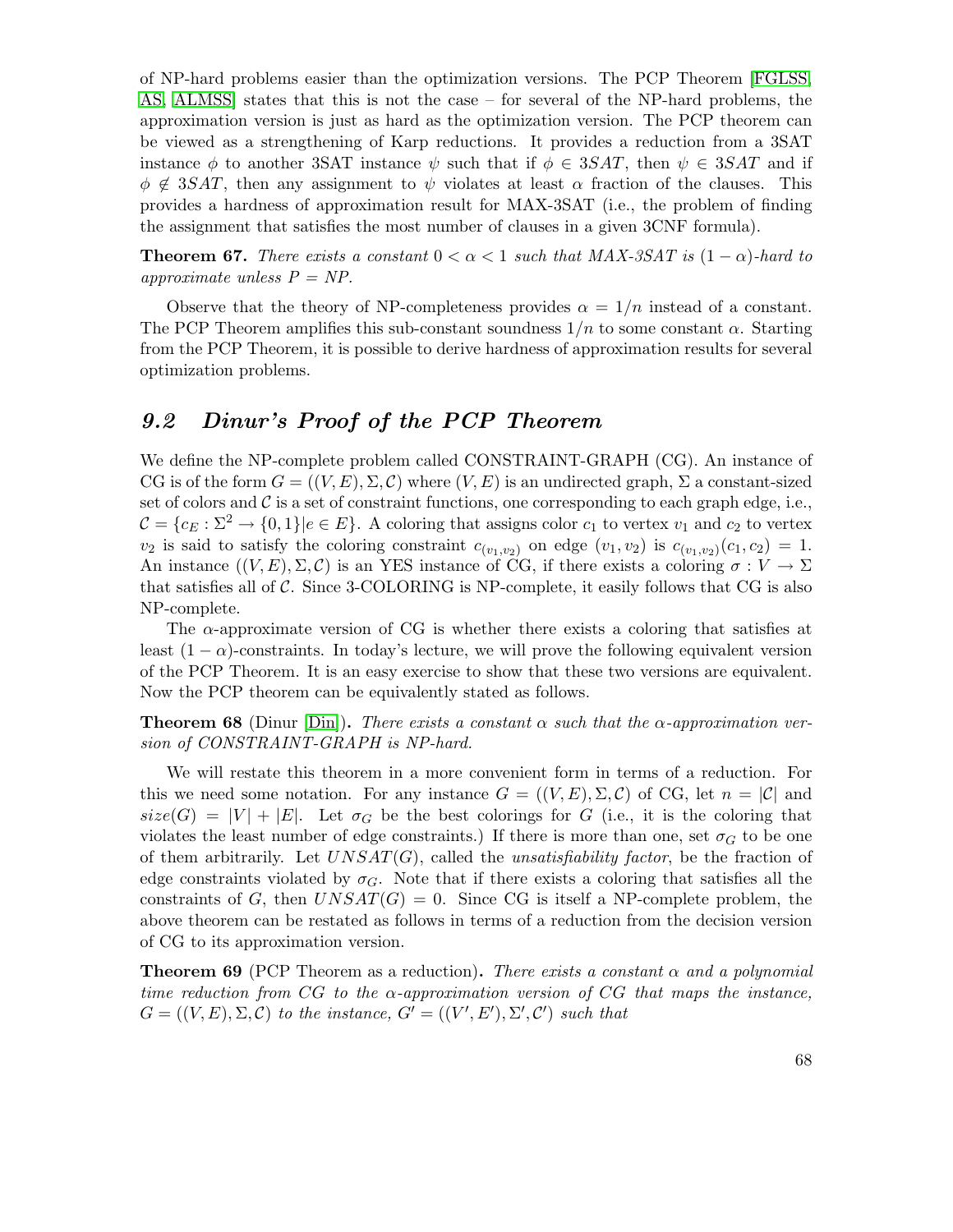- $size(G') = poly(size(G))$
- Completeness:  $UNSAT(G) = 0 \Rightarrow UNSAT(G') = 0$
- Soundness:  $UNSAT(G) \geq 1/n \Rightarrow UNSAT(G') \geq \alpha$

We will prove the above theorem by applying the following Gap Amplification Lemma for  $O(\log n)$  steps.

<span id="page-68-0"></span>**Lemma 70** (Gap Amplification Lemma). There exists a constant  $0 < \alpha < 1$ , a color set  $\Sigma$ and a polynomial time reduction from CG to itself mapping the instance,  $G = ((V, E), \Sigma, \mathcal{C})$ to the instance,  $G' = ((V', E'), \Sigma', C')$  such that

- $size(G') = O(size(G))$  and  $\Sigma' = \Sigma$
- $UNSAT(G) = 0 \Rightarrow UNSAT(G') = 0$
- $UNSAT(G') \geq 2 \cdot min(UNSAT(G), \alpha)$

We can now prove the PCP Theorem [69](#page-67-0) starting from the Gap Amplification Lemma. **Proof of Theorem [69:](#page-67-0)** We first observe that the gap amplification increases the unsatisfiability factor of the instance  $G$  by a factor of 2 (if it is not already a constant) and in doing so it blows up the size of the instance by at most a constant factor. We can hence apply this lemma  $O(\log n)$  times to improve the gap from  $1/n$  to  $\alpha$  with at most a polynomial blowup in size, thus proving the PCP Theorem [69.](#page-67-0)  $\Box$ 

Thus it suffices for us to prove the Gap Amplification Lemma [70](#page-68-0) and this will be our goal for the rest of the lecture. But first we need some preliminaries regarding edge expansion of expanders.

#### 9.3 Expanders – Edge Expansion

For a graph  $G = (V, E)$ , the edge expansion  $\phi(G)$  is defined as follows:

$$
\phi(G) = \min_{|S| \le n/2} \frac{E(S, S)}{|S|}.
$$

The following lemma provides an inverse relationship between the edge expansion,  $\phi(G)$ and the spectral expansion,  $\lambda(G)$ .

<span id="page-68-1"></span>**Lemma 71.** For a d-regular graph  $G$ ,  $\frac{\phi^2(G)}{2d} \leq 1 - \lambda(G) \leq \frac{2\phi(G)}{d}$ d

Thus, if we a graph with good spectral expansion, it also has good edge expansion. Since we know how to construct good spectral expanders, we can also assume the following. There exists a family of constant degree edge-expanders that can be explicitly constructed, i.e., there exists a constant  $\phi_0$ , such that for all n, there exists a d-regular graph  $G_n$  on n vertices such that  $\phi(G_n) \ge \phi_0$  and furthermore there exists an explicit construction of such graphs.

We also require the following estimate on the random-like behavior of random walk on an expander.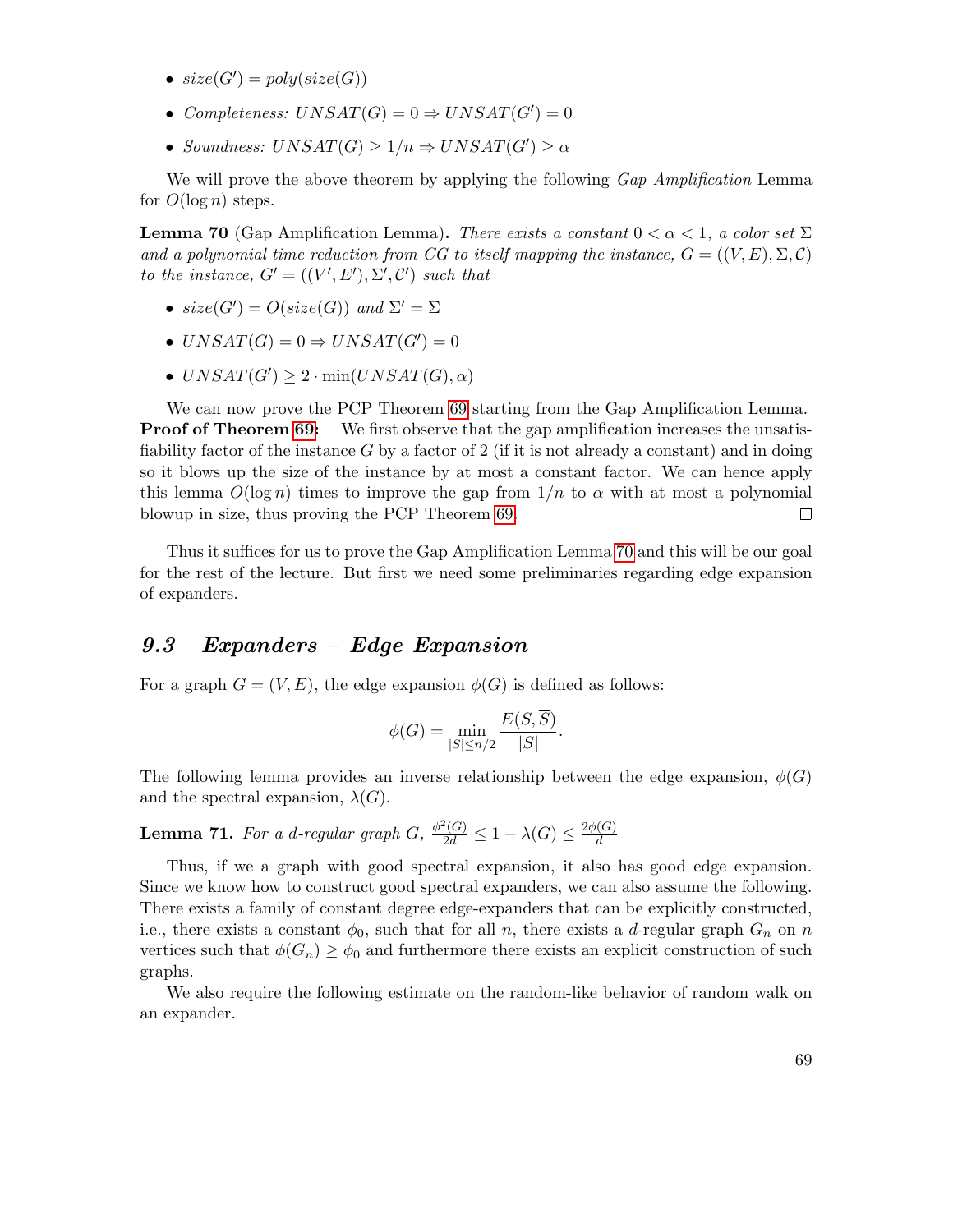**Lemma 72.** Let  $G = (V, E)$  be a d-regular graph with spectral expansion  $\lambda$ . Let  $B \subset E$ be a set of edges. The probability p that a random walk that starts at a random edge in B takes its  $(i + 1)$ <sup>st</sup> step in B as well, is bounded above by  $\frac{|B|}{|E|} + \lambda^i$ .

Note that if the edges were chosen randomly and independently (instead of choosing them along a random walk) then the above probability p is exactly  $\frac{|B|}{|E|}$ . The above lemma states that choosing the edges according to a random walk worsens this probability by at most  $\lambda^i$ .

The proof of this lemma is similar to that of the Expander Mixing Lemma. This proof is reproduced verbatim from Dinur's paper [\[Din\]](#page-79-5).

*Proof.* Let K be the distribution on vertices of G induced by selecting a random edge in B and then a random vertex on which the edge is incident on. Let W be the support of the distribution K. As always, let A be the normalized adjacency matrix of  $G$ .

Let  $\pi$  be the vector corresponding to the distribution K. Hence,  $\pi_v$  is the fraction of edges incident on v that are in  $B$ , divided by 2. For any vertex v, let  $B<sub>v</sub>$  denote the set of edges incident on v that are in B. Hence,  $\pi_v = |B_v|/2|B| \le d/2|B|$  since G is d-regular. Let  $y_v$  be the probability that a random step from v is in B, so  $y_v = |B_v|/d = 2|B|\pi_v/d$ . The probability p equals the probability of landing in  $W$  after i steps and then taking a step in B. Hence

$$
p = \sum_{v \in W} y_v(A^i \pi)_v = \sum_{v \in V} y_v(A^i \pi)_v = \langle y, A^i x \rangle.
$$

let u be all ones vector. Decomposing  $\pi$  along u and its orthogonal component we have  $\pi = \pi^{\parallel} + \pi^{\perp}$ . Observe that

$$
\|\pi\|_2^2 \le \left(\sum_v \pi_v\right) \cdot \left(\max_v \pi_v\right) \le 1 \cdot \frac{d}{2|B|} = \frac{d}{2|B|}
$$

.

Since G has spectral expansion  $\lambda$ ,

$$
||Ai \pi\perp||_2 \leq \lambdai ||\pi\perp||_2
$$
  
\n
$$
\leq \lambdai ||\pi||_2
$$
  
\n
$$
\leq \lambdai \sqrt{\frac{d}{2|B|}}
$$

By Cauchy-Schwarz,

$$
\langle y, A^i \pi^\perp \rangle \ge \|\|y\|_2 \|A^i \pi^\perp\|_2 \le \frac{2|B|}{d} \lambda^i \|\pi\|_2^2 \le \lambda^i
$$

Combining we have,

$$
p = \langle y, A^i \pi \rangle = \langle y, A^i \pi \mathbb{I} \rangle + \langle y, A^i \pi \mathbb{I} \rangle \le \frac{2|B|}{dn} + \lambda^i = \frac{|B|}{|E|} + \lambda^i.
$$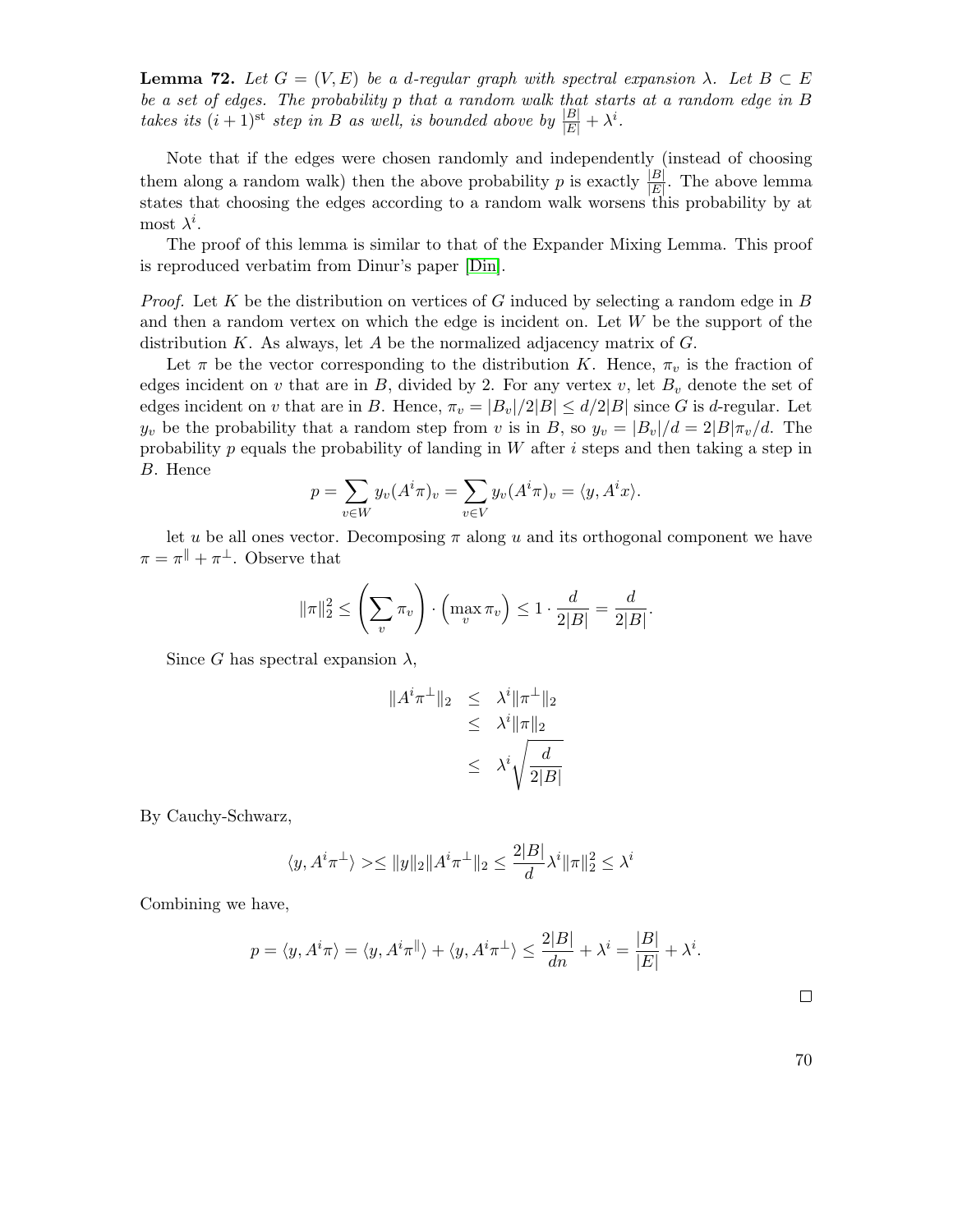## 9.4 Proof of Gap Amplification Lemma

The reduction in the gap amplification lemma is achieved by a two-step process:

- Preprocessing step This preprocessing step converts an arbitrary graph into a constant degree expander and worsens the unsatisfiability by at most a constant factor. This step blows up the size by at most a constant factor.
- Powering step Assuming that the graph is a constant-degree graph, this step performs a "powering operation" that amplifies the unsatisfiability factor of the graph while blowing up the size by at most a constant factor. This step increase the size of the color-set  $\Sigma$ . There exist standard techniques, namely proof composition in PCP technology, that are precisely designed for reducing the size of the color-set. Proof Composition attains color-set reduction while just mildly worsening other parameters. For want of time, we will not consider this issue in lecture but for stating the required result.

#### 9.4.1 Graph Preprocessing

The preprocessing step involves converting the graph into a constant degree expander graph. This is performed in two steps: (a) converting the graph into a constant degree graph and (b) "expanderizing" the constant degree graph.

**Conversion into a constant degree graph** Let  $G_n$  be a family of expander graph with degree d and edge expansion at least  $\phi_0$ .

The given graph  $G = (V, E)$  is transformed as follows: A vertex, v with degree  $d_v$  is replaced by an expander  $G_{d_v}$  on  $d_v$  vertices and the edges incident on v are now assigned to the vertices of  $G_{d_v}$ , one edge per vertex. All the vertices in the transformed graph,  $G' = (V', E')$  thus have degree  $d + 1$ , where d is the degree of any graph in the expander family. All the edges inside each expander graph have equality constraints while the external edges retain the constraint they had earlier.

$$
|V'| = \sum d_v = 2|E|
$$
  

$$
|E'| = \frac{d+1}{2}|V'| = (d+1)|E|
$$

Thus, the size of the new graph  $G' = (V', E')$  is at most a constant factor that of G. Clearly, if  $UNSAT(G) = 0$ , then so is  $UNSAT(G')$ .

We now need to show that if  $UNSAT(G)$  is non-zero, then  $UNSAT(G')$  is worsened (i.e., reduced) at most by a constant factor. The intuition is that we can try to cheat by giving different colors to the  $d_v$  vertices. However, due to the property of the expander, this will result in violating several of the equality constraints within each expander.

Let  $\sigma' = \sigma'_{G'} : V' \to \Sigma$  be the best coloring for G'. From this, we can obtain a coloring  $\sigma: V \to \Sigma$  for G, in which the color of a vertex v is the most popular of the colors assigned to the corresponding "cloud" of  $d_v$  vertices in  $G'$ .

Let  $\mu = UNSAT(G)$ . Let B be the set of edges violated by  $\sigma$  in G and B' be the set of edges violated by  $\sigma'$  in G'. Define S to be the set of vertices in G' whose color is not the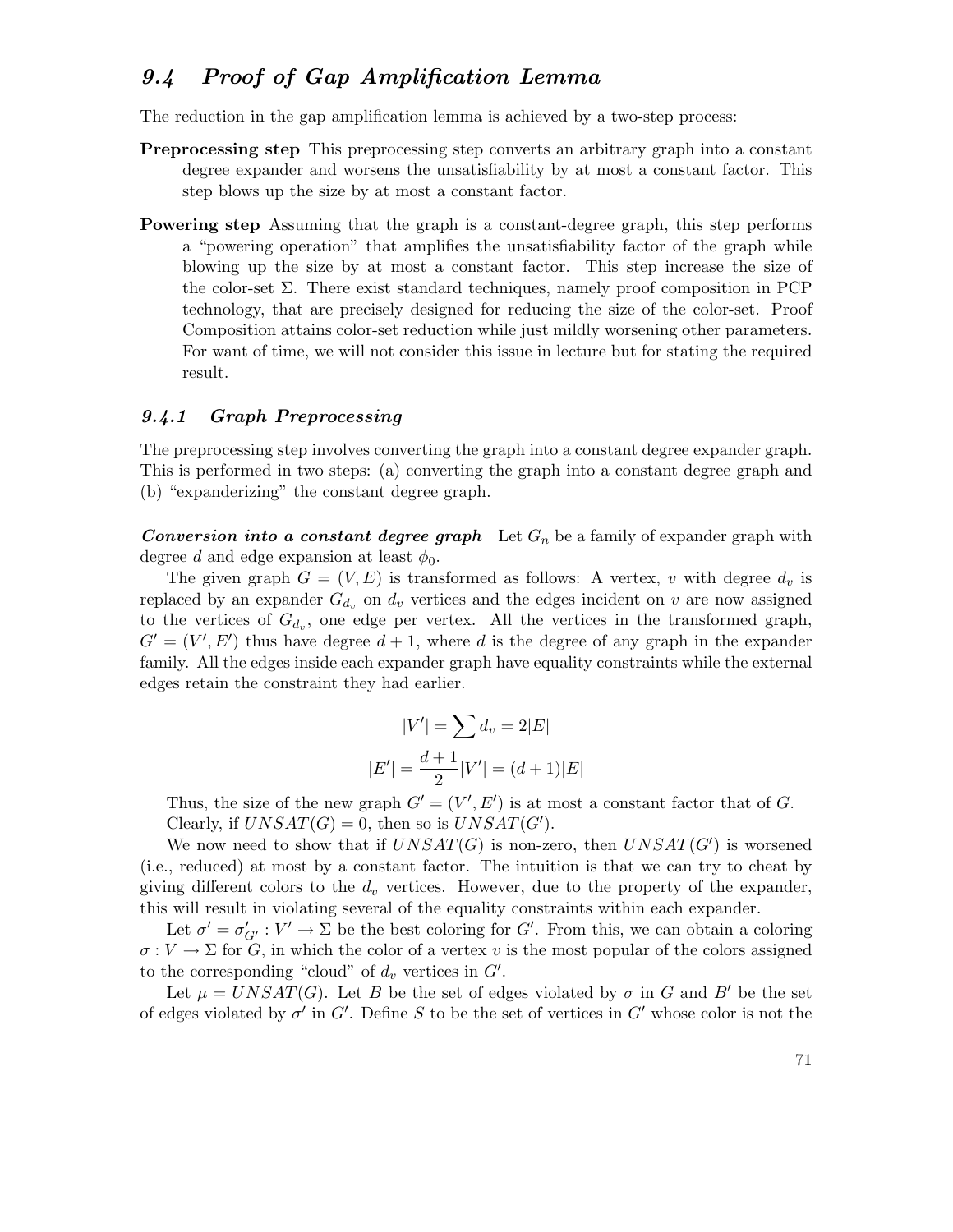popular one (in the corresponding cloud). Since every edge in  $B$  should either be in  $B'$  or contribute to S, we have  $\mu|E| \leq |B| \leq |B'| + |S|$ .

• *Case 1*:  $|B'| \ge \mu |E|/2$ 

$$
UNSAT(G') = \frac{|B'|}{|E'|} \ge \frac{\mu|E|}{2|E'|} = \frac{\mu}{2(d+1)} = \frac{UNSAT(G)}{2(d+1)}
$$

• Case 2:  $|S| > \mu |E|/2$ 

Consider any vertex  $v$  in  $G$  and its corresponding cloud of vertices in  $G'$ . Let  $S<sup>v</sup>$  be the set of vertices in the cloud which did not get the popular color. For each color  $a$ , define  $S_a^v = \{u \in S^v | \sigma'(u) = a\}$ . By the definition of popularity,  $|S_a^v| < d_v/2$ . Now, from the expansion property within each cloud, we get that  $|E(S_a^v, \overline{S_a^v})| \geq \phi_0 |S_a^v|$ . Note that the constraints for all the edges in  $E(S_a^v, \overline{S_a^v})$  are violated. Summing over the colors and clouds,

$$
|B'| \geq \frac{\sum |E(S_a^v, \overline{S_a^v})|}{2} \geq \frac{\phi_0|S|}{2} \geq \frac{\mu \phi_0}{4} |E| \geq \frac{\mu \pi_0}{4(d+1)} |E'|
$$

Thus,  $UNSAT(G') \geq UNSAT(G) \frac{\mu \phi_0}{4(d+1)}$  $4(d+1)$ 

In either case, the transformation results in at most a constant factor drop in the fraction of violated edge constraints.

The graph G is thus converted into a constant degree  $(d+1)$  graph  $G'$ .

**Expanderizing the graph** The transformed graph  $G'$  is  $(d+1)$ -regular. We superimpose with a  $\tilde{d}$ -regular expander on  $|V'|$  nodes (i.e, th new superimposed graph has the same vertex set as the original constraint edges, its edges are however the union of the two graphs – the original constraint graph and the expander). Furthermore, we add self-loops for each vertex to get  $G''$ . We then impose dummy constraints on the new edges (i.e., constraint that are always satisfied). G'' is still an expander (with constant degree,  $(d+2+\tilde{d})$ ), but with slightly weaker spectral expansion given as follows: (this calculation uses Lemma [71\)](#page-68-1)

$$
\lambda(G'') \le 1 - \frac{\phi^2(G'')}{2(d + \tilde{d} + 2)} \le 1 - \frac{\phi^2(G_{|V'|})}{2(d + \tilde{d} + 2)} \le 1 - \frac{\phi_0^2}{2(d + \tilde{d} + 2)} = \lambda(\text{say}).
$$

Observe that if  $G'$  is satisfiable, so is  $G''$ .

$$
UNSAT(G') = \mu \Rightarrow UNSAT(G'') = \mu \left( \frac{d+1}{d+2+\tilde{d}} \right)
$$

Thus,  $G = (V, E)$  is converted into a constant-degree  $\Delta = (d + \tilde{d} + 2)$  expander graph  $G'' = (V'', E'')$  with spectral expansion  $\lambda$ . This completes the preprocessing step.

Hence, we will assume without loss of generality that the given constrain graph  $G =$  $(V, E)$  is  $\Delta$ -regular and has spectral expansion  $\lambda$ .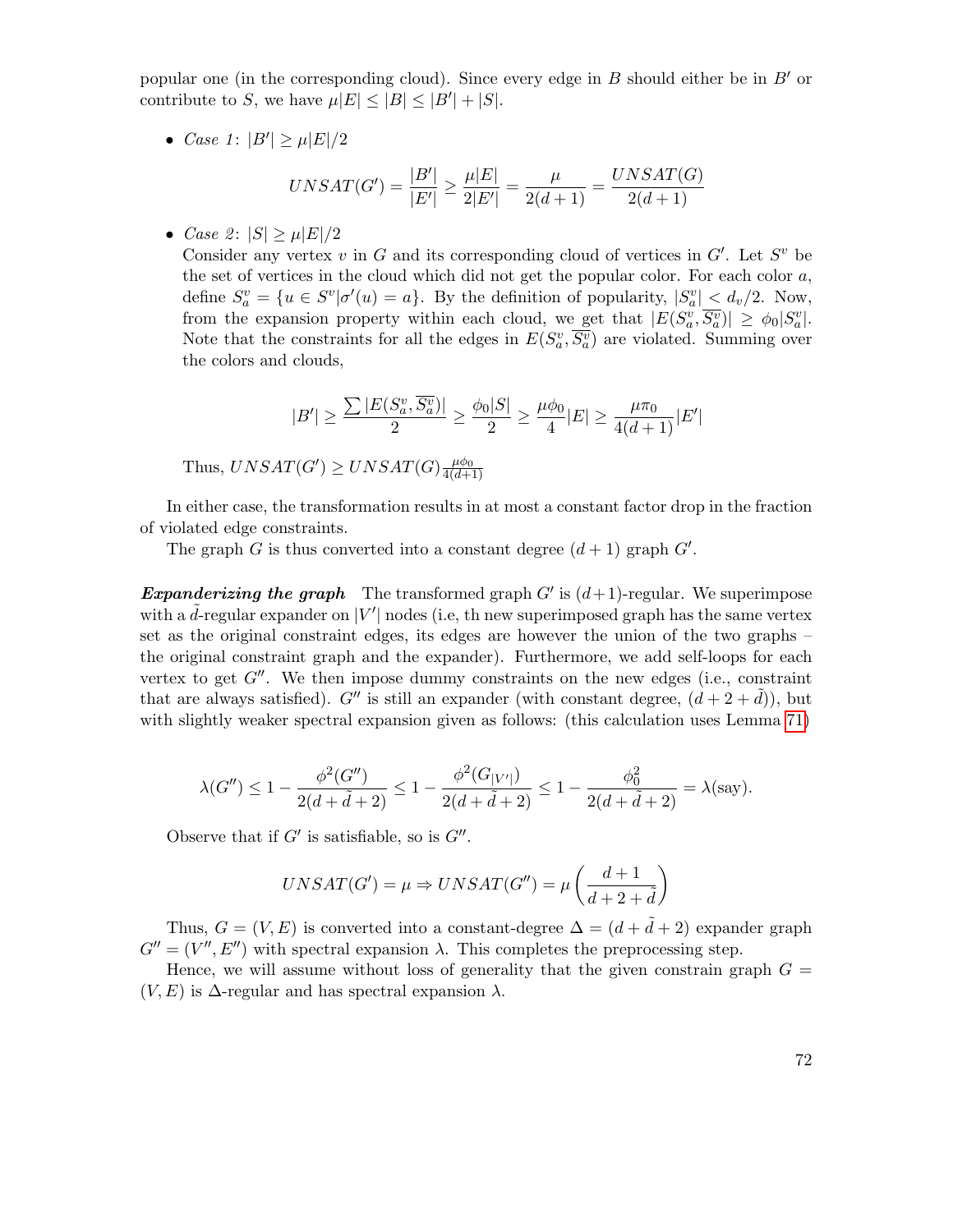#### 9.4.2 Graph Powering

Due to the preprocessing step, we can assume without loss of generality that the given constrain graph  $G = (V, E)$  is  $\Delta$ -regular expander graph with self loops and has spectral expansion  $\lambda$ . Suppose the unsatisfiability factor of this graph is  $\alpha$ . In other words, every coloring of the graph violates at least  $\alpha$ -fraction of the edge-constraints. We need to double this factor to  $2\alpha$  without blowing up the size of the graph too much. A natural way to do this is the powering operation. i.e., we build a new *powered graph*  $G<sup>t</sup>$  on the same set of vertices, each edge of which corresponds to a walk of length  $t$  in the original graph.

More formally, the power graph  $G^t = ((V', E'), \Sigma', C')$  for some parameter  $t \in \mathbb{Z}^{\geq 0}$  is defined as follows.

- $V' = V$  i.e., the set of vertices is the same.
- $(u, v) \in E'$  iff there exists a walk of length t between the vertices u and v in the original graph G. I.e., there exist vertices  $v_0, v_1, \ldots, v_t \in V$  such that  $v_0 = u, v_t = v$ and  $(v_{i-1}, v_i) \in E$  for  $i = 1, \ldots, t$ . Thus, every edge in E' is a t-walk in G. To distinguish between edges of G and  $G<sup>t</sup>$ , we will refer to the edges of G as edges and the edges of  $G<sup>t</sup>$  as t-walks or (just) walks.
- $\Sigma' = \Sigma^{\Delta^{\lceil t/2 \rceil}}$ . More precisely, the color  $\sigma' \in \Sigma'$  of any vertex v gives not only the color of the vertex  $v$ , but also  $v$ 's opinion of the colors of all vertices which are reachable from v by a walk of length at most  $t/2$ . Note, such a coloring allows for the case that two (different) vertices u and v could have different opinions about the color of some other vertex which is within distance  $t/2$  of both vertices u and v.
- The set of constraints  $\mathcal{C}' = \{c_w : \Sigma' \times \Sigma' \to \{0,1\} | w \in E' \}$  is defined as follows: For any t-walk  $w = (u, v) \in E'$ , the constraint  $c_w$  checks that the opinion of the vertices v and  $u$  agree on their intersection and that they satisfy all the edge constraints along the walk  $(u, v)$ . We call each such constraint a walk-constraint.

Below we give a very informal (and in fact wrong) argument as to why powering should amplify the unsatisfiability factor. Let us make two egregious assumptions. Suppose the coloring  $\sigma'$  to the vertices of  $G' = (V', E')$  satisfies the property, that if two vertices have an opinion about a third vertex, then their opinions are consistent. Furthermore, let us assume that the edges along a random  $t$ -walk appear like  $t$  random edges. Then, the following calculations show that the fraction of violated constraints in the powered graph increases by a factor of t. Since by assumption one, the coloring  $\sigma: V \to \Sigma'$  is consistent across the vertices, we have that  $\sigma'$  is actually derived from a coloring  $\sigma: V \to \Sigma$  of the original constraint graph. However, we know that  $\sigma$  violates at least  $\alpha$ -fraction of the edgeconstraints in the original graph G. Consider any such edge. This edge occurs in exactly  $t\Delta^{t-1}$  walks of the powered graph and the constraints corresponding to each of these walks is violated. Hence, the fraction of violated walk-constraints in  $G'$  is  $\approx \frac{t\Delta^{t-1}\alpha|E|}{|E'|}$  $\frac{e^{-1}\alpha|E|}{|E'|}\approx \frac{t\Delta^{t-1}\alpha|E|}{\Delta^{t-1}|E|}=$  $t \cdot \alpha$ . Thus the unsatisfiability factor increases t-fold. This argument is wrong as both the assumptions are wrong. We won't be able to completely get over the first assumption. However, we will be able to show that if a violated edge occurs in the middle of a walk (ie., between t/2 –  $\sqrt{t}$  and t/2 +  $\sqrt{t}$ ), then it is very likely that the constraint on the walk is also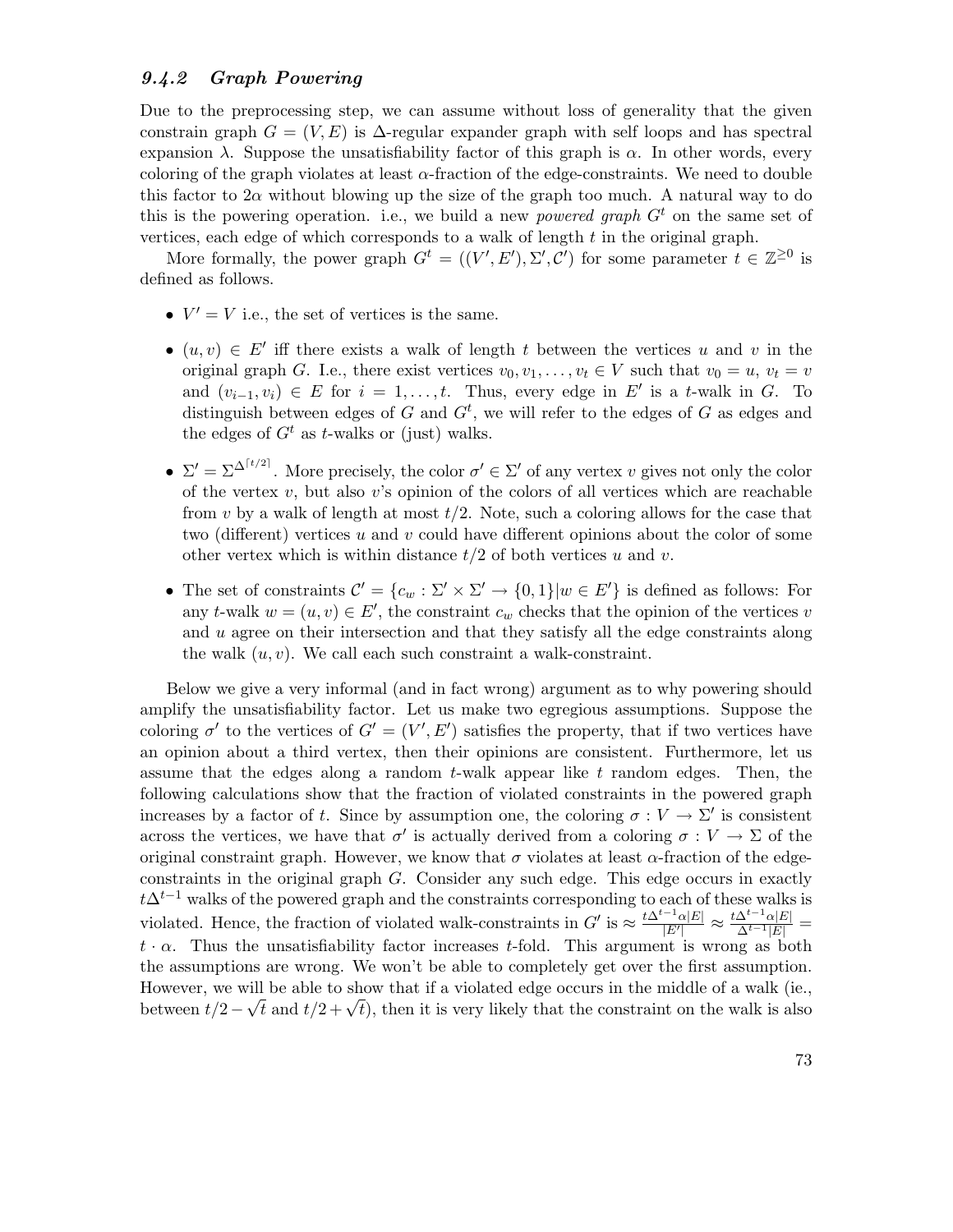violated. Regarding the second assumption, we will use the fact that the underlying graph is an expander and hence the set of edges along a walk do in "some sense" look random (See Lemma [72\)](#page-68-0). Using both these we will prove the following lemma which shows that the (see Lemma  $72$ ). Using both these we will prove the following lemma which shows that the unsatisfiability factor is amplified  $\sqrt{t}$ -fold instead of t-fold as in fallacious argument above.

<span id="page-73-2"></span>**Lemma 73.** There exists  $\beta > 0$  such that if  $UNSAT(G) \leq 1/$ emma 73. There exists  $\beta > 0$  such that if  $UNSAT(G) \leq 1/\sqrt{t}$ , then  $UNSAT(G') \geq$  $\beta\sqrt{t}$  UNSAT(G).

Proof. Let  $\sigma' : V \to \Sigma'$  be the best possible coloring satisfying the most number of walkconstraints on G'. Hence,  $\alpha = UNSAT(G')$  is exactly the fraction of walk-constraints violated by  $\sigma'$ . From the coloring  $\sigma'$ , we build a coloring  $\sigma: V \to \Sigma$  for the original constraint graph G as follows: Define the random variable  $X_{v,i}$  to be the opinion that a vertex which is i random steps away from v has about v. Let  $\sigma(v) = a$  such that  $Pr[X_{v,t/2} = a]$  is maximized. In other words, this is the most popular color for v assigned by vertices which are at a distance  $t/2$  far from v. By definition of popularity, we have that if  $\sigma(v) = a$ , then  $\Pr[X_{v,t/2} = a] \ge \frac{1}{|S|}$  $\frac{1}{|\Sigma|}$ .

Let B be the set of edges violated by  $\sigma$  in G. Since  $\sigma$  can color no better than the best coloring for G, we have  $\frac{|B|}{|E|} \geq UNSAT(G) = \alpha$ .

Consider any edge  $e = (u, v) \in B$ . Let  $i \in I = [t/2 - \mathbb{R}]$  $\sqrt{t}$ ,  $t/2 + \sqrt{t}$ . Consider a random t-walk  $w = (v_0, v_1, \ldots, v_t)$  in G' conditioned on the fact that e is the i<sup>th</sup> edge of the walk (i.e,  $u = v_{i-1}$  and  $v = v_i$ ). We will now analyze the probability that the coloring assigned by  $\sigma'$  to the end-vertices of the walk  $v_0$  and  $v_t$  violates the walk-constraint  $c_w$ .

Let  $\sigma(u) = a$  and  $\sigma(v) = b$ . We know that the coloring a and b to vertices u and v respectively violates the edge constraint  $c_e$ . Now, if the opinion of the color of  $u = v_{i-1}$ held by the  $\sigma'$ -color of  $v_0$  is a and that of  $v = v_i$  held by the  $\sigma'$ -color of  $v_t$  is b, then the walk constraint  $c_w$  is violated. These events are  $X_{u,i-1} = a$  and  $X_{v,t-i} = b$ . Hence,

<span id="page-73-0"></span>
$$
\Pr_{w: (u, v) \text{ is } i\text{th edge of } w} [c_w \text{ is violated}] \ge \Pr[X_{u,i-1} = a] \cdot \Pr[X_{v,t-i} = b] \tag{9.1}
$$

For simplicity, let us consider the case that  $i - 1 = t/2$  and  $t - i = t/2$ . In other words, e is exactly the middle edge. This case actually does not arise since it assumes the walk is of length  $t + 1$  as opposed to t. In this case, we have that  $Pr[X_{u,i-1} = a] = Pr[X_{u,t/2} = a]$ which is at least  $1/|\Sigma|$  since  $\sigma(u) = a$  which implies a is the most popular color assigned to u by  $\sigma'$ . Similarly,  $Pr[X_{v,t-i} = b] \ge 1/|\Sigma|$ . Thus, in this case we have that

$$
\Pr_{w: (u, v) \text{ is } i\text{th edge of } w} [c_w \text{ is violated}] \geq \frac{1}{|\Sigma|^2}
$$

We now have to consider the more general case when e is the  $i^{\text{th}}$  edge for some  $i \in I$ . We now have to consider the more general case when e is the  $i$  edge for some  $i \in I$ .<br>Note that this i satisfies the property that  $|i - t/2| \leq \sqrt{t}$ , i.e., it is within one standard deviation of the mean. The general idea is that since  $i$  is at most one standard deviation of the mean, the behavior at  $i$  is similar up to certain constant factors to that at the mean. More formally, it can be shown that

There exists 
$$
\tau > 0
$$
 such that if  $|l - t/2| \le \sqrt{t}$ , then  $Pr[X_{u,l} = a] \ge \tau \cdot Pr[X_{u,t/w} = a](9.2)$ 

<span id="page-73-1"></span>This is proved by considering the random walk at  $u$  using properties of the binomial distribution. The main intuition is that self loops of G make the distribution of vertices reached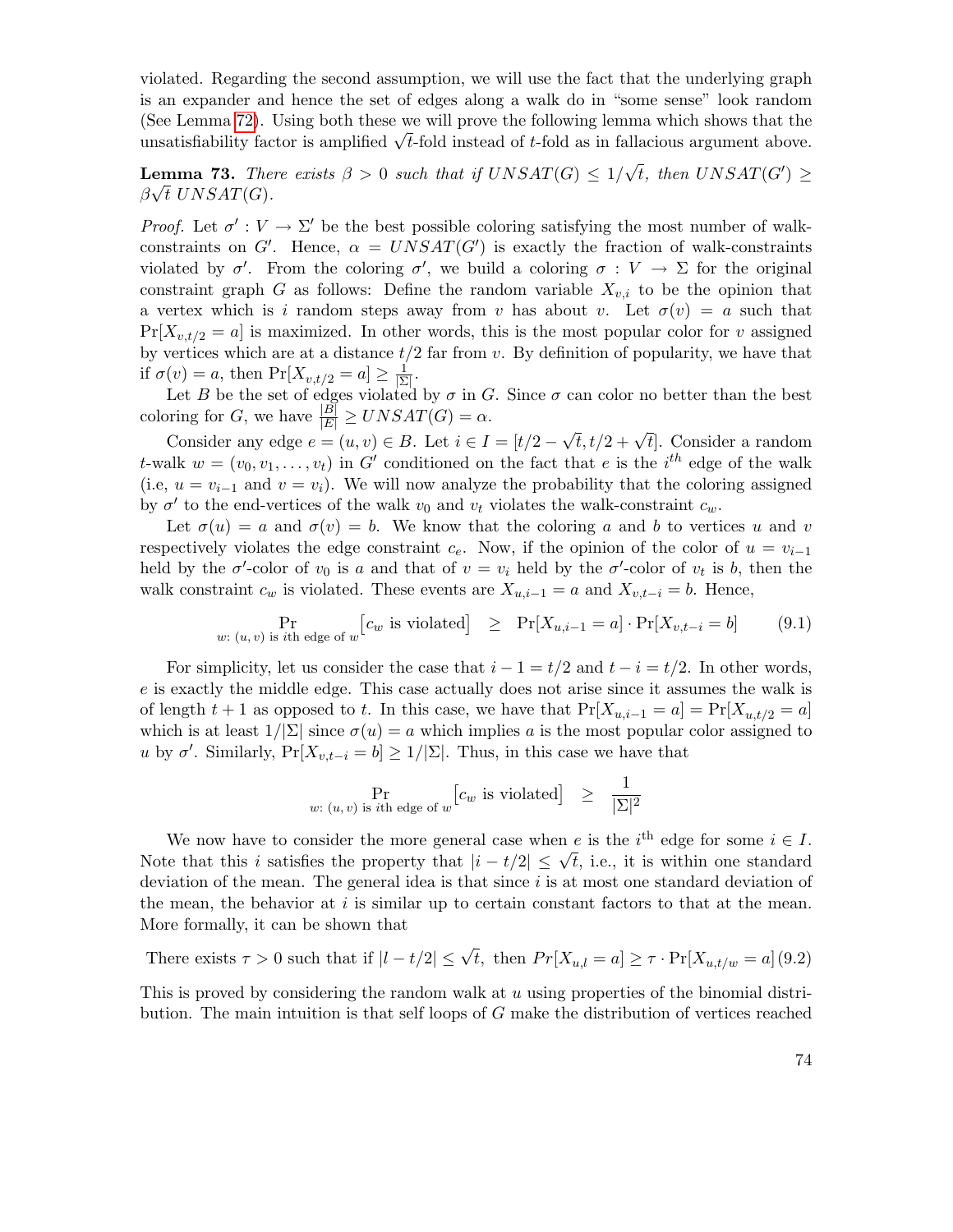by a random  $t/2$ -step walk from u roughly the same as the distribution on vertices reached by an l-step from u, for  $l \in I$ . This argument can be formalized; for want of time, we do not present the proof in lecture.

Thus, it follows from [\(9.1\)](#page-73-0) and [\(9.2\)](#page-73-1) that for all  $i \in I$ ,

<span id="page-74-2"></span>
$$
\Pr_{w: (u,v) \text{ is } i\text{th edge of } w} [c_w \text{ is violated}] \ge \left(\frac{\tau}{|\Sigma|}\right)^2 = \mu \text{ (say)}
$$
\n(9.3)

So far we have shown that an edge is bad, then a constant fraction of the walks in which it occurs nearly in the middle are also bad. We will now show that these bad walks do not overlap too much and hence there is not too much of over-counting. For this purpose, we define the random variable N. Let w be a random t-walk in the powered graph  $G'$  (ie., chosen by starting at a random vertex and walking  $t$  random steps),

$$
N = \begin{cases} \text{ Number of bad edges in } I \text{ if } w \text{ is a rejecting } t\text{-walk according to } \sigma' \\ 0 \text{ otherwise} \end{cases}
$$

i.e.,  $N$  is the number of bad edges encountered along the walk  $w$  around the middle of the walk if any bad edges are encountered at all and is 0 otherwise.

Clearly this definition of  $N$  satisfies,

$$
UNSAT(G') \ge \Pr[N > 0].
$$

So it suffices to lower bound  $Pr[N > 0]$ . We do so using the following two claims.

<span id="page-74-0"></span>**Claim 74.** There exists  $\mu > 0$  such that  $E[N] \geq 2\mu$ √  $\overline{t}\frac{|B|}{|E|}$  $\frac{|D|}{|E|}$  .

<span id="page-74-1"></span>**Claim 75.** There exists  $C > 0$  such that  $E[N^2] \leq C$ √  $\overline{t}\frac{|B|}{|E|}$  $\frac{|B|}{|E|}$ .

We can now bound  $Pr[N > 0]$  using the second moments inequality as follows:

$$
Pr[N > 0] \ge \frac{(E[N])^2}{E[N^2]}
$$
  

$$
\ge \frac{4\mu^2}{C} \cdot \sqrt{t} \cdot \frac{|B|}{|E|}
$$

Choosing  $\beta = \frac{4\mu^2}{C}$  $\frac{\mu^2}{C}$  completes the proof of Lemma [73.](#page-73-2)

We now need to prove Claims [74](#page-74-0) and [75.](#page-74-1) For this purpose, we define the following two random variables. For a random walk  $w$ , let

$$
Z_i = \begin{cases} 1 & \text{if } i^{\text{th}} \text{ edge of } w \text{ is in } B \\ 0 & \text{otherwise} \end{cases}
$$
  

$$
Y_i = \begin{cases} 1 & \text{if } w \text{ is a rejecting } t\text{-walk and } i^{\text{th}} \text{ edge } \in B \\ 0 & \text{otherwise} \end{cases}
$$

 $\Box$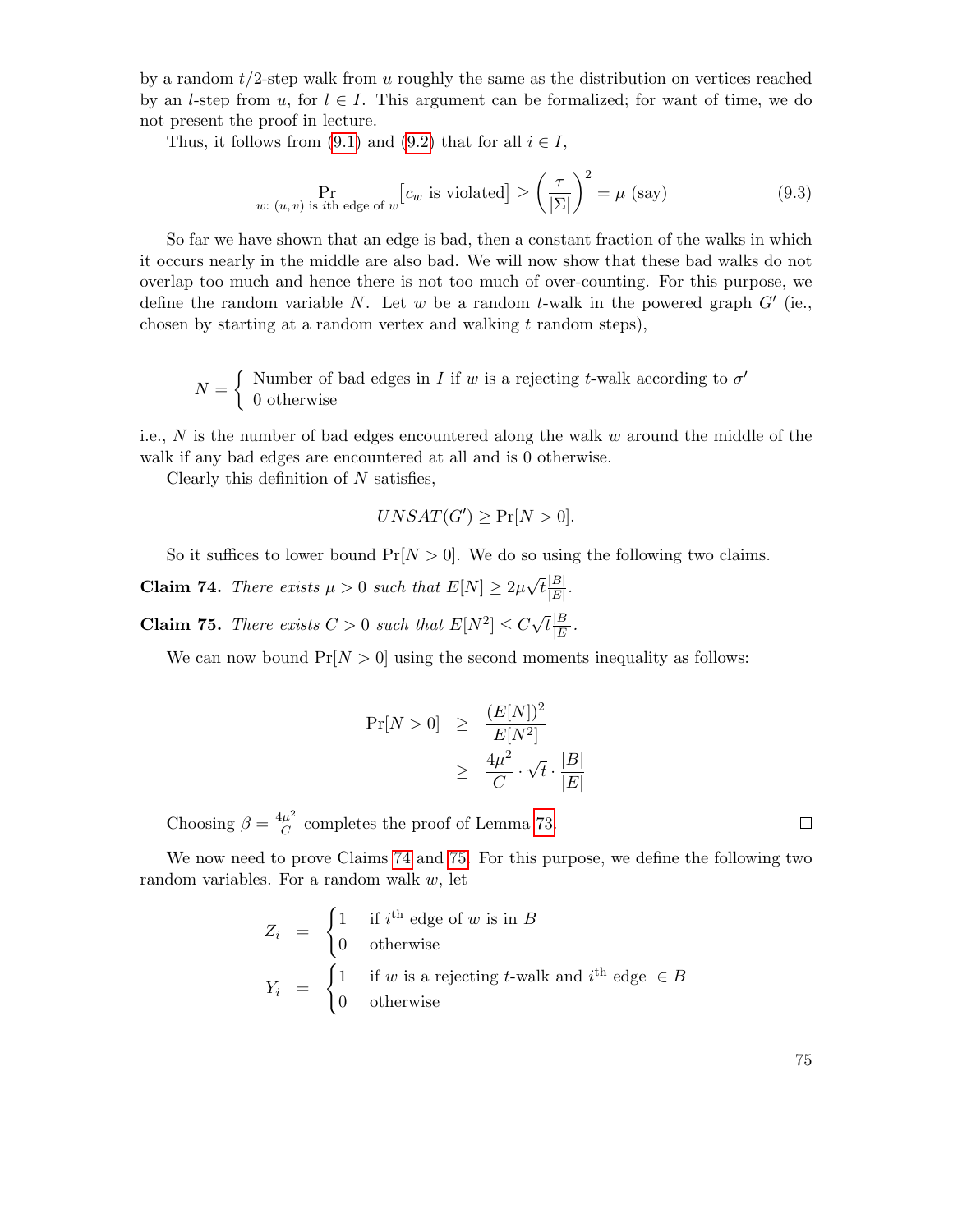Observe that  $Y_i \leq Z_i$  always.

**Proof of Claim [74:](#page-74-0)** We observe that  $N = \sum_{i \in I} Y_i$ . Hence,

$$
E[N] = \sum_{i \in I} E[Y_i]
$$
  
= 
$$
\sum_{i \in I} \Pr[Y_i = 1]
$$
  
= 
$$
\sum_{i \in I} \Pr[Y_i = 1 | Z_i = 1] \cdot \Pr[Z_i = 1]
$$

 $Pr[Z_i = 1]$  is just the probability that the i<sup>th</sup> edge of a random walk is in B and is thus  $|B|/|E|$ .  $Pr[Y_i = 1 | Z_i = 1]$  is the probability that the random walk w violates the constraint  $c_w$  conditioned on the fact that the i<sup>th</sup> edge is in B. This is precisely the probability calculated in [\(9.3\)](#page-74-2). Hence,

$$
E[N] \geq \sum_{i \in I} \mu \cdot \frac{|B|}{|E|}
$$

$$
= 2\mu\sqrt{t} \cdot \frac{|B|}{|E|}
$$

**Proof of Claim [75:](#page-74-1)** Using  $Y_i \leq Z_i$ , we have  $N \leq \sum_{i \in I} Z_i$ . Hence,

$$
E[N^2] \leq E\left[\left(\sum_{i\in I} Z_i\right)^2\right]
$$
  
=  $2\sum_{i\in I} \sum_{j\in I, j\geq i} E[Z_i Z_j]$   
=  $2\sum_{i\in I} \Pr[Z_i = 1] \left(\sum_{j\in I, j\geq i} \Pr[Z_j = 1 | Z_i = 1]\right)$   
=  $\frac{2|B|}{|E|} \sum_{i\in I} \sum_{j\in I, j\geq i} \Pr[Z_j = 1 | Z_i = 1]$ 

The probability  $Pr[Z_j = 1 | Z_i = 1]$  is precisely the probability that a random walk has its  $(j - i + 1)$ th edge in B conditioned on the fact that the first edge of the walk is in B. Here, we use the fact that  $G$  is an expander and use Lemma [72.](#page-68-0) We thus, have

$$
E[N^2] \leq \frac{2|B|}{|E|} \sum_{i \in I} \sum_{j \in I, j \geq i} \left( \frac{|B|}{|E|} + \lambda^{j-i-1} \right)
$$
  

$$
\leq C\sqrt{t} \frac{|B|}{|E|} \qquad \text{since } \frac{|B|}{|E|} \leq \frac{1}{\sqrt{t}}
$$

where  $C$  is some constant.

 $\Box$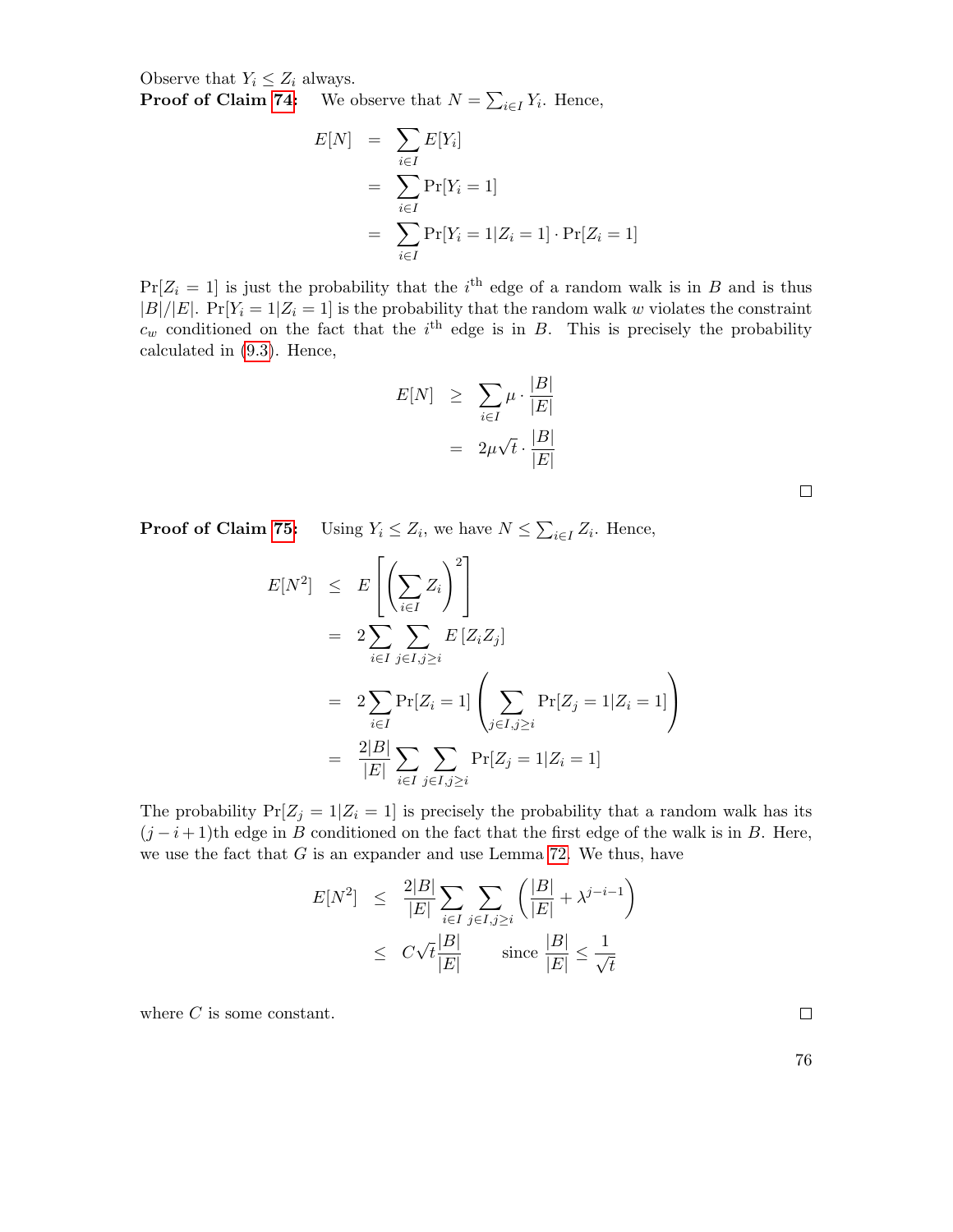This almost completes the proof of the Gap Amplification Lemma, modulo one fact – the size of the color set has expanded fro  $|\Sigma|$  to  $|\Sigma|^{\Delta^{t/2}}|$ . We now, perform what is known as Proof Composition, to reduce the size of the color set. Proof Composition is a standard procedure (introduced by Arora and Safra [\[AS\]](#page-78-0)), to reduce the size of the alphabet while only mildly worsening other parameters. After proof composition, we have a similar statement to Lemma [73](#page-73-2) only with a smaller  $\beta$ , but the color set being the same  $\Sigma$ .

Thus, by choosing an appropriate constant  $t$ , we obtain the Gap Amplification Lemma, from which the proof of the PCP theorem follows.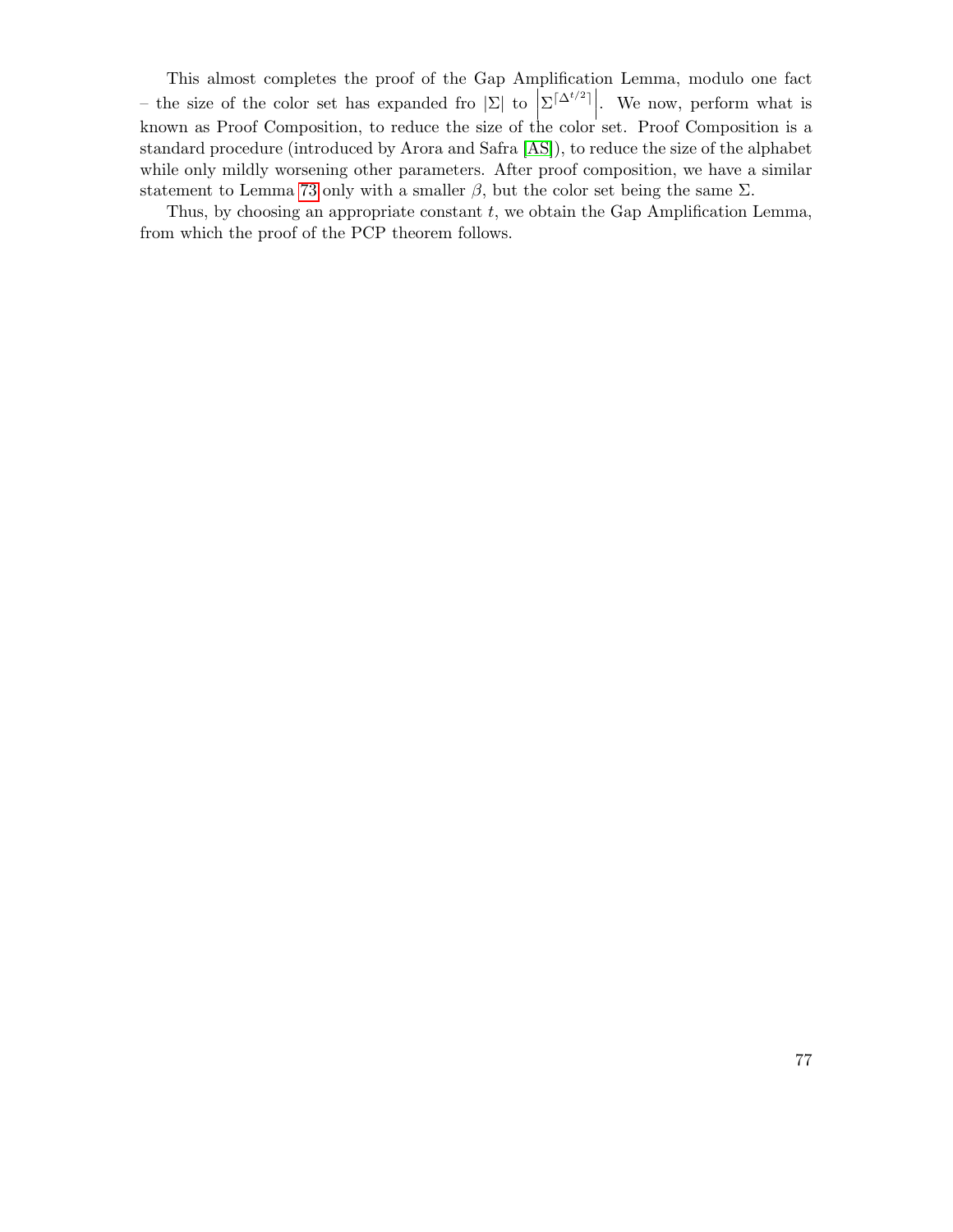# Bibliography

## [Main References]

- [LW] Nathan Linial and Avi Wigderson, Lecture notes for a course on expanders, Hebrew University, Israel. <http://www.math.ias.edu/~boaz/ExpanderCourse/>
- [Gur1] Venkatesan Guruswami, Lecture notes for a course on Codes and Pseudorandom objects, University of Washington, Seattle. [http://www.cs.washington.edu/education/courses/590vg/03wi/notes.](http://www.cs.washington.edu/education/courses/590vg/03wi/notes.html) [html](http://www.cs.washington.edu/education/courses/590vg/03wi/notes.html)
- [Vad] Salil Vadhan, Lecture notes for a course on pseudorandomness, Harvard University, Spring 2004. <http://www.courses.fas.harvard.edu/~cs225/Lectures/>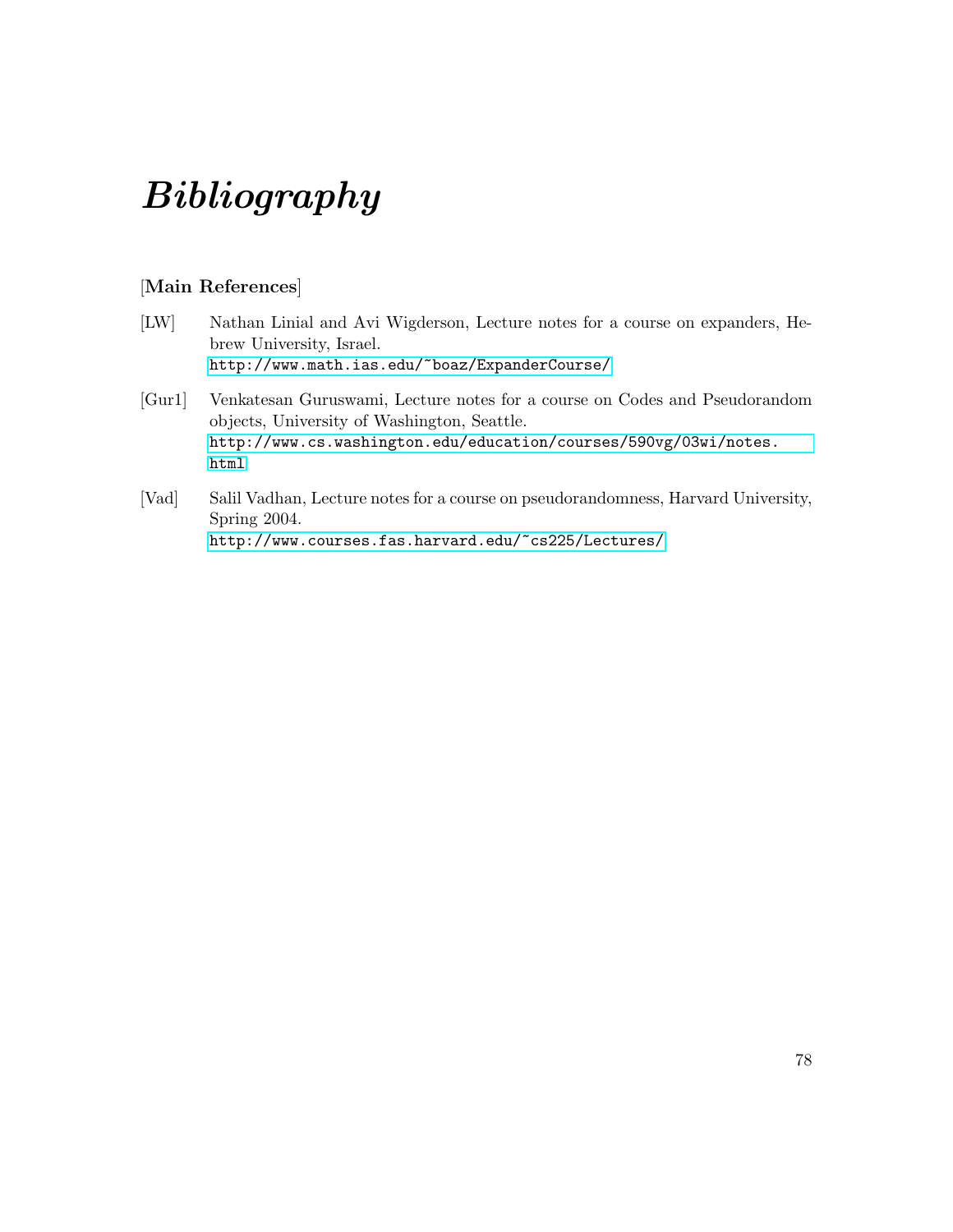## Bibliography

### [Other References]

- [AKS] Miklos Ajtai, Janos Komlos, Endre Szemeredi: "Deterministic Simulation in LOGSPACE", STOC 1987: 132-140.
- [AKLLR] Romas Aleliunas, Richard M. Karp, Richard J. Lipton, László Lovász, Charles Rackoff: "Random Walks, Universal Traversal Sequences, and the Complexity of Maze Problems". FOCS 1979: 218–223
- [Alo] Noga Alon, "Eigenvalues and expanders", Combinatorica 6(2): 83–96 (1986).
- [AC] Noga Alon, and Fan R. K. Chung, "Explicit Constructions of linear sized tolerant networks", Discr. Math. 2, 15–19, 1988.
- [ALMSS] Sanjeev Arora, Carsten Lund, Rajeev Motwani, Madhu Sudan, Mario Szegedy. "Proof verification and the hardness of approximation problems". Journal of the ACM 45(3):501–555, 1998.
- <span id="page-78-0"></span>[AS] Sanjeev Arora, Shmuel Safra. "Probabilistic Checking of Proofs: A New Characterization of NP". Journal of ACM, 45(1):70–122, 1998.
- [ATWZ] Roy Armoni, Amnon Ta-Shma, Avi Wigderson, Shiyu Zhou: "An  $O\left(\log^{4/3} n\right)$ space algorithm for  $(s, t)$  connectivity in undirected graphs". J. ACM  $47(2)$ : 294– 311 (2000).
- [BZ] Alexander Barg and Gilles Zémor, "Error Exponents of Expander Codes", IEEE Transactions on Information Theory, 48(6):1725–1729 (2002).
- [BGHSV] Eli Ben-Sasson, Oded Goldreich, Prahladh Harsha, Madhu Sudan, Salil Vadhan, "Robust PCPs of Proximity, Shorter PCPs and applications to coding", STOC 2004: 1–10.
- [BSVW] Eli Ben-Sasson, Madhu Sudan, Salil P. Vadhan, Avi Wigderson: "Randomnessefficient low degree tests and short PCPs via epsilon-biased sets". STOC 2003: 612–621
- [BL] Yonatan Bilu, and Nati Linial, "Lifts, discrepancy and nearly optimal spectral gaps", To appear in Combinatorica, (A preliminary version appeared in FOCS 2004).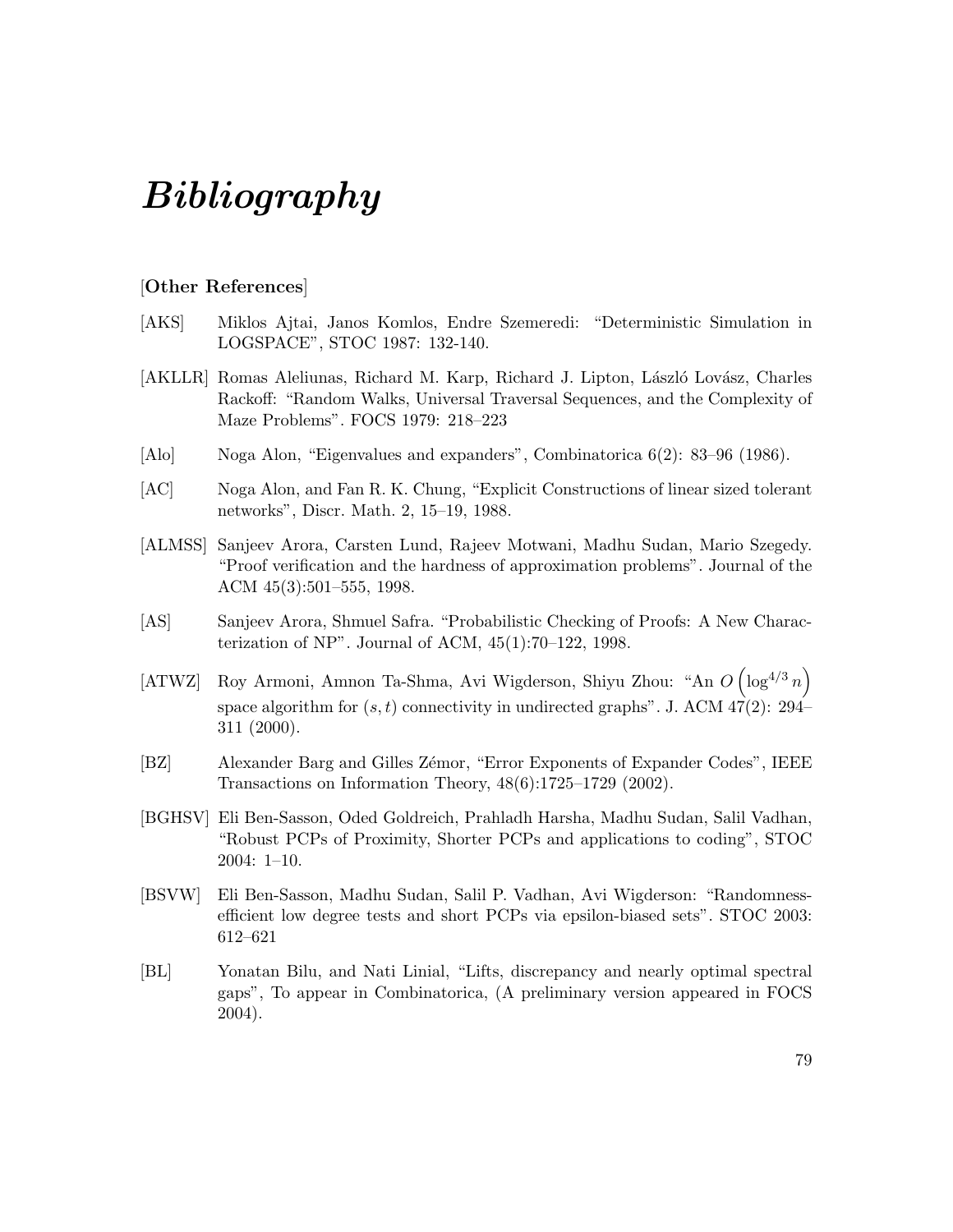- [BLR] Manuel Blum, Michael Luby, Ronitt Rubinfeld: "Self-Testing/Correcting with Applications to Numerical Problems". J. Comput. Syst. Sci. 47(3): 549–595 (1993)
- [Bou] Jean Bourgain: "On Lipschitz embedding of finite metric spaces in Hilbert space", Israel J. Math 52, 46–52 (1985).
- [BW] Graham Brightwell, Peter Winkler: "Maximum Hitting Time for Random Walks on Graphs". Random Struct. Algorithms 1(3): 263–276 (1990)
- [Din] Irit Dinur. "The PCP Theorem by Gap Amplification". ECCC Technical Report TR05–046, 2005.
- [DR] Irit Dinur, Omer Reingold "Assignment Testers: Towards a Combinatorial Proof of the PCP-Theorem". FOCS 2004: 155–164
- [Dol] Danny Dolev: "The Byzantine Generals Strike Again". J. Algorithms 3(1): 14–30 (1982)
- [DPPU] Cynthia Dwork, David Peleg, Nicholas Pippenger, Eli Upfal: "Fault Tolerance in Networks of Bounded Degree". SIAM J. Comput. 17(5): 975–988 (1988)
- [Fei1] Uriel Feige: "A Tight Upper Bound on the Cover Time for Random Walks on Graphs". Random Struct. Algorithms 6(1): 51–54 (1995)
- [Fei2] Uriel Feige: "Collecting Coupons on Trees, and the Cover Time of Random Walks". Computational Complexity 6(4): 341–356 (1997)
- [FGLSS] Uriel Feige, Shafi Goldwasser, L´azl´o Lov´asz, Shmuel Safra, Mario Szegedy. "Interactive proofs and the hardness of approximating cliques". Journal of ACM, 43(2):268–292, 1996.
- [Fri] Joel Friedman, "A proof of Alon's second eigenvalue conjecture and related problems", CoRR cs.DM/0405020: (2004) (A preliminary version appeared in STOC 2003).
- [GG] Ofer Gabber and Zvi Galil, "Explicit construction of linear size superconcentrators", JCSS 22(1981), 407–420.
- [GGR] Oded Goldreich, Shafi Goldwasser, Dana Ron: "Property Testing and its Connection to Learning and Approximation". J. ACM 45(4): 653–750 (1998)
- [GS] Oded Goldreich, Madhu Sudan: "Locally Testable Codes and PCPs of Almost-Linear Length". FOCS 2002: 13–22
- [Gur2] Venkatesan Guruswami, "Error-correcting codes and Expander graphs", SIGACT News, 35(3): 25–41, September 2004.
- [GI] Venkatesan Guruswami, Piotr Indyk, "Linear time encodable/decodable codes with near-optimal rate", To appear in IEEE Transactions on Information Theory. (Preliminary Version in STOC'02).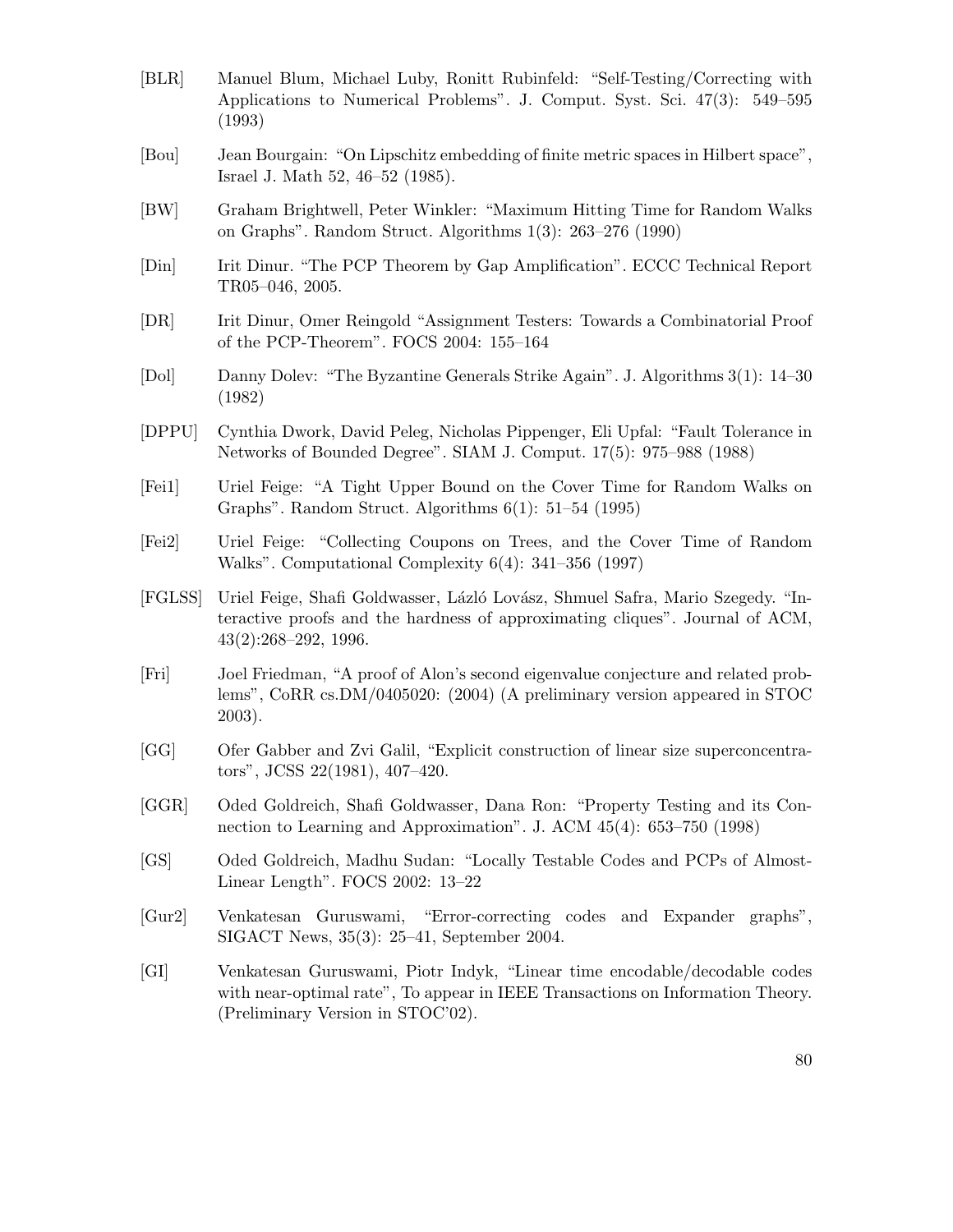- [HW] Shlomo Hoory, Avi Wigderson: "Universal Traversal Sequences for Expander Graphs". Inf. Process. Lett. 46(2): 67–69 (1993)
- [Ist] Sorin Istrail: "Polynomial Universal Traversing Sequences for Cycles Are Constructible (Extended Abstract)". STOC 1988: 491–503
- [INW] Russell Impagliazzo, Noam Nisan, Avi Wigderson: "Pseudorandomness for network algorithms". STOC 1994: 356–364
- [IZ] Russell Impagliazzo, David Zuckerman: "How to Recycle Random Bits", FOCS 1989: 248–253.
- [KPS] Richard Karp, Nicholas Pippenger and Michael Sipser: "A time-randomness tradeoff", AMS Conference on Probabilistic Computational Complexity, 1985.
- [LLR] Nathan Linial, Eran London, Yuri Rabinovich: "The Geometry of Graphs and Some of its Algorithmic Applications". Combinatorica 15(2): 215–245 (1995)
- [Lov] Lázló Lovász: "Random Walks on Graphs: A Survey", Combinatorics, Paul Erdös is Eighty, Vol. 2 Jänos Bolyai Mathematical Society, Budapest, 1996, 353– 398
- [LPS] Alexander Lubotzky, R. Phillips, P. Sarnak: "Ramanujan graphs". Combinatorica 8(3): 261–277 (1988)
- [MR1] Neal Madras, Dana Randall: "Factoring Graphs to Bound Mixing Rates". FOCS 1996: 194–203
- [Mar] Gregori A. Margulis. "Explicit constructions of expanders". Problemy Peredaci Informacii, 9(4):71–80, 1973.
- [MR2] Russell A. Martin, Dana Randall: "Sampling Adsorbing Staircase Walks Using a New Markov Chain Decomposition Method". FOCS 2000: 492–502
- [Nis] Noam Nisan: "Pseudorandom generators for space-bounded computation". Combinatorica 12(4): 449–461 (1992)
- [PT] Wolfgang J. Paul, Robert Endre Tarjan: "Time-Space Trade-Offs in a Pebble Game". Acta Inf. 10: 111–115 (1978)
- [PTC] Wolfgang J. Paul, Robert Endre Tarjan, James R. Celoni: "Space Bounds for a Game on Graphs". Mathematical Systems Theory 10: 239–251 (1977)
- [Rei] Omer Reingold: "Undirected ST-connectivity in log-space". STOC 2005: 376– 385 (See also ECCC Tech Report TR04–094, 2004).
- [RVW] Omer Reingold, Salil Vadhan, and Avi Wigderson: "Entropy Waves, The Zig-Zag Graph Product, and New Constant-Degree Expanders and Extractors", Annals of Math 155: 157–187, 2002.